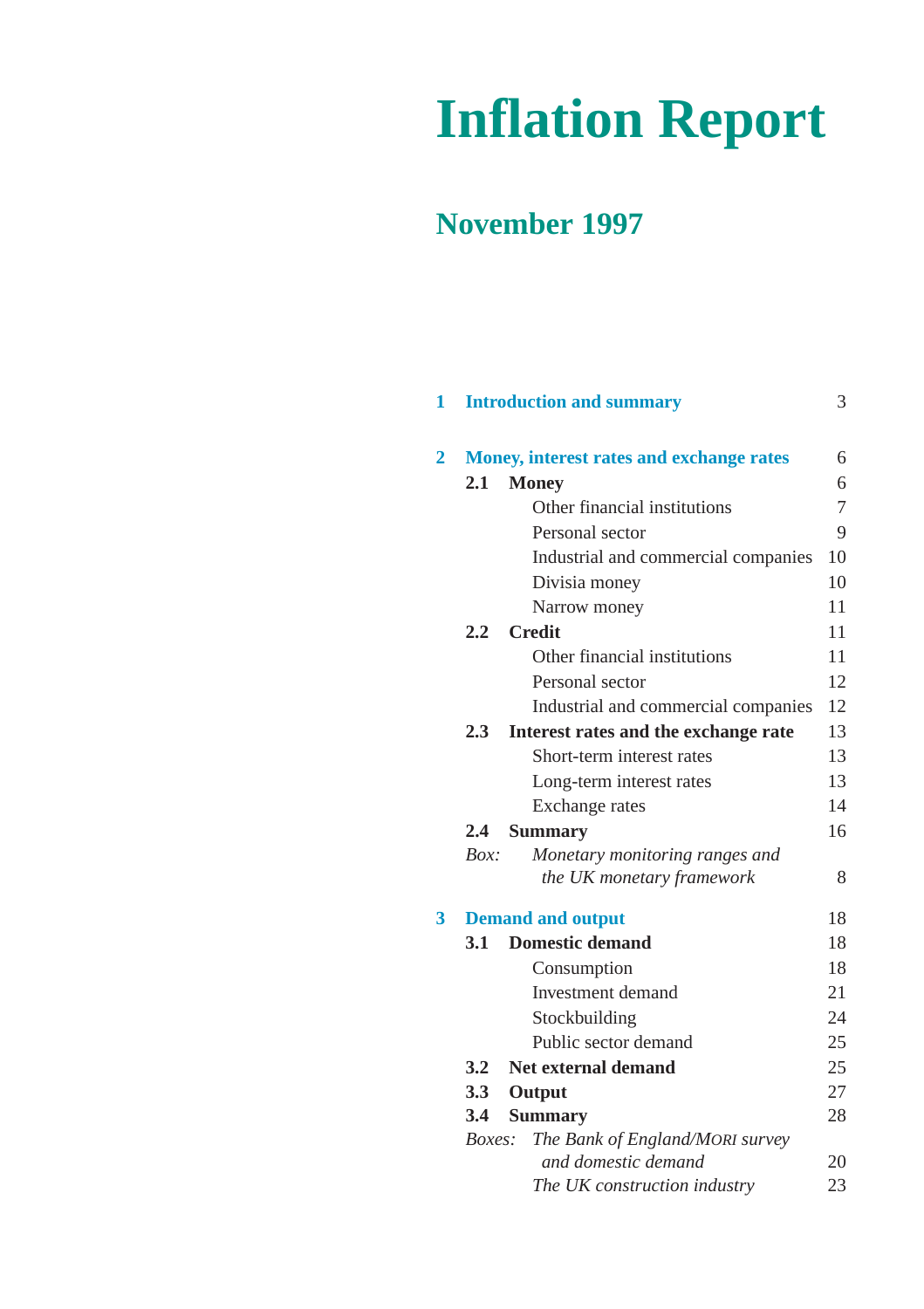| 4 |     | <b>The labour market</b>                       | 30  |
|---|-----|------------------------------------------------|-----|
|   | 4.1 | <b>Nominal earnings</b>                        | 30  |
|   | 4.2 | <b>Real earnings</b>                           | 31  |
|   | 4.3 | <b>Explaining real earnings behaviour</b>      | 31  |
|   |     | Labour market tightness                        | 31  |
|   |     | Other factors affecting real earnings          | 35  |
|   | 4.4 | <b>Summary</b>                                 | 35  |
| 5 |     | <b>Costs and prices</b>                        | 36  |
|   | 5.1 | Import prices and the exchange rate            | 36  |
|   | 5.2 | Raw material and commodity prices              | 37  |
|   | 5.3 | Costs and prices in the service sector         | 38  |
|   | 5.4 | <b>Costs and prices in manufacturing</b>       | 38  |
|   |     | Pricing in the manufacturing sector            | 39  |
|   | 5.5 | <b>Retail prices</b>                           | 39  |
|   | 5.6 | <b>Other price indices</b>                     | 40  |
|   | 5.7 | <b>GDP</b> deflator and final expenditure      |     |
|   |     | price index                                    | 41  |
|   | 5.8 | <b>Summary</b>                                 | 41d |
| 6 |     | <b>Monetary policy since the August Report</b> | 42  |
| 7 |     | <b>Prospects for inflation</b>                 | 46  |
|   | 7.1 | The medium-term inflation projection           | 46  |
|   | 7.2 | <b>Other forecasters</b>                       | 51  |
|   | 7.3 | <b>Conclusions</b>                             | 52  |
|   |     | <b>Annex: Minutes of the Monetary Policy</b>   |     |
|   |     | <b>Committee</b>                               | 55  |
|   |     | <b>August meeting</b>                          | 57  |
|   |     | <b>September meeting</b>                       | 63  |
|   |     | <b>September Press Notice</b>                  | 69  |
|   |     | <b>October meeting</b>                         | 70  |
|   |     | <b>October Press Notice</b>                    | 77  |

**[November Press Notice](#page-77-0)** 78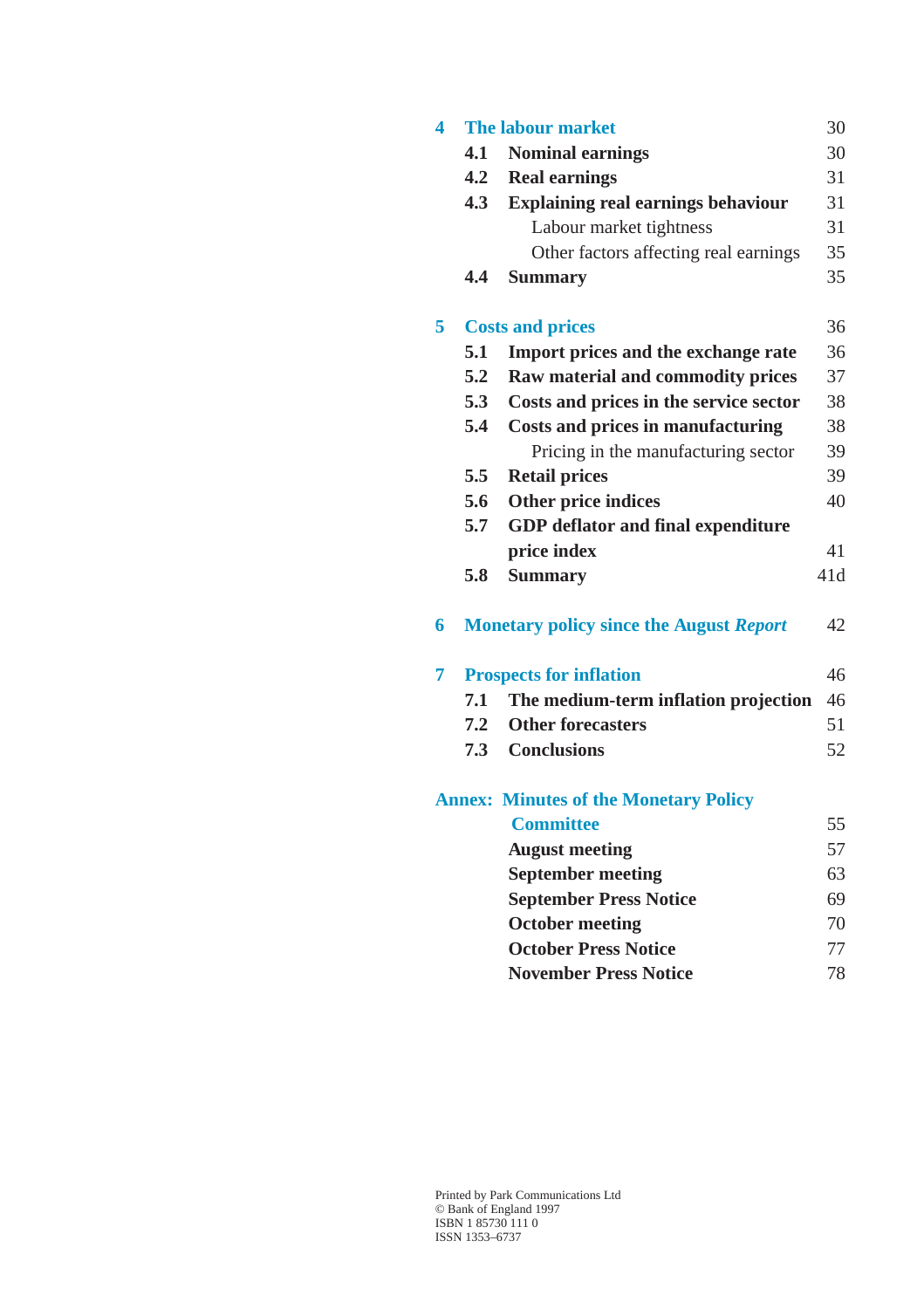# <span id="page-2-0"></span>**Introduction and summary**

The operational target for monetary policy is an underlying inflation rate, measured by the twelve-month increase in retail prices excluding mortgage interest payments (RPIX), of  $2\frac{1}{2}\%$ . Because of the lags in the effects of monetary policy on the economy, the Monetary Policy Committee (MPC) sets interest rates with respect to the prospects for inflation over the next two years or so. This section summarises the rest of the *Report*, which analyses the current state of the economy in order to assess the prospects for inflation.

[Section 2](#page-5-1) begins with an assessment of the latest monetary trends. Broad money appears to be continuing to grow too quickly to be compatible with the inflation target in the medium term, unless there is a further decline in its velocity. [The box](#page-7-0) on page 8 discusses monitoring ranges for money growth. Although the MPC has decided not to reinstate such ranges, money remains central in its view of the determinants of inflation in the long run. This section also analyses recent movements in interest rates and the exchange rate. Sterling has risen significantly in nominal effective terms since last year, but over the 15 working days to 5 November, sterling was 3% lower than that used as the starting point in the August *Inflation Report* projection.

[Section 3](#page-17-0) considers demand and output: real GDP grew by 1% in the third quarter and by 3.9% on a year earlier. There is some evidence in both the Q3 GDP data and surveys that the pace of activity in the service sector may be slowing. The impetus for the current fast growth is from domestic demand, especially consumption. The [box](#page-19-0) on page 20 discusses the results of the recent Bank/MORI survey on windfall gains, which suggest that most of the boost to consumption growth will have occurred by the end of this year. This section also examines possible reasons why net exports have not fallen as much as expected in the light of sterling's appreciation since August last year.

[Section 4](#page-29-0) assesses evidence from the labour market. Employment is growing strongly and unemployment continues to fall, according to the recent Labour Force Survey. Despite this tightening of the labour market, annual nominal earnings growth, adjusting for the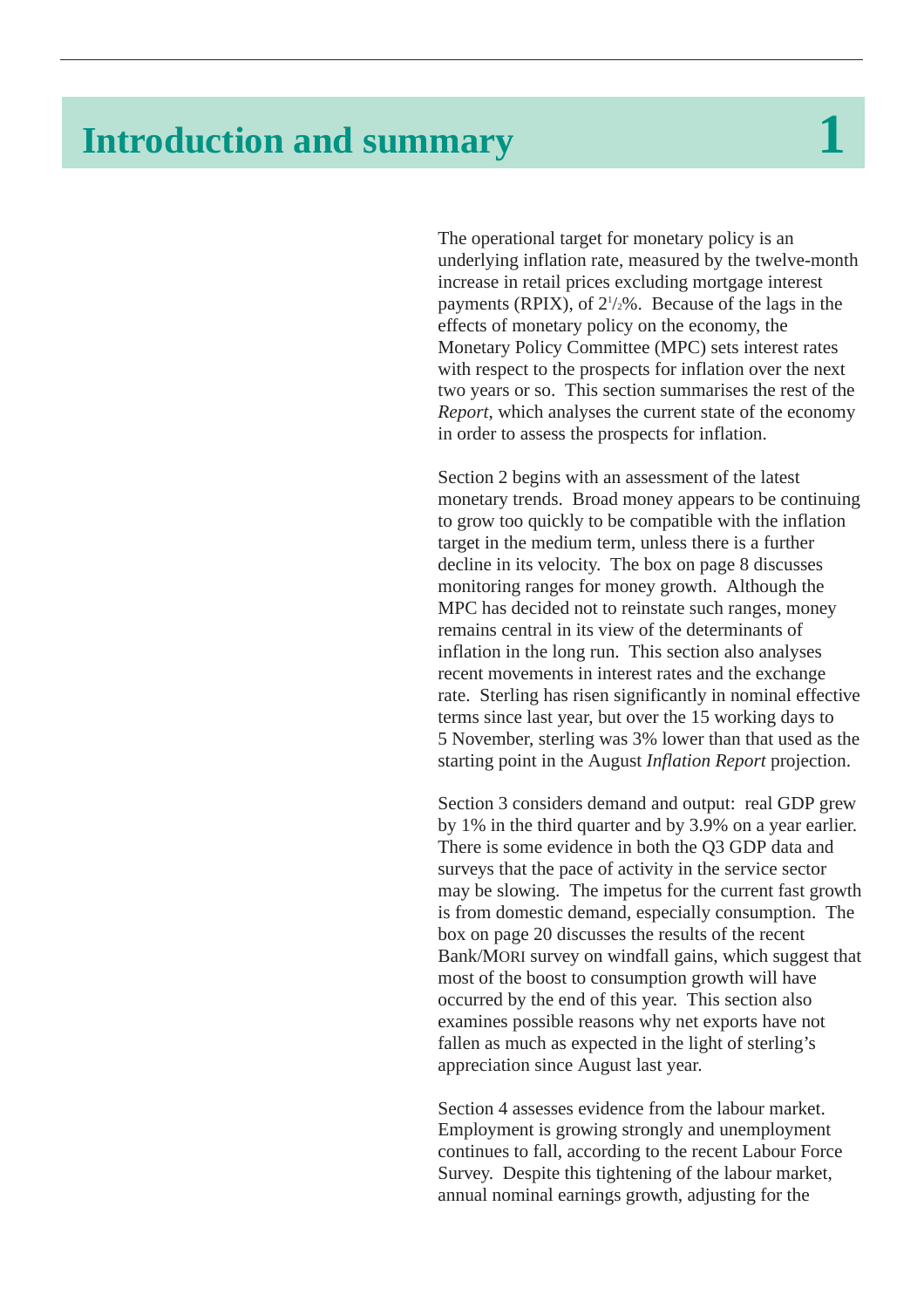temporary effects of bonuses, remains at just under 41 /2%. [Section 5](#page-35-0) considers manufacturing costs and prices, which are subdued but have stopped falling. Import prices and retail prices have not fallen as much as expected, given sterling's appreciation since last year.

[Section 6](#page-41-0) provides a summary of the economic news since the August *Report* and a short account of the decisions made by the MPC since August. The MPC concluded at the August meeting that policy had reached a position at which it should be possible to pause to assess the direction in which the risks to inflation were likely to materialise. At the September and October MPC meetings, the Committee maintained this view and left interest rates unchanged. At the November meeting, the MPC agreed to raise the Bank's repo rate by 0.25 percentage points to 7.25%. The minutes of the August, September and October meetings are published as an [Annex](#page-54-1) to this *Report*. The analysis and conclusions in this *Report* reflect the outcome of the November MPC meeting.

[Section 7](#page-45-0) assesses the prospects for inflation during the next two years or so. Output has grown at an annual rate of about 4% for some time, driven by the strength of domestic demand, and most measures of the labour market suggest considerable tightening. Nevertheless, earnings growth has been broadly flat during 1997. The issue is whether, in the tighter labour market, there will be upward pressure on earnings during the course of next year. There is survey evidence of growing skill shortages, and the Bank's regional Agencies report concern about the effect of this on the prospects for pay settlements in the coming pay round. As yet, however, that concern has not shown up in either settlements or earnings figures. But if earnings growth were to rise, then unless some of the increase in costs was absorbed in lower margins, that would pose a clear threat to the inflation target.

Despite sterling's appreciation of some 20% since August 1996, there has been little reduction in the volume of exports. But the higher exchange rate is likely to affect export volumes during the coming year. Weaker net exports, combined with the monetary and fiscal policy tightening earlier this year, and the tailing-off of the effect on consumption of windfall gains, mean that output growth is likely to slow to slightly below trend for a short period. There have been few signs to date of the effect of sterling's appreciation on exports, which indicates how difficult it is to identify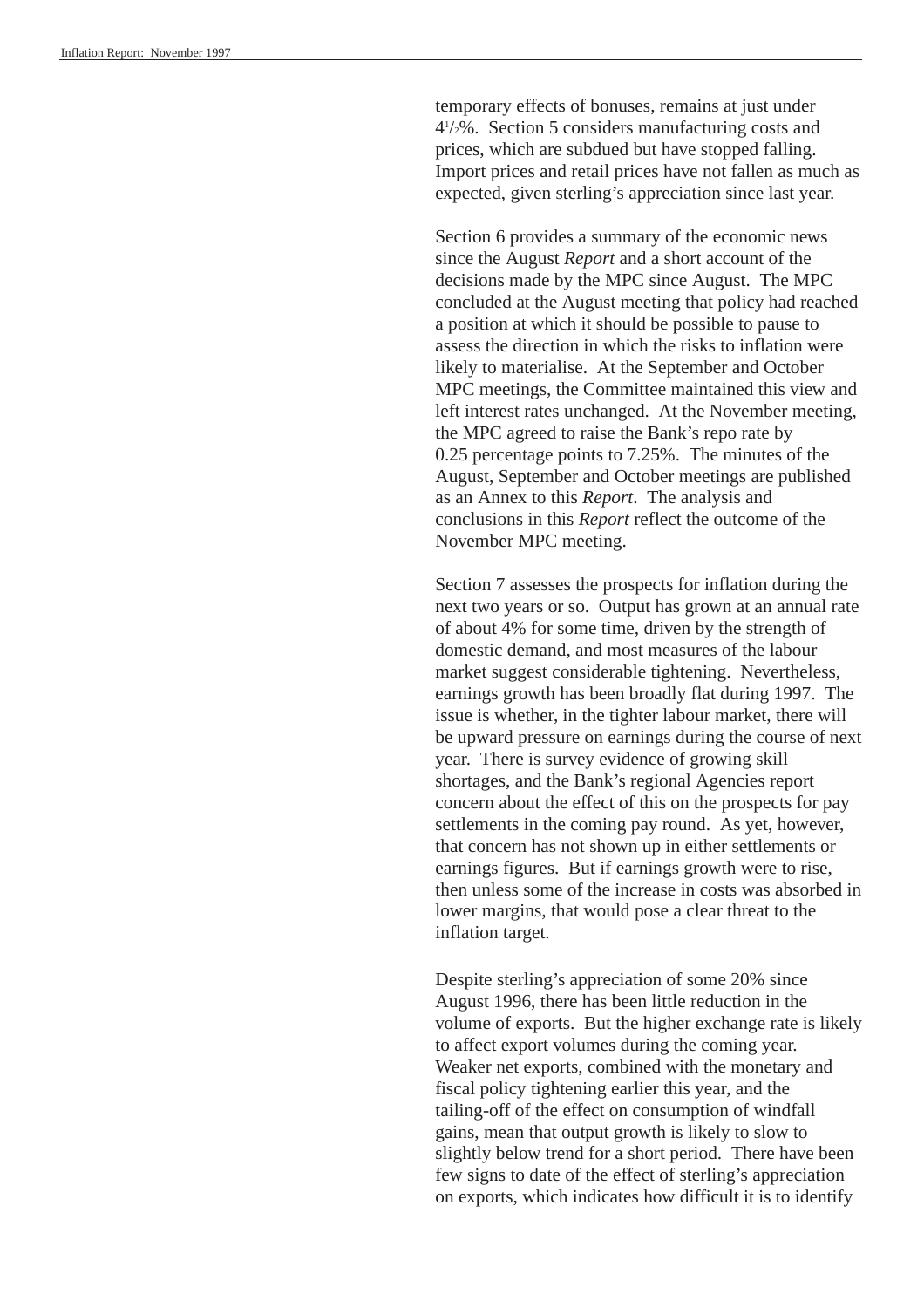the timing and magnitude of any reduction in output growth.

**Both inflation and output growth have turned out to be about 1 /2 percentage point higher than the central projection in August. Profit margins on domestic sales have risen to offset lower import prices, thus reducing the impact of the higher exchange rate on the domestic price level. The impact of the exchange rate on net trade has been surprisingly muted so far, and the anticipated reduction in the rate of output growth has not materialised. Although the most likely interpretation is that the impact on net trade has been deferred and that output growth will slow during 1998, there is uncertainty about the extent to which the pressure of demand relative to supply can continue without leading to a rise in inflation. But the continued rapid growth in broad money, domestic demand and output, meant that the balance of risks to inflation remained on the upside. For these reasons, the Committee decided in November to raise interest rates by a further 1 /4 percentage point in order to meet the inflation target.**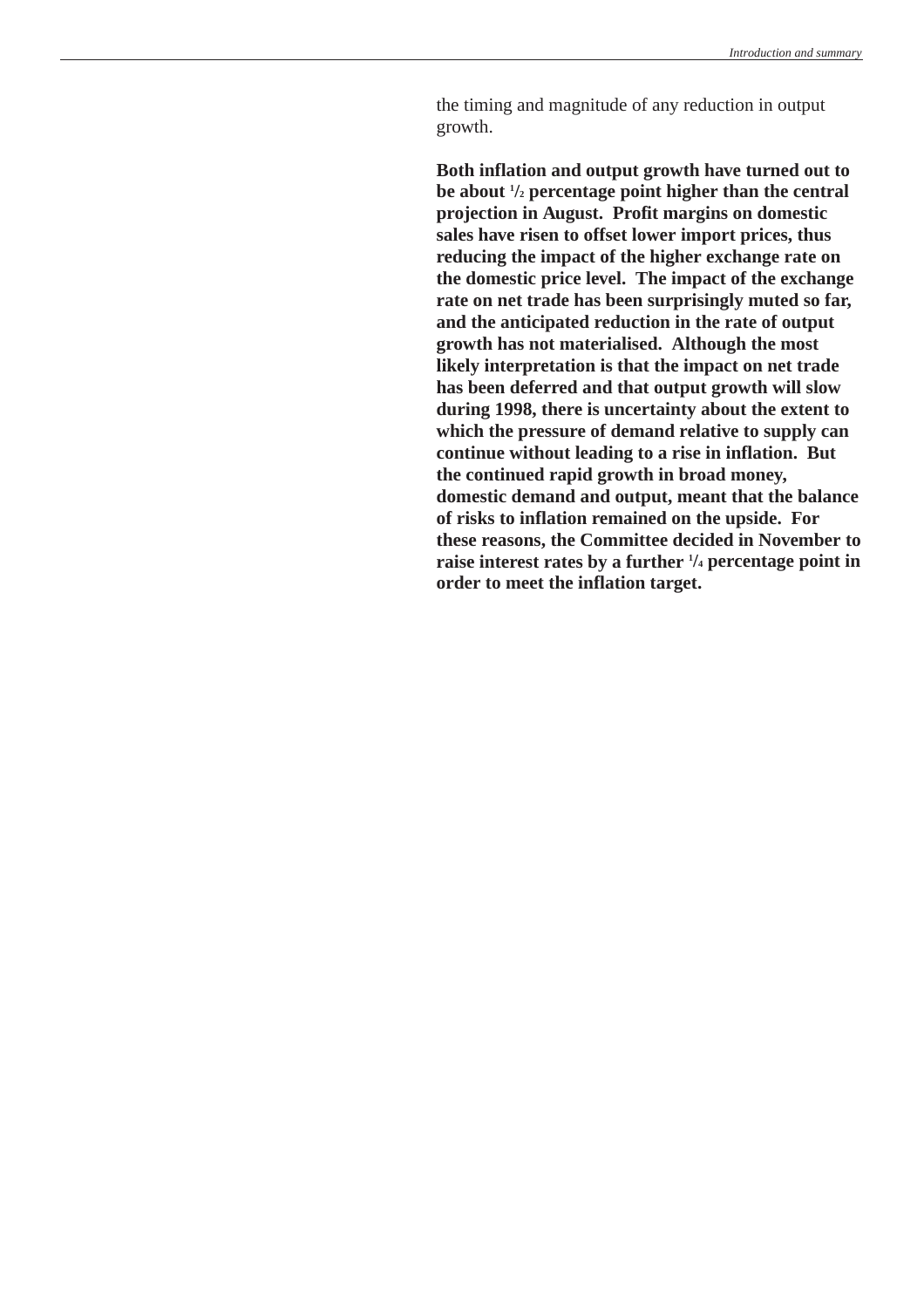# <span id="page-5-2"></span>**2 Money, interest rates and exchange rates**

#### <span id="page-5-3"></span><span id="page-5-1"></span><span id="page-5-0"></span>**Chart 2.1 Growth of M4 and M4 lending**



## **Table 2.A Growth rates of M4 and M4 lending**(a)

#### Per cent

|       | 1 month                      |      |      | 12 months                            |
|-------|------------------------------|------|------|--------------------------------------|
| June  | 0.9                          | 11.0 | 14.0 | 11.6                                 |
|       | 0.9                          | 13.2 | 12.3 | 11.9                                 |
|       | 0.8                          | 10.7 | 11.1 | 11.6                                 |
| Sept. | 1.0                          | 11.3 | 11.1 | 11.8                                 |
| June  | 0.7                          | 9.6  | 11.6 | 9.4                                  |
|       | 0.5                          | 9.1  | 9.0  | 9.0                                  |
|       |                              |      |      | 8.6                                  |
| Sept. | 0.7                          | 6.6  | 8.1  | 8.7                                  |
|       | July<br>Aug.<br>July<br>Aug. | 0.5  | 6.6  | $3$ months (b) $6$ months (b)<br>8.0 |

Source: Bank of England.

(a) Seasonally adjusted. (b) Annualised.

Broad money has continued to grow at double-digit rates. Real broad money grew by 9.1% in the year to 1997 Q3, its fastest rise since 1990. Narrow money growth has slowed in recent months, compared with the second half of last year. Following the rise in the Bank's repo rate on 7 August, rates were unchanged in September and October and were then raised by 0.25 percentage points on 6 November to 7.25%. Long-term interest rates have fallen by around 50 basis points in the United Kingdom and by around 20 basis points overseas. The nominal effective exchange rate used in the inflation forecast—based on its average in the 15 working days to 5 November—was 102.0, around 3% lower than the exchange rate used in the inflation projection in the August *Report*.

## **2.1 Money**

Annual broad money (M4) grew by 11.8% in September, compared with 11.6% in August and 11.9% in July (see Chart 2.1). In August and September, as Table 2.A shows, shorter-term growth rates were all below the annual rate; this was for the first time since July 1996, excluding the gilt repo-distorted outturn in December. Broad money has continued to grow faster than the rates of around 8%–10% from mid 1995 to the end of 1996.

The current rate of broad money growth—and the continuing fall in velocity—remains a threat to meeting the inflation target in the medium term. Previous *Reports* have noted that, though velocity might be expected to rise or fall for one or two years during the cycle, a sustained fall would tend to occur only during periods of change such as rapid financial liberalisation, innovation, or an upward shift in the desired wealth to income ratio. To the extent that some of the fall in broad money velocity since the early 1990s could be explained by these factors, the current rate of M4 growth may be less of an immediate threat. But there is no way of knowing whether this is the case, and that is why money growth is a risk to the inflation outlook. Since the recent rapid growth of financial wealth cannot be expected to continue indefinitely, money growth must also slow if the inflation target is to be met. The tightening of fiscal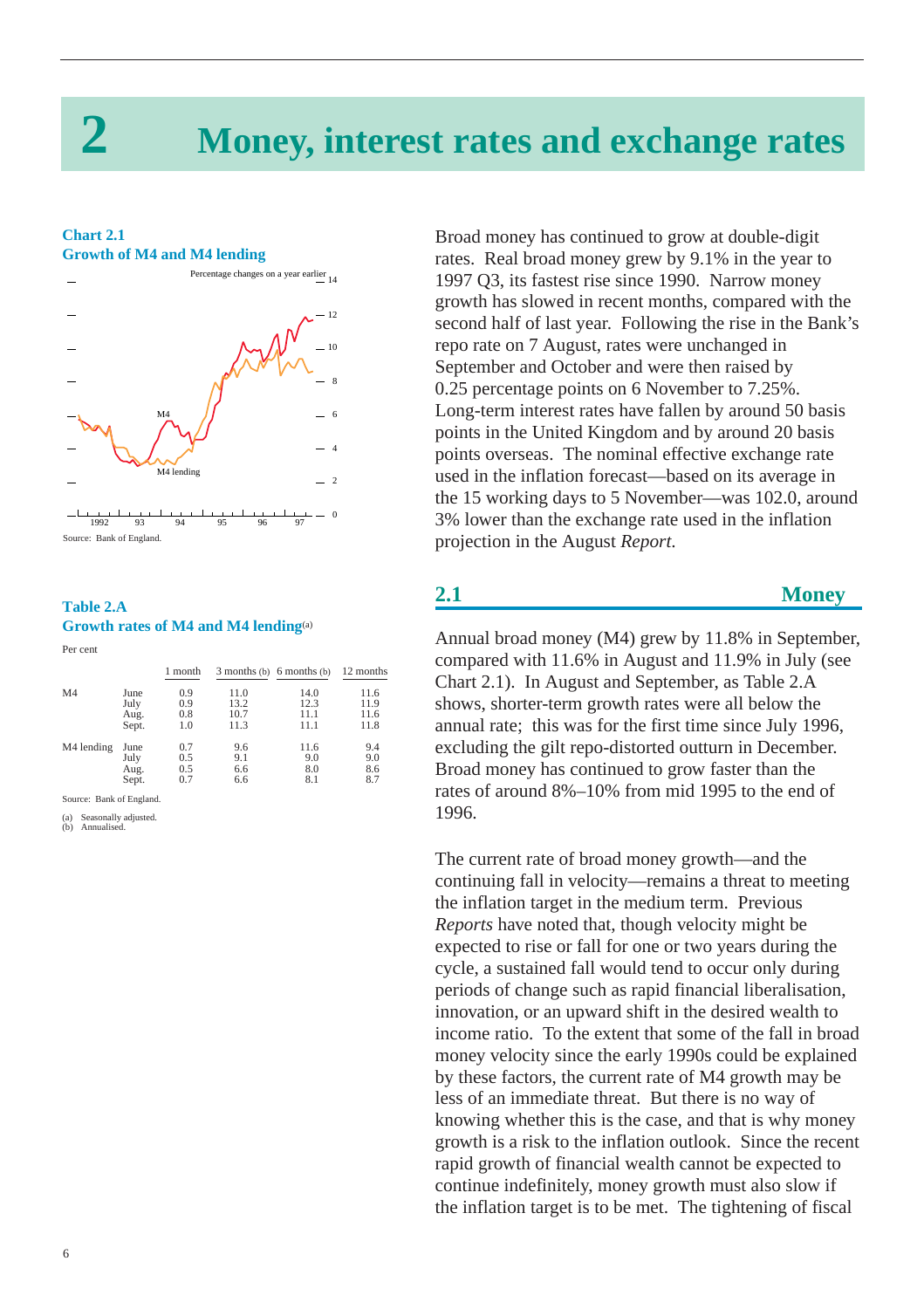<span id="page-6-0"></span>and monetary policies since May should go some way towards achieving this objective.

As part of the decision to make the Bank operationally independent, the Government has given the Monetary Policy Committee (MPC) discretion over whether or not to employ intermediate targets or monitoring ranges. The MPC has decided that it will not at present reinstate monitoring ranges, which lapsed in May, though the monetary aggregates are an integral part of its assessment of monetary conditions. [The box](#page-7-1) on pages 8–9 sets out the reasons for the MPC's decision.

Real broad money grew by 9.1% in the year to 1997 Q3, its fastest rise since 1990. The August *Report* noted that real broad money growth tends to lead domestic demand growth, so the strength of real broad money growth is likely to be reflected in current and future consumption and investment decisions.

Within the aggregate, broad money growth was not uniformly strong. Deposits held by other financial institutions and the corporate sector grew strongly in 1997 Q3, but the growth rate of deposits held by the personal sector fell.(1) An increase in M4 resulting from an increase in planned spending by individuals or companies could be a signal of higher nominal demand. But for a given level of financial wealth, a shift towards broad money from other assets could also be the result of a portfolio shift in response to changes in expected risks and returns.

## *Other financial institutions*

OFIs' deposits have grown quickly during the past few years, as Chart 2.2 shows. In the year to 1997 Q3, OFIs' deposits grew by 25.7%. The average quarterly rise in OFIs' deposits so far this year, 26.3%, was the fastest increase since 1990. Though OFIs' deposits are only one fifth of all bank and building society deposits, their increase during the past year, of £35.4 billion, accounted for almost half of the rise in total M4.

OFIs' demand for broad money is determined largely by portfolio considerations, rather than transactions demand. The value of OFIs' holdings of securities has risen rapidly since the beginning of 1995, as asset prices

## **Chart 2.2 Sectoral M4**



 10 1987 88 89 90 91 92 93 94 95 96 97 Source: Bank of England.

<sup>(1)</sup> New banking statistics returns were introduced at the end of September, bringing UK statistics into line with European System of Accounts standards. The coverage of returns and definitions of economic sectors both changed. Details of the changes were published in the September issue of *Bank of England: Monetary and Financial Statistics*. Adjustments have been made to minimise breaks in the time series of financial flows, but caution is needed in interpreting data for the latest quarter, because of the scale of changes.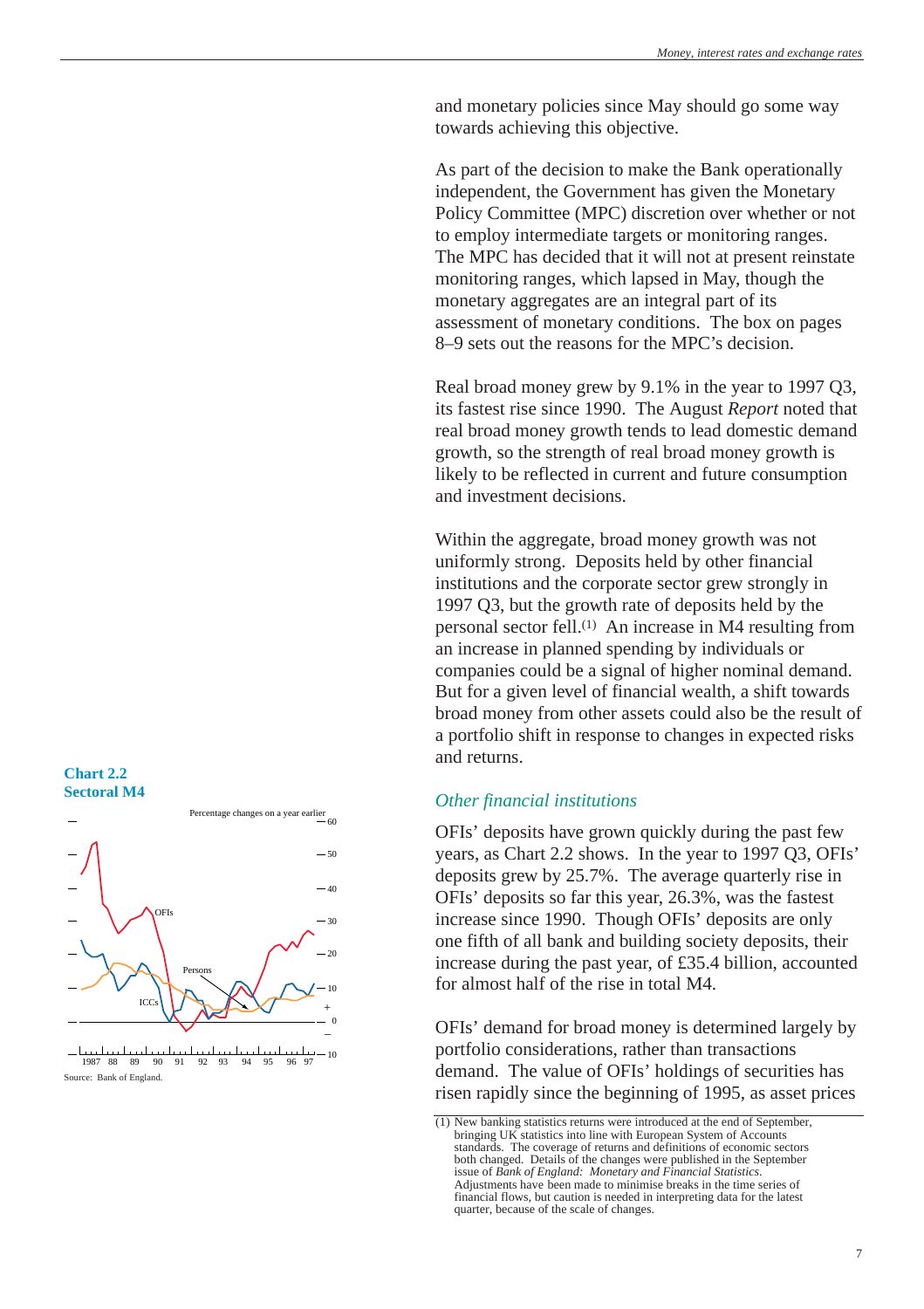## **Monetary monitoring ranges and the UK monetary framework**

<span id="page-7-1"></span><span id="page-7-0"></span>Money plays a fundamental role in the Bank's assessment of the outlook for inflation. This is because inflation is a monetary phenomenon in the long run. And the growth of monetary aggregates is a guide to actual and prospective demand in the medium and longer term.

## **Monetary targets and monitoring ranges for M0 and M4**

*Outturns at end of fiscal year in italics*

| Fiscal<br>years                                                                                                                         | Date of<br>announcement                                                                            | M <sub>0</sub>                                                                                                                                                            | M <sub>4</sub>                                           |
|-----------------------------------------------------------------------------------------------------------------------------------------|----------------------------------------------------------------------------------------------------|---------------------------------------------------------------------------------------------------------------------------------------------------------------------------|----------------------------------------------------------|
| 1984/85 $(a)$<br>$1985/86$ (a)<br>$1986/87$ (a)<br>1987/88<br>1988/89<br>1989/90<br>1990/91<br>1991/92<br>1992/93<br>1993/94<br>1994/95 | March<br>March<br>March<br>March<br>March<br>March<br>March<br>March<br>March<br>March<br>November | $4 - 8$ 5.6<br>$3 - 7$ 3.9<br>4.0<br>$2 - 6$<br>$2 - 6$ 5.5<br>6.8<br>$1 - 5$<br>6.5<br>$1 - 5$<br>$1 - 5$ 2.7<br>$0 - 4$ 1.9<br>$0-4$ 4.6<br>$0-4$ 5.5<br>6.3<br>$0 - 4$ | $4-8$ (b) $3.3$<br>$3 - 9$<br>5.4<br>$3 - 9$<br>4.8      |
| 1995/96<br>1996/97<br>1997/98 $(c)$                                                                                                     | November<br>November<br>November                                                                   | 6.3<br>$0 - 4$<br>6.4<br>$0 - 4$<br>$6.4$ (d)<br>$0 - 4$                                                                                                                  | 10.0<br>$3 - 9$<br>$3 - 9$<br>11.2<br>$3 - 9$<br>11.8(d) |

(a) Targets were also set for EM3 for 1984/85–1986/87.<br>
(b) The monitoring range for M4 was introduced in the Chancellor of the Exchequer's *Autumn Statement* in October 1992.<br>
(c) The monitoring ranges for M0 and M4 laps

The role of money in the UK monetary framework has varied considerably. In the early 1980s, monetary targets were set. More recently, following the introduction of the inflation-targeting framework in October 1992, monitoring ranges were set for M0 (0%–4%) and M4 (3%–9%), designed to show what growth rates would or would not be regarded as a cause for concern.(1) But as the table shows, monetary growth has more often than not fallen outside the target or monitoring range since 1988/89.

As part of the decision to make the Bank operationally independent, the Government has given the Monetary Policy Committee (MPC) discretion over whether to employ intermediate targets or monitoring ranges. The MPC has decided that, at present, it will not reinstate monitoring ranges, which lapsed in May.

Money differs from other variables, in that sustained increases in the growth rate of money are invariably associated with sustained increases in inflation, whereas other variables affect inflation only in the short run. But velocity has behaved erratically in recent years. As the table shows, M4 growth has been above 9% and M0 growth has also been persistently above 4%, reflecting falling velocity. In the case of M0, this may have been caused by adjustment to a low-inflation environment, where individuals want to hold a higher level of cash. If so, positive velocity growth could resume in due course when the adjustment is completed, because of the continuing incentive to economise on non interest bearing currency holdings.(2)

So although there is a clear conceptual link between money and inflation, there is currently no simple numerical link in the United Kingdom, because of uncertainty about the path of velocity. Germany focuses on a target range for the M3 measure of money and, as the chart shows, its velocity has been more stable than M4 velocity in the United Kingdom. In the United States, erratic movements in velocity led the Federal Reserve Board to abandon monetary targeting. But Alan Greenspan, in his Humphrey Hawkins testimony in July, noted that the velocity of M2 had fluctuated in a relatively narrow range in recent years, and that 'at some point in the future, the Federal Open Market Committee might elect to put more weight on such monetary quantities in the conduct of policy'.

The inflation-targeting approach used in the United Kingdom does, however, encompass the information from money; the monetary aggregates play an important role in the MPC's inflation forecast. Indeed, monitoring ranges could be confusing if, because of unpredicted changes in trend velocity, the ranges chosen turned out to be inconsistent with

<sup>(1)</sup> See *Financial Statement and Budget Report* for the years 1993/94 to 1997/98 (November 1996 edition). (2) The uncertainty of narrow money velocity is discussed in Janssen, N (1996), 'Can we explain the shift in M0 velocity? Some time-series and cross-section evidence', *Quarterly Bulletin*, February, pages 39–50.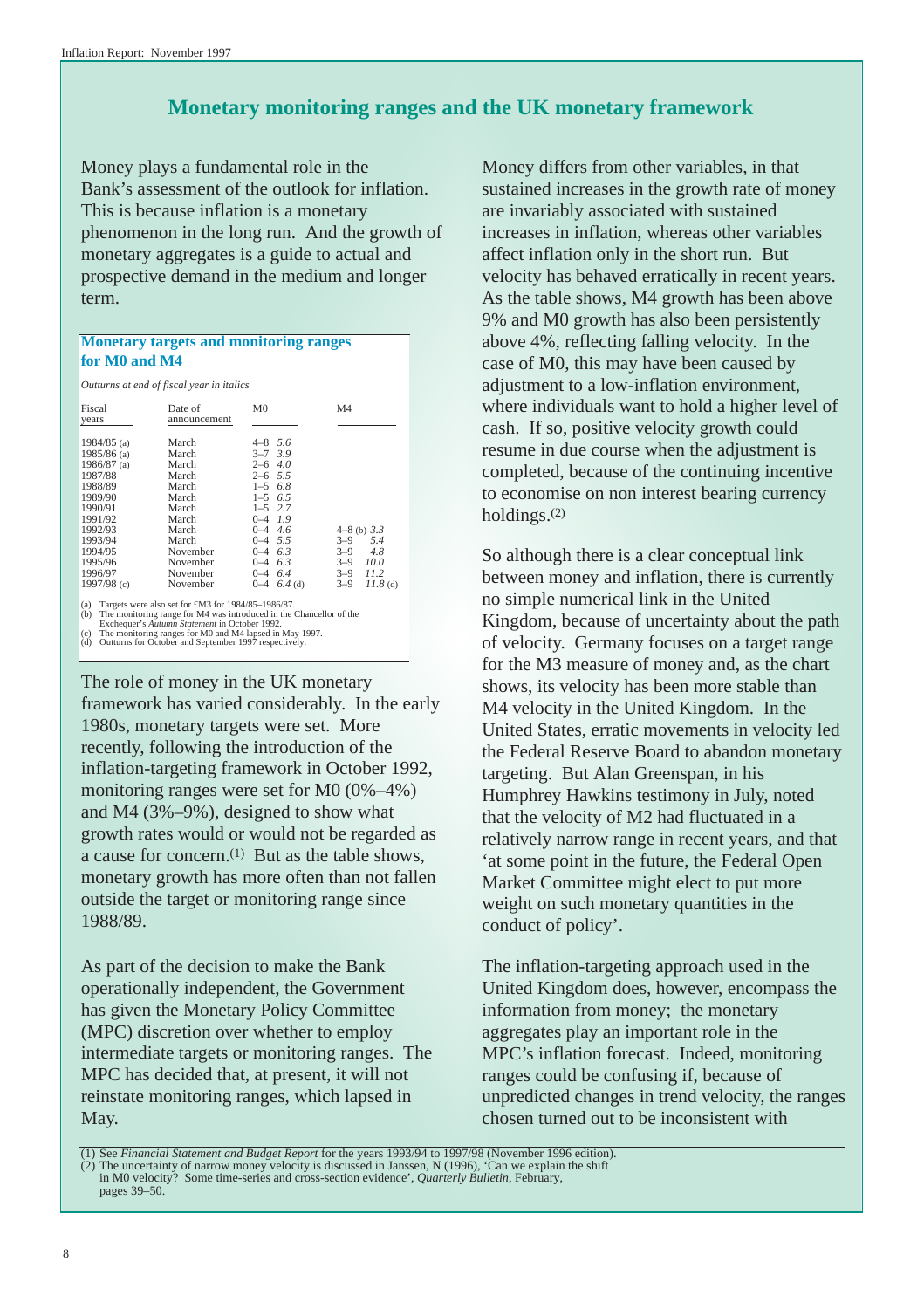<span id="page-8-0"></span>the inflation target because of structural changes.

Instead of using monitoring ranges, the MPC interprets the monetary aggregates in the context of a continuing assessment of the determinants of money demand. Recent research undertaken in the Bank has analysed personal sector M4,(3) corporate sector M4,(4) Divisia M4 (aggregate and sectoral), $(5)$  and M0. The Bank is also conducting research on the demand for credit.

So though the MPC is not at present reinstating the use of monitoring ranges, it regards the monetary aggregates as an integral part of its assessment of monetary conditions. Its analysis of the monetary aggregates will continue to be set out in Section 2 of the *Inflation Report*. And



if the velocity of money in the United Kingdom were to stabilise, the MPC could reconsider the use of monitoring ranges.

(3) Thomas, R (1997), 'The demand for M4: A sectoral analysis part 1—the personal sector', *Bank of England Working Paper*, No 61. (4) Thomas, R (1997), 'The demand for M4: A sectoral analysis part 2—the corporate sector', *Bank of England Working Paper*, No 62. (5) Fisher, P, Hudson, S and Pradhan, M (1993), 'Divisia indices for money: An appraisal of theory and practice', *Bank of England Working Paper*, No 9.



<sup>0.05</sup> 0.00 1987 88 89 90 91 92 93 94 95 96 97 Sources: ONS and Bank of England.

have risen. So financial intermediaries may have built up money holdings to maintain the share of broad money in their portfolio of assets. But Chart 2.3 shows that OFIs' deposits have increased as a proportion of their financial wealth, suggesting that they may have built up additional money holdings to minimise the risk from potential future falls in asset prices.

OFIs could use their deposits to buy financial assets from persons and companies. So the implications for inflation of rapidly growing OFIs' deposits depend partly on the behaviour of the personal sector and companies. These sectors could use deposits transferred from OFIs to repay debt, without inflationary implications. But fast growth of OFIs' deposits could signal inflationary pressures if these sectors use such additional deposits to increase consumption and investment spending. And increased OFIs' demand for assets may have contributed to higher asset prices, which in turn stimulate consumption and investment.

## *Personal sector*

The personal sector's demand for broad money depends largely on its income, wealth, consumption and relative rates of return. The personal sector's deposits and holdings of broad money have continued growing strongly. They rose by 7.5% in the year to 1997 Q3,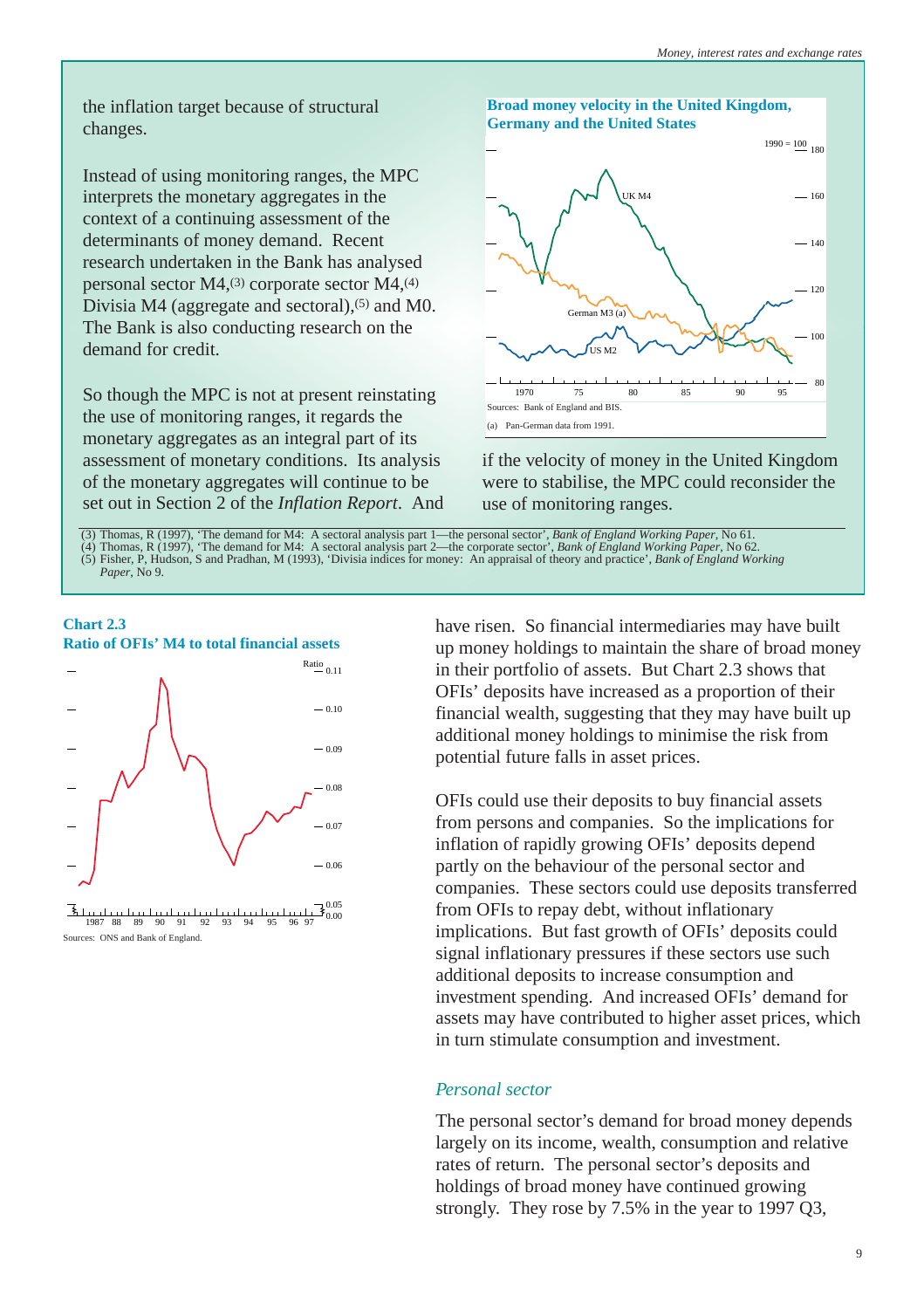## <span id="page-9-0"></span>**Chart 2.4 Annual growth in ICCs' deposits and investment**



(a) ICCs' deposit growth lagged by four quarters. (b) At current market prices.

## **Table 2.B Divisia and M4 annual growth rates**

Percentage change in the year to 1997 Q3

|                 | Divisia | M <sub>4</sub> |
|-----------------|---------|----------------|
| Personal sector | 7.9     | 7.5            |
| <b>OFIs</b>     | 33.8    | 25.7           |
| <b>ICCs</b>     | 10.6    | 11.2           |
| Aggregate       | 10.9    | 11.7           |

Source: Bank of England.

## **Chart 2.5 M4 and Divisia money velocity**(a)



Sources: ONS and Bank of England.

(a) Defined as the ratio of nominal GDP to the stock of money.

following an increase of 7.8% in the year to 1997 Q2, which was their highest rate of growth for six years. Slower growth of deposits might be expected following building society conversions, because savers in former building societies would no longer have an incentive to hold high balances to maximise their allocation of shares. But retail deposits held in building society accounts have continued to grow rapidly, suggesting that there may have been speculative inflows in anticipation of future building society conversions.(1)

Personal sector wealth has risen rapidly recently: in the year to 1997 Q2, gross financial wealth rose by 13% and was nearly 30% higher than two years earlier. Rising equity and house prices have contributed to the increase in personal sector wealth. Despite recent equity price volatility, the FT-SE 100 index was only 0.5% below its average level in 1997 Q3 on 5 November and remains around 8% above its level in 1997 Q2. Insofar as the rise in equity prices reflects higher profit expectations, the rapid growth in wealth is consistent with robust consumption growth (se[e Section 3\)](#page-17-1).

## *Industrial and commercial companies (ICCs)*

Deposits held by ICCs rose by 11.2% in the year to 1997 Q3, their highest rate of growth for more than a year. Changes in ICCs' deposits tend to precede changes in investment. Chart 2.4 shows that, following strong deposit growth in the first half of 1996, ICCs' nominal investment spending rose by 14.2% in the year to 1997 Q2, compared with an average annual growth rate of 9.7% each quarter in the previous year.

## *Divisia money*

The Divisia measure of money weights the components of M4 to reflect how much they are used in transactions, and so can help to distinguish transactions from portfolio effects of money growth.(2) In the year to 1997 Q3, aggregate Divisia money grew by 10.9%, as Table 2.B shows, and its annual growth rate has been above 6% for the past two years. Chart 2.5 shows that the velocity of Divisia money has behaved like M4 velocity, though it has tended to be more stable. The continuation of current rates of Divisia money growth is also unlikely to

 $(1)$  The majority of retail deposits are held by the personal sector, so changes in retail deposits largely reflect changes in personal sector deposits. Though retail deposits will include some placed by the corporate sector (including the newly reclassified unlimited liability partnerships), most companies hold wholesale rather than retail deposits.

<sup>(2)</sup> The Divisia index of money weights the components of money according to their liquidity, proxied by the inverse of their relative interest rates. Current accounts, for example, have a high weight in Divisia money because they pay lower interest rates than other accounts which have restrictions on withdrawals.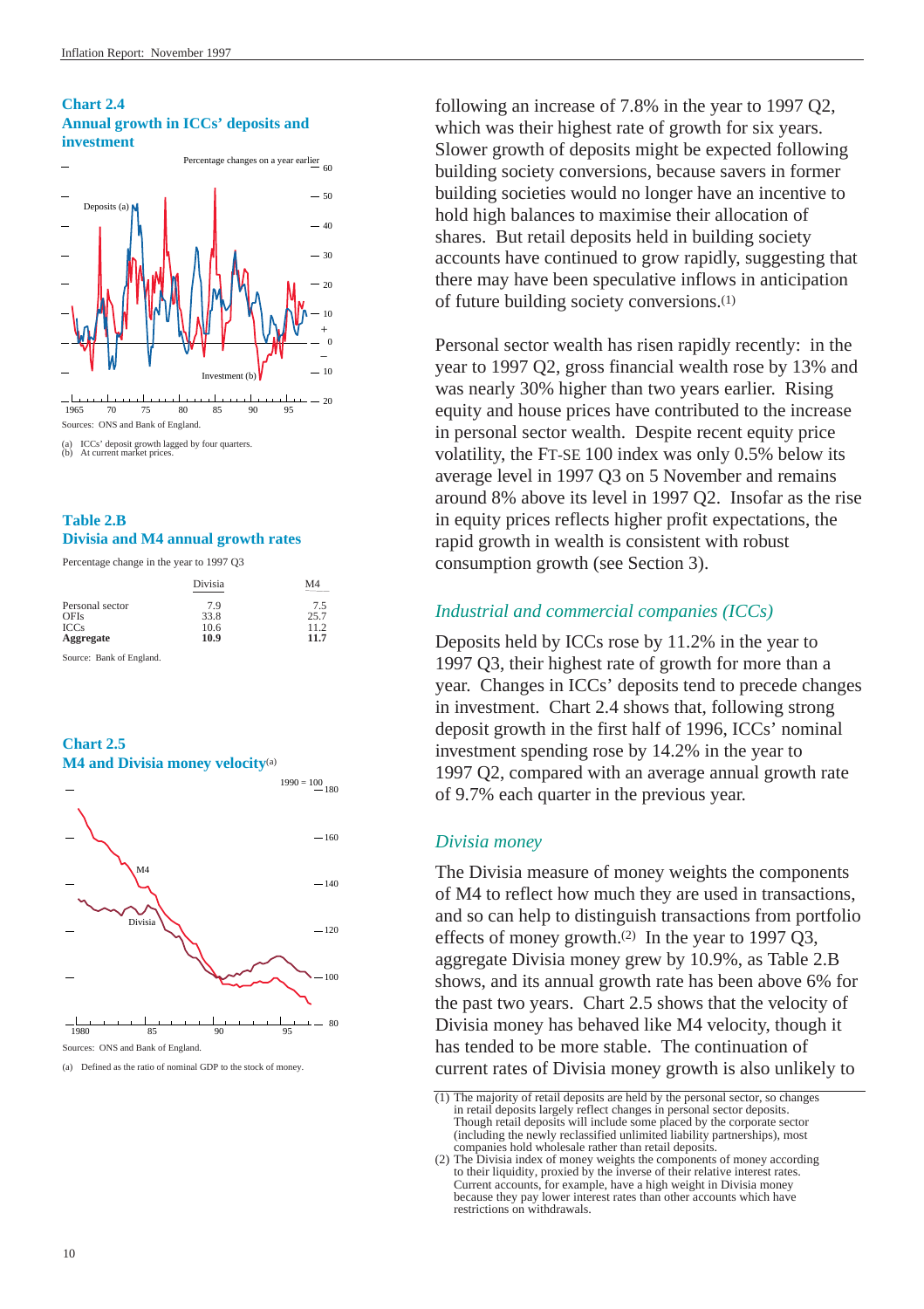### <span id="page-10-0"></span>**Chart 2.6 Growth of notes and coins and nominal retail sales**



be compatible with the inflation target in the medium term.

## *Narrow money*

M0 grew by 6.4% in the year to October. This was below the annual rates of around 7% recorded in the second half of last year, but above its growth rate in the previous two months.(1) Though bankers' balances are less than 1% of total M0, their high volatility greatly increases M0's monthly variation, and so the growth of notes and coins is a better guide to the underlying increase in narrow money. Notes and coins grew by 6.5% in the year to October, again below annual rates of more than 7% during the second half of 1996, but above the growth rate in August and September. Chart 2.6 shows that while narrow money has grown more slowly this year than in 1996, nominal retail spending has continued growing steadily. The relatively weak relationship between narrow money and retail sales growth at present may reflect cyclical changes in velocity, such as the adjustment to higher levels of interest rates.

## **2.2 Credit**

The growth rate of bank and building society lending to the non-bank private sector (M4 lending) has slowed in recent months. M4 lending grew at a three-month annualised rate of 6.6% in both August and September, its lowest rate for almost three years, excluding the December 1996 gilt repo-distorted outturn. The demand for credit depends on the interest rate charged relative to other forms of borrowing, and on current and future expected activity. The supply of credit—banks' willingness to lend—will depend, among other things, on the capital base of lenders. The interaction of the demand for and supply of credit will determine its price, the rate of interest charged.

## *Other financial institutions (OFIs)*

OFIs' bank borrowing was 20.5% higher in 1997 Q3 than a year earlier. Lending to OFIs has accounted for more than one third of the rise in total M4 lending in the past two years, and the stock of OFIs' lending rose to 20.4% of total M4 lending by 1997 Q3.

Borrowing by OFIs is often thought to be linked to economic activity less directly than borrowing by the

<sup>(1)</sup> The new 50 pence coin was issued in September, increasing the rate of narrow money growth by 0.4 percentage points that month, and by 0.1 percentage points in October.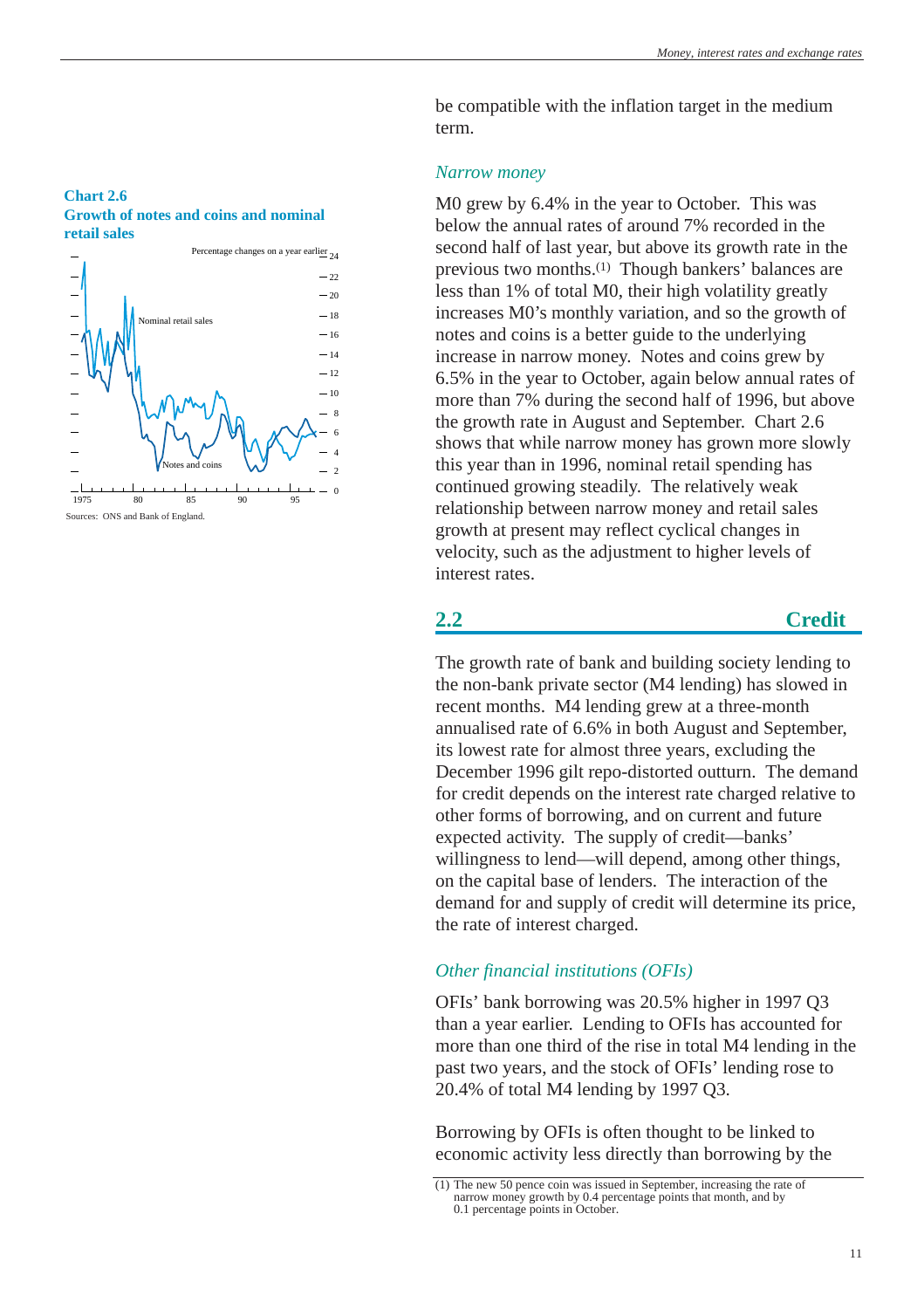#### <span id="page-11-0"></span>**Table 2.C**

## **Sectoral comparison of lending by and deposits with banks and building societies**

Seasonally adjusted flows (£ billions)

|              |                                     | OFIs               | Persons            | <b>ICCs</b>       | Total                   |
|--------------|-------------------------------------|--------------------|--------------------|-------------------|-------------------------|
|              | M4 lending (assets)                 |                    |                    |                   |                         |
| 1995<br>1996 |                                     | 14.9<br>14.4       | 24.8<br>29.7       | 17.3<br>18.3      | 57.0<br>62.4            |
| 1997         | Q1<br>Q2<br>Q3                      | 16.1<br>7.9<br>6.3 | 8.5<br>8.5<br>7.8  | 0.4<br>2.8<br>0.1 | 25.1<br>19.1<br>14.2    |
|              | M4 (liabilities)                    |                    |                    |                   |                         |
| 1995<br>1996 |                                     | 21.1<br>25.1       | 29.2<br>26.6       | 5.3<br>8.1        | 55.5<br>59.8            |
| 1997         | Q1<br>Q2<br>Q3                      | 15.4<br>7.9<br>9.4 | 10.2<br>8.8<br>6.1 | 1.8<br>2.1<br>4.2 | 27.4<br>18.8<br>19.7    |
|              | <b>Other counterparts to M4</b> (a) |                    |                    |                   |                         |
| 1995<br>1996 |                                     | n/a<br>n/a         | n/a<br>n/a         | n/a<br>n/a        | 1.3<br>2.7              |
| 1997         | Q1<br>Q2                            | n/a<br>n/a<br>n/a  | n/a<br>n/a<br>n/a  | n/a<br>n/a<br>n/a | $-2.4$<br>0.3<br>$-5.5$ |

 $n/a = not$  applicable.

Source: Bank of England.

(a) Net non-deposit liabilities, minus the public sector contribution and total external counterparts.

## **Chart 2.7**

**Secured and unsecured borrowing, and mortgage equity withdrawal, as shares of disposable income**



Sources: ONS and Bank of England.

personal sector or companies but, as noted in the August 1996 *Report*, this need not be the case. Leasing companies, for example, may borrow to finance purchases of new capital goods. According to the Finance and Leasing Association, the annual growth rates of business finance and hire purchase, excluding high-value items, which can be volatile, remained strong in recent months.

Table 2.C shows the flows of deposits into, and lending by, banks and building societies since 1995. OFIs deposited more than they borrowed in 1995 and 1996. And though they were net borrowers from the banking sector in the first half of 1997, in 1997 Q3 they deposited more money overall. Different types of OFI tend to be depositors or borrowers. For example, leasing companies have tended to borrow from the banking sector, but life assurance and pension funds (LAPFs) and insurance companies have generally been depositing funds. This is because the activities of LAPFs and insurance companies are more closely linked to equity markets, and equity prices have risen rapidly in recent years.

## *Personal sector*

Lending to individuals—including lending by institutions other than banks and building societies, net of loan repayments and interest charges—grew by 7.3% in the year to September, its fastest for almost five years, having grown at annual rates of around 7% since the beginning of 1997. Lending to individuals consists of lending secured on property (mortgages) and other lending ('consumer credit'). Mortgage borrowing has risen in the past 18 months as the housing market has recovered, but remains much lower than in the second half of the 1980s (see Chart 2.7).

Mortgage lending can also be used to finance consumption through equity withdrawal. Since 1992, however, households have made equity repayments overall. If the housing market recovery were to lead to equity withdrawal being used to finance consumption again, this could reduce consumer credit growth. But there are no signs of this happening yet: consumer credit growth has remained strong in the past few years.

## *Industrial and commercial companies*

The growth of ICCs' borrowing from banks and building societies slowed this year, having increased in 1995 and 1996. It rose by 4.4% in the year to 1997 Q3, excluding the effect of securitisations, compared with an average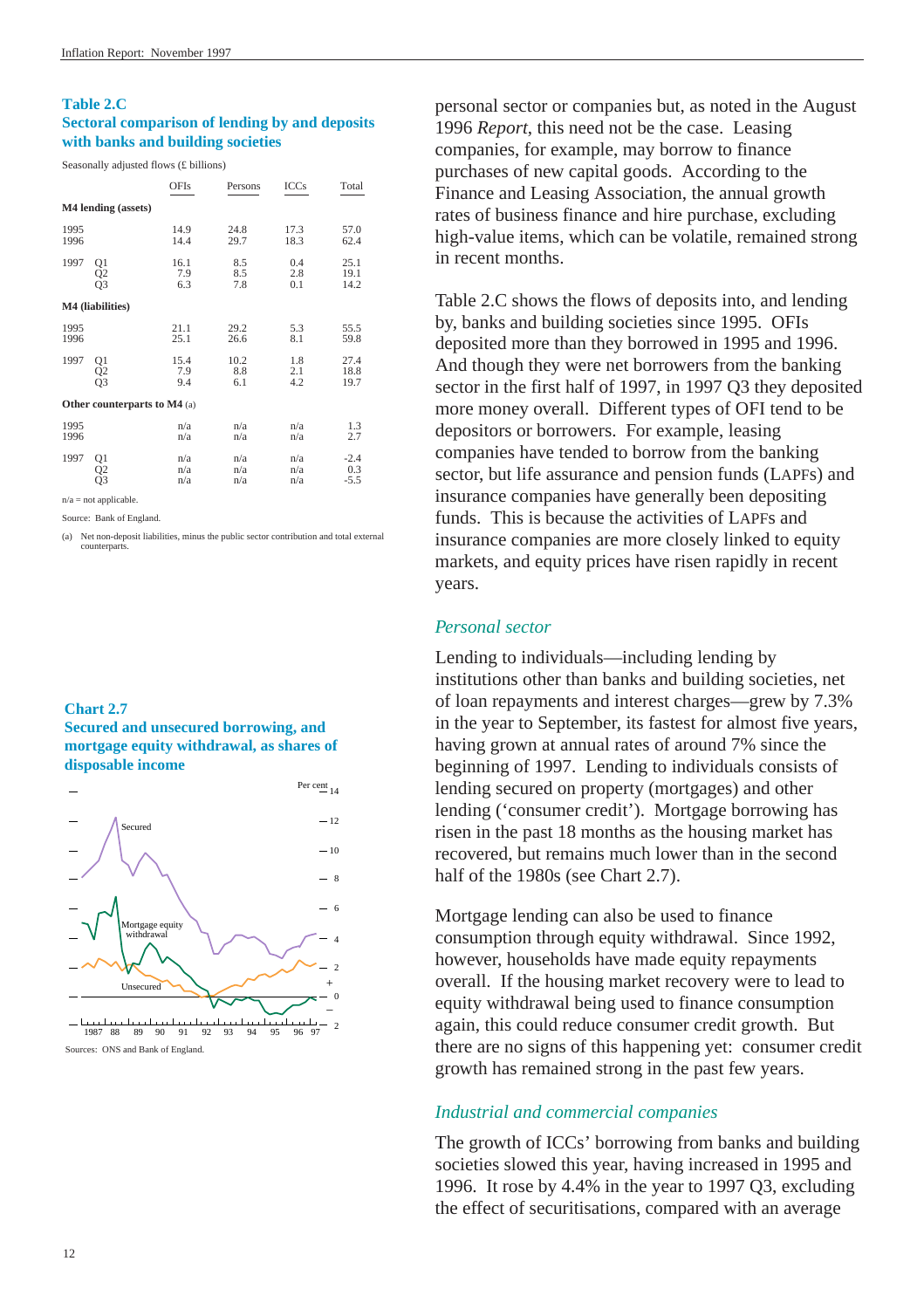### <span id="page-12-0"></span>**Chart 2.8 ICCs' bank borrowing as a share of gross profits**







### **UK, US and German three-month interest rate expectations**



(a) Based on a combination of interest rate futures contracts.

#### **Chart 2.10**

## **Sterling and overseas three-month interest rate expectations**(a)



 95 96 97 98 3 0

Sources: Bank of England, Bank for International Settlements, *Financial Times,* LIFFE and Bloomberg.

(a) Based on a combination of interest rate futures contracts. (b) Trade-weighted interest rates in the major six overseas economies. annual growth rate of 11.6% each quarter in 1995 and 1996. Despite the rise in ICCs' borrowing during the past couple of years, Chart 2.8 shows that ICCs' bank borrowing as a proportion of income remains much lower than in the early 1990s, when ICCs increased their borrowing to historically high levels.

## **2.3 Interest rates and the exchange rate**

## *Short-term interest rates*

Following the rise in the Bank's repo rate on 7 August, rates were unchanged in September and October and were then raised by 0.25 percentage points on 6 November to 7.25%.

The expected path of UK three-month interest rates is around 10 basis points above the path in August until mid 1998, when it falls below, as Chart 2.9 shows. It reaches 6.9% at the end of 1999, 40 basis points below the expected rate in August. The expected path of German three-month interest rates rises by the end of 1999 by around 150 basis points, as it did in August. But it is around 40 basis points above the path in August, reaching 5.3% by the end of 1999. Though the expected path of US rates also rises by the end of 1999, to 6.2%, this is around 40 basis points below the path in August. Chart 2.10 shows that though the expected path of a weighted average of overseas short-term interest rates is slightly lower than in August, overseas rates are expected to rise relative to UK interest rates during the next year, with the gap between UK and overseas rates expected to narrow.

Distributions of expected three-month interest rates in the United Kingdom, derived from data on options prices, are shown in Chart 2.11. On 13 August, the date of publication of the previous *Report*, markets expected short-term interest rates to rise slightly by the end of the year, with a higher probability attached to interest rates being above the central band than below it. Further out, the central band was fairly flat in the first half of 1998. On 5 November, markets continued to expect a slight increase in interest rates from their current level. But rates were expected to fall from early 1998, though probabilities were skewed towards rates above the central band.

## *Long-term interest rates*

The yield on ten-year gilts fell by around 50 basis points between the August and November *Reports*, having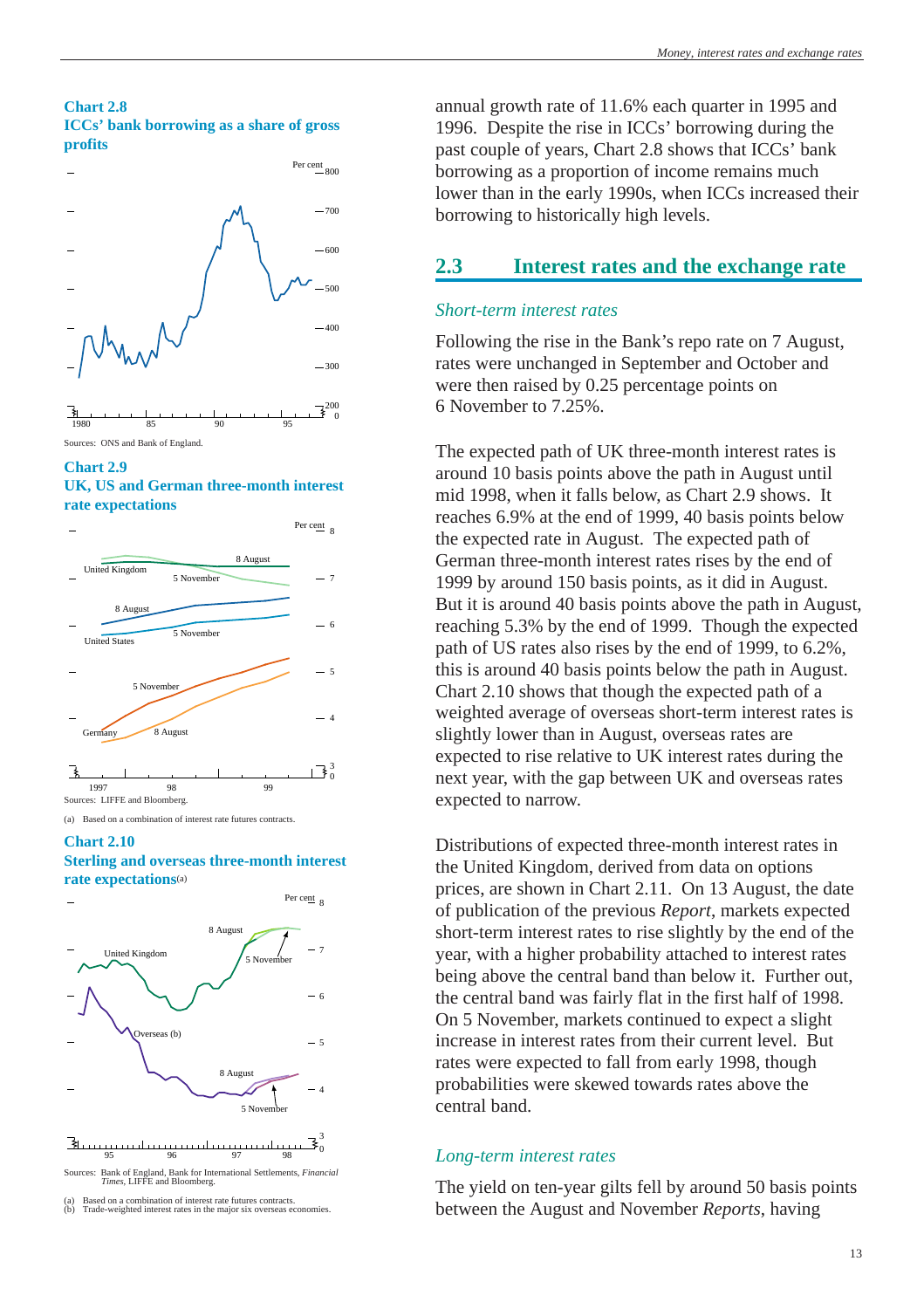## <span id="page-13-0"></span>**Chart 2.11 Implied distributions for sterling three-month interest rates**



### 5.5 0.0 1995 96 97 98

Sources: LIFFE and Bank of England.

The chart shows the relative likelihood of possible outcomes. The markets judge that there is a 10% chance of interest rates being within the darkest, central band at any date. The next deepest shade (on both sides of the central band) takes the probability out to 30%, and so on in steps of<br>20 percentage points. The more uncertainty there is about the interest<br>rate outcome at any particular time horizon, the wider the bands. And if the<br>risk







fallen by an average of around 15 basis points each quarter for the previous two years.(1) The yield on ten-year gilts is now around 6.6%, compared with around 7.6% a year ago. The yield on a trade-weighted average of overseas government bonds fell by around 20 basis points. On 5 November, the yield on UK gilts was about 140 basis points higher than the average yield on overseas bonds, a smaller margin than at the time of the August *Report*.

Implied forward rates for the United Kingdom suggest that expected short-term interest rates have fallen since the August *Report*, by more than bond yields at longer maturities. Expected short-term interest rates are around 40 basis points lower than in August at a three-year horizon, and around 70 basis points lower at both five and ten years. Rates are currently expected to be around 6.6% at a three-year horizon, falling to around 6.4% at a ten-year horizon, compared with around 7.4% a year ago at a three-year horizon, rising to around 8.3% at a ten-year horizon. Changes in nominal interest rates reflect changes in expected inflation and real interest rate expectations.

Chart 2.12 shows that UK inflation expectations, derived by analysing conventional and index-linked gilt yields, have risen since August at short horizons, but have fallen at medium and longer horizons, particularly around six and seven years ahead. And index-linked gilt yields suggest that expected short-term real rates may have fallen since the previous *Report*, as Chart 2.13 shows.

Nominal forward rates have also fallen overseas. Chart 2.14 shows that rates at a five-year maturity have generally fallen in European countries, perhaps because of greater confidence about EMU taking place and about its potential sustainability. But nominal rates have also fallen in the United States. US real rates, derived by comparing conventional and index-linked yields for five and ten-year gilts, have fallen, though by less than UK real rates. And US inflation expectations have fallen further than UK inflation expectations.

## *Exchange rates*

The nominal effective exchange rate used in the inflation forecast—based on its average in the 15 working days to

<sup>(1)</sup> Long-term interest rates reflect the expected path of short-term rates and the risk premia associated with the uncertainty about future inflation and real interest rates. The implied level of short-term interest rates at different points in the future can be estimated from the current maturity structure of interest rates.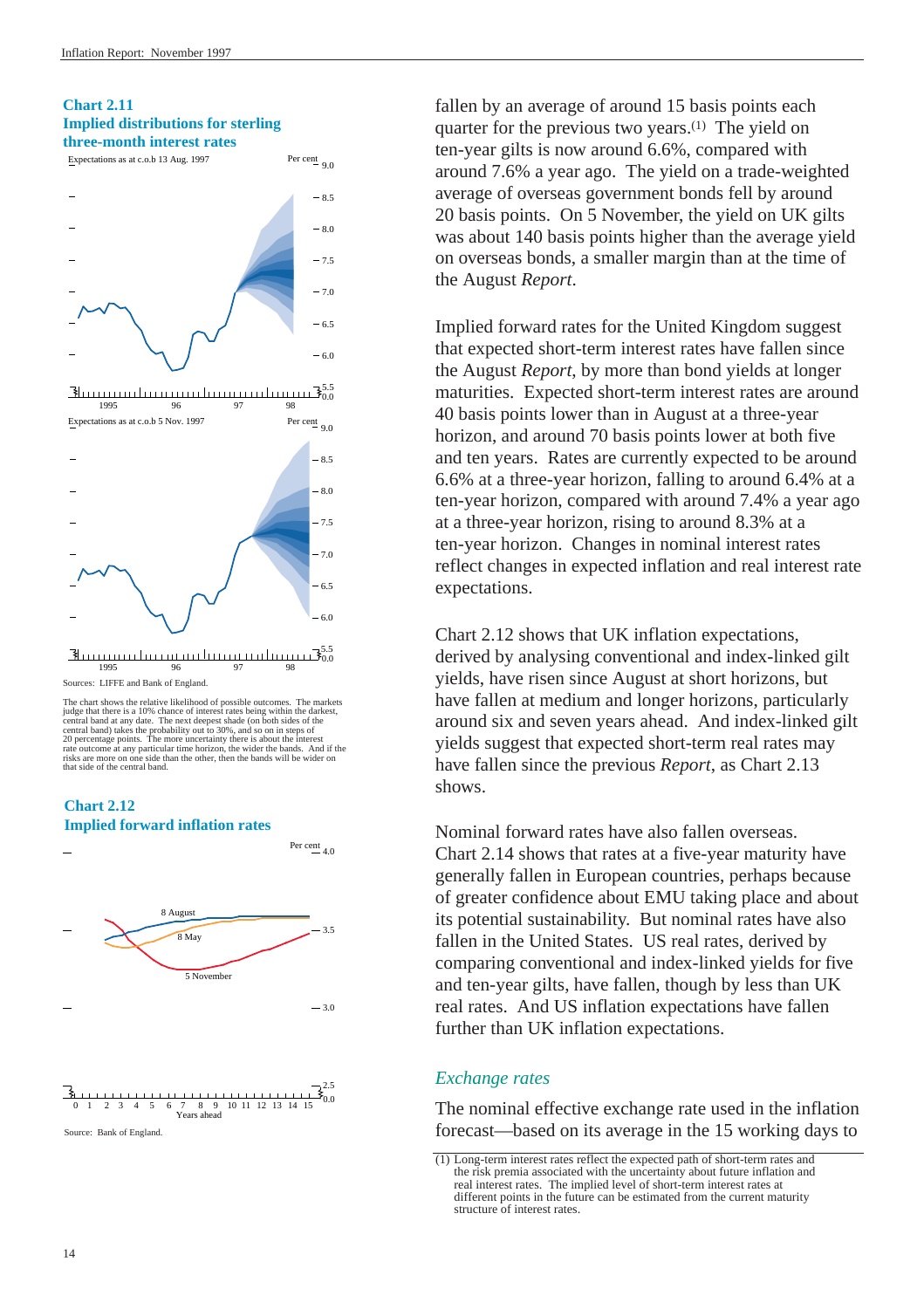#### **Chart 2.13 Average annual real interest rates expected in the next ten years**(a)



<sup>(</sup>a) Average annual real interest rates expected in the next ten years, derived from the par yield curve using the Svensson method; a 20-day







Note: Daily data. Final observation is 5 November. Source: Bank of England.

(a) Implied six-month interest rates.

## **Chart 2.15**





Source: Bank of England.

5 November—was 102.0. This was 3% lower than the exchange rate used in the inflation projection in the August *Report*, having fluctuated in response to press reports on the likelihood of the United Kingdom joining EMU. Sterling remains around 20% higher than at the time of the August 1996 *Report*, when sterling reached its trough (see Chart 2.15).

Sterling rose by 18% against the Deutsche Mark and by 11% against the Japanese yen in the year to October. Though it has fallen by 3% against the Deutsche Mark since August, it has risen by 5% against the Japanese yen in the same period. Against the US dollar, sterling rose by 3% in the year to October, with an increase of 2% since August. The Bundesbank raised its 14-day repo rate on 9 October by 30 basis points to 3.3%, the first increase since August 1996. It explained that this was because 'import prices, producer prices and consumer prices have all risen . . . due in large part to exchange rate movements against the US dollar and to increases in administered prices'. There had been speculation that the Bundesbank would raise rates during the past few months, and forward rates had risen.

Chart 2.16 shows the path for sterling implied by uncovered interest parity. In common currency terms, assets with similar liquidity and risk characteristics should have the same expected return; differences imply that the exchange rate is expected to change to equalise returns in common currency terms. So the path the exchange rate has to follow if expected returns are to be equalised can be calculated by comparing UK interest rates at different maturities with overseas rates. UK interest rates are higher than average interest rates overseas, so UIP implies that sterling is expected to depreciate. The expected rate of depreciation has slowed since the August *Report*—the path in Chart 2.16 has become less steep. This is because overseas implied forward interest rates have risen relative to UK rates. Sterling's actual path since May is shown by joining the starting points of the three profile lines in Chart 2.16; it is clear that UIP alone has not been a good predictor of actual exchange rate movements.

News about overseas and UK monetary policy could have contributed to the rise in sterling since August 1996. An article in November's *Quarterly Bulletin* describes how the UIP condition can be employed to help identify the contribution of monetary policy news to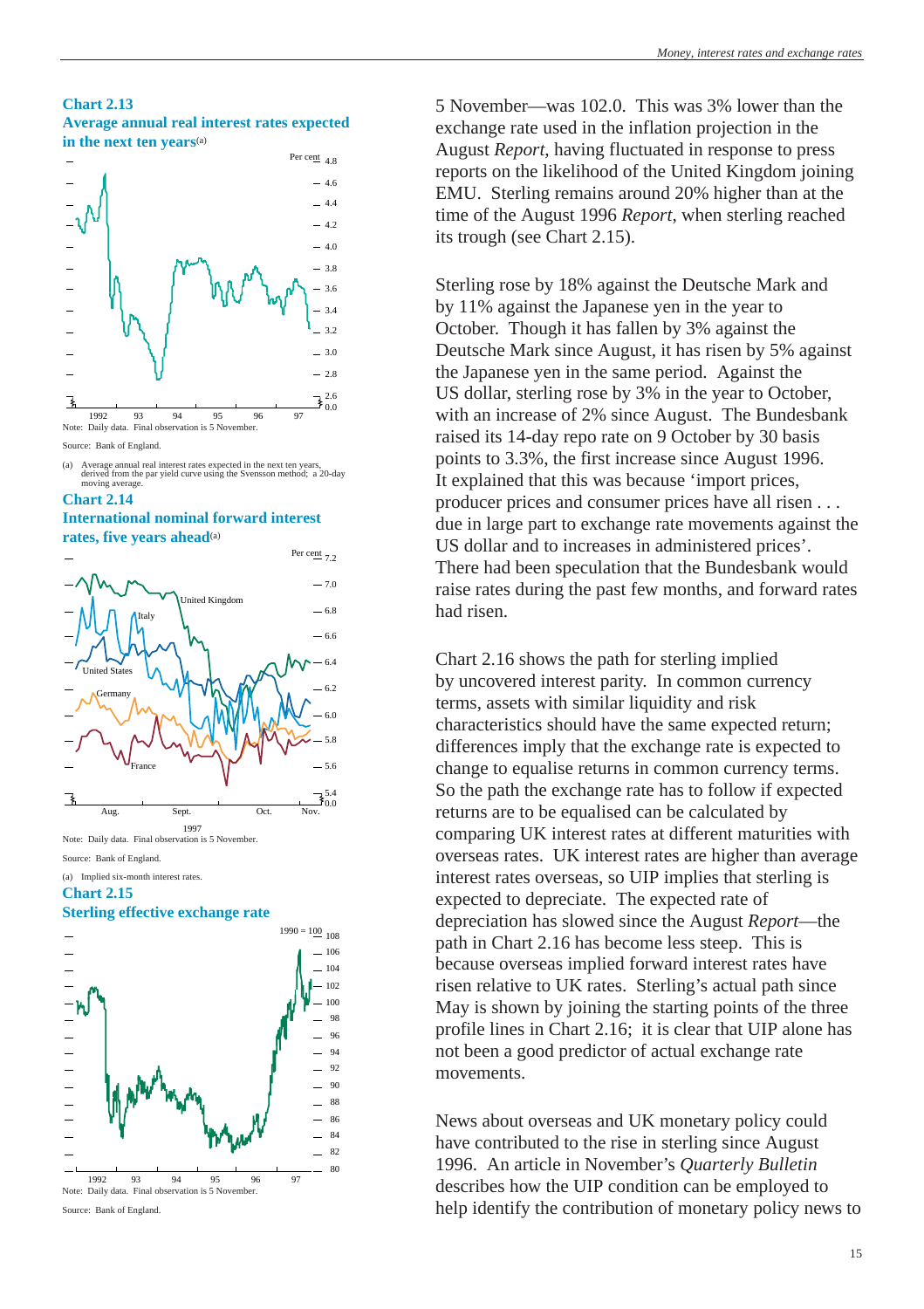## <span id="page-15-0"></span>**Chart 2.16 UK effective exchange rate profiles**(a)



Sources: Bank for International Settlements, Datastream and Bank of England. (a) Assuming uncovered interest rate parity.

### **Chart 2.17 The exchange rate and monetary policy news since August 1996**



Source: Bank of England.

exchange rate changes.<sup>(1)</sup> Chart 2.17 shows that monetary policy news was at its most important towards the end of 1996 in explaining sterling's appreciation. But at no time since August 1996 has monetary policy news explained more than half of the appreciation of sterling, and in recent months its estimated contribution has been considerably smaller.

The exchange rate may also be influenced by perceptions about Economic and Monetary Union (EMU). A number of 'EMU calculators' have been developed to assess market expectations of the likelihood of particular countries joining EMU. An article in November's *Quarterly Bulletin* describes one of these measures, based on the expected correlation between currencies implicit within foreign exchange options prices.(2) The probability the market attaches to two currencies joining EMU in 1999 is assumed to be reflected in the implied correlation between their exchange rates against the US dollar. The higher the probability, the closer the implied correlation will be to one. Chart 2.18 shows that the implied correlation between the Italian lira and the Deutsche Mark has risen steadily since the beginning of 1996, suggesting that the market has attached an increasing probability to Italy joining EMU. By comparison, the implied correlation between sterling and the Deutsche Mark has been lower since the beginning of this year and generally more volatile, particularly following recent press reports on the likelihood of the United Kingdom joining EMU.

Part of sterling's appreciation since August 1996 may have been purely erratic, and may have been responsible for some of the fluctuations in the exchange rate since the previous *Report*. The MPC's assumption about erratic factors is discussed in [Section 7.](#page-45-1)

## **2.4 Summary**

There has been little change in the growth rates of broad money and Divisia money since the August *Report*. They remain a threat to meeting the inflation target in the medium term, though the tightening of fiscal and monetary policies since May should go some way towards achieving that objective. Narrow money growth has slowed, compared with the second half of last year. And M4 lending growth has also slowed in recent

<sup>(</sup>a) The effective exchange rate index for sterling against the G7 economies.<br>(b) The band shows the estimated range as the time from which it is assumed<br>monetary policy no longer influences real interest rates varies from eight years.

<sup>(1)</sup> Brigden, A, Martin, B and Salmon C K (1997), 'Decomposing exchange rate movements according to the uncovered interest rate parity condition'

*Quarterly Bulletin*, November, pages 377–89. (2) Butler, C and Cooper, N (1997), 'Implied exchange rate correlations and market perceptions of European Monetary Union', *Quarterly Bulletin*, November, pages 413–23.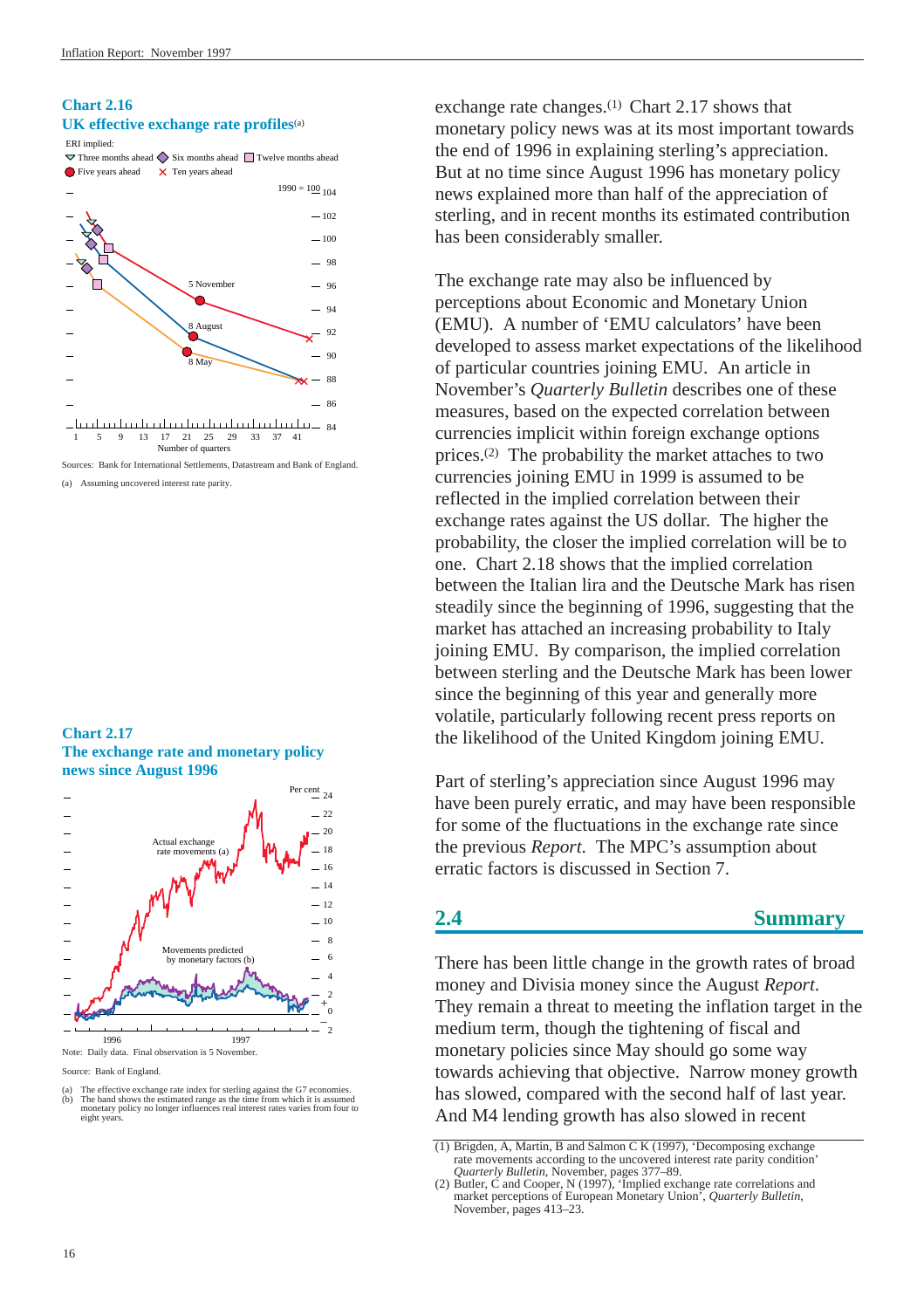



(a) Twelve-month implied correlation, using the US dollar as a numeraire.

months. Following the rise in the Bank's repo rate on 7 August, rates were unchanged in September and October and were then raised by 0.25 percentage points on 6 November to 7.25%. UK expected short-term interest rates are broadly unchanged since August, and overseas short-term interest rates are expected to rise relative to UK rates during the next year. The nominal effective exchange rate used in the inflation forecast based on its average in the 15 working days to 5 November—was 102.0, around 3% lower than the exchange rate used in the inflation projection in the August *Report*.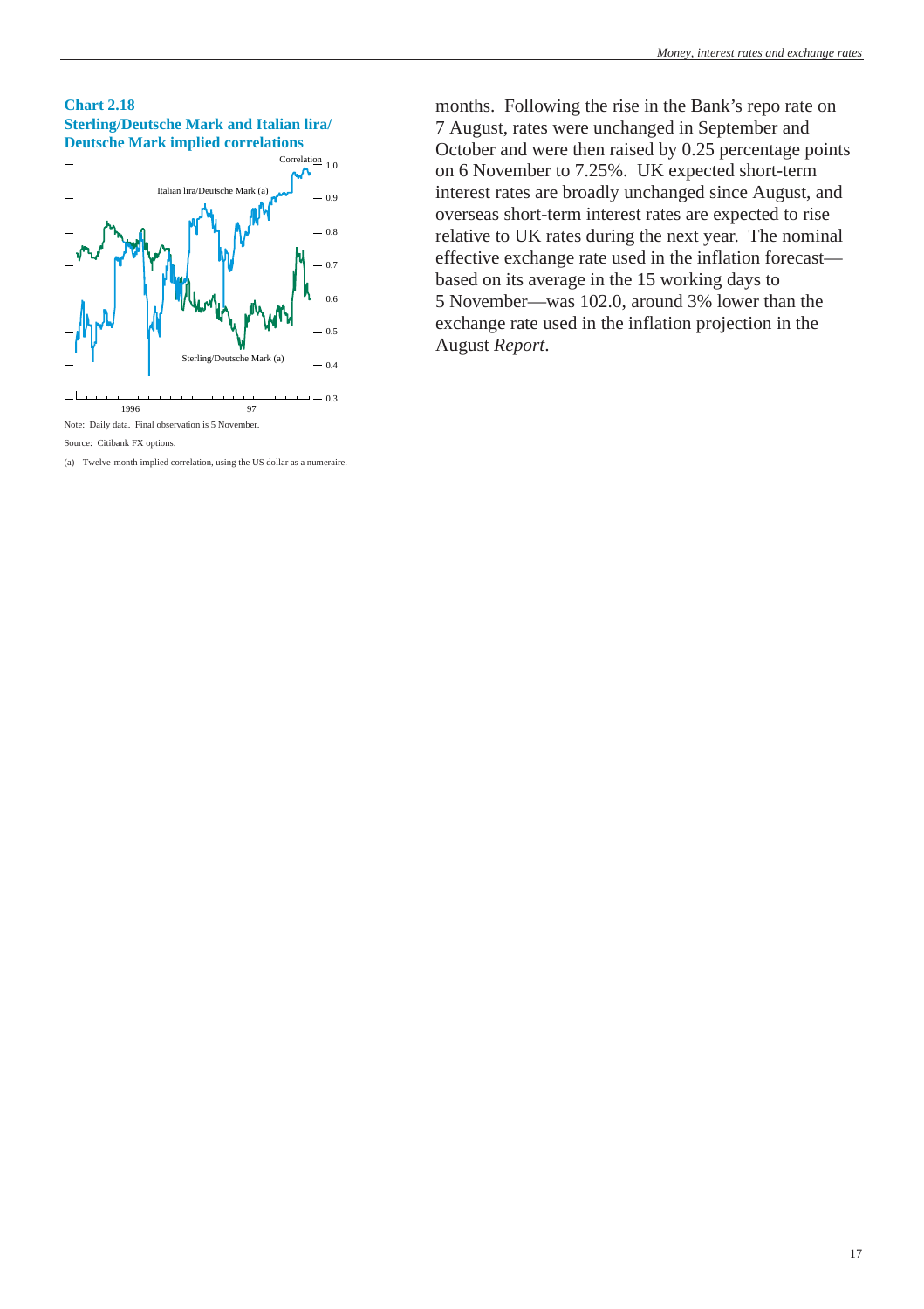# **3 Demand and output**

### <span id="page-17-1"></span><span id="page-17-0"></span>**Chart 3.1 Quarterly GDP growth**(a)



## **Table 3.A Expenditure components of GDP**

|                                                                                    | Percentage change on<br>previous quarter |        |                |                | Contribution<br>to quarterly |  |
|------------------------------------------------------------------------------------|------------------------------------------|--------|----------------|----------------|------------------------------|--|
|                                                                                    | 1996                                     |        | 1997           |                | GDP growth                   |  |
|                                                                                    | Q <sub>3</sub>                           | Q4     | Q <sub>1</sub> | Q <sub>2</sub> | 1997 Q2 (a)                  |  |
| Private consumption                                                                | 0.7                                      | 1.3    | 0.8            | 1.5            | 1.1                          |  |
| Public consumption                                                                 | 0.2                                      | 0.4    | $-0.1$         | 0.2            | 0.0                          |  |
| Investment<br>of which:                                                            | $-2.4$                                   | 2.5    | 0.5            | 2.0            | 0.4                          |  |
| Business fixed investment -0.5                                                     |                                          | 2.4    | 6.2            | $-1.0$         | $-0.1$                       |  |
| Final domestic demand                                                              | 0.1                                      | 1.3    | 0.6            | 1.3            | 1.5                          |  |
| Stockbuilding (b)(c)                                                               | 0.1                                      | 0.2    | 0.3            | $-0.3$         | $-0.3$                       |  |
| Domestic demand                                                                    | 0.7                                      | 1.1    | 0.7            | 1.4            | 1.7                          |  |
| <b>Exports</b>                                                                     | 0.6                                      | 2.4    | 1.2            | 2.8            | 1.0                          |  |
| Imports                                                                            | 1.2                                      | 2.5    | 0.6            | 4.2            | 1.5                          |  |
| Net exports (b)                                                                    | $-0.2$                                   | $-0.1$ | 0.2            | $-0.5$         | $-0.5$                       |  |
| GDP                                                                                | 0.5                                      | 1.1    | 0.8            | 1.0            | 1.0                          |  |
| Memo items:                                                                        |                                          |        |                |                |                              |  |
| Statistical discrepancy (b)                                                        | 0.0                                      | 0.0    | 0.0            | 0.0            | 0.0                          |  |
| Alignment adjustment (b)                                                           | 0.7                                      | $-0.4$ | $-0.2$         | 0.4            | 0.4                          |  |
| (a) Dagaantaan nafint aantiilisidana Cantiilisidana inay nat ayin ta CDD amayda aa |                                          |        |                |                |                              |  |

(a) Percentage point contributions. Contributions may not sum to GDP growth as the table does not include the factor cost adjustment. (b) Contributions to quarterly GDP growth.

Excluding the alignment adjustment.

Real GDP continues to grow more quickly than any reasonable estimate of trend. The preliminary estimate of real GDP in 1997 Q3 was up by 1% compared with the previous quarter and 3.9% compared with a year earlier. Real GDP has now grown by about 1% in each of the past four quarters (see Chart 3.1). Nominal GDP grew by 6.3% in the year to 1997 Q2. Such rates, if sustained, would be inconsistent with inflation at its target level.

Domestic demand continues to provide the main impetus to growth. It has been supported by increased financial wealth, as a result of rising equity prices and windfall gains from building society conversions. Though net exports have fallen, the effects of the exchange rate appreciation on trade flows have so far been smaller than might have been expected.

## **3.1 Domestic demand**

Domestic demand increased at an annualised rate of 4.4% in the first half of the year, compared with 3.7% in the second half of 1996. Though the output measure of GDP is regarded as the most accurate measure of the strength of activity and an estimate is available for 1997 Q3, data for the expenditure components of GDP are only available to 1997 Q2 (see Table 3.A). As [Section 2 n](#page-5-2)otes, real money balances have been growing strongly. This strength may well be reflected in current and prospective consumption and investment decisions. On the other hand, the unwinding of the initial impact of windfall spending, the tight fiscal stance and the effects of past monetary policy tightening should slow future domestic demand growth.

## *Consumption*

Consumers' expenditure continued to grow very rapidly in the second quarter of 1997, rising by 1.5%, its highest quarterly rise since 1988. Durables consumption was particularly strong, up by 6.8% in the quarter and by 11.4% on the same quarter a year ago. Durables consumption is generally more volatile than non-durables spending, and has a more pronounced pro-cyclical pattern. But even allowing for cyclical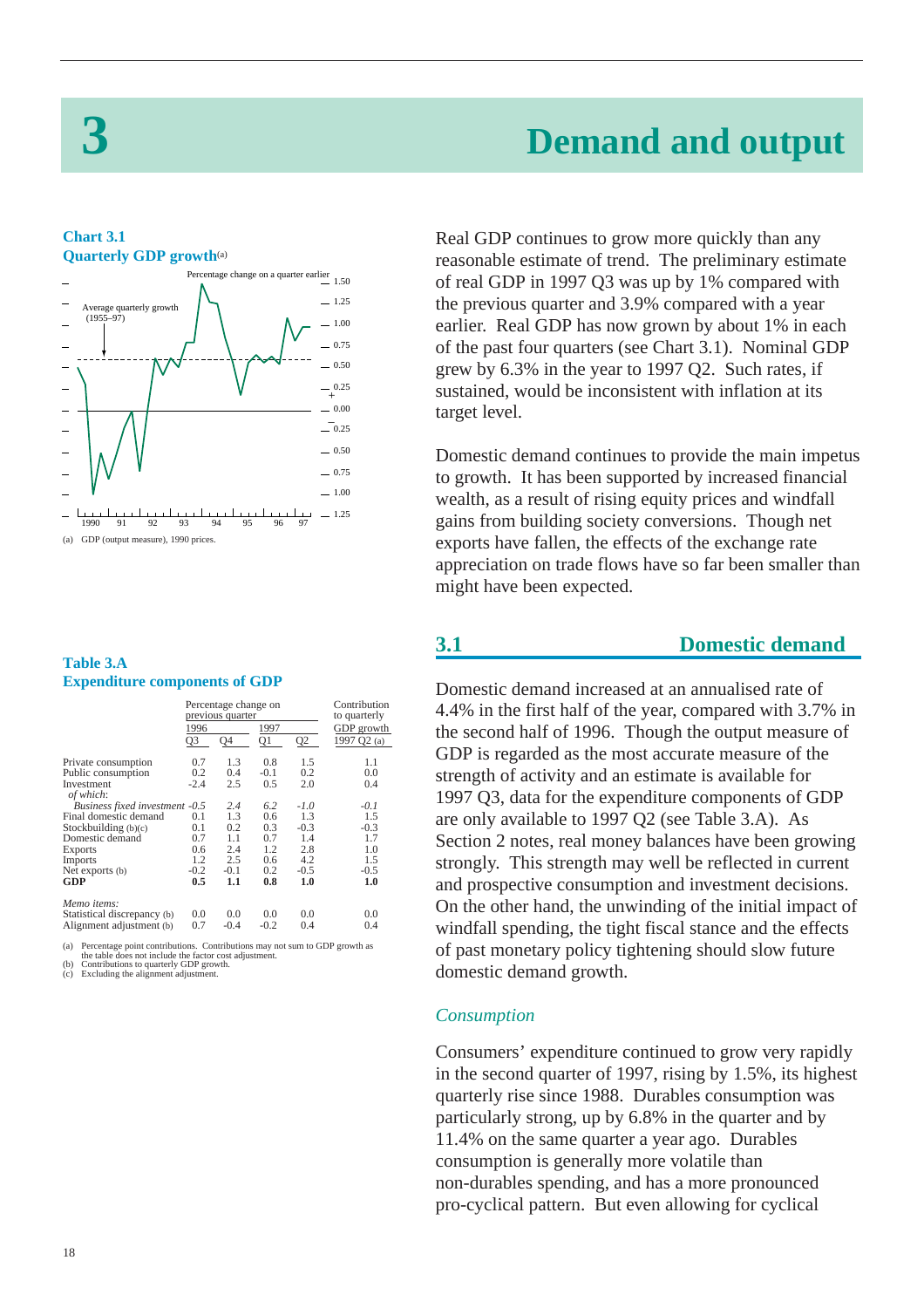#### **Chart 3.2 Relative durables consumption**







- $-30$ 1995 96 97
- (a) Question: Do you think the general economic situation in this country will improve over the next twelve months?
- (b) Question: How do you think the general economic situation in this country will develop over the next twelve months?

effects and adjusting for its tendency to rise over time, durables spending relative to non-durables rose sharply in 1997 Q2 (see Chart 3.2).

Some of this increase was probably spending from the proceeds of building society share sales. The Bank/MORI survey conducted at the end of August suggested that spending out of windfall gains, particularly on large-ticket items, would be concentrated in 1997 (see [the box](#page-19-1) on page 20).

Other data support the Bank/MORI results. Motor registration data, together with the CBI Distributive Trades Survey, suggested strong motor vehicle sales between August and October. Spending on vehicles comprises about one half of total durables expenditure. And the balance of respondents to the GFK Survey in August expecting to make a major purchase in the next twelve months was the highest since the survey began in June 1995, but fell back sharply in September and October, consistent with the concentration of windfall spending in 1997.

Total consumption also seems to have remained strong in the second half of the year. Retail sales, particularly by household goods retailers, continued to grow quickly in the three months to August. Sales in September fell sharply, but ONS estimates suggest that most of this fall was caused by the closure of high-street shops and generally subdued retail activity in the first week of September, following the death of Diana, Princess of Wales. The CBI Distributive Trades Survey reported that retail sales recovered in October. The two main consumer confidence surveys, which usually track retail sales and consumption quite closely, also suggest strong consumption in the third quarter (see Chart 3.3). And further windfall spending should ensure that consumption remains strong in the fourth quarter. But as the short-term concentrated element of the windfall spending unwinds in 1998, quarterly consumption growth will probably ease back from the high rates in 1997.

Factors identified in the August *Report* as supporting strong consumption growth have largely persisted. Continued rises in equity and house prices suggested that personal sector wealth rose rapidly in the second and third quarters of 1997. And as [Section 2](#page-5-3) explains, despite recent equity market volatility, equity prices on 5 November were still well above the levels of the second quarter. If equity prices rose because of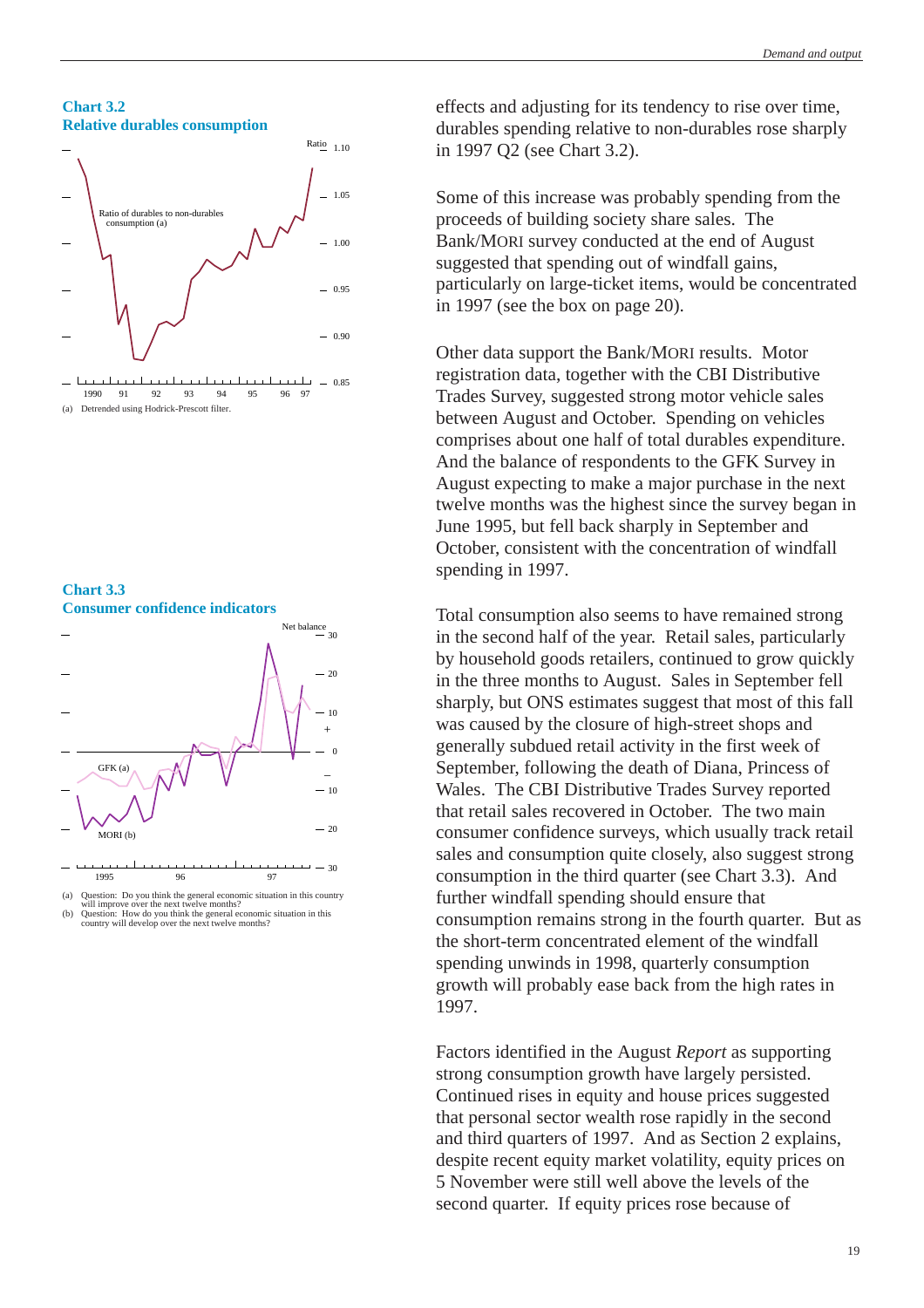## **The Bank of England/MORI survey and domestic demand**

<span id="page-19-1"></span><span id="page-19-0"></span>The Bank of England commissioned MORI to survey individuals who received special 'windfall' payouts in 1997.(1) The survey was conducted at the end of August, when nearly 90% of the windfalls had been paid out. The survey asked individuals how many shares they had sold, how much of the proceeds they had spent, and how much of that spending would have occurred anyway.

By the end of August, 35% of the value of free shares had been sold. 47% of the proceeds from these sales was reported as already spent, with a similar proportion saved; 6% was used to repay debt. Around 60% of the spending was additional to that which would have occurred anyway. Of the proceeds saved, most were placed in instant access or deposit accounts; respondents planned to spend 27% (by value) of these in the twelve months from August 1997.

Of the shares kept, 5% will be sold in the twelve months from August; 38% will be sold subject to stock market conditions; and 57% will be held as a long-term investment. More than half of the proceeds of future (unconditional) share sales will be spent. A very small proportion of individuals who plan to keep their shares will borrow (or run down savings) as a result of their higher wealth.

These results suggest that a relatively high proportion of respondents had already sold their shares by the end of August, and many of those

**Survey results and estimates of total spending from windfalls**

|                                                                                               | Percentage of total<br>1997 windfalls | Estimated value (a)<br>(£ billions) |
|-----------------------------------------------------------------------------------------------|---------------------------------------|-------------------------------------|
| Spending undertaken<br>of which:                                                              | 20                                    | 7.5                                 |
| Pre-windfall spending                                                                         | 4                                     | 1.6                                 |
| Spending out of share proceeds                                                                | 16                                    | 5.9                                 |
| Planned spending in next<br>twelve months                                                     |                                       | 2.2                                 |
|                                                                                               | 6                                     |                                     |
| <b>Total spending</b><br>of which:                                                            | 26                                    | 9.7                                 |
| Additional spending                                                                           | 16                                    | 6.0                                 |
| (a) Estimates based on applying the survey results in the first column to the total payout of |                                       |                                     |

(a) Estimates based on applying the survey results in the first column to the total payout of £36.3 billion. This total is slightly higher than the estimate in the August *Inflation Report* because of an increase in the sh

had spent the proceeds or planned to do so in the near future. So the survey implied that much of the effect of windfalls on domestic demand will be concentrated in 1997.

The table shows estimates of spending out of windfalls. The survey suggests that, excluding spending that would have occurred anyway, windfalls could add around £6 billion to domestic demand between 1997–99.

MORI advised the Bank that a survey of this nature would probably pick up only short-term spending on large-ticket items. The total effect is likely to be larger. Consumers tend to smooth their consumption over time, unless they are liquidity constrained (unable to lend and borrow as they would wish). There will probably be an additional long-term windfall effect on spending by unconstrained consumers.

Two facts support this view. First, only 5% of respondents reported increasing their spending in advance of actually receiving shares. Consumption-smoothing consumers would tend to increase spending as soon as they learnt the probable size of their windfall. Second, the average amount of reported additional short-term spending was a large proportion of the average payout. Consumption-smoothing consumers would spread their spending over time.

Bank estimates of the additional spending by consumption-smoothing consumers suggest that there could be an extra effect of up to £1.8 billion a year on domestic demand. So the total effect of windfalls on domestic demand between 1997–99 will probably be somewhere between £6–12 billion (0.8% to 1.6% of domestic demand in 1996), most likely towards the top of this range. $(2)$  This is close to the estimate for additional windfall-financed spending incorporated into the August *Report* projection.

The survey was carried out by telephone interviews in the last week of August. There were 764 respondents, each of whom received at least one windfall payment from either the Alliance<br>A clicester, Halifax, Norwich Union or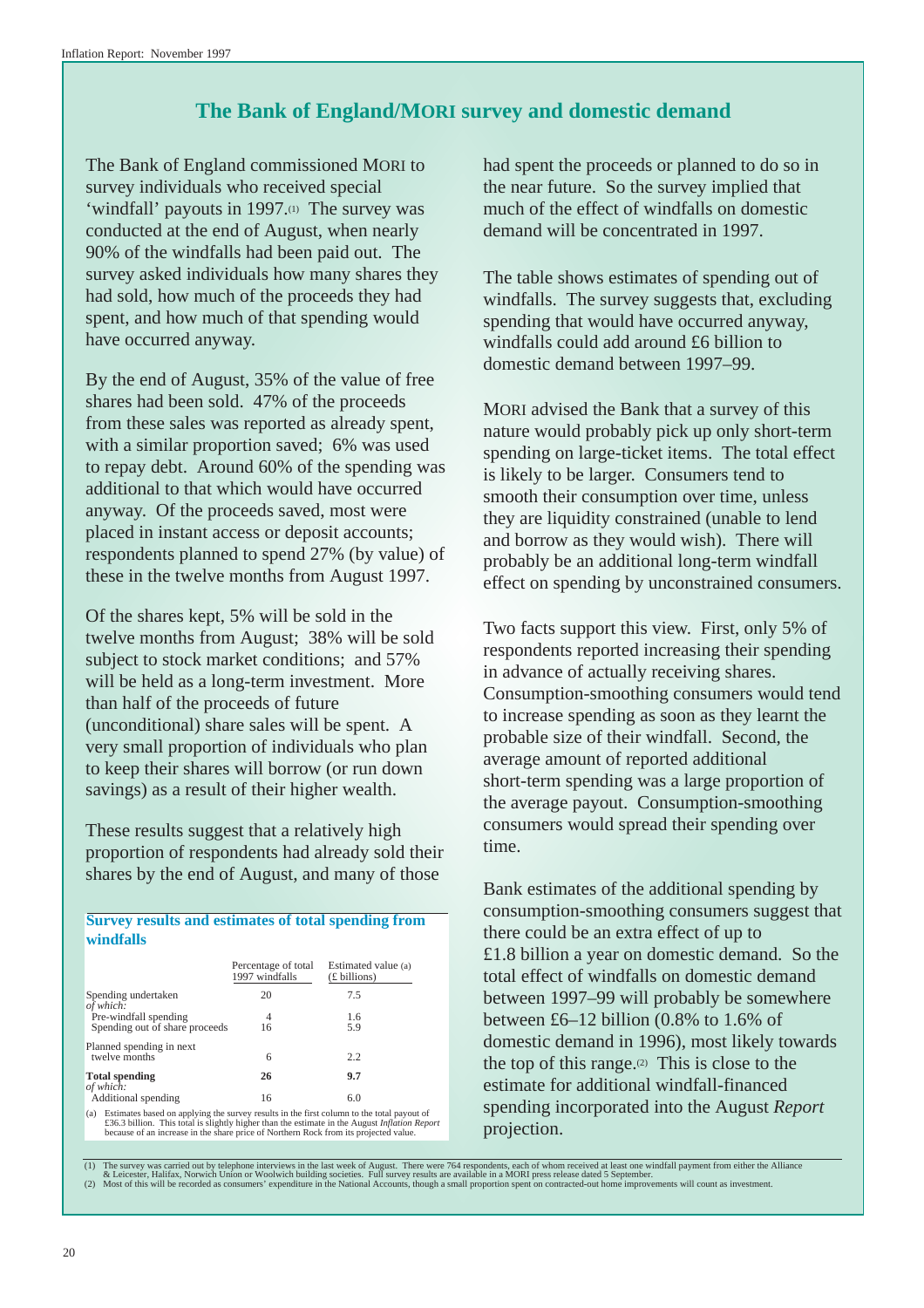<span id="page-20-0"></span>expectations of higher future activity and dividends, current consumption will increase. The most recent data showed that, even excluding the building society share allocations in April and June, net financial wealth rose by nearly 5% in the second quarter. This was much higher than the average quarterly rise in the present recovery.

Consumer confidence has also remained high. The Q3 average of the GFK Survey balance of respondents expecting their households' financial situations to improve during the next twelve months was the highest since the survey began in 1995. Real personal disposable income rose by 3% in the second quarter, the fastest quarterly rise for nearly 20 years. Some of this may have been caused by the one-off effects of large company dividend payments, brought forward to avoid the expected loss of tax credits in the July Budget, and the income tax cut announced in the 1996 Budget, which took effect in April. But even excluding these effects, real personal disposable income would still have grown by nearly 1.5%, twice its long-run average.

The savings ratio rose sharply to 11.7% in the second quarter, well above its long-term average and slightly above its average during the present recovery. Since consumers tend to smooth consumption over time, short-term changes in the saving ratio often relate to movements in income. So the rise in the ratio in the second quarter probably reflects the unusually large increase in personal income, rather than a change in saving behaviour.

## *Investment demand*

Real whole-economy investment rose by 2% in the second quarter of 1997, contributing 0.4 percentage points to GDP growth. This is a stronger contribution to growth than earlier in the recovery—investment contributed 0.1 percentage points per quarter, on average, since 1992 Q1. As noted in previous *Reports*, investment has fallen as a share of GDP and has been weaker than in the previous recovery. Chart 3.4 compares the share of investment relative to output in the United Kingdom with that of other major economies. It shows that since 1991, the share of investment in GDP fell in the United Kingdom, Germany and Japan, but rose in the United States. But the recovery in US investment has been from a lower base relative to UK investment, and the degree of capacity utilisation in the US manufacturing sector may also be higher.



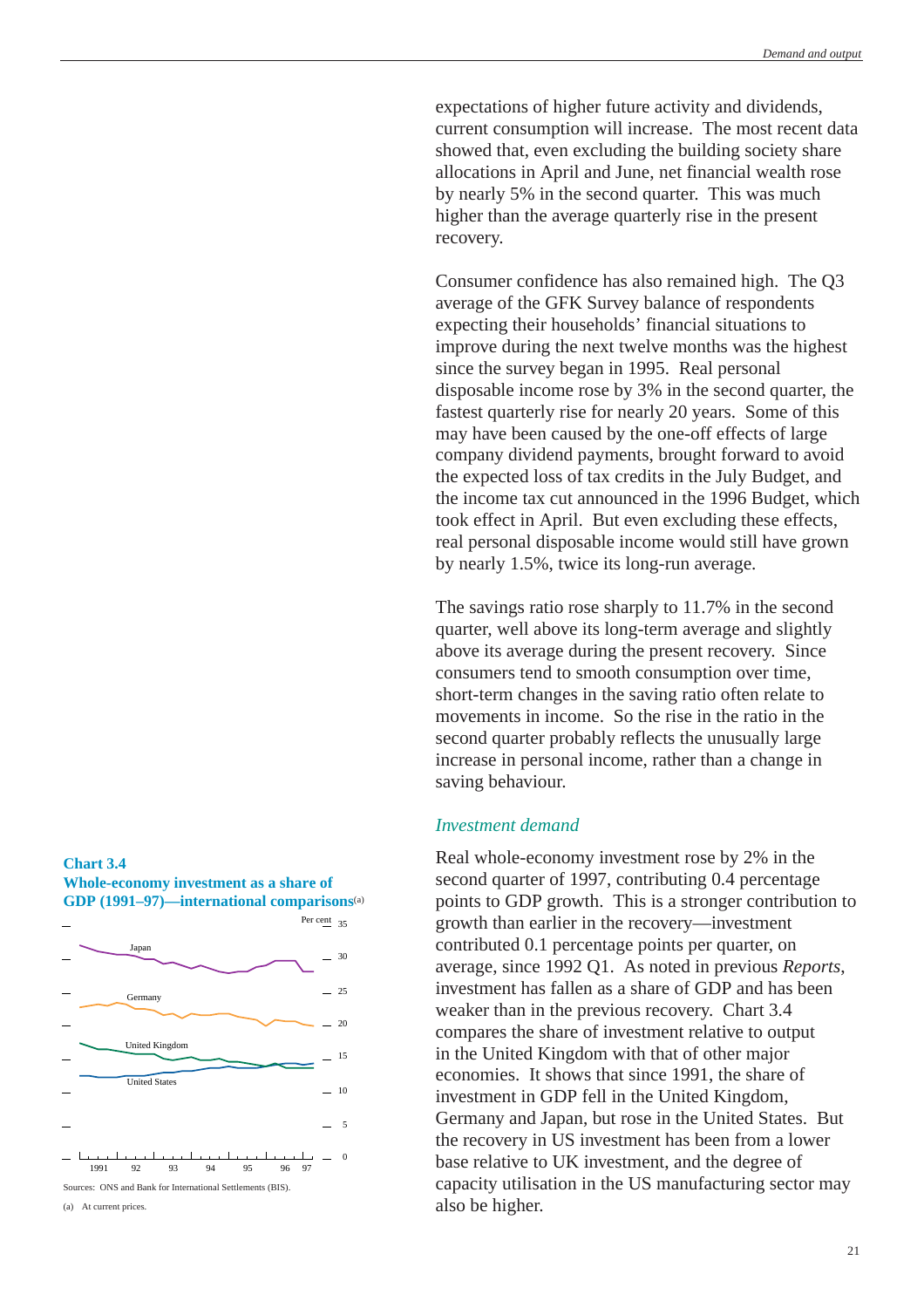### **Table 3.B Change in investment as a share of GDP in the recovery (1992–96)**

#### Percentage points

| <b>By sector</b>                   |        |  |
|------------------------------------|--------|--|
| <b>Total</b>                       | $-0.6$ |  |
| of which:                          |        |  |
| Government (a)                     | $-0.7$ |  |
| Private $(a)(b)$                   | 0.1    |  |
| of which:                          |        |  |
| Private dwellings (a)              | 0.1    |  |
| Business (b)                       | 0.0    |  |
| of which:                          |        |  |
| Services                           | 1.1    |  |
| Manufacturing                      | $-0.1$ |  |
| Mining, oil, utilities             | $-1.0$ |  |
| <b>By asset</b>                    |        |  |
| Vehicles, ships and aircraft       | 0.2    |  |
| Plant and machinery                | 0.1    |  |
| Dwellings                          | $-0.1$ |  |
| Other buildings and infrastructure | $-0.7$ |  |

Source: Bank calculations based on annual data (constant prices). Figures may not sum because of rounding.

(a) Includes purchases less sales of land and existing buildings. (b) Includes public corporations (except NHS trusts).





Sources: Nationwide and Halifax.

Table 3.B examines in detail the change in investment as a share of GDP during the recovery. Much of the decline in the investment/GDP ratio has been due to reduced public sector investment. Business investment as a share of GDP changed little during the period, largely because stronger service sector investment was offset by declines in mining, oil and utilities investment. By asset, the fall in investment as a share of GDP has reflected weakness in non-dwelling construction activity. But recent upward trends in new orders are likely to signal continued growth in construction investment. The [box](#page-22-1) on page 23 explores the role of construction in economic activity.

Private residential investment rose by 4.1% in 1997 Q2 and was 8.3% higher than a year earlier. The major house price indices offer different impressions of the strength of activity. The Halifax index increased by 0.4% in October, implying an annual rate of house price inflation of 5.4%. By contrast, the Nationwide index showed an annual rate of house price inflation of 12.2%. Chart 3.5 shows that the Nationwide measure is higher than the Halifax for all regions. A third measure, the Department of Environment (DoE) index, suggests that house price inflation was 9.4% in 1997 Q2, more in line with the Nationwide estimate. In all three cases, aggregate house prices have risen faster than retail prices and labour costs. This will probably encourage further residential construction.

A feature of this recovery has been the high level of corporate mergers and acquisitions, similar to that during the late 1980s. Chart 3.6 shows that the value of total and cash-financed mergers and acquisitions both rose to record levels in 1995 and remained strong in 1996. Part of this increase represents the first inclusion in the data of mergers and acquisitions in the financial sector. The average share of cash expenditure in total mergers and acquisitions expenditure has been around 71% since 1992, compared with an average of 57% during the period 1985–91. It is possible that firms may be using 'excess' money holdings to engage in merger activity, bidding up asset prices and driving down the cost of capital.(1) This in turn may increase investment in the long run.

Recent *Reports* have set out other reasons to expect a stronger profile for business investment, which may also have contributed to the strength in investment in 1997 Q2. These include increasing capacity constraints,

<sup>(1)</sup> Thomas, R (1996), 'Understanding broad money', *Quarterly Bulletin*, May, pages 163–79.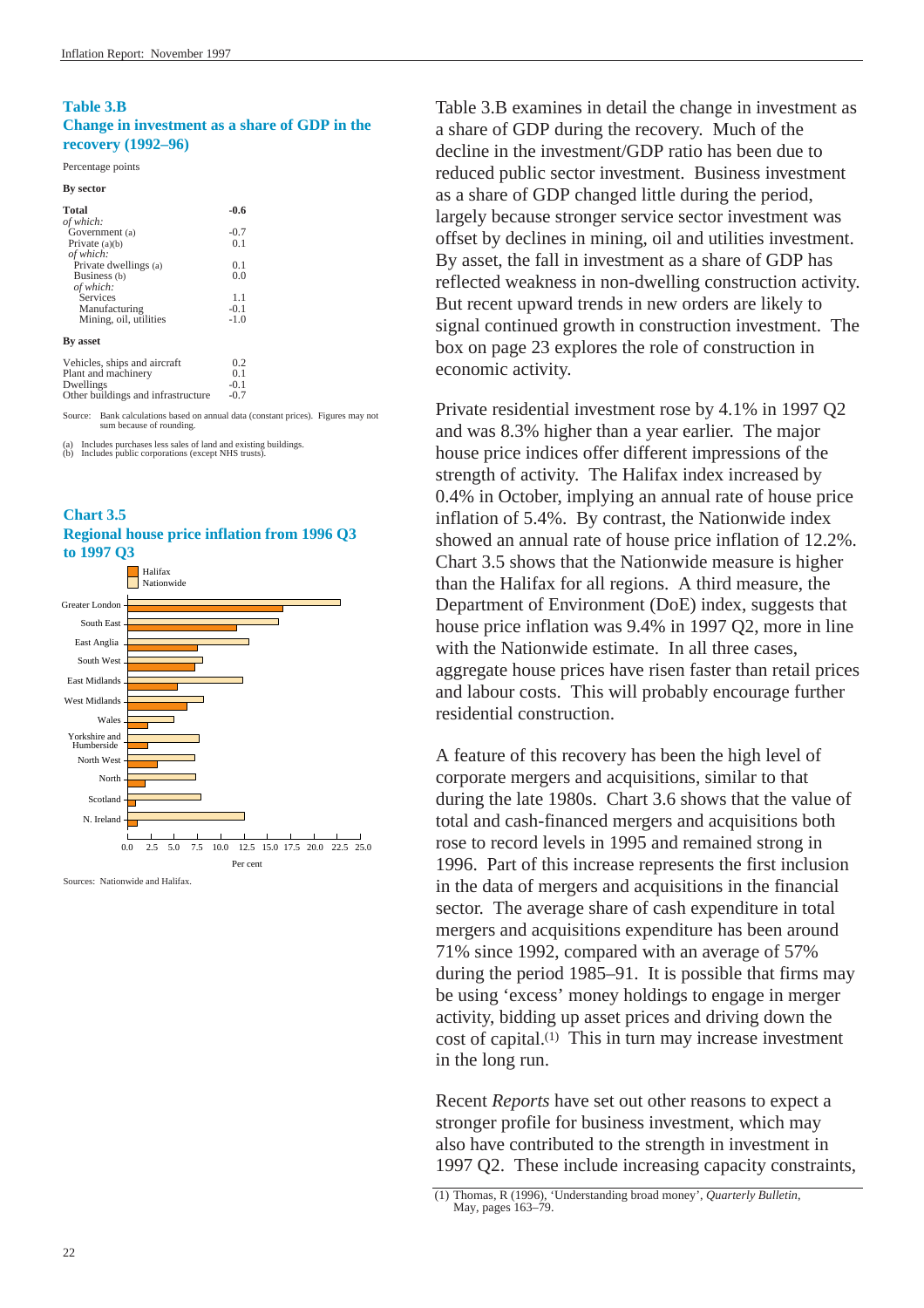## **The UK construction industry**

<span id="page-22-1"></span><span id="page-22-0"></span>Construction output constitutes about 7% of GDP, and more than half of total investment is construction-related. As Chart A illustrates, cycles in the construction industry are typically more pronounced than in the economy as a whole. [Section 3.1](#page-17-1) noted that weakness in construction investment has been a feature of the present recovery. Recently, however, there have been signs of a pick-up, with construction output rising 3.5% on a year earlier in 1997 Q2, compared with 2.7% on a year earlier in 1997 Q1.

## **Chart A**

**Construction output and GDP growth**



The weakness of construction activity was mainly accounted for by a weak housing market, low levels of business investment in new buildings and weak public sector demand. The low level of private sector investment was partly due to the build-up of a large stock of commercial and industrial property during the late 1980s. The fall in demand in the early 1990s led to a marked rise in spare capacity, and was reflected in falling rental values (price paid per square foot) during much of this recovery.

But rental values have now begun to pick up in all sectors, and construction output is growing quickly. For instance, in 1997 Q3, office rental values increased by 9.7% on a year earlier, compared with  $6.9\%$  in 1997 Q2.<sup>(1)</sup> And the recovery in the housing market (though uneven across the country) should also spur further residential construction.

## **Chart B**

## **Capacity constraints in the construction industry**



Chart B notes that capacity utilisation in the industry has already increased, and there are signs that shortages of some types of labour, for example bricklayers, are emerging.(2) Wages are also picking up. Average earnings in the construction sector increased by 4% in 1997 Q2 compared with a year earlier. And a recent wage settlement, covering almost two thirds of the industry, increased basic pay from August this year and allows for further large pay increases in 1998 and 1999. [Section 4](#page-29-1) examines the implications of this wage rise in the context of growing skills shortages.

On past evidence, the construction sector is likely to be more sensitive than most other sectors to interest rate changes. [Chart 3.10](#page-27-1) on page 28 suggests that the largest absolute response to an unexpected monetary policy tightening occurs in the construction industry. But survey evidence and the recent high wage settlement suggest that firms in the sector appear confident about future developments in demand.

Factors that are not cyclically sensitive, such as the Private Finance Initiative (PFI) and Millenium projects,(3) will also support the sector in the coming years. The future release of local authority capital receipts from the sale of council houses, announced in the July Budget, will also encourage activity in construction.

<sup>(1)</sup> Source: Richard Ellis (property consultants).<br>(2) See Construction Trends Survey, Construction Confederation, October 1997.<br>(3) These include the Greenwich Dome and Lottery-financed projects such as the Cardiff Millenn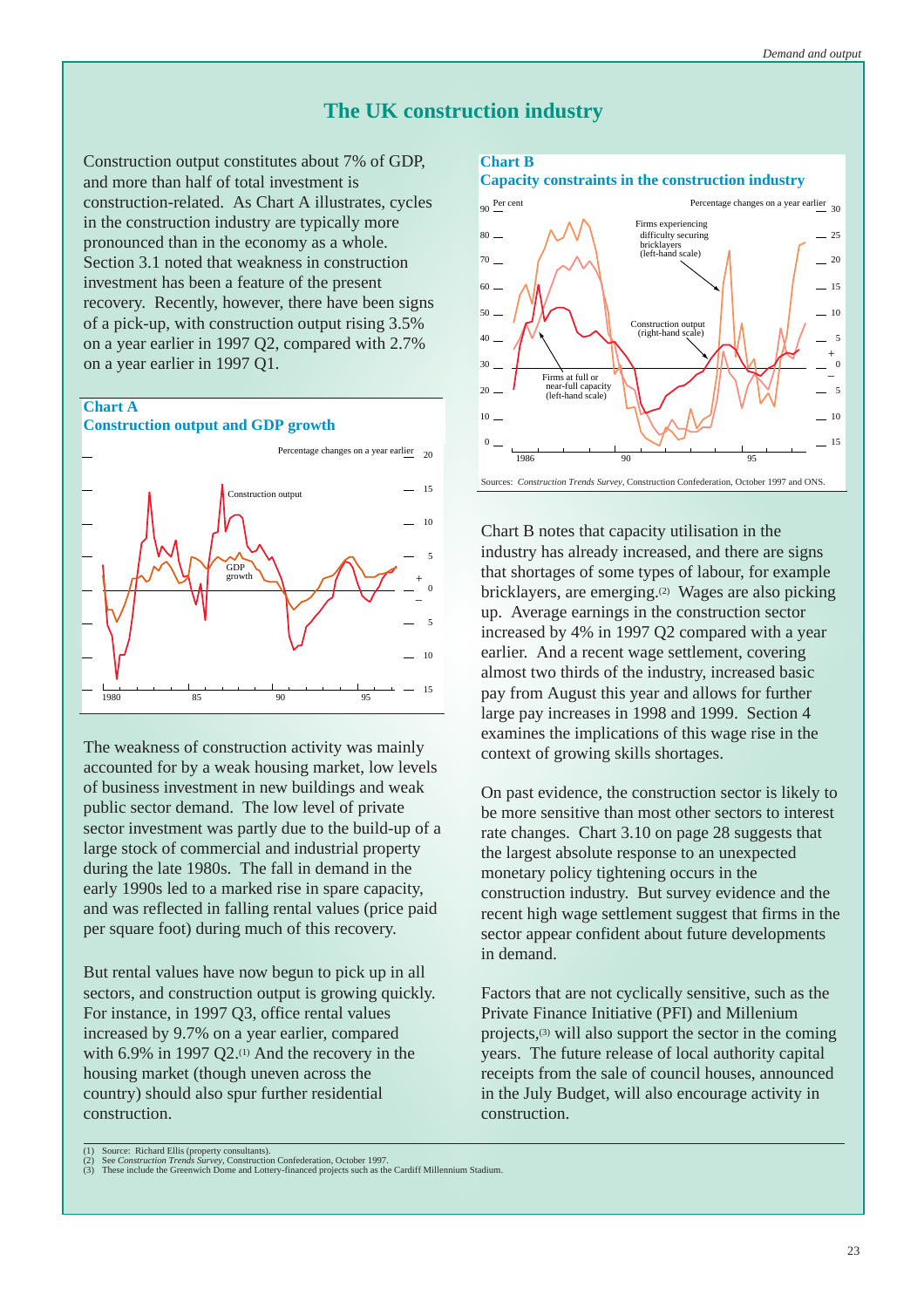### <span id="page-23-0"></span>**Chart 3.6 Value of mergers and acquisitions activity in the corporate sector**<sup>(a)</sup>



a lower burden of taxation on the corporate sector than in the 1980s, the ready availability of internal and external finance, and the fall in the relative price of investment goods since 1990. The lower relative price of capital, which largely reflects falling machinery and electrical equipment prices, should have acted as an incentive to invest and accumulate capital. Recent survey evidence from both the British Chambers of Commerce (BCC) and the CBI is consistent with this. They report that the balance of manufacturers planning investment in plant and machinery remains positive, despite moderating in October. And the BCC Survey observes that the balance of service sector firms investing in plant and machinery has risen to its highest level since the survey began.

An alternative approach to analysing investment behaviour is to examine whether returns from the marginal investment exceed its cost. A proxy for this measure is the valuation ratio, the market valuation of a firm's productive assets relative to the replacement cost of its tangible assets. This ratio suggests that the incentives to invest have increased in recent quarters. But factors such as the degree of market power and the growing importance of human capital in firms' production decisions means that the measure might exaggerate the extent to which firms have an incentive to invest in physical capital. If a rising proportion of the market value of a firm is accounted for by intangible assets such as specialised skills, patents and brand loyalty, the valuation ratio will be an increasingly biased estimate of the incentive to invest in tangible assets. For example, valuation ratios for companies such as Microsoft and Zeneca far exceed typical economy-wide measures of the valuation ratio. Estimates based on company accounts suggest that in the United States, the approximate value of the ratio for Microsoft was in excess of 15 at the end of 1996, compared with an aggregate US ratio of 1.5. Likewise, in the United Kingdom, the valuation ratio for Zeneca at the end of 1996 was approximately 6, compared with an aggregate ratio of  $1.3(1)$ 

## *Stockbuilding*

Stocks, excluding the alignment adjustment, reduced GDP growth by 0.3 percentage points in 1997 Q2, compared with a quarterly average positive contribution

<sup>(1)</sup> See also Poterba, J and Samwick, A (1995), 'Stock Ownership Patterns, Stock Market Fluctuations and Consumption', *Brookings Papers on Economic Activity*, Vol 2, pages 295–371, who cite estimates of the ratio for a number of American high-technology stocks in the 1980s. Valuation ratios for Compaq, Intel and Coca Cola were in excess of 2.5, compared with an economy-wide estimate of 0.57 at the end of 1987.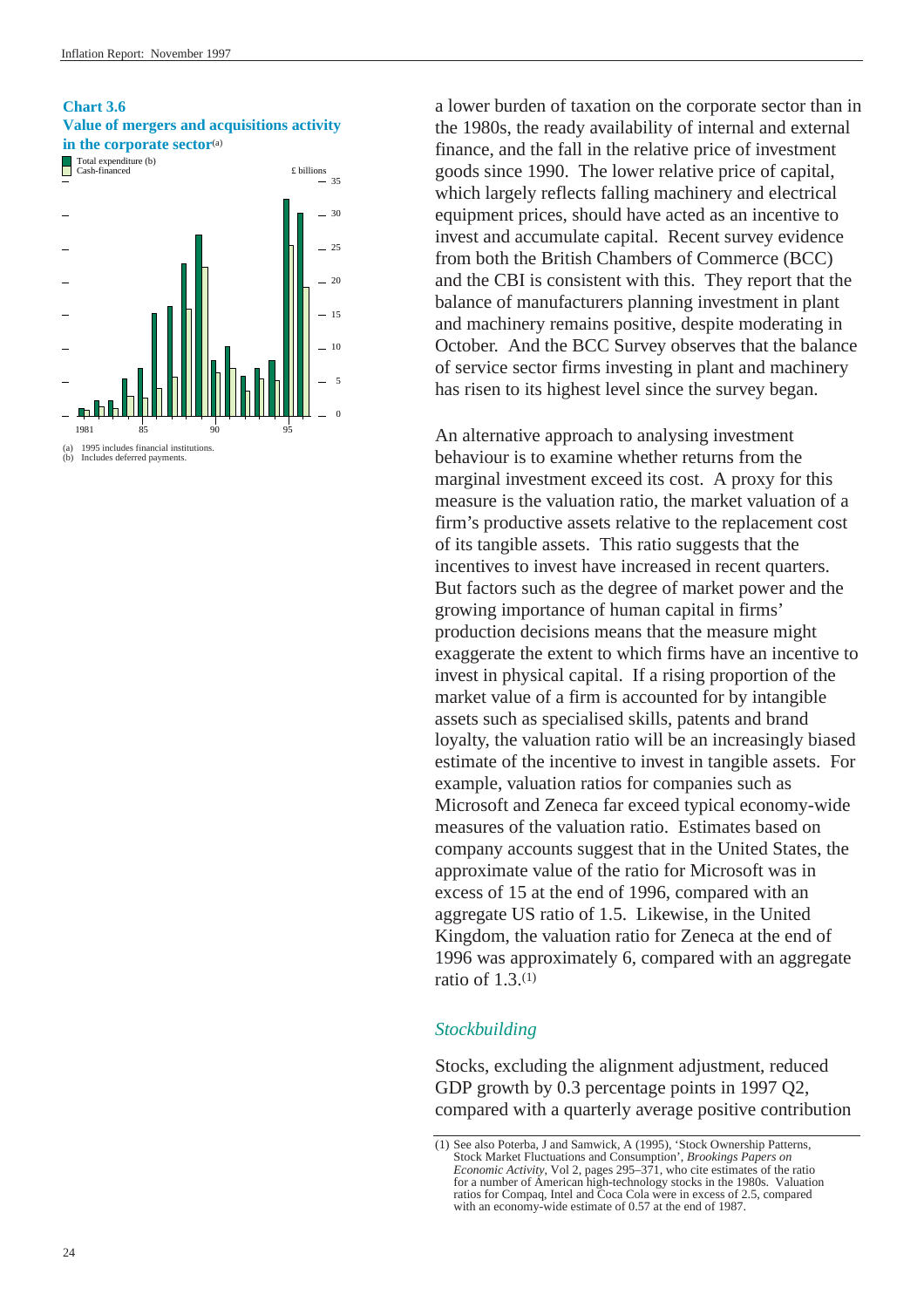<span id="page-24-0"></span>of 0.1 percentage points since the beginning of the recovery. In 1990 prices, stocks (excluding the alignment adjustment) rose by £900 million in 1997 Q2, compared with a rise of £440 million in 1996 Q2. As noted in the August *Report*, retail stocks may have been built up involuntarily since the start of the year. The fall in retail sales in September following the death of Diana, Princess of Wales may have led to a further, unintended, increase in retail stocks. But this is likely to be temporary and retail stock positions should unwind.

## *Public sector demand*

The Public Sector Borrowing Requirement (PSBR) for the first six months of 1997/98 was £8.6 billion, compared with £15.7 billion in 1996/97. Since the Budget in July, aggregate borrowing has been lower than average City expectations. The timing of receipts has been affected by announcements in the July Budget. Tax receipts were boosted by levies on tobacco and ACT; tax receipts from ACT probably reflect special dividend payments made in anticipation of Budget measures. Net departmental outlays have also been weak. So far this year, outlays have fallen by 1.0% from a year earlier, compared with Budget projections of a rise of 1.8% in the year as a whole. These falls in outlays are likely to reflect special factors such as the sale of MoD married quarters and timing effects, which should unwind. Nevertheless, the overall stance of fiscal policy remains tight, which will help to restrain the future pressure of private sector domestic demand.

## **3.2 Net external demand**

A puzzling feature of the present economic situation has been the limited response of trade flows to the appreciation of the exchange rate. As Chart 3.7 shows, the appreciation has continued for nearly a year without significantly affecting the net trade position, though it is difficult to know what would have happened in the absence of the appreciation. Preliminary trade data suggest that, excluding oil and erratics, the three-month growth rate of export volumes rose to 4.5% in August from 3.7% in July. The three-month growth rate of import volumes in August also rose after slowing in July. Business surveys and reports from the Bank's Agencies suggested a large effect—the CBI Quarterly Trends Survey in October noted that the average balance of firms reporting normal export orders in 1997 Q3 was -23%, well below the average for the present cycle. And the BCC Survey suggested that manufacturers' export

## **Chart 3.7 Contributions of net trade to quarterly GDP growth**

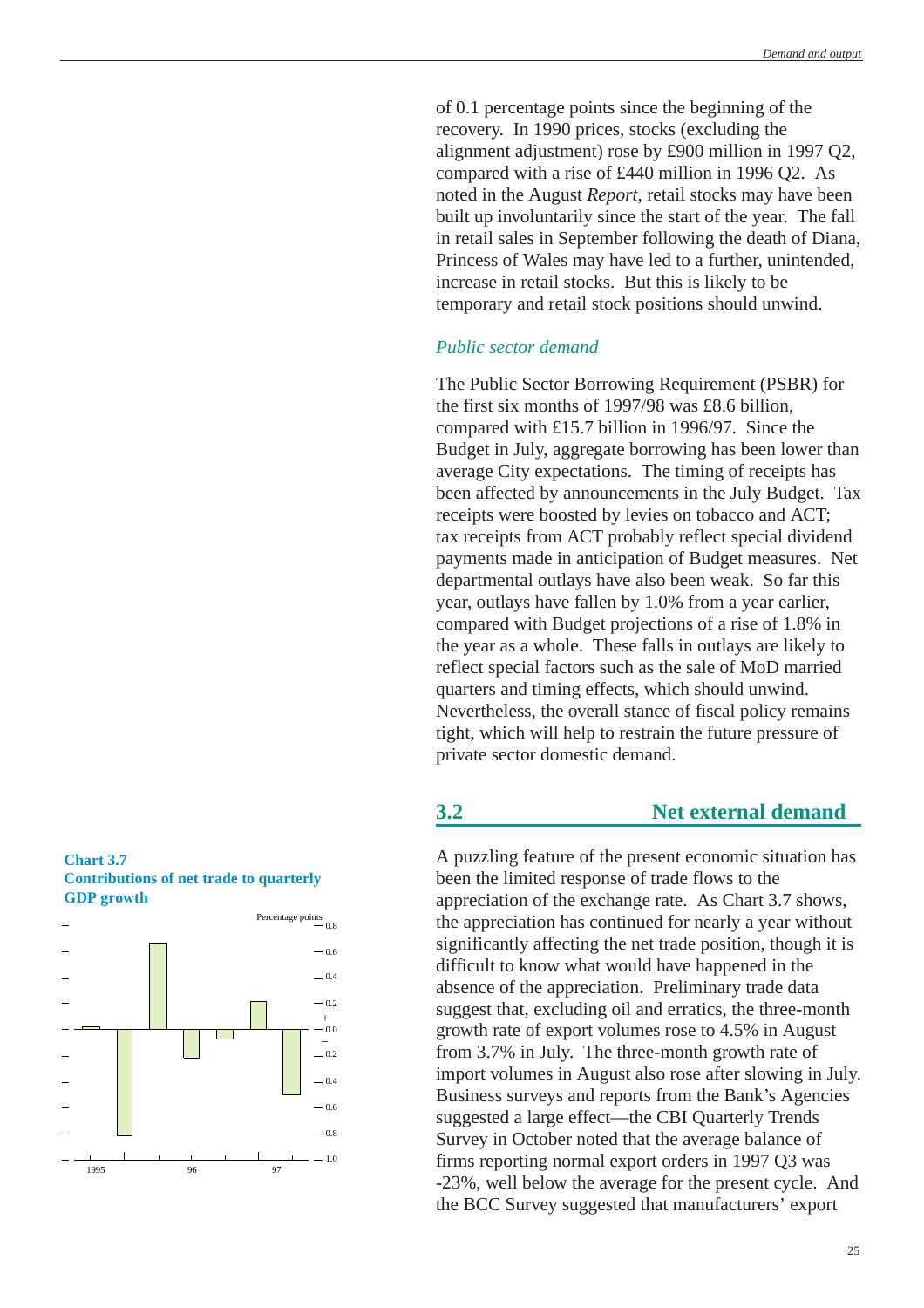#### **Chart 3.8**





(a) Total export volumes of goods excluding oil and erratics. (b) Total import volumes of goods excluding oil and erratics. (c) Based on relative normalised unit labour costs in the manufacturing sector.

**Chart 3.9 The real exchange rate, net trade and relative demand**



orders have continued to fall. But other surveys imply less trade deterioration. The Chartered Institute of Purchasing and Supply (CIPS) report in October observed that export orders had increased as a result of stronger growth abroad. The report also noted a focus on cost-cutting by manufacturers, which may have helped to offset some of the effects of the appreciation.

Chart 3.8 presents a measure of the real exchange rate together with import and export volumes (excluding oil and erratics) since 1980. Export and import volumes have risen during the recent appreciation, growing at the same average annual rate of 7.3% between 1995 Q4 and 1997 Q2. Export volumes have, however, risen noticeably faster since the start of the year—they grew at an annualised rate of around 15% in the first half of 1997 compared with around 5% in the second half of 1996. The subdued response of trade volumes to the appreciation so far may be due to a number of factors, including fixed short-term contracts, slow adjustment of relative prices, and perceptions that recent exchange rate movements have been partly temporary. Foreign exporters, in particular, may have used the appreciation to achieve a sustained increase in margins, limiting pass-through to import prices and lengthening the adjustment process. The Agents' Summary of Business Conditions also reports that UK exporters of manufactured goods are continuing to reduce margins in order to retain market share.(1) As the relatively high value of sterling has persisted since the last *Report*, some of these delaying factors may start to unwind. [Section 5](#page-35-1) examines recent developments in exchange rate pass-through.

Broadly speaking, the more price elastic import and export demand are, the more the trade balance will respond to exchange rate changes. There are, however, no theoretical reasons to expect an appreciation to have a particular effect on the trade balance. The trade balance is not determined solely by the exchange rate—it reflects world trade and domestic demand as well as relative prices. As Chart 3.9 illustrates, though the sharp appreciation during 1979–80 led to a subsequent deterioration in the trade balance, it coincided with a marked decline in relative domestic demand. In the late 1980s, a sharp rise in relative domestic demand accounted for much of the trade deterioration: though the exchange rate also appreciated during the period, it may have been of secondary importance.

sector. (b) GDP at market prices. (c) Overseas domestic demand proxied by demand in the major six overseas economies weighted by GDP.

<sup>(1)</sup> An article in the November *Quarterly Bulletin* describes the work of the Bank's Agencies in more detail.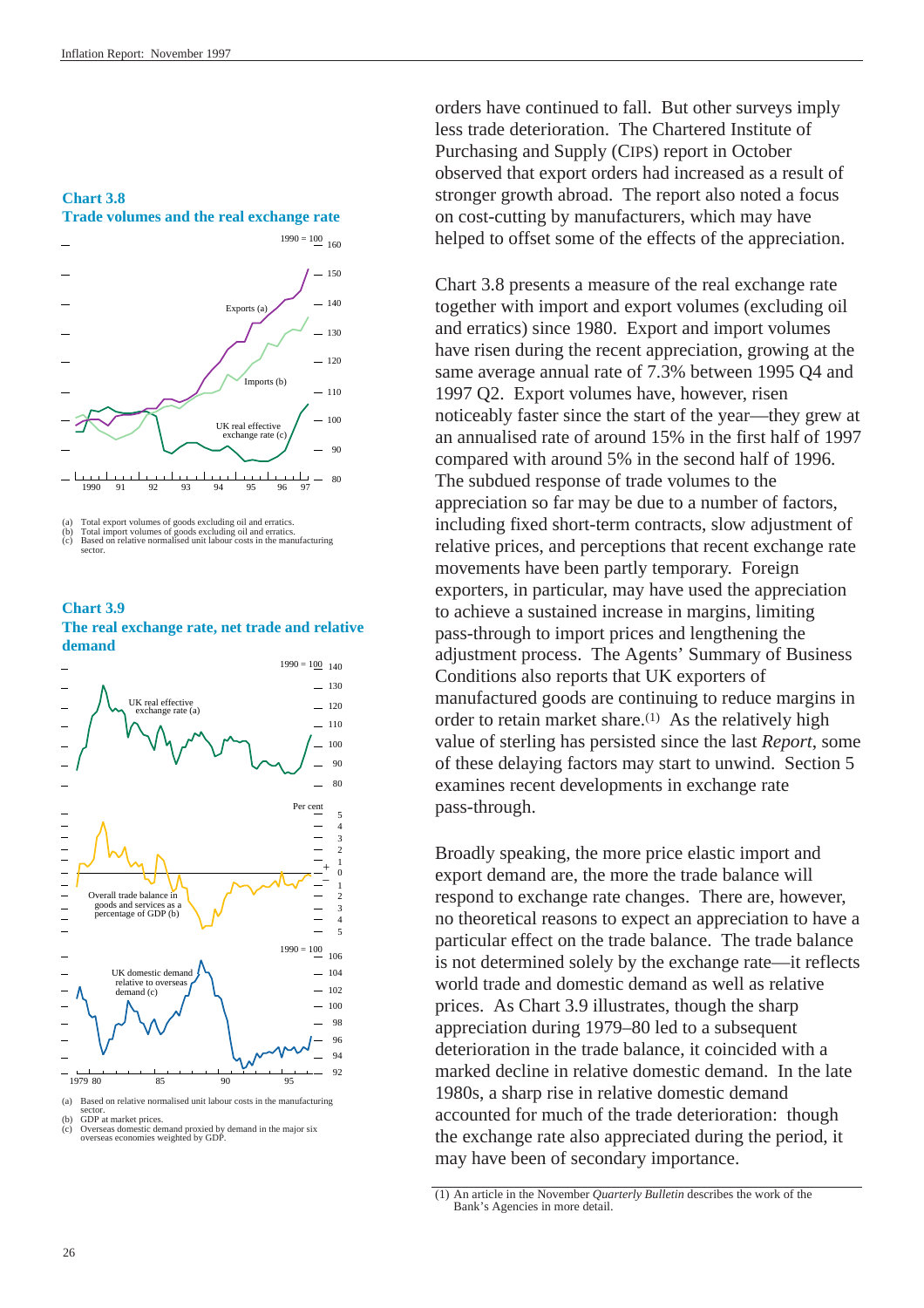### <span id="page-26-0"></span>**Table 3.C Estimated geographical contributions to export volume growth 1996 Q2–1997 Q2**(a)

|                      | Contribution<br>(percentage<br>points) | Percentage change<br>in bilateral exchange<br>rate (b) | 1996<br>export<br>weights<br>(per cent) |
|----------------------|----------------------------------------|--------------------------------------------------------|-----------------------------------------|
| <b>United States</b> | 1.34                                   | 7.4                                                    | 11.9                                    |
| Netherlands          | 0.69                                   | 21.5                                                   | 8.0                                     |
| Spain                | 0.36                                   | 21.9                                                   | 4.0                                     |
| Italy                | 0.31                                   | 16.7                                                   | 4.8                                     |
| Ireland              | 0.30                                   | 10.6                                                   | 5.1                                     |
| Hong Kong            | 0.28                                   | 7.5                                                    | 1.8                                     |
| China                | 0.17                                   | 6.9                                                    | 0.4                                     |
| Singapore            | 0.14                                   | 9.4                                                    | 1.3                                     |
| Malaysia             | 0.12                                   | 7.7                                                    | 0.7                                     |
| France               | 0.11                                   | 20.2                                                   | 10.1                                    |
| Japan                | 0.11                                   | 19.5                                                   | 2.6                                     |
| Canada               | 0.08                                   | 9.0                                                    | 1.2                                     |
| Sweden               | 0.03                                   | 22.9                                                   | 2.6                                     |
| Belgium/             |                                        |                                                        |                                         |
| Luxembourg           | $-0.01$                                | 21.3                                                   | 5.1                                     |
| Germany              | $-0.01$                                | 20.8                                                   | 12.3                                    |
| <b>OPEC</b>          | 0.87                                   | n/a                                                    | 4.8                                     |
| Latin America        | 0.34                                   | n/a                                                    | 1.6                                     |
| Eastern Europe       | 0.21                                   | n/a                                                    | 1.4                                     |
| Other                | 1.2                                    | n/a                                                    | 20.3                                    |
| <b>Total</b>         | 6.6                                    | 17.5<br>(c)                                            | 100                                     |

 $n/a = not$  applicable.

Sources: Bank calculations and Datastream.

(a) Overseas Trade Statistics (OTS) values deflated by EU or non-EU balance of

payments price indices. (b) A rise denotes an appreciation of sterling. (c) Change in nominal effective exchange rate index.

A second explanation for the resilience of net trade hinges on overseas demand. Domestic demand in the major six overseas economies increased at an annual rate of 2.2%, compared with 1.8% a year earlier. Indications are that strong demand from overseas will continue. The IMF *World Economic Outlook* noted that world output is expected to expand by  $4\frac{1}{2}\%$  in both 1997 and 1998—the strongest pace for a decade. And though activity in a number of countries in continental Europe has been driven more by net exports than by domestic demand, this masks strong import demand in some of these countries.

In June, estimates based on OECD data suggested that UK export markets for goods grew by 3.9% in the first half of 1997. But recent estimates for import volume growth in the major economies could cause this figure to be revised upwards. UK export volumes grew by 4.7% during the first half of 1997, implying that the United Kingdom's share of world trade may have been largely maintained despite the appreciation. UK exporters may have sought to offset the effects of the appreciation by promoting sales to markets, such as the United States, where domestic demand has been stronger and where sterling's appreciation has been less pronounced. Table 3.C shows the geographical contributions to UK export volume growth and the changes in the bilateral exchange rates between 1996 Q2 and 1997 Q2. It suggests that a significant contribution to the recent strength in UK exports has come from the United States, as well as from historically smaller markets, such as OPEC, Latin America, Asia-Pacific and Eastern Europe. But export volume growth to other EU countries such as the Netherlands and Italy has also been strong, despite the appreciation.

## **3.3 Output**

The preliminary estimate of real GDP in 1997 Q3 was 1% higher than the previous quarter and 3.9% higher than a year earlier. Excluding oil and gas extraction, the estimate was up by 0.9% on the quarter and by 4% on a year earlier. Service sector output grew by 4.9% on a year earlier. According to the ONS, this reflects strong growth in the business services and communications sectors.

But there are signs that the pace of service sector activity may be slowing—service sector output grew by 1% in 1997 Q3 compared with 1.4% in 1996 Q4. This is borne out by recent survey evidence. The BCC Quarterly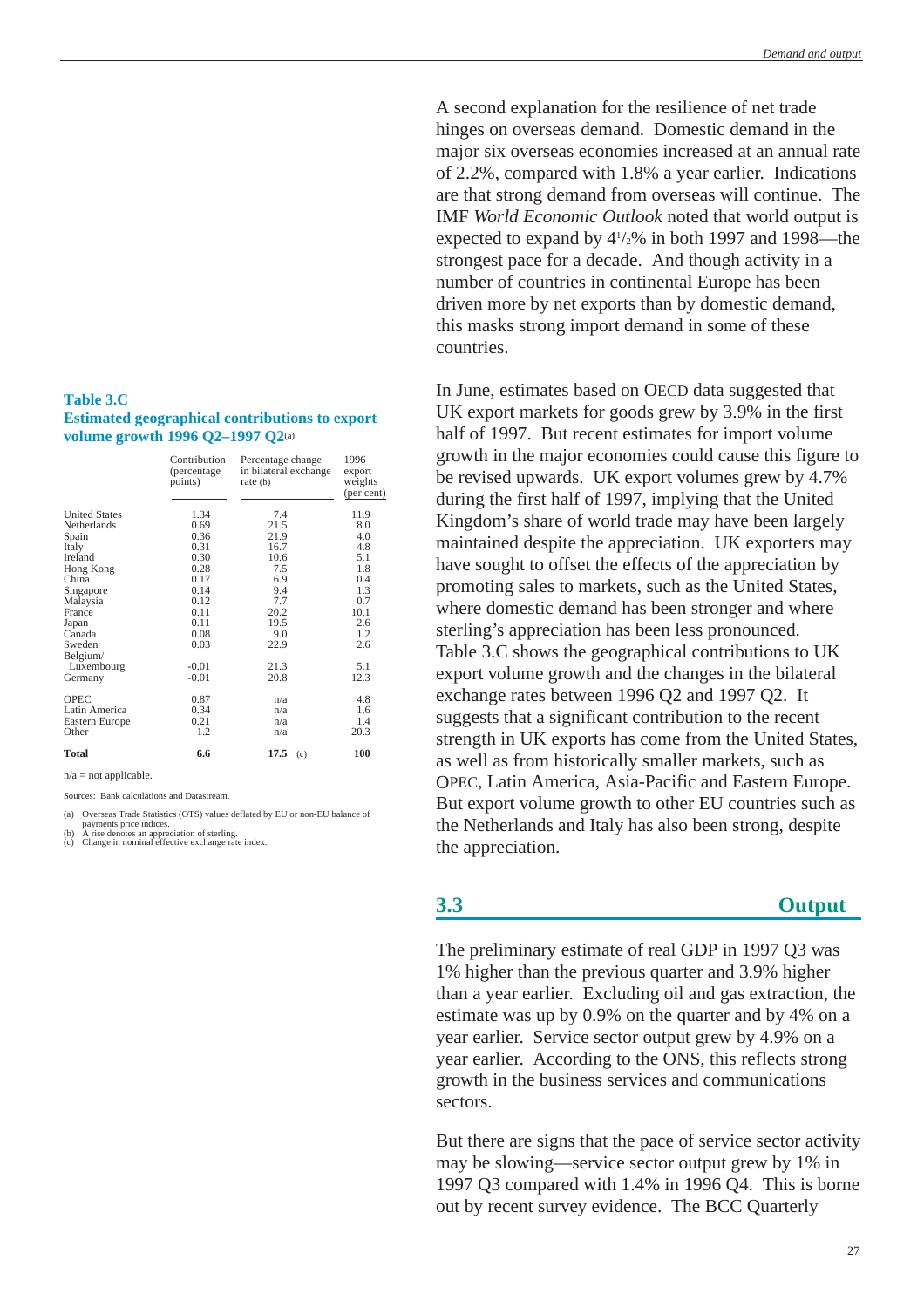### <span id="page-27-1"></span><span id="page-27-0"></span>**Chart 3.10**

**Output responses of the major industrial groups to an unexpected monetary tightening**



Source: Ganley, J and Salmon, C (1996).

Economic Survey in 1997 Q3 noted that the peak of service sector activity may have passed, with the balance of firms reporting improved sales and orders falling below the peak recorded earlier in the year. The CIPS survey also reported signs of slower service sector activity, but noted that there was some evidence of acceleration in October. The Bank's regional Agencies conducted a small survey in November for the Monetary Policy Committee to examine developments in the service sector. The findings suggested that growth had been higher in 1997 Q3 than in the first half of the year. More respondents expected growth to increase in the coming quarters than expected it to fall, though some parts of the sector, notably financial services and hotels, anticipated some moderation.

It is useful to place the latest output data in the context of the tightening of monetary policy that began six months ago. Chart 3.10 draws out the likely effects of monetary policy on output. It offers a stylised sense of the speed and magnitude of firms' reactions to monetary policy by examining the responsiveness of the major sectors to an unexpected increase in interest rates.<sup>(1)</sup> The chart shows that monetary policy has its maximum impact at a horizon of some two years ahead and that different sectors respond differently and at different speeds. In particular, the largest absolute responses occur in the construction and production sectors. This is because the construction sector, which is closely linked to housing activity, is more sensitive to interest rate changes than, say, agriculture, which has long lags in its production cycle. The reaction of the service sector to an interest rate increase is also quite swift. So some early signs of the recent monetary policy tightening should emerge in the construction and service sectors. But while there are some indications of growth slowing in the service sector, the construction sector shows no such signs as yet, as noted in th[e box](#page-22-1) on page 23.

## **3.4 Summary**

Real GDP continued to grow quickly in the third quarter of 1997. Domestically, private demand provided the momentum for above-average growth and reflected strong broad money growth and increased financial wealth from rising asset prices and windfall gains. Windfall-related spending has boosted consumption, and

<sup>(1)</sup> Ganley, J and Salmon, C (1996), 'The industrial impact of monetary policy', *Quarterly Bulletin*, August, pages 288–98. They estimate a set of four equations for official interest rates, real GDP, the GDP deflator and industry output. The response of industry output to an unexpected increase in official interest rates of around 1 percentage point is then examined.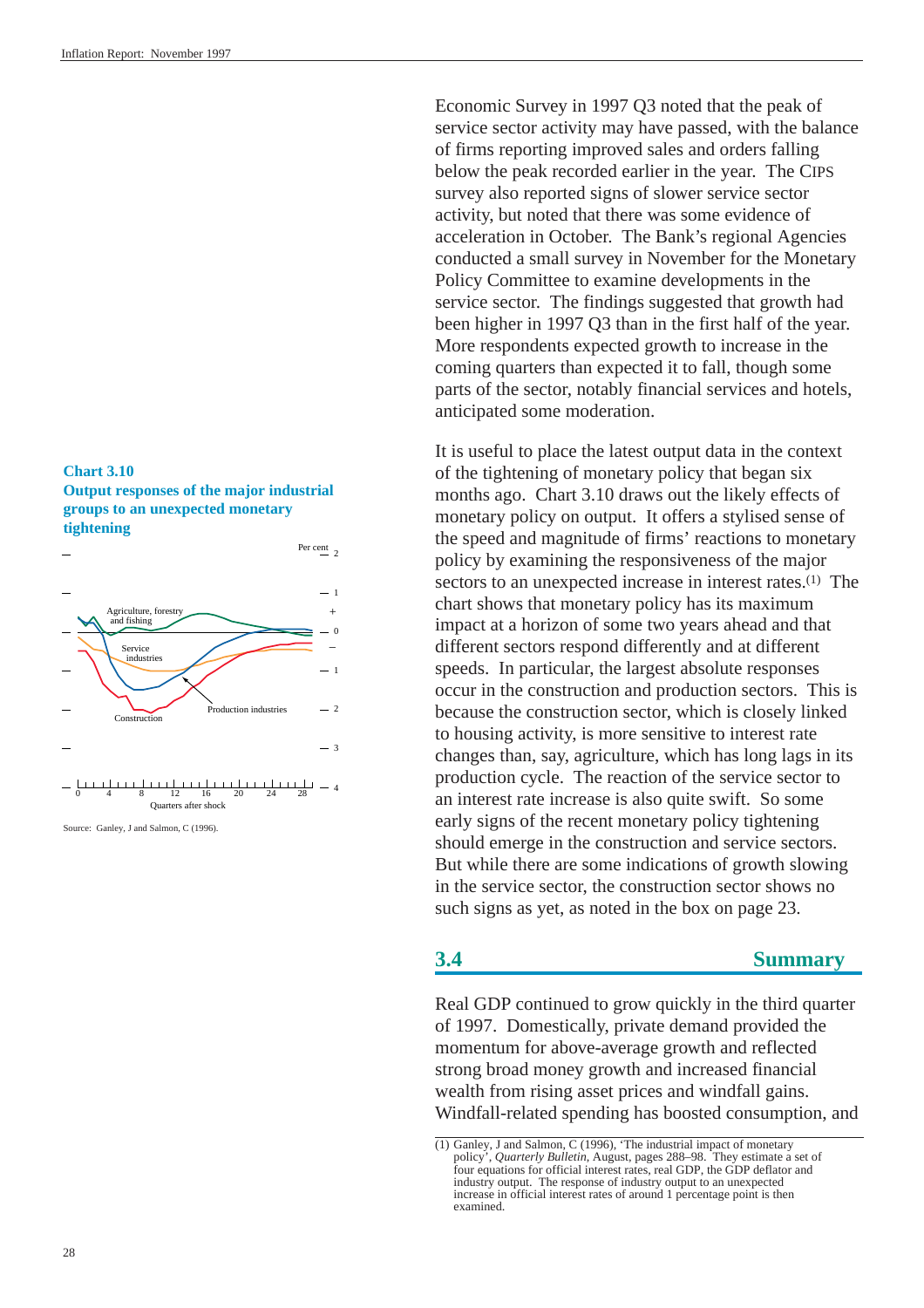a survey conducted by MORI on behalf of the Bank suggests that this effect will be concentrated in 1997. Evidence from GDP data in 1997 Q3 and recent surveys suggests that the pace of activity in the service sector may be slowing. A central issue, therefore, is how far the unwinding of the initial impact of windfall spending and the cumulative effect of recent interest rate increases will slow demand growth in 1998.

On the external side, the exchange rate appreciation has had a smaller-than-expected effect on net exports. This largely reflects the limited pass-through to relative prices, as firms absorb the impact of the appreciation on their margins, and the strength of overseas demand. Nevertheless, it remains likely that net trade will continue to make negative contributions to GDP growth in the coming quarters.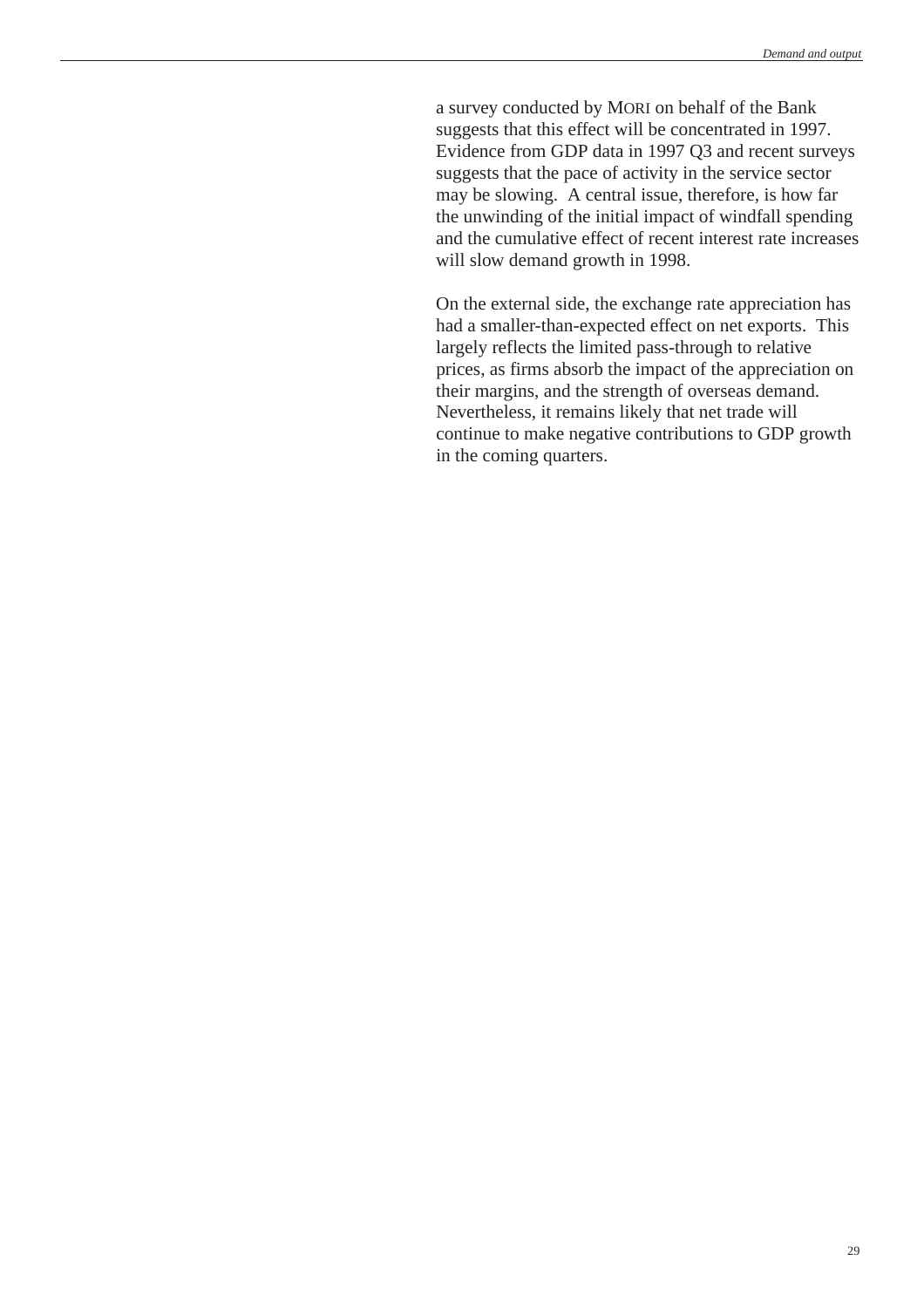# **4 The labour market**

## <span id="page-29-1"></span><span id="page-29-0"></span>**Chart 4.1 Underlying earnings growth**(a)







arces: ONS and Bank of England.

Unemployment fell by around 40,000 and employment rose by around 90,000 during the summer, according to the Labour Force Survey. Despite this tightening of the labour market, annual nominal earnings growth, adjusting for the temporary effects of bonuses, has been just under  $4\frac{1}{2}\%$  since the start of 1997.

## **4.1 Nominal earnings**

Whole-economy underlying average earnings growth in the twelve months to August was  $4\frac{1}{2}\%$  (see Chart 4.1). This was 1 /4 percentage point higher than in May, the latest figure available at the time of the August *Report*. Earnings in July were distorted by large bonus payments in the telecommunications sector. A box in the previous *Report* suggested two methods for smoothing such effects to reduce distortions to earnings growth.(1) Annual earnings growth, after smoothing of bonuses, has not picked up during the past few months, and remains just under 41 /2%, as shown in Chart 4.2. This is around 1 percentage point higher than at the start of 1996. Whole-economy productivity growth has averaged just above 2% per year in the past 40 years. So if real earnings grow in line with productivity, any increase in the current growth rate of nominal earnings would be difficult to reconcile with the inflation target of  $2\frac{1}{2}\%$ . Though higher earnings growth might be absorbed by falling margins, this could not continue indefinitely.

The measures described above are of weekly earnings, which are likely to depend on the number of hours worked per week (hours worked are discussed later in this section). Variations in these measures would not necessarily reflect labour market tightness; a better measure might be hourly earnings. The New Earnings Survey obtains detailed information on the gross pay (ie before tax or other deductions) of a sample of 1% of workers in April of each year. According to this survey, average gross hourly earnings, excluding overtime, rose by 4.9% in the twelve months to April 1997. Weekly wages and salaries increased by 4.4% in the same period.

<sup>(</sup>a) Three-month moving average. (b) Three-month moving average of earnings growth, adjusted by subtracting monthly bonus effect and adding back a twelve-month moving average of bonus effects.

<sup>(1)</sup> In one method, monthly bonus effects are identified by looking for large changes in earnings in individual sectors. The estimated bonus effects are removed from actual earnings and a twelve-month moving average of such effects is added back. The other method uses a statistical technique such as the Kalman filter. See the box 'Adjusting earnings for temporary bonus effects' on page 27 of the August 1997 *Report*.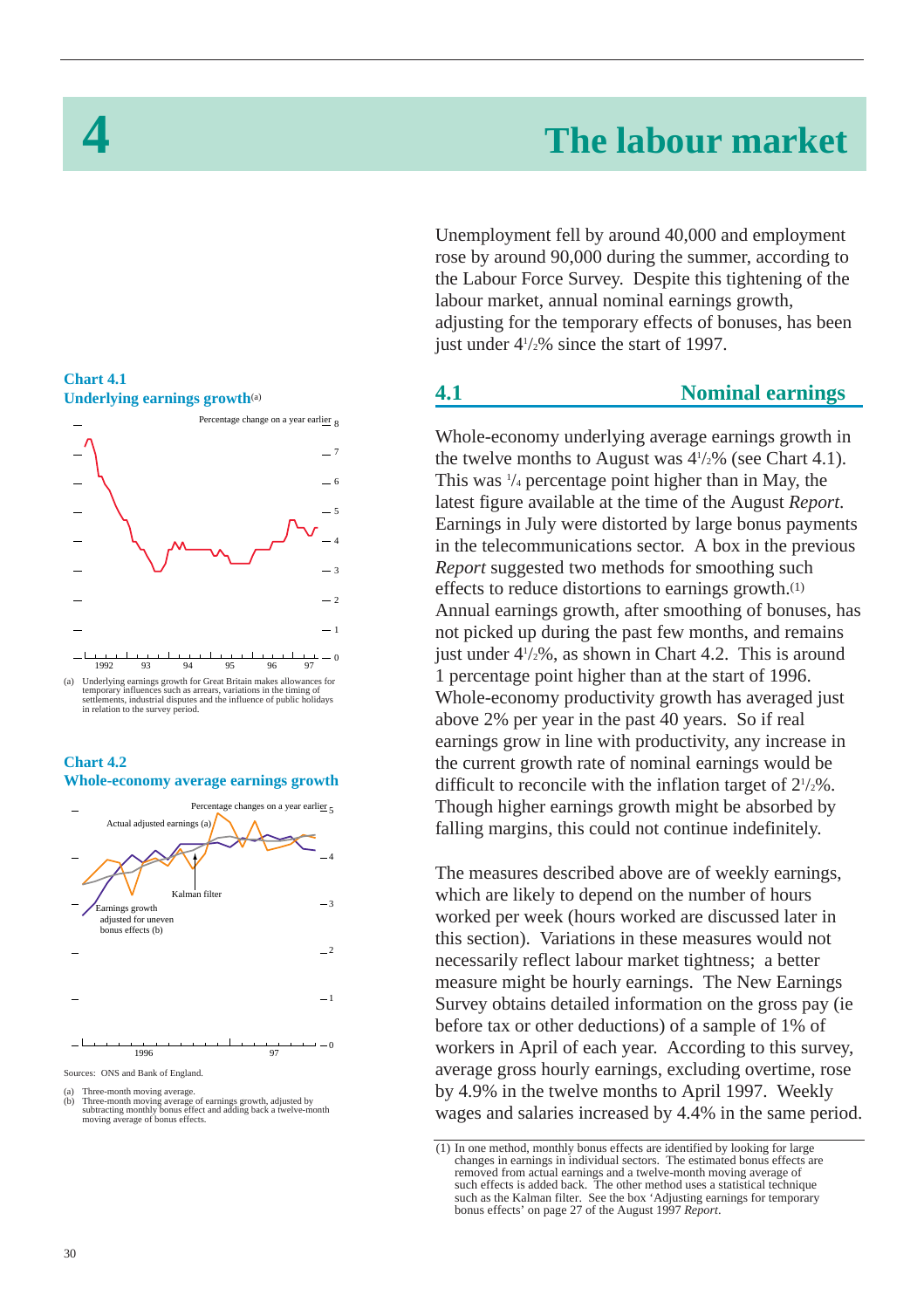<span id="page-30-0"></span>So earnings per hour rose more quickly than earnings per week.

Settlements in the private sector averaged 3.6% in the twelve months to September, according to the Bank's employment-weighted settlements database, about 1 /4 percentage point higher than three months earlier. Part of the reason for the pick-up was a settlement in August of around 5.5% in the construction sector, covering 600,000 employees. This followed increasing recruitment difficulties in the industry in the first half of the year, according to the Building Employers' Confederation. But it also reflected the withdrawal of some allowances for construction workers, so the actual pay bill effect was only around 3.5%. This settlement also included double-digit increases in craft-workers' pay for 1998 and 1999. Settlements in the public sector, at 2.8% in September, remained lower than in the private sector. This was also true of earnings: in the twelve months to August, public sector earnings grew much less quickly than earnings in the private sector.

## **4.2 Real earnings**

Employers wish to preserve their prices relative to costs, and employees their real income. Expectations about inflation for the next year or so are an important part of the wage-bargaining process, as earnings are often agreed in nominal terms. According to the Merrill Lynch-Gallup and Barclays Basix Surveys, short-term inflation expectations have risen slightly during the past few months (see Tables 7.B and 7.C). This could feed through to higher settlements. Inflation outturns often differ from expectations, so it is useful to estimate real earnings based on actual price changes. Employers are concerned about the real product wage; employees are concerned about the real consumption wage. Table 4.A shows that both measures of real earnings growth have picked up during the past year or so to around their 20-year averages.

## **4.3 Explaining real earnings behaviour**

### *Labour market tightness*

There are several indicators of tightness, including unemployment, the non-participation rate, employment, the gap between hours offered and hours worked, vacancies, and skill shortages. Almost all suggest that the labour market has continued to tighten since the previous *Report*.

## **Table 4.A Growth in the real product and real consumption wage**(a)

Percentage change on a year earlier

|                       | $20$ -year | 1995           | 1996 | 1997     |
|-----------------------|------------|----------------|------|----------|
|                       | average    | O <sub>2</sub> | O2   | $\Omega$ |
| Real product wage     | 1.7        | 1.0            | 0.5  | 1.6      |
| Real consumption wage | 2.6        | $-0.4$         | 18   | 2.6      |

(a) The real product wage, which includes both wages and salaries and employers' social security contributions and deflates these by the GDP deflator at factor cost, measures the real cost of labour to employers. The real consumption wage deflates<br>earnings by the tax and price index (TPI). The TPI measures changes in both retail<br>prices and direct taxes. So the real consumption wage is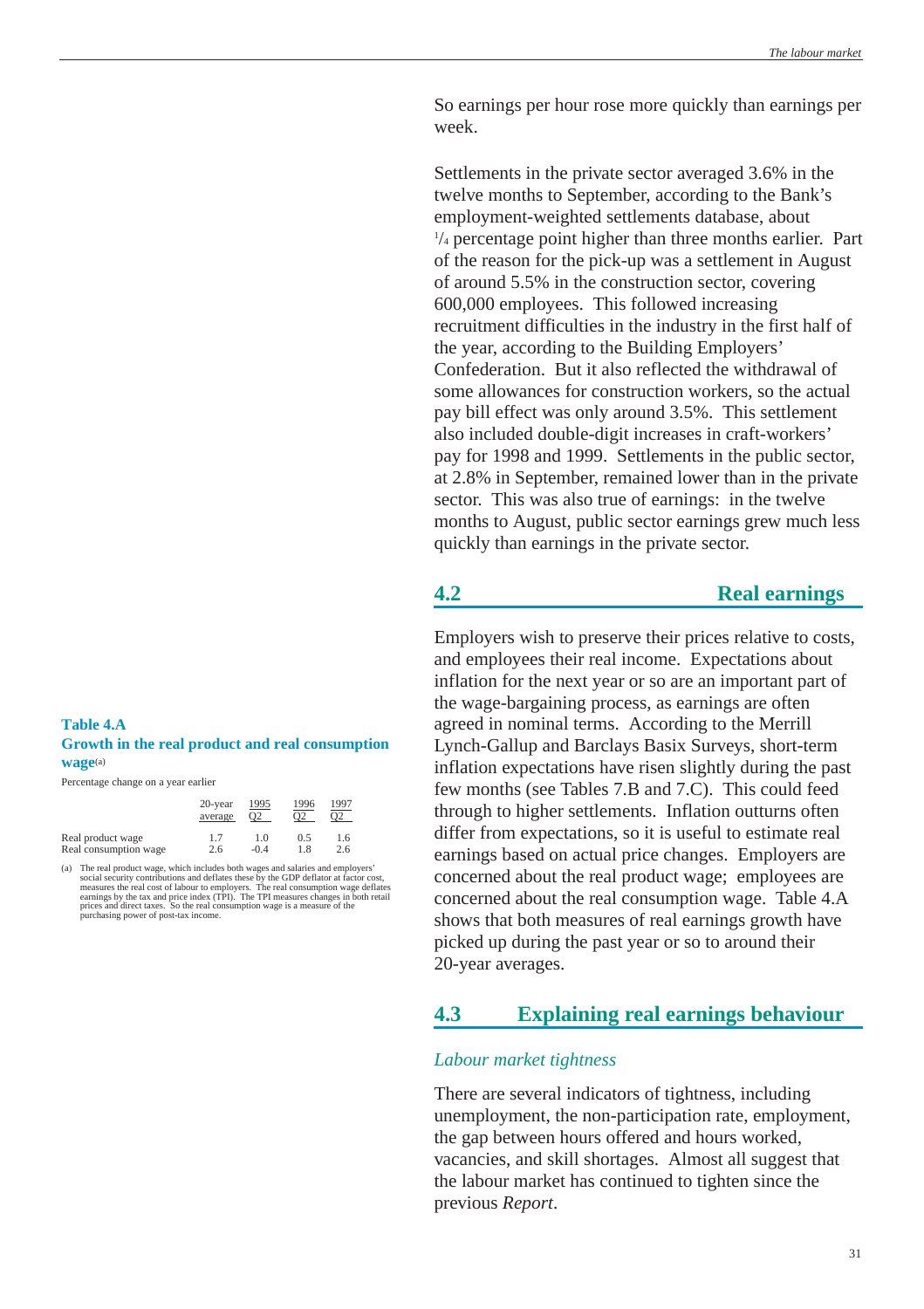## **Table 4.B Unemployment rates**(a)



|                     | 1996<br>Year | 1997<br>Spring | Summer | September |
|---------------------|--------------|----------------|--------|-----------|
| LFS GB unemployment | 8.0          | 72             | 71     | n.a.      |
| UK claimant count   | 73           | 59             | 55     | 52        |

Sources: LFS and ONS.

(a) Claimant unemployment constructed to align with LFS periods (eg summer = June, July and August)

## **Chart 4.3 Short-term unemployment in Great Britain and the United States**(a)



Sources: LFS, US Bureau of Labour Statistics and Bank of England.

The claimant count for unemployment benefits fell by 28,000 in September, to 5.2% of the workforce (see Table 4.B). During the past year, the claimant unemployment rate has fallen by around 21 /4 percentage points. But the claimant count has been affected by the introduction of the Jobseeker's Allowance (JSA) in October 1996.(1) The less timely Labour Force Survey measure of unemployment should not be affected as much as the claimant count by the JSA. LFS unemployment fell by 40,000 in summer 1997, around 80,000 less than the corresponding fall in the claimant count. The LFS unemployment rate was 7.1% in summer 1997. Since most of the direct effects of the JSA on the claimant count should have happened in the first six months of its introduction, why are the two measures of unemployment still diverging?

An ONS study analysed the difference between the claimant count and LFS unemployment.(2) The claimant count can fall more quickly than LFS unemployment when there is an increase in the number of people looking for a job, but not claiming. The rise in LFS female unemployment in the summer is consistent with this effect. But this does not seem large enough to account for all of the difference in measured unemployment falls. It seems that there was also a large fall in the number of people claiming benefit who were not previously actively seeking work, consistent with a continued deterrent effect from the JSA.

Those who have been unemployed for fewer than twelve months are more likely than other unemployed people to have the skills and experience that employers are seeking. So the short-term unemployment rate may be a better indicator than total unemployment of labour market tightness. Short-term unemployment in the first half of 1997 was lower than at any point since the LFS was introduced in 1984. Chart 4.3 shows that short-term unemployment rates in Great Britain and the United States have been very similar during the past 13 years. Since 1992, short-term unemployment in both countries has fallen by around 2 percentage points. And

<sup>(</sup>a) Those unemployed for less than a year. A seasonally adjusted estimate is calculated as the difference between the official seasonally adjusted measures of total unemployment and non-seasonally adjusted long-term unemployment, assuming there is no seasonal pattern in the latter. A measure of short-term unemployment seasonally adjusted by the Bank shows a similar pattern.

<sup>(1)</sup> Previous *Reports* discussed the likely effects of the JSA on claimant unemployment. These include small one-off administrative effects, such as the introduction of means testing after six rather than twelve months. The JSA has also affected incentives: deterring some former claimants; and increasing the efficiency with which the unemployed search for work. The overall result is likely to have been a fall in the rate of claimant unemployment consistent with the long-run equilibrium—or natural rate.

<sup>(2)</sup> See 'LFS estimates of unemployed claimants: results of an ONS record linkage study' in *Labour Market Trends*, November 1997. That study was conducted in summer 1996; the introduction of the JSA in October last year means that the results may not apply beyond October 1996. Though the precise numbers may be affected, the qualitative results of using that study through to summer 1997 seem to be robust.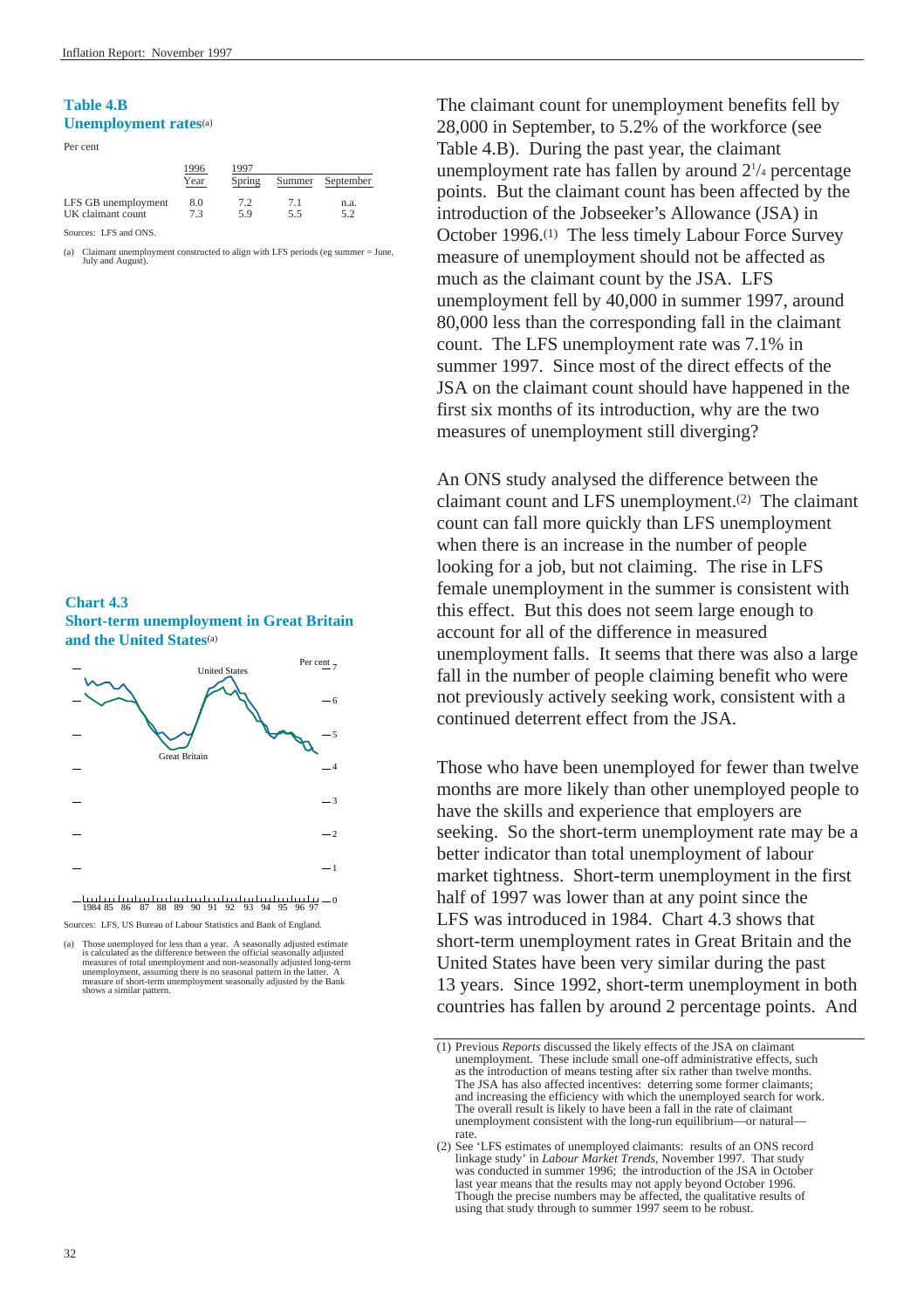#### **Chart 4.4 Labour force**(a)



#### Source: LFS.

(a) Figures in brackets refer to data for Great Britain in summer 1997.

## **Chart 4.5 Non-participation and unemployment**



(a) Percentage of population of working age. (b) Percentage of population of working age. Assumes early-retired people and long-term sick are non-seasonal. (c) Percentage of economically active population.

## **Table 4.C Survey of employment intentions**

Percentage balance of employers planning to recruit staff

|              |                           | 1996           |              | 1997         |              |              |  |
|--------------|---------------------------|----------------|--------------|--------------|--------------|--------------|--|
|              |                           | O <sub>3</sub> | O4           | O1           | Q2           | Q3           |  |
| BCC(a)       | Services<br>Manufacturing | 20.9<br>17.4   | 20.8<br>9.9  | 23.0<br>13.3 | 25.2<br>13.7 | 25.9<br>8.9  |  |
| CBI(b)       | Manufacturing             | $-8.8$         | $-10.9$      | $-1.1$       | $-2.0$       | $-7.5$       |  |
| Manpower (a) | Services<br>Manufacturing | 10.1<br>17.2   | 16.5<br>17.7 | 16.1<br>19.1 | 18.3<br>18.8 | 23.6<br>22.7 |  |

Note: Survey balances are determined by subtracting the percentage of companies reporting decreases from the percentage of companies reporting increases, and for the first time are shown seasonally adjusted by the Bank.

Sources: British Chambers of Commerce, CBI and Manpower.

(a) Next three months. (b) Next four months.

in 1997, real hourly earnings growth in both countries was higher than in 1994, reflecting the tightening labour markets.

Chart 4.4 shows how various groups within the labour force are related. The non-participation rate refers to people of working age who are neither working nor actively seeking work. They include people looking for work, but not available to start within the next two weeks, such as final-year students and people on short-term training courses. They could enter the labour market after a lag. Discouraged workers are also included in the non-participation rate; they could rejoin the labour force if employment prospects improve. So the non-participation rate is another indicator of labour market tightness. The overall non-participation rate is still above the low level it reached in the 1980s. But some non-participants, such as early-retired people or the long-term sick, are less likely to re-enter the labour force. The non-participation rate, excluding these people, was lower at the start of 1997 than in the late 1980s, suggesting that the labour market is as tight now as it was then (see Chart 4.5).

Total employment rose by around 440,000 in the year to summer 1997, according to the LFS, compared with a fall of around 260,000 in unemployment. The rise in the population of working age (around 130,000) accounts for most of the difference. The Workforce in Employment measure of employment rose by 470,000 in the year to 1997 Q2, close to the LFS estimate. The estimated level of employment from 1996 onwards was revised up—by nearly 1% in 1997 Q1—and, correspondingly, productivity was revised down. But unit wage costs (total wages divided by output) were not affected, because total wages are estimated from Inland Revenue statistics that do not rely on employment data. The estimated level of GDP has not yet been revised to reflect the employment revisions. The likely effect is unclear. Output is estimated by employment in some sectors of the economy, where it is hard to measure output directly. So the output measure of GDP may be revised up a little. But the income measure of GDP may not be affected, because the Inland Revenue data used by this measure have not been revised.

According to survey evidence, employment is likely to continue rising. The British Chambers of Commerce and the Manpower Surveys cover both manufacturing and services; the CBI Survey covers only manufacturing. Table 4.C shows recent results of these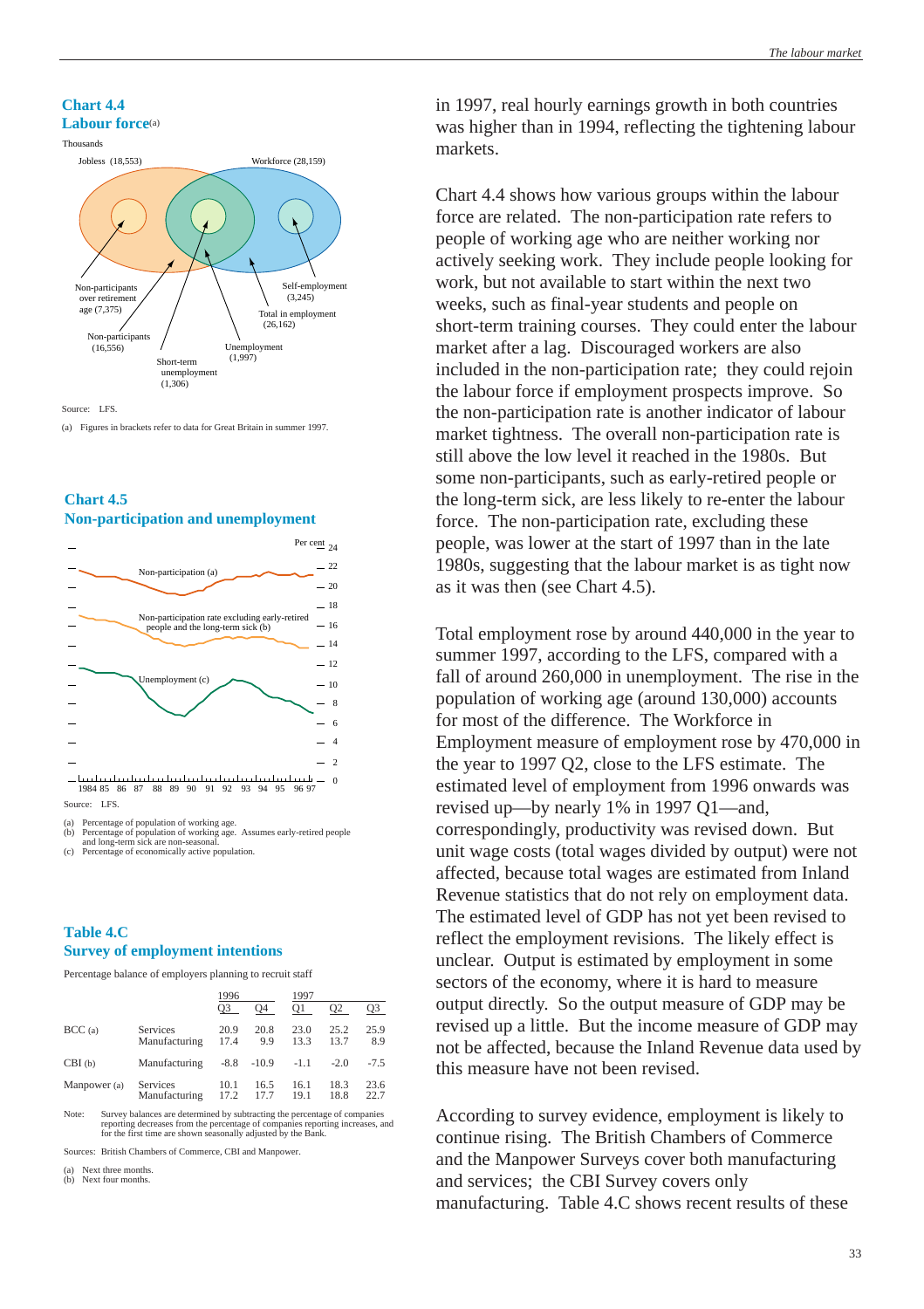### **Chart 4.6 Two measures of the gap between potential hours on offer and actual hours worked**



- (a) Potential hours on offer defined as hours worked plus hours those actively seeking employment would like to work, plus additional hours part-timers
- would like to work.<br>(b) Potential hours on offer defined as above, but also including all those who say they would like a job.



**Chart 4.7**

<u>but hutministraturinistraturinistraturini</u> 0.0 1984 85 86 87 88 89 90 91 92 93 94 95 96 97 Sources: ONS, LFS and Bank of England.

(a) Approximately adjusted for overstated stock of vacancies from 1996 Q2 onwards.

## **Chart 4.8**



Next four months.

surveys. The balances in the service sector, which were already high a year ago, are generally even higher now, suggesting that the demand for labour there is rising more quickly than last year. But there is a conflict of evidence about demand for labour in the manufacturing sector.

Total hours worked per week are a better measure than employment of labour usage, since they reflect changes in overtime and in the balance between full-time and part-time workers. Labour usage measured by total hours worked rose by 0.6% in summer 1997, according to the LFS, more than the increase of 0.3% in total employment. The potential hours on offer include extra hours from part-time workers who would be willing to increase their hours worked, and from the unemployed. The gap between potential hours on offer and total hours worked was significantly smaller this summer than a year earlier, providing further evidence that the labour market has been tightening (see Chart 4.6).

Unfilled vacancies advertised at Jobcentres—about one third of all vacancies in the economy—are about as high now as they were in the late 1980s. The published ONS data for vacancies from April 1996 onwards are biased up by around 40,000, because of difficulties with the Jobcentres' new computer system. The ratio of reported vacancies to total unemployment, or to short-term unemployment, is a crude measure of the demand for labour relative to its supply. Chart 4.7 shows that these ratios—even after adjustment for the overstated stock of vacancies—have been rising quickly since the beginning of 1996.

Surveys suggest that recruitment difficulties and skill shortages have risen in the past few years. In part, this reflects the shrinking pool of unemployed people seeking jobs. But it is not clear whether recruitment difficulties and skill shortages are as acute now as in the late 1980s (see Chart 4.8). Skill shortages or recruitment difficulties in one particular industry or sector could reflect a shift in relative demand for labour. This might signal a rise in relative wages for the skill groups in short supply, without necessarily causing a rise in aggregate wages. So the consequences of reported skill shortages and recruitment difficulties for overall earnings pressure are difficult to predict.(1)

<sup>(1)</sup> Other problems with such survey evidence include differences in respondents' interpretation of shortages and difficulties. For further discussion see Robinson, P, 'Skill shortages and full employment: how serious a constraint?' in *Creating Industrial Capacity*, edited by Michie, J and Grieve-Smith, J, Oxford University Press, 1996.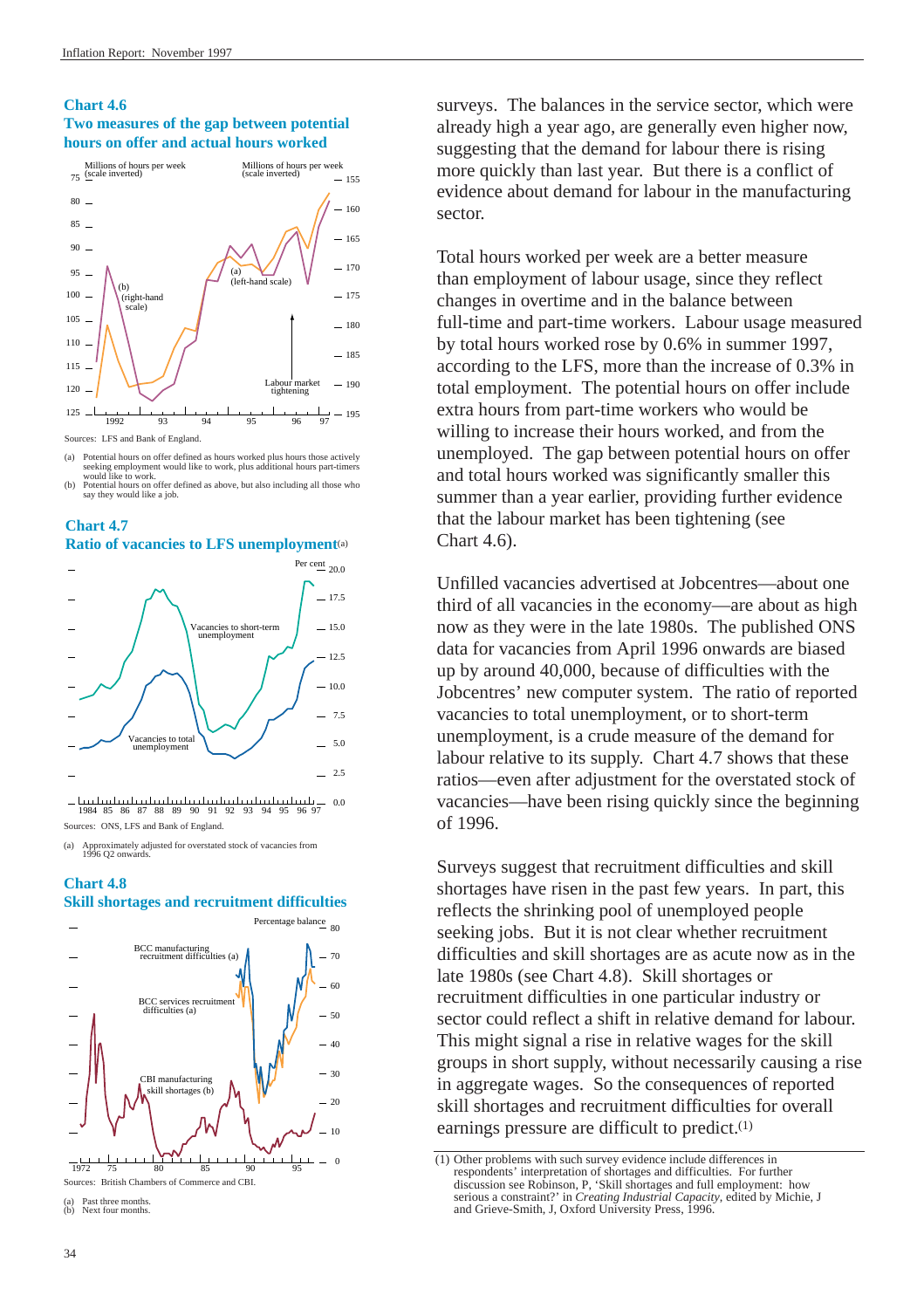### <span id="page-34-0"></span>**Chart 4.9 Real product wage, accumulated growth since peak in unemployment**(a)



<sup>(</sup>a) The real product wage includes both wages and salaries and employers' social security contributions and deflates these by the GDP deflator at factor cost.

## *Other factors affecting real earnings*

The labour market seems to be as tight now as it was in the late 1980s, according to most measures. But the growth of real earnings per week in this recovery has been much lower than in the previous recovery, when unemployment fell at a slower rate than during the past few years (see Chart 4.9). This is also true of real earnings per hour: between 1993 and 1997, real earnings per hour grew by around 7%, compared with 14% in the equivalent period of the previous recovery. Previous *Reports* have discussed possible reasons for the slower growth of real earnings during the 1990s. The cost of losing a job seems to be higher in the 1990s than the 1980s, partly because unemployment benefit has fallen in value relative to earnings. And union membership has fallen considerably during the past 15 years, which might have reduced employees' bargaining power.

## **4.4 Summary**

Annual nominal earnings growth picked up during 1996, but has remained flat at just under 41 /2% since the start of 1997, close to the rate consistent with the inflation target. Any increase in the current growth rate of nominal earnings would be difficult to reconcile with the inflation target of  $2^{1/2}\%$ . Though higher earnings growth might be absorbed by falling margins, this could not continue indefinitely. Employment has grown more than unemployment has fallen, as both the population of working age and participation in the labour market have increased. A number of indicators, such as unemployment and hours worked, suggest that the labour market is at least as tight now as in the late 1980s. It is difficult to predict how much further unemployment can fall before there is increased economy-wide pressure on real earnings.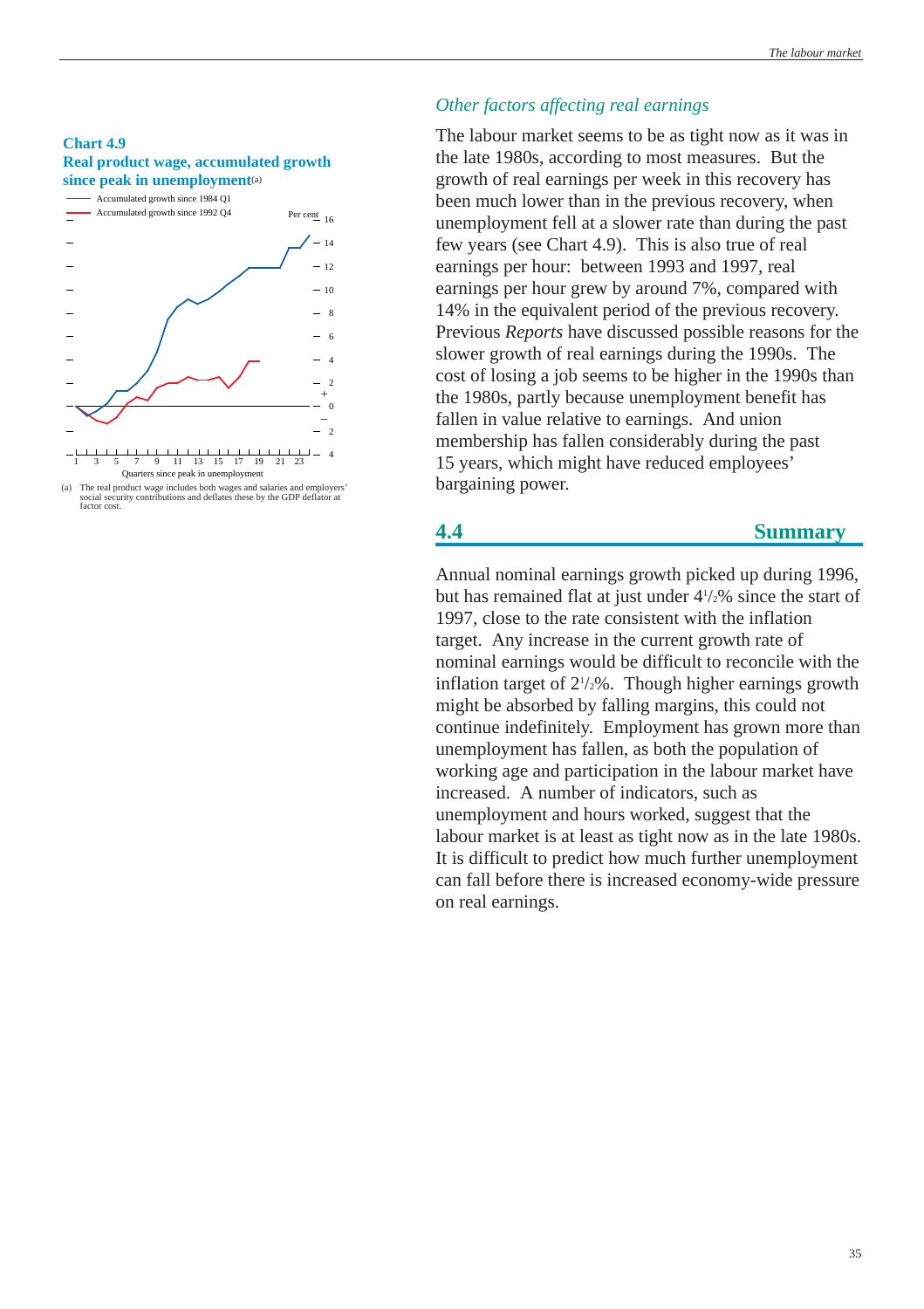# **5 Costs and prices**

Import prices have continued only partly to reflect the appreciation of sterling since it began to rise in August 1996. The divergence between costs and price pressures in the service sector and those in manufacturing may have narrowed. Many world commodity prices rose at the end of 1996 and in the first half of 1997. Some cost and price changes, such as supply-driven commodity price changes, should have only a short-term effect on the general price level. But others may affect or reflect real activity in the short and medium term.

## <span id="page-35-1"></span><span id="page-35-0"></span>**Chart 5.1 Import prices and the exchange rate**



Note: The ERI is measured against 20 other industrialised countries. The import price index for the whole world covers imports from all countries.

(a) Both scales are logarithmic. (b) Monthly average of daily data. A rise in the line reflects a depreciation.

## **5.1 Import prices and the exchange rate**

The import prices of non-oil goods rose by 0.2% in August 1997 after falling by 1.1% in July. The index in August 1997 was only 6.8% below its level in August 1996, whereas the monthly average of sterling's effective rate rose by more than 21% during the same period (see Chart 5.1). Since many retail goods are imported, the speed and extent of pass-through from an appreciation to import prices will affect RPIX inflation in the short term. And since it determines the degree of import price competition that UK producers face, pass-through may also affect the United Kingdom's real net exports or UK companies' profitability in the medium term. This will in turn influence demand and output. So import price pass-through affects both the short and medium-term prospects for inflation.

Import prices will probably fall further in the United Kingdom, especially if the strength of sterling is thought likely to persist. But they may not fall by as much as sterling has risen since August 1996. Import prices do not always fully reflect movements in exchange rates in the short and medium term, in the United Kingdom and elsewhere. Import prices in other European countries have generally fallen after appreciations. But there are few consistent patterns between countries concerning the speed and extent of pass-through.

In the previous *Report,* it was noted that recent changes to the way in which import prices are recorded made the comparison with previous periods of exchange rate pass-through difficult. The new method may also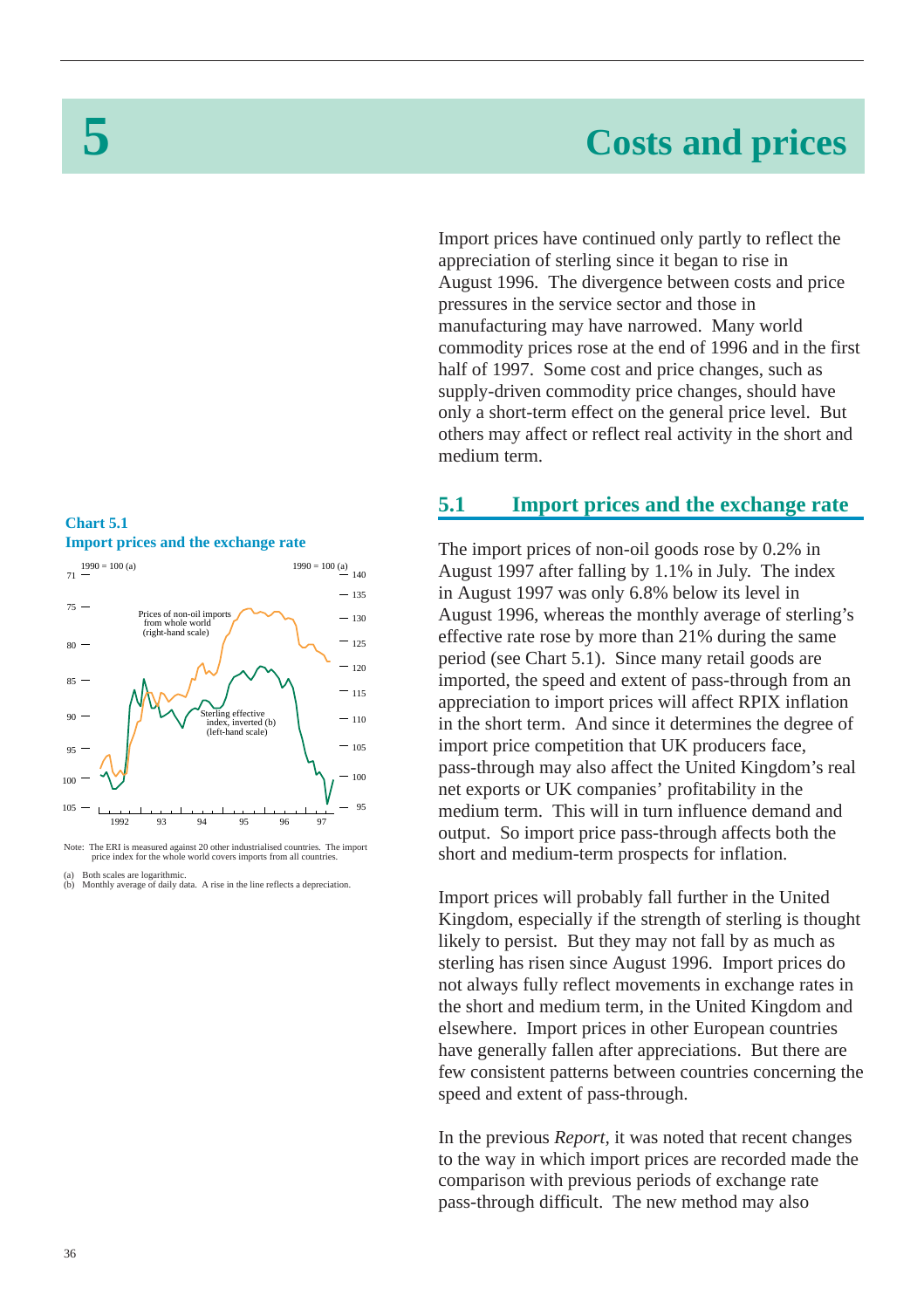**Chart 5.2 Price of Brent crude**



1997 Note: Daily data. Final observation is 5 November. Source: International Petroleum Exchange.

#### **Chart 5.3**

**Forward curves of Brent crude sterling oil prices**(a)

 $\mathbf{0}$ 



Source: International Petroleum Exchange.

(a) Derived from futures prices. All prices are monthly averages of daily data.

#### **Chart 5.4 Relative commodity prices and GDP growth in the G7**



<sup>(</sup>a) Based on *The Economist* All-Industries Index and priced in Special Drawing Rights (SDRs). GDP deflators for each of the five economies whose currencies appear in the SDR basket are used to derive a relative price seri

slightly bias the recording of certain import prices. Import price data for basic goods and semi-finished manufactures are collected directly from importers. But those for finished manufactures—more than half of the total—are estimated from the prices of domestically produced finished manufactures, using an adjustment factor derived from the observed relationship between semi-finished import prices and domestic prices. If this relationship differs for finished and semi-finished manufactures, the estimation of finished manufacture import prices, which have fallen slightly less since August 1996 than those of semi-manufactures, may be inaccurate.

Some of the uncertainty may be resolved by using other data. The Bank's Agencies conducted a survey of their contacts in September regarding imports and import prices. The results broadly supported the picture given by the ONS data. Most contacts reported that the cost of imports had fallen by 5% or less in the previous twelve months, and that cheaper imported inputs had not led them to cut their domestic prices. And the survey was also consistent with the disaggregated ONS import price data; contacts reported a larger appreciation effect on the import prices of homogeneous commodities than on more complex finished goods.

# **5.2 Raw material and commodity prices**

The sterling Brent crude oil price rose rapidly in the first week of October to more than £13 per barrel, before falling back to around  $£11-12$  (see Chart 5.2). It rose primarily because of further uncertainty over future supplies of Iraqi oil, and short-term supply shortages caused by rising world demand. Prices on longer-term contracts rose by less than the one-month price, implying that the market expected the rises to be reversed. In the past few months, expectations of future price movements have generally remained within the £11–12 range (see Chart 5.3).

Many non-oil world commodity prices, which rose rapidly at the end of 1996, were broadly unchanged or rose again in the first three quarters of 1997. Such prices—especially those of 'hard' commodities such as timber and metals—often follow movements in world GDP growth (see Chart 5.4). So the rise in GDP growth in the major economies in late 1996 and early 1997 may explain this increase. World commodity prices often affect UK manufacturers' input prices. The sterling price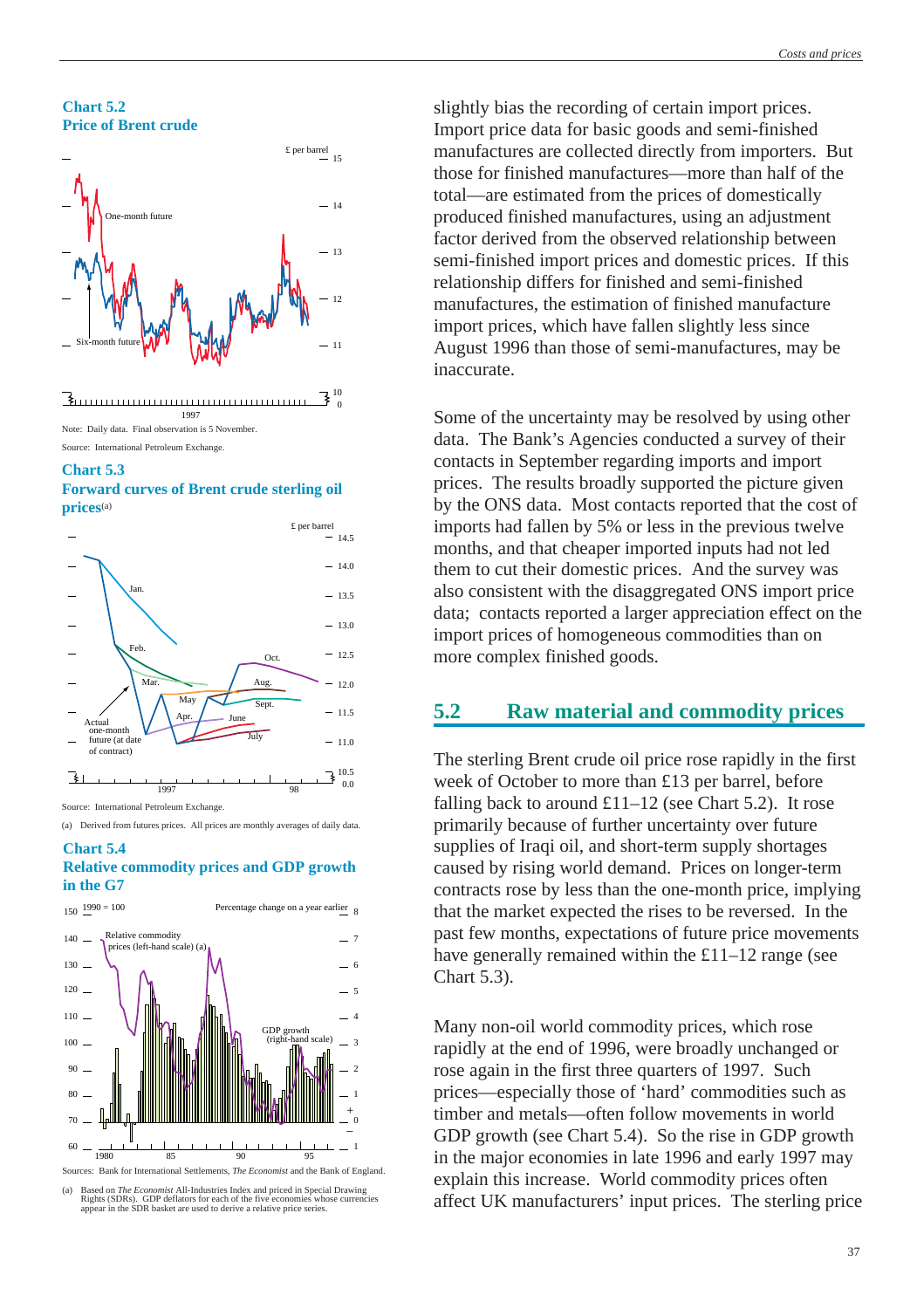# **Chart 5.5 CIPS surveys: input cost price indicators**(a)  $-70$ 80 Index Manufacturing



#### 1994 95 96 97

Source: Chartered Institute of Purchasing and Supply.

(a) Respondents are asked to compare the prices of inputs in the current month with those in the previous month. A figure above 50 indicates rising input costs.

 $-30$ 

#### **Table 5.A Short-run measures of producer price inflation**(a)

|                                           | 1997    |        |        |        |        |
|-------------------------------------------|---------|--------|--------|--------|--------|
|                                           | May     | June   | July   | Aug.   | Sept.  |
| Three-month annualised percentage changes |         |        |        |        |        |
| Input prices                              | $-10.4$ | $-9.5$ | $-2.3$ | $-3.0$ | 1.6    |
| - excluding FDTP industries (b)           | $-6.0$  | $-6.8$ | $-5.0$ | $-1.9$ | $-0.8$ |
| Output prices (c)                         | 0.3     | 0.3    | 2.3    | 2.6    | 3.3    |
| - excluding FDTP industries (b)           | 1.3     | 0.7    | 1.0    | 0.7    | 1.0    |
| - excluding excise duties (PPIY)          | 0.7     | 1.0    | 1.3    | 0.7    | 1.3    |
| One-month percentage changes              |         |        |        |        |        |
| Input prices                              | 0.4     | $-0.7$ | $-0.3$ | 0.2    | 0.5    |
| - excluding FDTP industries (b)           | $-0.1$  | $-0.2$ | $-1.0$ | 0.7    | 0.1    |
| Output prices (c)                         | 0.2     | 0.0    | 0.4    | 0.2    | 0.2    |
| - excluding FDTP industries (b)           | 0.2     | 0.0    | 0.1    | 0.1    | 0.1    |
| - excluding excise duties (PPIY)          | 0.2     | 0.1    | 0.0    | 0.1    | 0.2    |

(a) Seasonally adjusted by the ONS, except where noted<br>(b) FDTP is food, drink, tobacco and netroleum.

(b) FDTP is food, drink, tobacco and petroleum.<br>
(c) The ONS does not publish a seasonally adjusted headline output price series.<br>
To retain excise duty effects, these data are based on the seasonally adjusted<br>
tax-exclusi to tax-exclusive prices.

#### **Chart 5.6 Input price inflation and the CIPS purchase price indicator**



Sources: Chartered Institute of Purchasing and Supply and ONS.

(a) Respondents are asked to compare the prices of purchases in the current month with those in the previous month. A figure above 50 indicates rising prices.

of most imported inputs fell during that period in the United Kingdom, implying that the rise in commodity prices was more than offset by the appreciation of sterling.

Futures prices imply that the prices of various foods, and some non-food agricultural commodities such as cotton, are expected to rise on world markets at the end of 1997 and in 1998. Some of this probably reflects the expected disruption to agricultural production, mainly in the southern hemisphere and parts of north America, caused by the El Niño weather system. But the effects on most food prices in the United Kingdom will probably be muted, because the Common Agricultural Policy tends to insulate Europe from the effects of agricultural price movements elsewhere.

# **5.3 Costs and prices in the service sector**

The Chartered Institute of Purchasing and Supply (CIPS) survey of the service sector showed the input cost indicator (including labour costs) falling from a peak of 60.1 in April to 56.5 in September, though it rose slightly to 57.4 in October (see Chart 5.5). This implies that the rise in service sector costs slowed in the second and third quarters. Service sector capacity constraints reported in the BCC Survey fell in the second quarter and were unchanged in the third. And the CIPS service sector output price indicator fell almost to its neutral level of 50 in September and October, with fewer than one in twelve firms reporting higher output prices in October. Lower overall service sector price inflation may help to moderate retail service price inflation towards the end of 1997.

# **5.4 Costs and prices in manufacturing**

Input prices in the manufacturing sector rose in recent months. The index excluding the food, drink, tobacco and petroleum industries also rose, for the first time since October 1996. And manufacturing output prices continued to edge up.

Input prices rose in both August and September (see Table 5.A), and the CIPS manufacturing input price indicator, though below its neutral level of 50, rose in the three months to October (see Chart 5.6). Most imported input prices rose between July and September. This may partly have been caused by the depreciation of sterling during those months.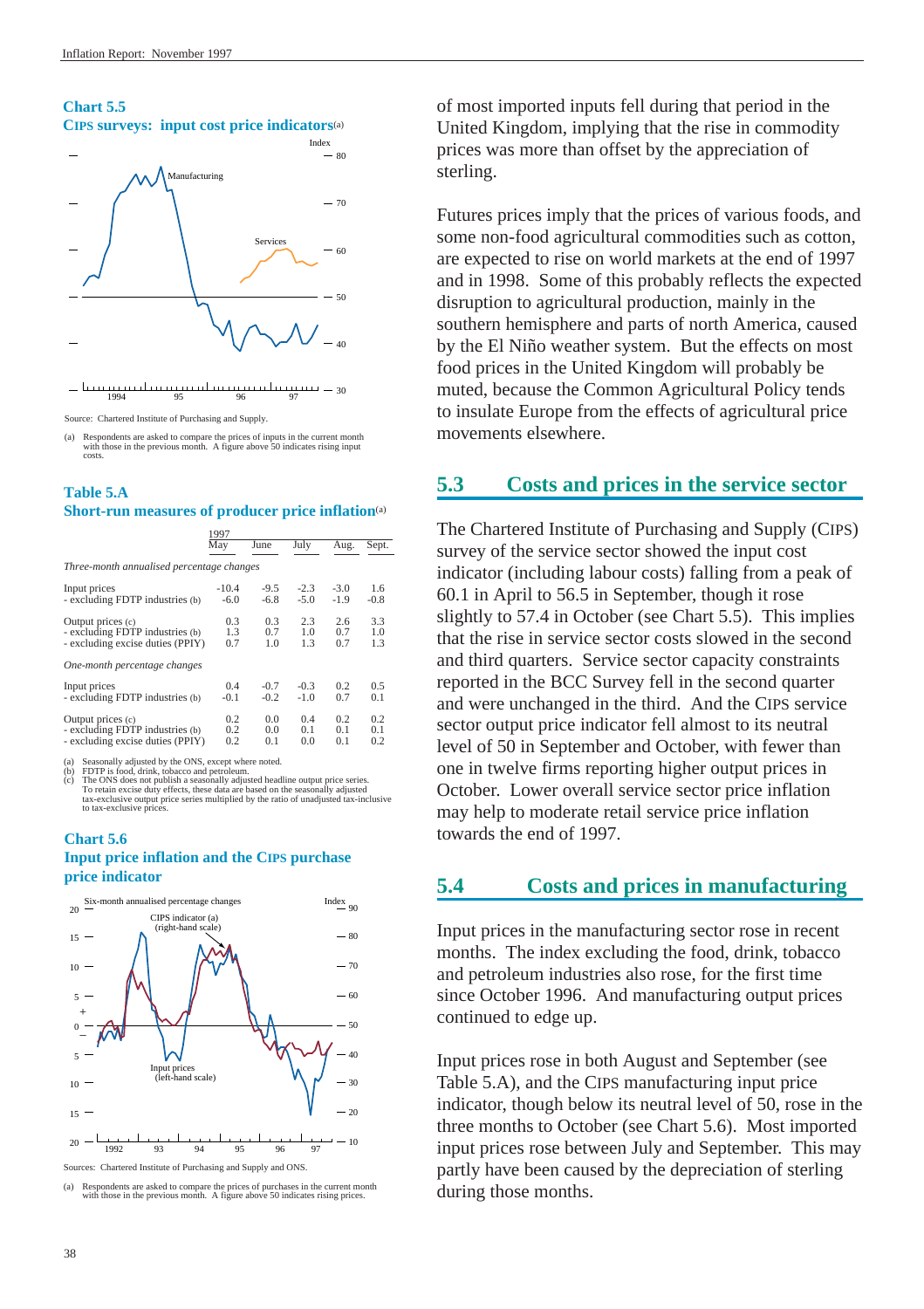#### **Chart 5.7 Producer price inflation**



#### **Table 5.B Rates of change of manufacturers' costs and prices**

Percentage changes in the periods shown, except where noted

|                                                 | 1995 | 1996   | 1997   |                |        |
|-------------------------------------------------|------|--------|--------|----------------|--------|
|                                                 | Year | Year   | Q1     | Q <sub>2</sub> | Q3     |
| <b>Unit costs</b><br>Unit labour costs (a)      | 3.5  | 5.8    | 0.3    | 0.7            | $-0.2$ |
| Materials and fuels<br>(including semi-finished |      |        |        |                |        |
| manufactured imports)                           | 10.8 | $-4.0$ | $-2.2$ | $-1.7$         | $-0.7$ |
| Imports of finished                             |      |        |        |                |        |
| manufactures                                    | 8.6  | 0.7    | $-1.9$ | $-2.1$         | $-1.2$ |
| <b>Services</b>                                 | 2.0  | 2.8    | 0.5    | 0.4            | 0.8    |
| <b>Weighted costs</b>                           | 5.3  | 2.4    | $-0.4$ | $-0.2$         | $-0.2$ |
| <b>Output prices</b> (b)                        | 4.5  | 1.9    | 0.1    | 0.2            | 0.2    |
| Sources: ONS and Bank of England.               |      |        |        |                |        |

(a) 1997 Q3 figure includes estimate for September. (b) Domestic sales.

#### **Chart 5.8 Inflation**(a)



RPIX = Retail price index excluding mortgage interest payments. RPIY = RPIX excluding VAT, local authority taxes and excise duty.

(a) Adjusted by the Bank of England for ONS error in under-recording aggregate price indices between February and May 1995. Other charts and tables in this *Report* that include measures of retail price inflation are similarly adjusted.

The twelve-month headline rate of manufacturing output price inflation and the rate for output prices excluding excise duties (PPIY) both fell by 0.1 percentage points in September, to 1.4% and 0.4% respectively (see Chart 5.7). But after falling between November 1996 and April 1997, PPIY output prices rose between May and September. This suggests that output prices may have passed a turning point. The CBI Industrial Trends Surveys between July and October showed small rises in the seasonally adjusted balance of firms expecting to increase prices in the next four months, though the quarterly October survey reported that prices had fallen in the previous four months.

#### *Pricing in the manufacturing sector*

Manufacturers' domestic margins probably continued to widen in the third quarter, as unit labour costs and input prices fell while output prices continued to rise slowly (see Table 5.B). But output price inflation tends to be less volatile than input price inflation; if input prices start to rise, manufacturers' domestic margins may be squeezed. Exporters' margins probably narrowed further in the third quarter as falls in total input costs were outweighed by larger falls in manufacture export prices in July and August.

### **5.5 Retail prices**

Retail prices excluding mortgage interest payments (RPIX) rose by 2.7% in the twelve months to September (see Chart 5.8). Annual RPIX inflation in September was around half a percentage point higher than envisaged in the August *Report* central projection. Most of this difference was caused by higher-than-expected retail goods prices (see below).

RPIY inflation, which also excludes excise duties, was unchanged at 2.2% in July and then fell to 2.1% in August and 2% in September. Short-run measures of inflation show the headline inflation rate (RPI) rising further above RPIX and RPIY inflation in the months after June, because of rises in the Bank's repo rate which pushed up mortgage interest payments (see Table 5.C).

Twelve-month RPIX retail goods price inflation was 2.3% in September. It was higher in the third quarter than in the second, partly because of the effect of excise duty changes in the July Budget on petrol and other goods prices. Sterling's appreciation does not appear greatly to have affected most goods prices. Components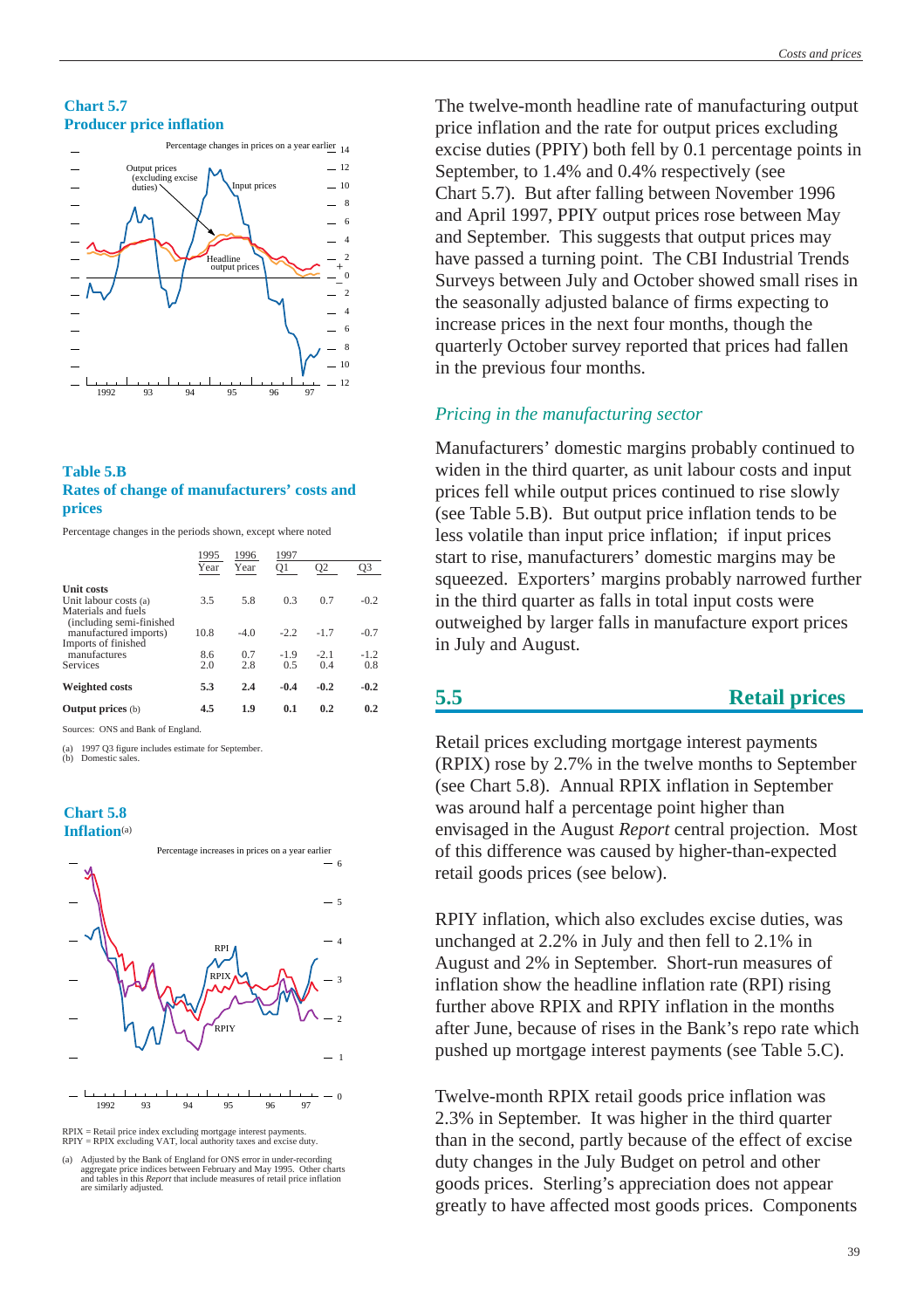#### **Table 5.C Three-month measures of inflation**(a)

Percentage changes

|                                          | 1997              |                   |                   |                   |                   |                   |
|------------------------------------------|-------------------|-------------------|-------------------|-------------------|-------------------|-------------------|
|                                          | Apr.              | May               | June              | July              | Aug.              | Sept.             |
| <b>RPI</b><br><b>RPIX</b><br><b>RPIY</b> | 1.3<br>1.3<br>0.4 | 1.7<br>1.5<br>0.6 | 3.2<br>2.4<br>1.7 | 5.3<br>3.8<br>2.7 | 5.9<br>3.8<br>3.0 | 5.0<br>3.2<br>2.5 |

Sources: ONS and Bank calculations.

(a) RPIY data are seasonally adjusted and annualised by the Bank. RPI and RPIX are obtained by multiplying the ratios of RPI to RPIY, and of RPIX to RPIY, by seasonally adjusted RPIY. This removes most seasonal effects, bu

#### **Chart 5.D Annual inflation**(a)

Percentage increase in prices on a year earlier

|              | 1997 |      |      |      |      |       |
|--------------|------|------|------|------|------|-------|
|              | Apr. | May. | June | July | Aug. | Sept. |
| <b>HARP</b>  | 3.2  | 3.2  | 3.4  | 3.5  | 3.4  | 3.3   |
| <b>THARP</b> | 2.9  | 2.9  | 3.1  | 2.9  | 2.9  | 3.0   |
| Trimmed mean | 2.4  | 2.5  | 2.5  | 2.5  | 2.5  | 2.4   |
| Median       | 2.0  | 2.1  | 2.1  | 2.1  | 2.2  | 2.2   |
| HICP (b)     | 1.6  | 1.6  | 17   | 2.0  | 2.0  | 1.8   |

Sources: ONS and Bank calculations.

(a) Data are seasonally adjusted by the Bank. (b) Harmonised index of consumer prices.

of the RPI basket with high proportions of imports such as clothing and footwear, household goods and leisure goods—are in most cases still showing positive rates of twelve-month price inflation. This may be because retailers may have taken advantage of strong spending, particularly on durables, in the second and third quarters (see [Section 3\)](#page-17-0) to maintain or raise their prices.

Estimates suggest that retailers' margins widened in the second quarter, as retail goods prices rose while most input costs fell. The further rises in goods prices in Q3 may mean that retailers have taken advantage of the strength of nominal demand to widen their margins. If retailers expected further strong spending in the fourth quarter, there is a risk that this may continue.

Retail service price annual inflation excluding mortgage interest payments fell by 0.2 percentage points to 2.8% in September. The cut in VAT on fuel from 8% to 5% announced in the July Budget further depressed already very low—utilities inflation. The twelve-month change in RPI utilities prices fell from -1.4% in August to -2.6% in September. Excluding utilities and rent, service price inflation was unchanged at 4.5% in September. The moderation in service sector cost and price pressures will probably restrain service price inflation from rising much more above goods price inflation during the fourth quarter.

# **5.6 Other price indices**

The Bank's median and trimmed mean inflation measures provide a guide to underlying inflation by stripping out the largest changes in prices at both ends of the distribution. Neither measure rose by as much as RPIX inflation in July and August, mainly because the large rises in petrol prices were stripped out (see Table 5.D). But both measures confirm that underlying inflation in the third quarter, though as high or higher than in the second quarter, was no higher than at the beginning of 1997.

HARP and THARP inflation, which contain a measure of owner-occupied housing costs, continued to exceed their counterparts of RPIX and RPIY throughout the third quarter of 1997. This was because house prices in the previous twelve months rose relatively fast. The Halifax house price index is used in the HARP and THARP estimates to proxy housing costs. The Halifax index has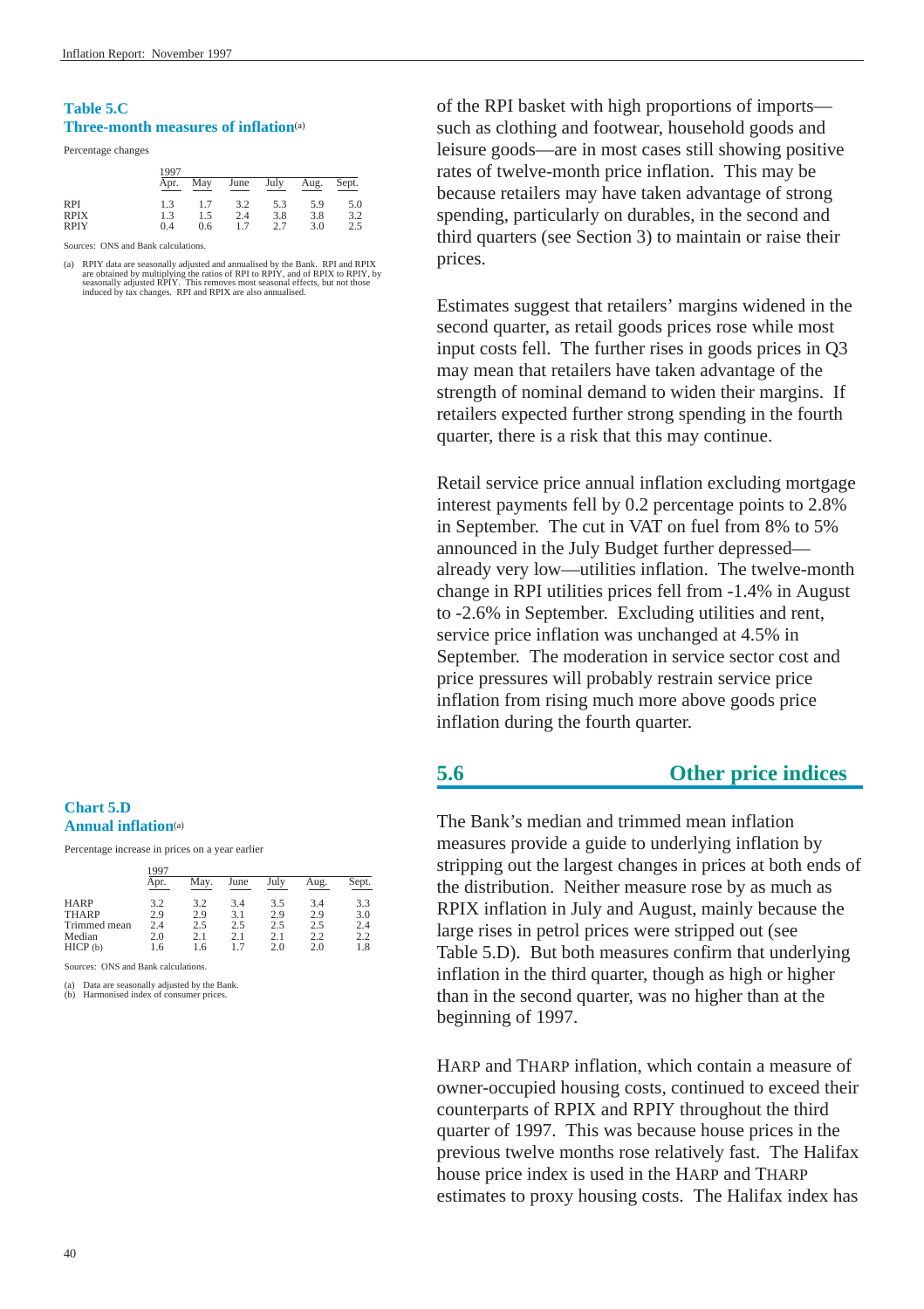recently been showing lower rates of house price inflation than other measures, such as the Nationwide index (see [Section 3\)](#page-17-0). So other house price indices imply even higher rates for HARP and THARP inflation.

The UK Harmonised Index of Consumer Prices (HICP) rose by 1.8% in the twelve months to September, down from a rate of 2% in August (see Table 5.D). HICP inflation has consistently been lower than RPIX inflation in the United Kingdom, for three main reasons. First, it uses a geometric rather than an arithmetic mean to weight together sub-components, which often produces a lower aggregate. Second, it excludes all housing costs, which tend to rise quickly. Third, it includes items such as new cars and airfares, which are not included in the RPI basket and whose prices have tended to rise slowly or fall.

# **5.7 GDP deflator and final expenditure price index**

The GDP deflator is the price of value added in the economy and so is a measure of domestically generated inflation. But it is less timely than the retail price index, and is frequently revised. The GDP deflator at factor cost rose by 2.3% in the four quarters to 1997 Q2, slightly lower than its upwardly revised rate of 2.4% in the first quarter. The ONS has started to publish an experimental monthly final expenditure price index based on the market prices of consumption, investment and government expenditure. This is a much wider measure of the general price level than the retail price index. And unlike the GDP deflator, the direct effect of import price changes on general prices is implicitly included. The index is currently being developed and is subject to revision, but initial estimates suggest that consumer price inflation has been higher than investment and government expenditure price inflation since the beginning of 1997.

### **5.8 Summary**

Import prices have still fallen by less than sterling has appreciated since August 1996. This contributed to higher-than-expected retail goods and overall RPIX inflation in the third quarter, though both were lower than at the beginning of 1997. Inflationary pressures in the manufacturing sector may have risen slightly from historically low levels, while those in services seem to be moderating.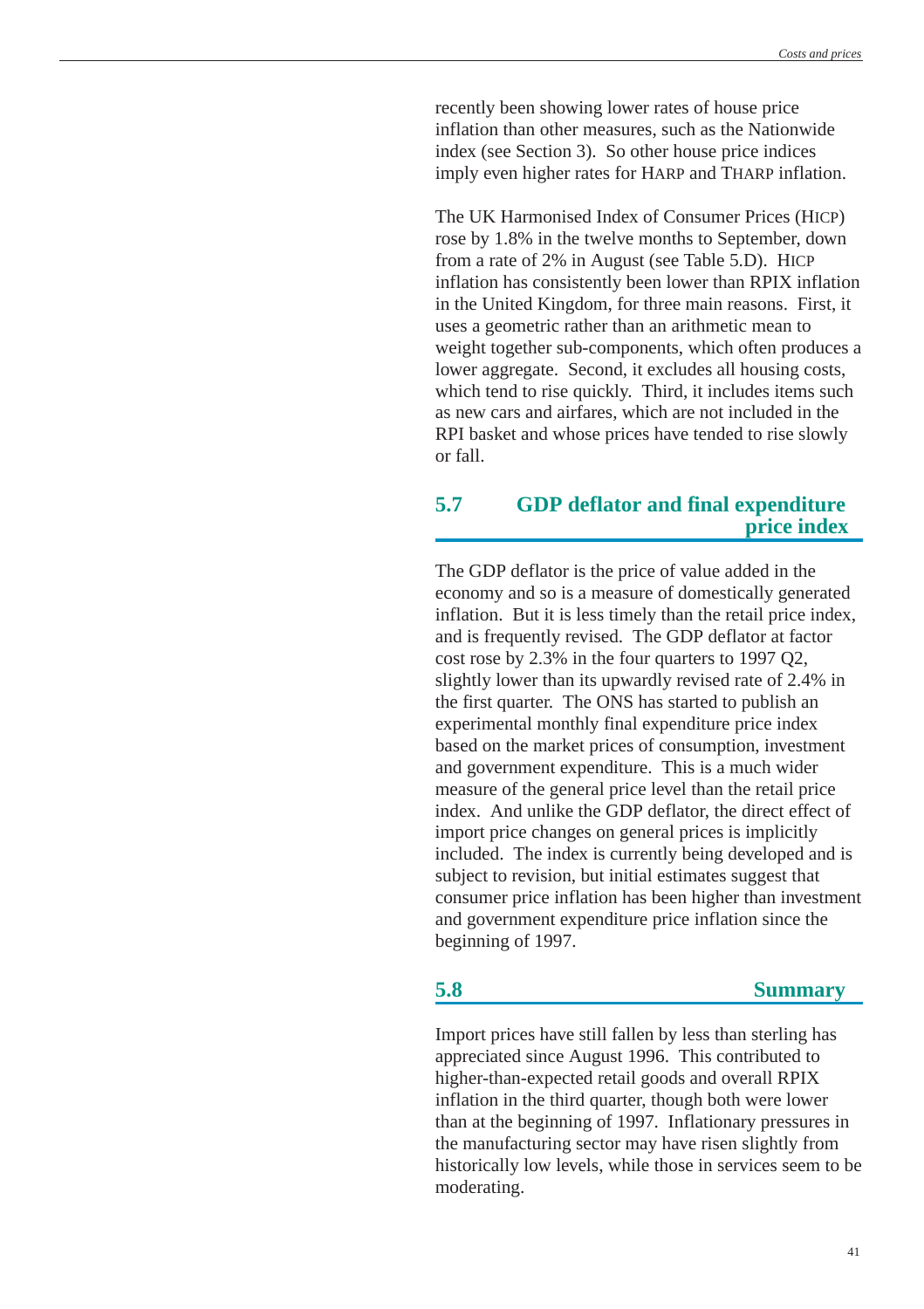# **6 Monetary policy since the August** *Report*

This section provides a summary of the economic news and of the monetary policy decisions since the August *Report*, and leads up to the new projection for inflation in [Section 7.](#page-45-0) The minutes of the August, September and October MPC meetings are attached as an [Annex](#page-54-0) to this *Report*. The Bank of England's official dealing rate the repo rate—was unchanged at the September and October MPC meetings, and was raised by 0.25 percentage points to 7.25% at the meeting in November.

At the time of the August *Report*, the MPC concluded that the risks to the central projection for inflation appeared more on the upside. These risks derived particularly from the impact of money and credit on the pace of domestic demand growth, and from the impact on consumption of windfall gains. The Bank subsequently commissioned MORI to conduct a survey on windfall gains. The upside risks were partly offset by the possibility that unemployment remained above the point at which inflationary pressures would emerge. In the short run, the Committee was particularly concerned about the uncertainties related to volatile asset prices such as equity prices and the exchange rate. The possibility of a correction to equity prices represented a downside risk to inflation, while a possible sharp fall in sterling represented an upside risk. The MPC concluded that monetary policy had reached a position where it should be possible to pause to assess the direction in which the risks were likely to materialise.

#### **Table 6.A Contributions to GDP growth in 1997 Q2**(a)

Percentage points, unless stated

| <b>Domestic demand</b> | 1.4    |
|------------------------|--------|
| Private consumption    | 11     |
| Public consumption     | 0.0    |
| Investment             | 0.0    |
| Stockbuilding          | 0.3    |
| Net exports            | $-0.4$ |
| GDP(b)                 | 0.9    |

(a) Numbers in this table relate to data available at the time of the September<br>MPC meeting. These data have been subsequently revised and are reflected<br>in Section 3. Contributions may not sum to total because of rounding, omitted from the table.

(b) Percentage change on previous quarter.

At its meeting on 10–11 September, the MPC reviewed the data released since the August *Report*. The expenditure breakdown of Q2 GDP (see Table 6.A) showed that consumption grew by 1.5%, well above its historic average, in line with earlier expectations. This reflected the underlying strength of income and wealth, and the temporary effect of windfalls. The results of the Bank/MORI survey on windfall gains, discussed on [page 20,](#page-19-0) suggested a more concentrated impact on consumption growth than was assumed in the August *Report*. But the overall level of spending out of windfall gains appeared broadly in line with the assumptions made then. The fall in net exports in 1997 Q2 was less than expected at the time of the August *Report*. But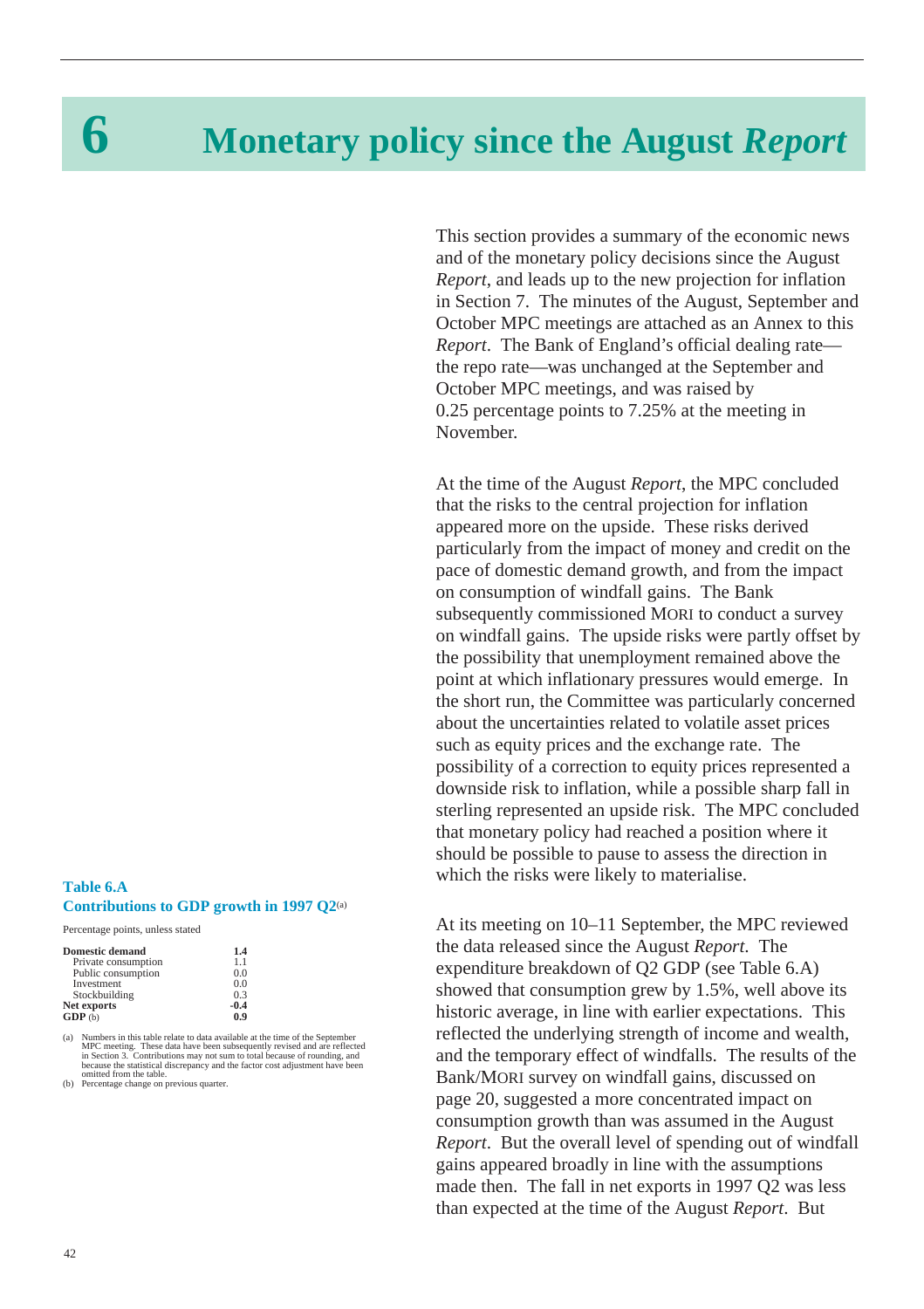most surveys of export orders suggested a further deterioration in exports, so the puzzle over the limited effect of sterling's appreciation remained.

Sterling depreciated by around 5% between the 15 working days before the August MPC meeting, the starting-point for the August inflation projection, and the first day of the September meeting. It seemed possible that the part of sterling's previous appreciation unexplained by expected domestic and overseas interest rates, and by any fiscal policy effects, was unwinding quickly. High and rising stock-market prices continued to be a concern, both because of their immediate contribution to consumption and because, if they proved unsustainable, they might create a shock to the real economy.

At the September meeting, the MPC agreed that the evidence since the August meeting did not point conclusively in either direction, nor did it resolve the main uncertainties. The Committee voted unanimously to leave interest rates unchanged.

By the time of the meeting on 8–9 October, there were signs that GDP growth in Q3 had been considerably stronger than expected at the time of the August *Report*. There was no evidence that domestic demand had been substantially stronger than expected, so it seemed likely that the unexpected strength of output reflected net exports. There was another large fall in claimant unemployment; and earnings growth and settlements appeared to pick up in July. But the pick-up in earnings was related to bonuses, and if bonus payments were spread out over the full year, earnings growth was around 41 /4%–41 /2%, and had not increased during the past few months.

RPIX inflation fell to 2.7% in September, compared with 3.0% in July (the latest data at the time of the August *Report*). The fall was less than envisaged in the August projection, and implied a higher starting-point for the short-term projection.

Broad money growth now appeared slightly slower than in previous months and earnings growth remained quite low, given the tightening labour market. While many of the developments that the Committee surveyed at the October meeting pointed to faster growth and higher inflation than expected, it remained possible that economic growth was about to slow down, one or two quarters later than expected.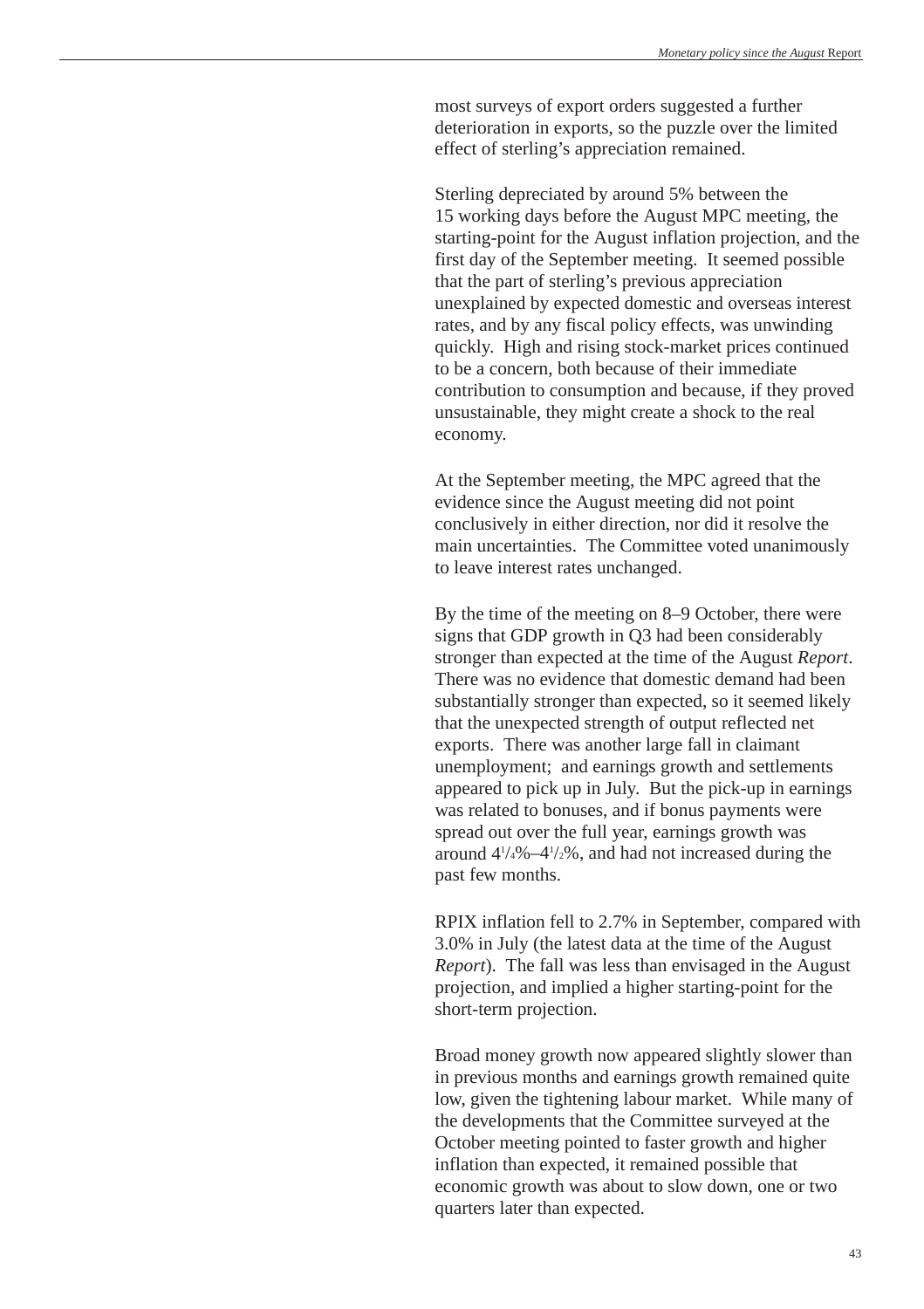The Committee considered whether a rise in interest rates was needed in order to meet the inflation target. It was possible that the impact on domestic demand of the monetary and fiscal tightening earlier this year would be sufficient to slow the economy. On this interpretation, the need for a further rise in interest rates was not yet clear. Earnings growth, which had not picked up this year (after adjusting for the timing of bonuses), supported that proposition. A second interpretation was that the early indications of strong growth in the third quarter meant that a slowdown had at least been deferred, and so the risks to the inflation outlook were clearly on the upside. The Committee agreed that it did not, as yet, have sufficient information to feel confident in choosing between these two interpretations. Though there were arguments for an immediate move, the Members preferred to wait another month to see how the evidence on the balance of risks accumulated. By then, work on the November *Report* would have enabled the Committee to make a new inflation forecast. In light of the discussion, the Committee voted unanimously to leave interest rates unchanged in October.

At the time of the November MPC meeting, the first estimate of GDP in the third quarter showed a 1% quarterly increase. This was substantially stronger than expected at the time of the August *Report*. Though no breakdown of the expenditure components was yet available, the recent monthly indicators suggested a strong contribution from domestic demand and stronger-than-expected net exports. But there were some indications in the Q3 GDP data and in recent surveys to suggest that the rate of growth in the service sector might be slowing. RPIX inflation in September was about 1 /2 percentage point higher than expected at the time of the August *Report*.

The Labour Force Survey (LFS) suggested continued tightening of the labour market through the summer. The LFS measure of unemployment fell by less than the claimant count, but the short-term unemployment rate remained around its lowest level since the survey began in 1984. Hours worked continued to increase. Earnings growth had remained broadly flat at just under 41 /2% after smoothing the effects of bonuses. This was a little surprising, given the tightening in the labour market. Any increase in the current growth rate of nominal earnings would be difficult to reconcile with the inflation target of 21 /2%. Though higher earnings growth might be absorbed by falling margins, this could not continue indefinitely.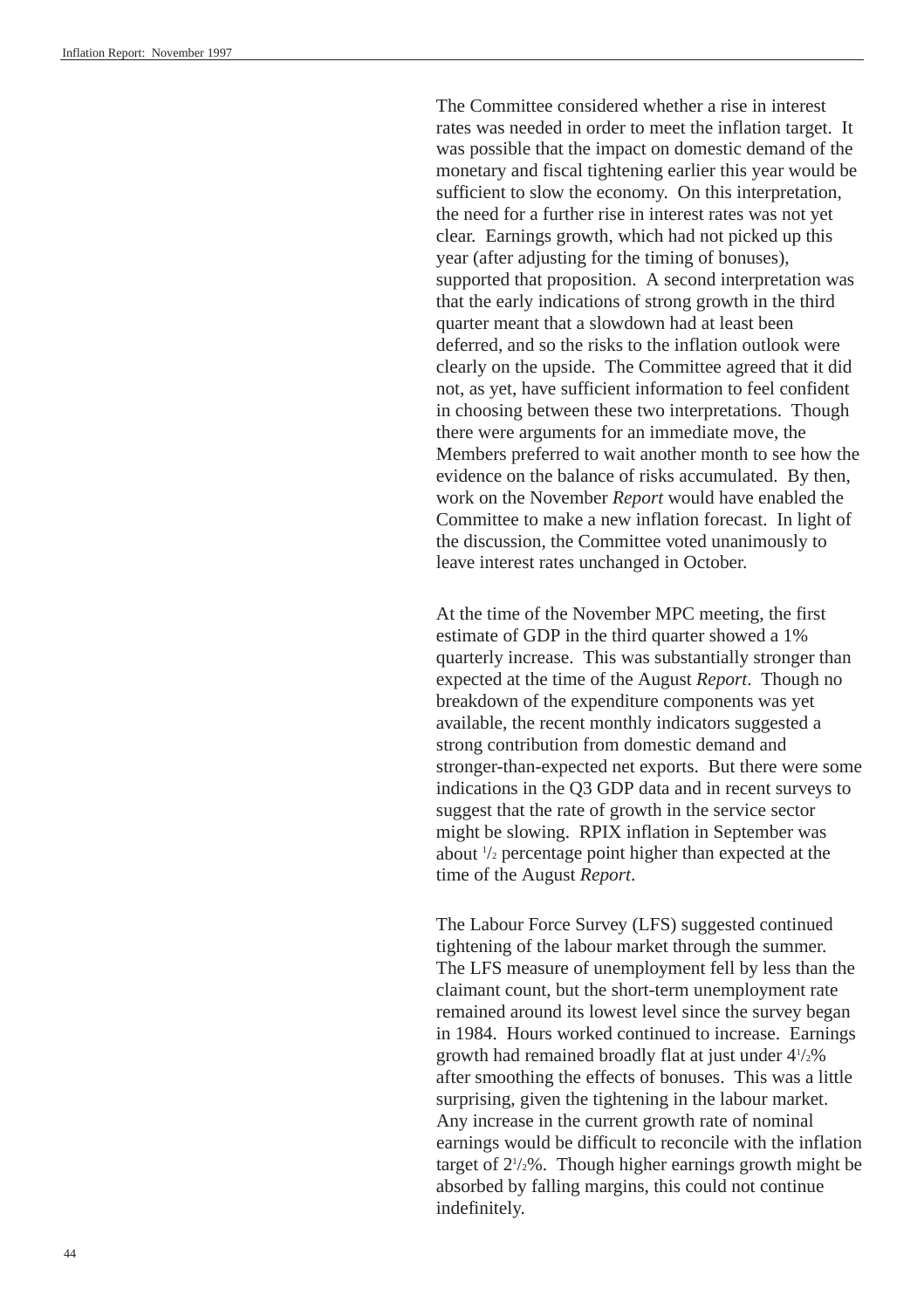

Note: Daily data. Final observation is 5 November. Sources: Bank of England and *Financial Times*.

**Chart 6.1**

In the 15 days before the November meeting, the nominal effective exchange rate was around 3% lower than at the time of the August MPC meeting, but significantly higher than at the start of 1997 (see Chart 6.1). And equity prices, which were very volatile towards the end of October, were around 2% lower on 5 November than at the time of August meeting, but around 20% higher than at the start of the year.

Broad money growth in September was stronger than in the preceding three months and suggested that though the growth rate may have stabilised, it was yet to show firm signs of slowing. The sectoral breakdown for 1997 Q3 showed that OFIs' deposits still provided the main impetus to broad money growth, which would have been of greater concern if individuals' or ICCs' deposits had provided the main impetus.

At the November MPC meeting, which took place on 5–6 November, the Committee decided to raise the Bank's repo rate by 0.25 percentage points to 7.25%. The outcome of this meeting reflected the prospects for inflation discussed in [Section 7.](#page-45-0) The press notice released following the meeting is contained in the [Annex](#page-54-0) to this *Report*.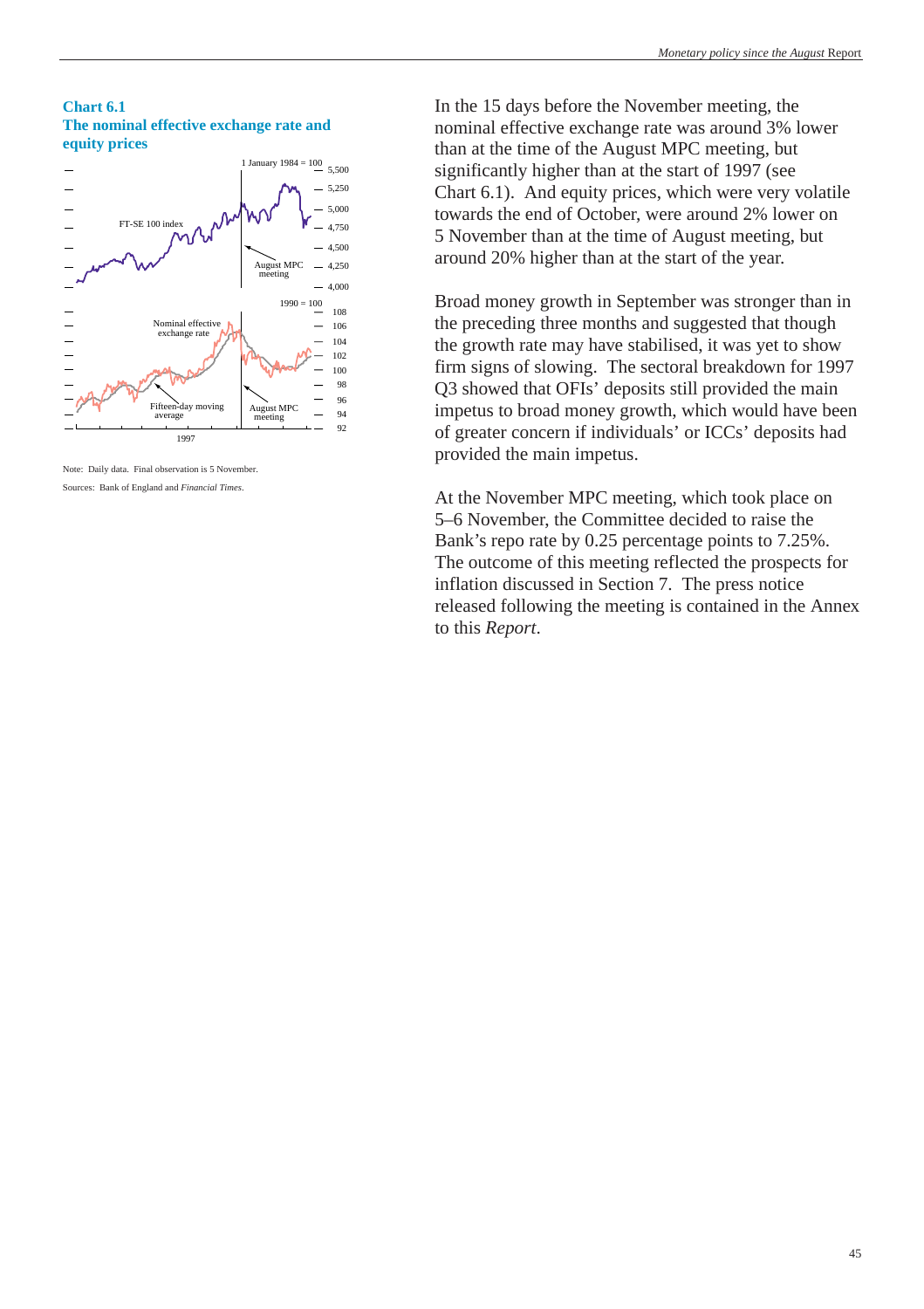# **7 Prospects for inflation**

## **7.1 The medium-term inflation projection**

The Monetary Policy Committee's projection for inflation is based on the assumption that official interest rates will remain unchanged at 7<sup>1</sup>/4% during the next two years. The projection was agreed by the Monetary Policy Committee (MPC) on 6 November.

The sterling effective exchange rate index averaged 102.0 in the 15 working days to 5 November, and this is the starting point used in the projection. It compares with an average of 105.1 prior to the August MPC meeting—a fall of 3%. The exchange rate is assumed to depreciate from its starting-point at the rate implied by the difference between the constant UK interest rate and market expectations of overseas interest rates, reaching an index level of around 98 by the end of the forecast period. In August, the Committee assumed that some of the portfolio or erratic factors that contributed to sterling's appreciation during the past fifteen months would unwind, and therefore that the exchange rate would depreciate faster than implied by the difference in UK and overseas interest rates alone. Since then, some of those factors have unwound, and for the current projection the MPC has assumed that the most likely scenario is that the exchange rate will depreciate only in line with the difference in interest rates. This assumption implies a lower rate of depreciation than in the August *Report*, and reflects a reassessment of the short-term uncertainties surrounding EMU following the Government's statement in October. But the MPC thought there was a risk of a larger depreciation through a further unwinding of the portfolio and erratic factors.

Government nominal expenditure plans and effective tax rates have been taken from the July Budget. Though this assumption is used in the central case, the distribution of possible inflation outcomes takes account of the risks from fiscal policy, based on the past variance and skewness of nominal expenditure outturns compared with announced plans, which have been small in recent years.

The prospects for world demand and trade are less certain following the volatility of world equity markets

<span id="page-45-0"></span>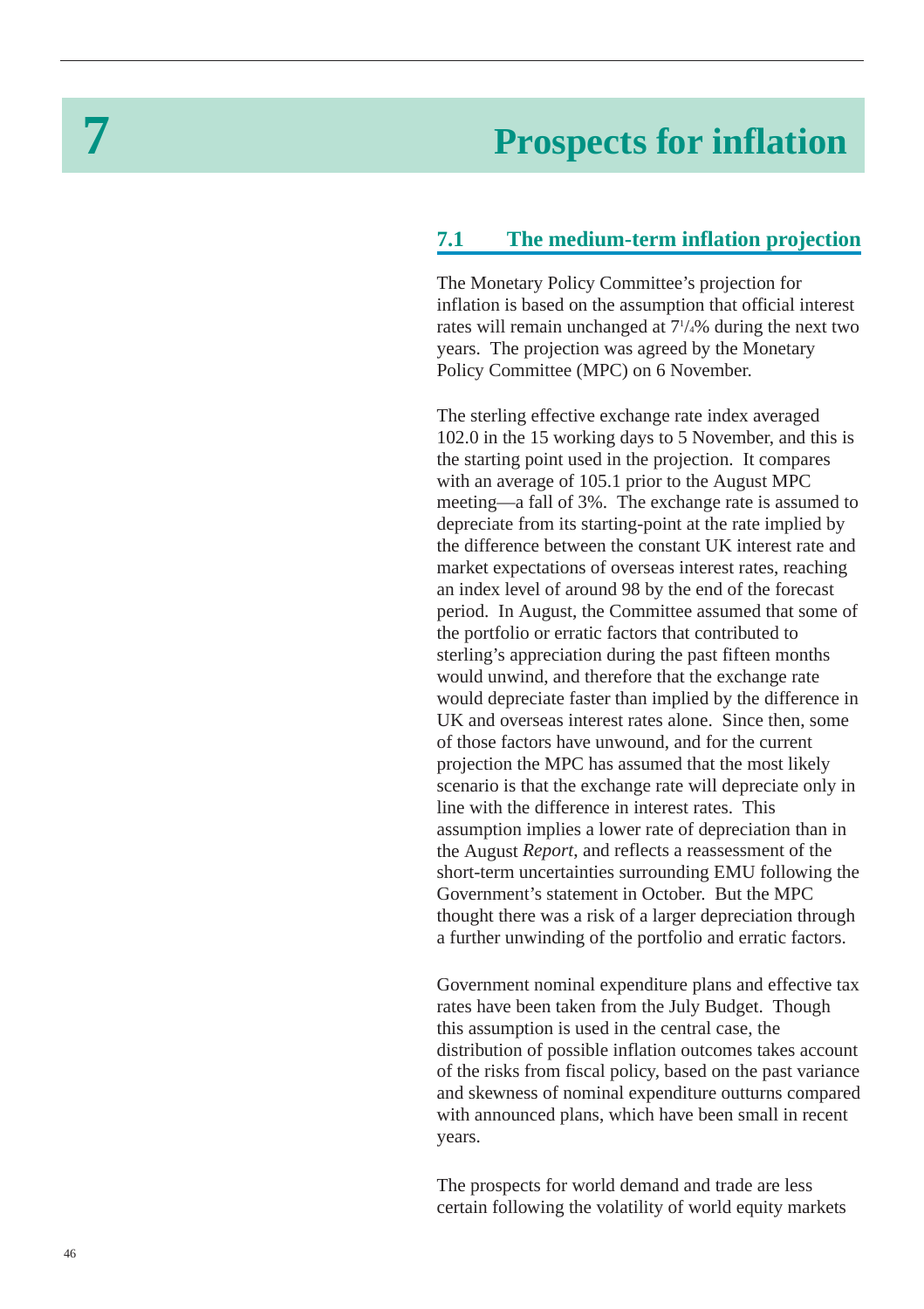and the disturbances in Asia. The falls recorded in North American and European stock markets on 27–28 October were subsequently largely reversed, leaving equity prices still well above their levels a year earlier, and there are assumed to be no significant implications for the United Kingdom. But the projections for UK net exports, and the profits earned abroad by UK companies, reflect a downside risk from weaker activity in Asia following the recent developments there. With recovery in continental Europe, demand prospects in UK export markets seem relatively bright, despite the likely fall in Asian activity. But UK net exports are still expected to fall further during the coming quarters, as the effects of sterling's appreciation continue to feed through.

Broad money growth rates have shown few signs of moderating since the August *Report*. As well as being an important factor in the central projection, monetary growth continues to be a particular source of upside risk. Broad money has been growing faster than was expected at the time of the August *Report*. Moreover, the continued build-up of OFIs' deposits remains a risk to the central projection, as they may raise expenditure either if they flow through to households or firms, or if they raise asset prices. Narrow money growth has not changed much in the course of this year, but is nevertheless lower than last year, in line with the expected impact of higher interest rates on the demand for money.

Domestic demand has continued to expand at a robust rate. Consumption, boosted by windfalls from demutualisations, was especially strong. It is likely that at least some of that strength continued into the fourth quarter. Domestic demand growth is expected to slow as the past tightening of monetary and fiscal policy takes increasing effect and as the initial impact of windfall spending on consumption drops out, leaving just the permanent (annuity) effect. Assessing the impact of a possible fall in domestic equity prices on the projections is difficult. As at 5 November, the FT-SE 100 had fallen by less than 1% compared with its average 1997 Q3 level, and was around 25% above its level a year earlier. The rise in UK equity prices in the past year contributed to rapid growth in households' net financial wealth, and is likely to underpin continued growth in consumers' expenditure. Options prices indicate that the markets think it more likely than not that equity prices will fall during the next few months.

GDP grew at an annual rate of around 4% in 1997 Q3, well above any reasonable estimate of the sustainable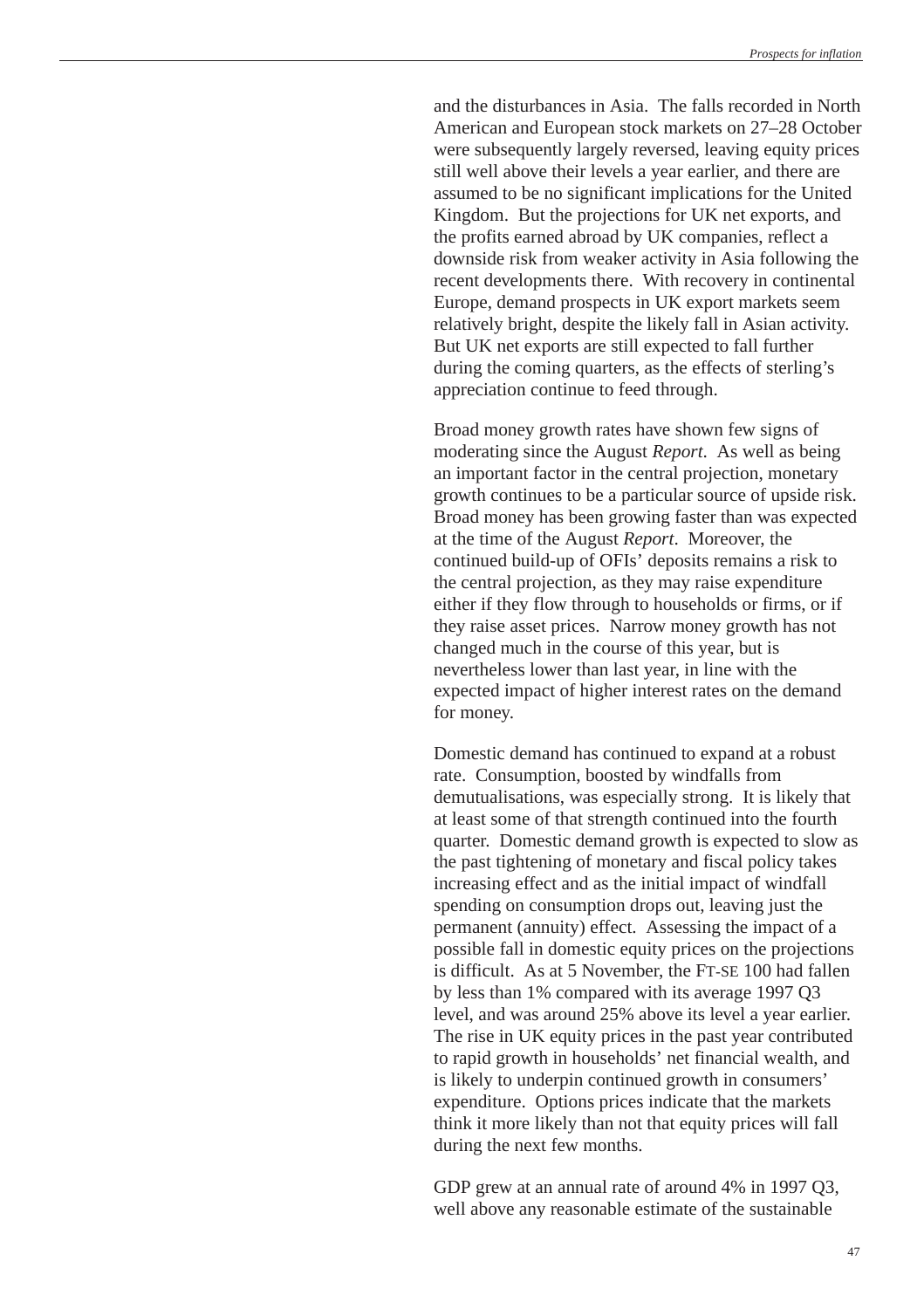#### **Chart 7.1 Current GDP projection**



The chart shows the relative likelihood of possible outcomes. The<br>central band, coloured deep green, includes the central projection:<br>there is judged to be a 10% chance that output growth will be within<br>that central band a steps of 10 percentage points. Of course, it is impossible to assess<br>the probabilities with any precision, but this represents the MPC's<br>best estimate. The more uncertainty there is about the output growth<br>at any particula of the central band.

trend, and faster than expected at the time of the August *Report*. Survey evidence suggests that at least some of this strength will continue into the fourth quarter.

Chart 7.1 shows the Bank's probability distribution for the four-quarter growth rate of GDP. This chart, which is shown in the *Report* for the first time, provides more information on the MPC's view of the possible outcomes for GDP, which underpins its projection for inflation. But there is no simple relationship between GDP and inflation. The inflationary implications of a given path of output growth depend on the uncertain relationship between aggregate demand and potential supply. So even if the path of GDP were known and there were no other shocks, there would still be a distribution of possible outcomes for inflation. The chart does not imply that there is a target for output growth. But the prospects for output are assessed by the MPC when considering the appropriate level of interest rates.

The single most likely outcome for GDP growth is contained within the central band (with the darkest shading). As in the inflation chart, the central band is judged to contain 10% of the probability distribution. The central projection envisages that the rate of growth of GDP will moderate after peaking at around 4% in the second half of this year. Output growth is expected to slow to slightly below trend for a short period, but to pick up in 1999 as the effect of sterling's appreciation on net exports comes to an end. Under the assumption of constant nominal interest rates, the central projection for inflation is rising towards the end of the period (see below), and hence real interest rates are falling, leading to a gradual pick-up in demand and output.

The Bank's medium-term projection of the twelve-month RPIX inflation rate is shown in Chart 7.2. It is shown next to the August projection (see Chart 7.3). The most likely path of RPIX inflation is a gradual decline during 1998, dipping slightly below the target of  $2\frac{1}{2}\%$ , and then rising back towards it during 1999.

The projection continues to be influenced by the one-off impact on inflation of sterling's appreciation since August 1996, though in the short term this is now thought to be less marked than was expected at the time of the August *Report*. And the recent strength of nominal demand may have allowed retailers to widen their margins. The starting-point for the projection is higher than three months ago, and the probability attached to inflation falling below  $2\frac{1}{2}\%$  in the short term is lower.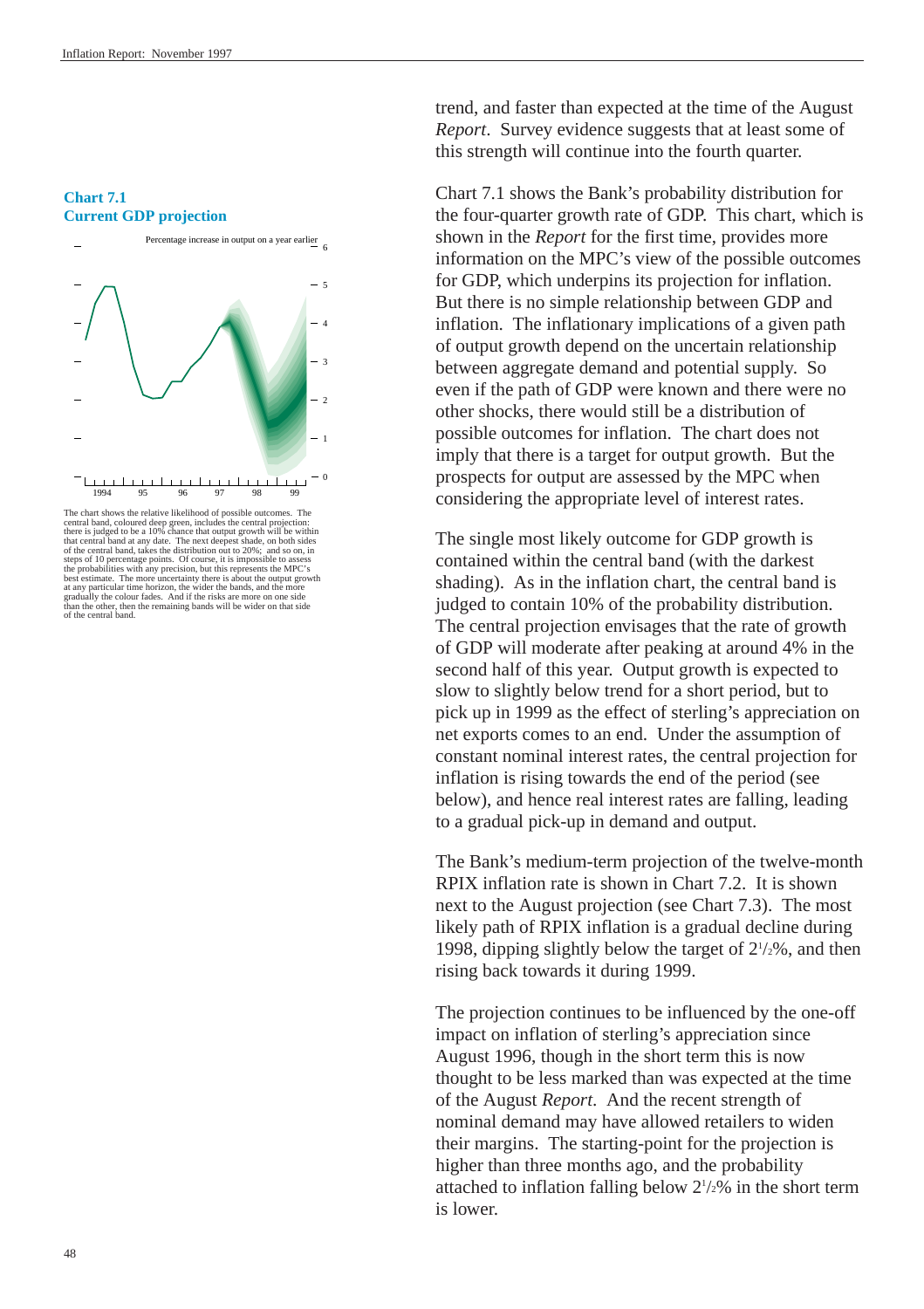

**Chart 7.3**

#### **Chart 7.2 Current RPIX inflation projection**

The chart shows the relative likelihood of possible outcomes. The central band, coloured deep red, includes the central projection: there is judged to be a 10% chance that inflation will be within that central band at any date. The next deepest shade, on both sides of the central band, takes the distribution out to 20%; and so on, in steps of 10 percentage points. Of course, it is impossible to assess the probabilities with any precision, but this represents the MPC's best estimate. The more uncertainty there is about the inflation outcome at any particular time horizon, the wider the bands, and the more gradually the colour fades. And if the risks are more on one side than the other, then the remaining bands will be wider on that side of the central band.

#### **Chart 7.4 Current projection for the percentage increase in RPIX in the year to 1999 Q4**

#### **Chart 7.5 August projection for the percentage increase in RPIX in the year to 1999 Q3**



Source: Bank of England.

(a) Probability of inflation being within ±0.5 percentage point of any given inflation rate, specified to one decimal place. For example, the probability of inflation being 2.5% (between 2.45% and 2.55%) in the current projection is around 4%.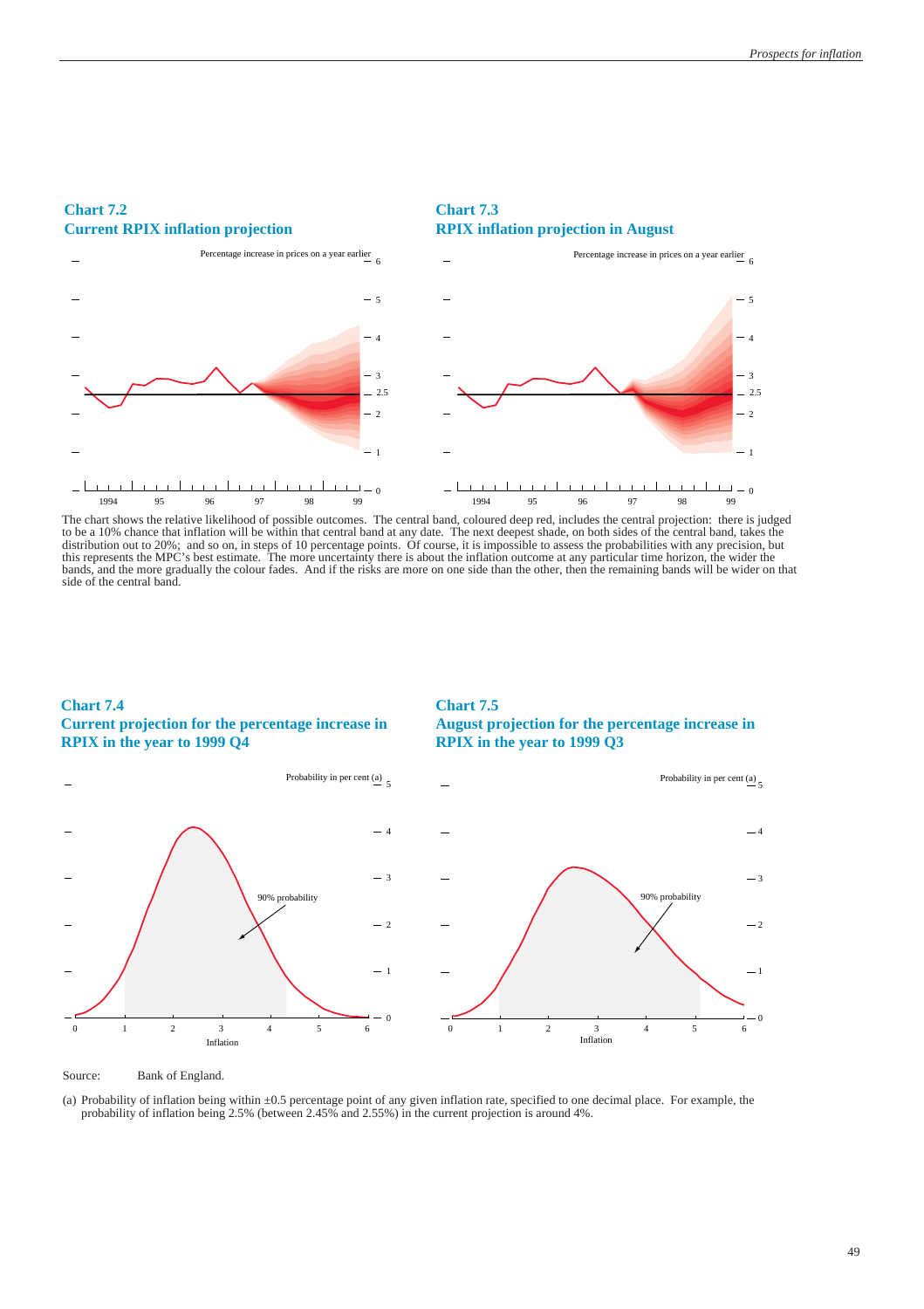The central projection for inflation at the end of the forecasting horizon is similar to that in the August Report, at around  $2\frac{1}{2}\%$ . This reflects several broadly offsetting factors. The Committee's decision to raise official interest rates by 0.25 percentage points in November lowered the central projection, as did the change in the exchange rate assumption since August. The recent Bank/MORI survey—which indicated that much of the boost to consumption growth from windfalls will have occurred by the end of this year—also suggests slightly lower inflation two years ahead than in August. These factors were offset by higher-than-expected initial levels of both activity and prices which, together with rapid money growth and a reassessment of the likely profile of net exports, have tended to raise the central projection.

As always, there is considerable uncertainty about the paths of both output and inflation, with a wide range of possible outcomes on both the upside and downside of the central projection. The risks around the central projection are more on the upside, but less so than in August. During the next year, there is a risk that retail profit margins could be stronger than assumed in the central case—a significantly bigger risk than in the August projection. Throughout the forecast period, an important upside risk stems from money, as in August. Overall, the outlook two years ahead is judged to be somewhat less uncertain than at the time of the August *Report*. In particular, more information is now available from the Bank/MORI survey on how windfalls have been spent. Trade data continue to point to stronger net exports than might have been expected, and with the passage of time the downside risks are thought to have diminished.

In this *Report*, the inflation projection charts are complemented by two new charts (see Charts 7.4 and 7.5). These charts come from the same distributions as the inflation fan charts, and highlight the overall balance of risks at the end of the forecast period for both the November and August projections. They show that the November distribution has become narrower than in August, while there remains a substantial degree of skewness.

The inflation projections discussed above assume unchanged UK interest rates. An alternative projection could be derived by using the assumption that interest rates evolve according to market expectations. On this occasion, little extra is to be learned from such a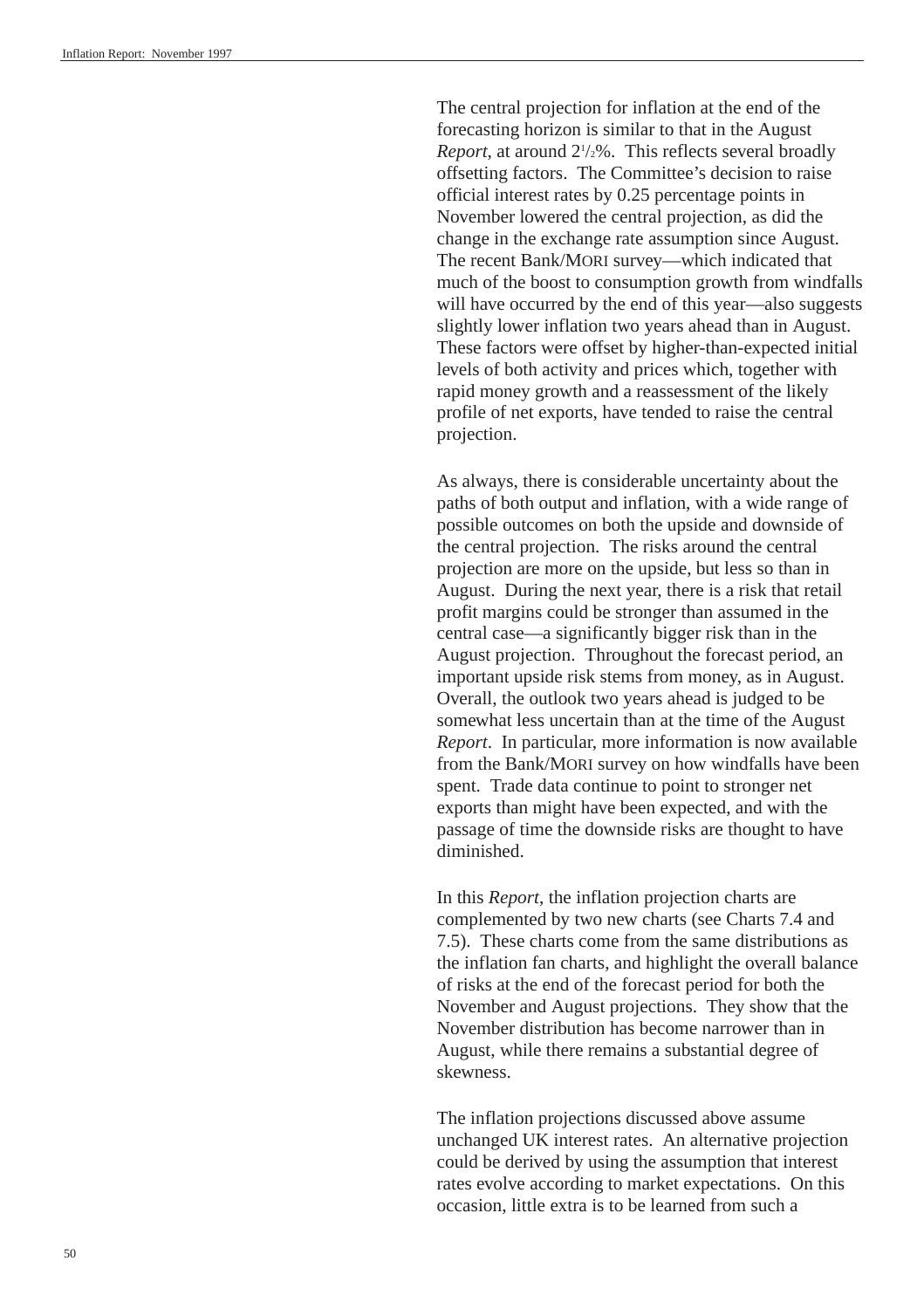#### **Chart 7.6 Distribution of RPIX inflation forecasts for 1997 Q4**







Source: Forecasts of 52 outside forecasters as of October 1997.

#### **Table 7.A Expected RPIX inflation**(a)

Probability, per cent

|                    | Range:               |                    |                    |                    |                      |
|--------------------|----------------------|--------------------|--------------------|--------------------|----------------------|
|                    | Less<br>than<br>1.0% | 1.0%<br>to<br>2.5% | 2.5%<br>to<br>4.0% | 4.0%<br>to<br>5.5% | More<br>than<br>5.5% |
| 1997 Q4<br>1998 Q4 |                      | 38<br>32           | 58<br>50           | 12                 | $\mathcal{D}$        |

(a) 36 outside forecasters provided the Bank with their assessments of the likelihood, at two time horizons, of expected twelve-month RPIX inflation falling in the ranges, forecasters assign a probability of 4% to inflati

projection, because interest rates during the next two years implied by futures markets on 5 November were broadly constant (see [Chart 2.10](#page-12-0) on page 13). So the probability distributions for inflation and GDP growth would be very similar to those shown in Chart 7.2 and Chart 7.1.

### **7.2 Other forecasters**

Chart 7.6 shows the distribution of central forecasts for twelve-month RPIX inflation in 1997 Q4 among the 52 outside forecasters surveyed by the Bank. The median forecast was 2.6% in October, a little higher than in July. Chart 7.7 shows that the median forecast for inflation for 1998 Q4 was 2.8%. This is a little lower than in the April or July surveys, when the median was close to 3%. The median forecast for inflation for Q4 1998 has fallen a little during the past three months, partly reflecting weaker projections for activity during the next two years. The distribution remains slightly skewed to the upside. Although the median of outside forecasts has fallen since the August *Report*, it remains above the Bank's central projection.

Thirty-six outside forecasters have provided the Bank with their assessments of the probabilities that they attach to various possible inflation outcomes (see Table 7.A). Overall, outside forecasters now assign a 64% probability to inflation being above the target in the fourth quarter of 1998, and a 36% probability to it being below. This is little changed since the time of the August *Report*. Chart 7.8 shows how the outside forecasters' distributions for inflation outcomes in 1998 Q4 have evolved during the past year. Not surprisingly, the distribution has become slightly narrower as 1998 Q4 approaches, and shifted to the left as the outside forecasters' central projections fell slightly through the first half of 1997.

The Merrill Lynch-Gallup Survey of inflation expectations (see Table 7.B) shows slightly higher expectations for inflation at the end of 1997 than at the time of the August *Report,* and slightly lower expectations for inflation in December 1998. This seems broadly consistent with the outside forecasts surveyed by the Bank. The evidence from the Barclays Basix Survey (see Table 7.C) suggests slightly higher inflation both one and two years ahead.

As discussed in [Section 2,](#page-5-0) longer-term market inflation expectations, derived by comparing conventional and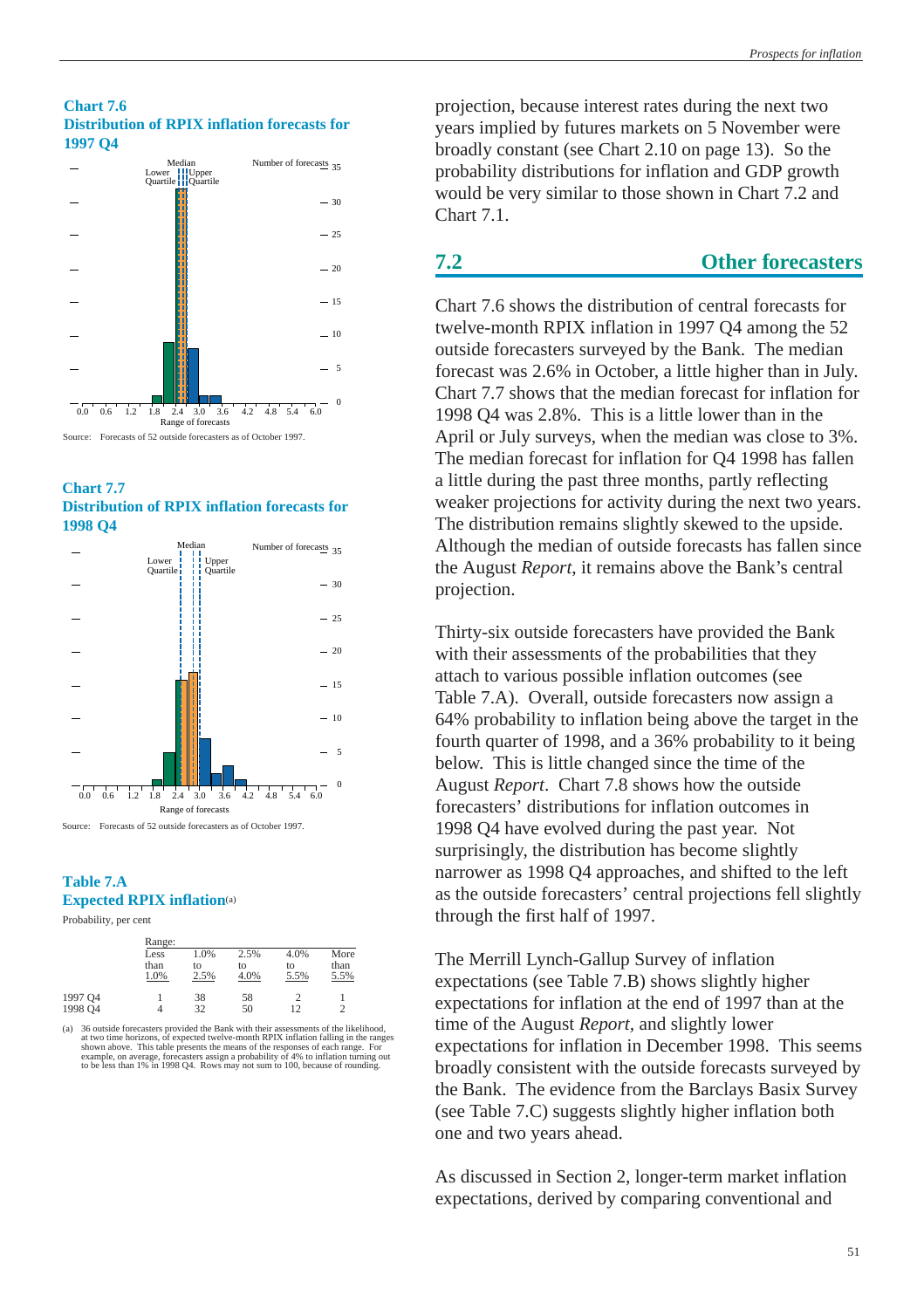

#### **Chart 7.8 Expected RPIX inflation for 1998 Q4**

(a) Date of *Inflation Report* survey.

#### **Table 7.B Merrill Lynch-Gallup Survey of UK fund managers' inflation expectations**

Percentage increases in prices

| Twelve-month RPI | Month of survey<br>1997 |      |      |       |      |  |
|------------------|-------------------------|------|------|-------|------|--|
| inflation in:    | June                    | July | Aug. | Sept. | Oct. |  |
| December 1997    | 3.0                     | 2.9  | 3.0  | 3.0   | 3.1  |  |
| December 1998    | 33                      | 33   | 33   | 32    | 3.2  |  |
|                  |                         |      |      |       |      |  |

Source: Merrill Lynch-Gallup.

index-linked government bond prices, have fallen at maturities of three, five and ten years since the August *Report* (see Chart 7.9). Nonetheless, these expectations remain above the inflation target.(1)

# **7.3 Conclusions**

There are three factors complicating monetary policy at present. First, there is considerable uncertainty as to how close activity is to the point at which the pressure of demand relative to supply would lead to a pick-up in inflation. Second, although output growth is likely to slow in 1998, the timing and degree of the slowdown is uncertain. Third, the imbalance between continuing buoyant domestic demand and prospective weak net exports, described in previous *Reports*, remains.

Output has grown at an annual rate of about 4% for some time, driven by the strength of domestic demand, and most measures of the labour market suggest considerable tightening. Nevertheless, earnings growth has been broadly flat during 1997. The issue is whether, in the tighter labour market, there will be upward pressure on earnings during the course of next year. There is survey evidence of growing skill shortages, and the Bank's regional Agencies report concern about the effect of this on the prospects for pay settlements in the coming pay round. As yet, however, that concern has not shown up in either settlements or earnings figures. But if earnings growth were to rise, then unless some of the increase in costs was absorbed in lower margins, that would pose a clear threat to the inflation target.

Despite sterling's appreciation of some 20% since August 1996, there has been little reduction in the volume of exports. But the higher exchange rate is likely to affect export volumes during the coming year. Weaker net exports, combined with the monetary and fiscal policy tightening earlier this year, and the tailing-off of the effect on consumption of windfall gains, mean that output growth is likely to slow to slightly below trend for a short period. There have been few signs to date of the effect of sterling's appreciation on exports, which indicates how difficult it is to identify the timing and magnitude of any reduction in output growth.

Buoyant domestic demand, fuelled by rapid growth of wealth, money and credit, has led to faster output

<sup>(1)</sup> How far above depends on the size of the inflation risk premium, which is difficult to estimate.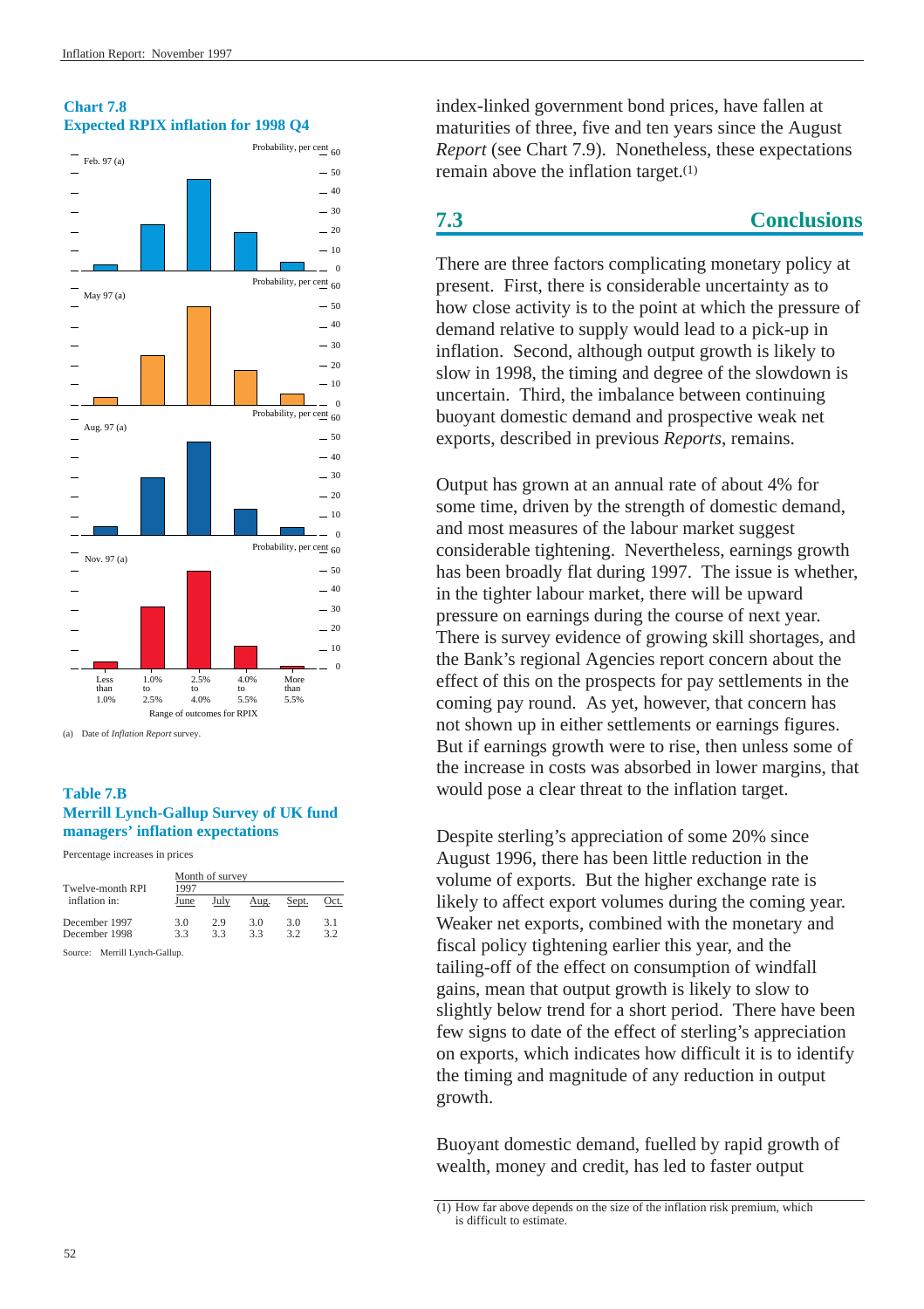#### **Table 7.C Barclays Basix Survey of inflation expectations**

Percentage increases in prices

Twelve-month RPI inflation one year ahead

|                     | June 1997 | September 1997 |
|---------------------|-----------|----------------|
| General public      | 4.2       | 4.4            |
| Business economists | 3.0       | 3.2            |
| Finance directors   | 3.1       | 3.4            |
| Investment analysts | 3.1       | 3.1            |
| Academic economists | 3.0       | 3.2            |
| Trade unions        | 34        | 37             |

Twelve-month RPI inflation two years ahead

|                     | June 1997 | September 1997 |
|---------------------|-----------|----------------|
| General public      | 4.7       | 5.0            |
| Business economists | 3.2       | 3.4            |
| Finance directors   | 3.6       | 3.7            |
| Investment analysts | 3.5       | 3.8            |
| Academic economists | 3.2       | 3.1            |
| Trade unions        | 4.1       | 3.9            |

Source: Barclays Bank.

#### **Chart 7.9**





(a) Calendar-month average.

growth. At the same time, the large rise in the effective exchange rate during the past fifteen months is now leading to severe pressures on some sectors. Profit margins of exporters have fallen quite substantially, in response to the appreciation of sterling. So the sectoral incidence of monetary policy has remained uneven.

In August, following the 1 percentage point rise in interest rates since May, the MPC decided to pause in order to assess the direction in which the risks to inflation might materialise. Both inflation and output growth have turned out to be about 1 /2 percentage point higher than the central projection in August. Profit margins on domestic sales have risen to offset lower import prices, thus reducing the impact of the higher exchange rate on the domestic price level. The impact of the exchange rate on net trade has been surprisingly muted so far, and the anticipated reduction in the rate of output growth has not materialised. Although the most likely interpretation is that the impact on net trade has been deferred and that output growth will slow during 1998, there is uncertainty about the extent to which the pressure of demand relative to supply can continue without leading to a rise in inflation. But the continued rapid growth in broad money, domestic demand and output, meant that the balance of risks to inflation remained on the upside. For these reasons, the Committee decided in November to raise interest rates by a further  $\frac{1}{4}$  percentage point in order to meet the inflation target.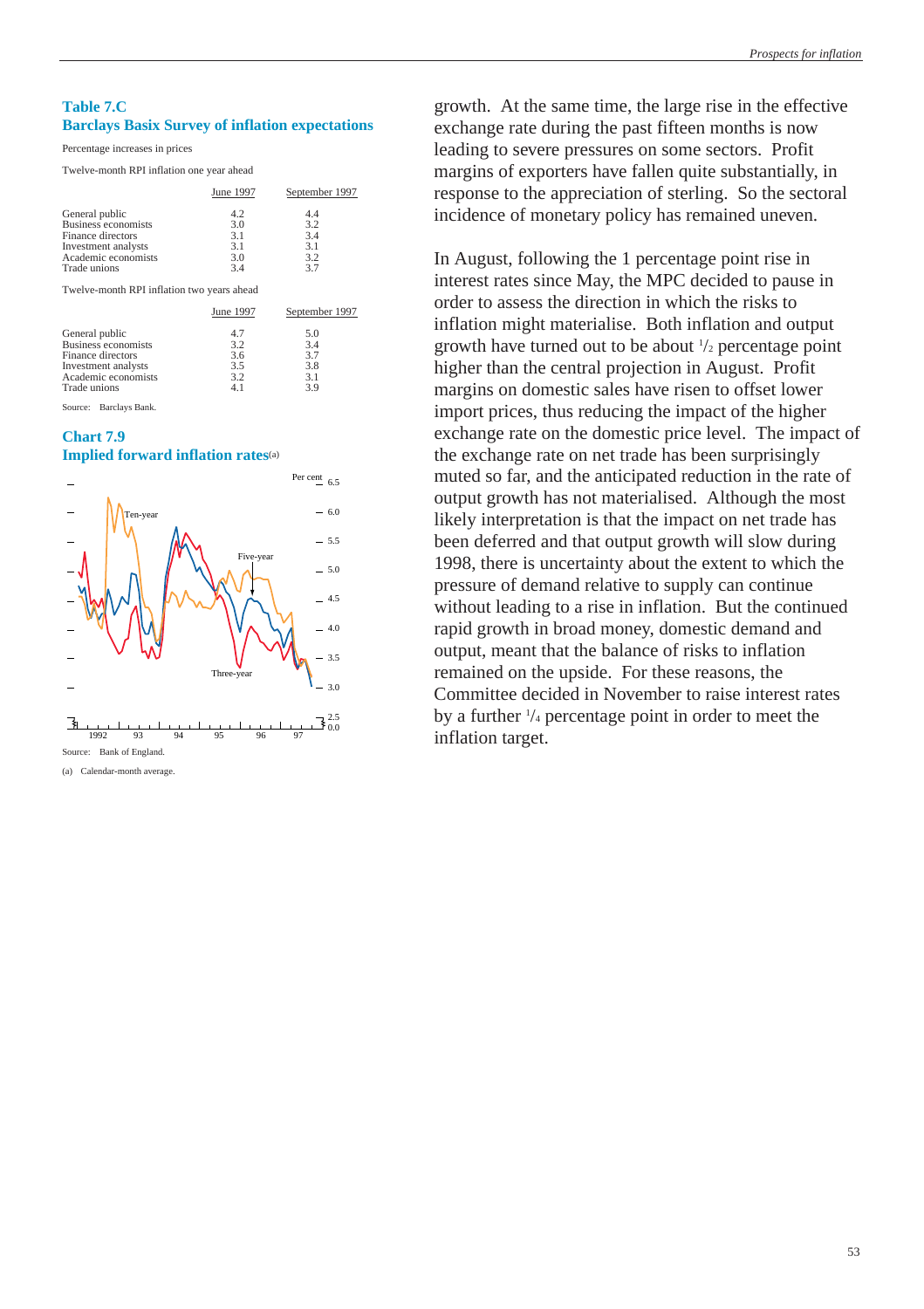# **Glossary and other information**

#### **Glossary of selected terms**

**RPI inflation**: inflation measured by the retail price index.

**RPIX inflation**: inflation measured by the RPI excluding mortgage interest payments.

**RPIY inflation**: inflation measured by the RPI excluding mortgage interest payments and the following indirect taxes: council tax, VAT, duties, car purchase tax and vehicle excise duty, insurance tax and airport tax.

**HARP index**: a price index that replaces the mortgage interest payments component of the RPI with a Bank estimate of the user-cost of housing.

**THARP index**: the HARP index excluding indirect taxes.

**M0**: notes and coin in circulation outside the Bank of England and bankers' operational deposits at the Bank. **M4**: UK non-bank, non building society private sector's holdings of notes and coin, together with all sterling deposits (including certificates of deposit) held at UK banks and building societies by the non-bank, non building society private sector.

**Divisia money**: a measure of the money stock in which each component is weighted according to an estimate of its likely use for transactions.

**GDP(E):** the expenditure measure of GDP. **GDP(I):** the income measure of GDP. **GDP(O):** the output measure of GDP.

**ACT:** Advance Corporation Tax. **BCC:** British Chambers of Commerce. **CBI:** Confederation of British Industry. **CIPS:** Chartered Institute of Purchasing and Supply. **EMU:** Economic and Monetary Union. **ERI:** exchange rate index. **FT-SE:** Financial Times Stock Exchange **GFK:** Gesellschaft Für Konsum, Great Britain Ltd. **ICCs:** industrial and commercial companies. **JSA**: Jobseeker's Allowance. **HICP:** Harmonised Index of Consumer Prices. **LAPF:** Life assurance and pension funds. **LFS:** Labour Force Survey. **MoD:** Ministry of Defence. **MORI:** Market Opinion Research International. **MPC:** Monetary Policy Committee. **OFIs:** other financial institutions.

**PSBR:** Public Sector Borrowing Requirement.

**SDR:** Special Drawing Rights.

**Three-month annualised**: the percentage change in a series over three months, expressed as an annual rate.

### **Symbols and conventions**

Except where otherwise stated, the source for the data used in charts and tables is the Office for National Statistics (ONS).

The measures of inflation included in this *Report* have been adjusted by the Bank for an ONS error in under-recording RPI and RPIX inflation between February and May 1995. n.a. = not available.

Because of rounding, the sum of the separate items may sometimes differ from the total shown. On the horizontal axes of graphs, larger ticks denote the first observation within the relevant period, eg data for the first quarter of the year.

#### **Other information**

email: mapublications@bankofengland.co.uk This *Report* is available at: http://www.bankofengland.co.uk/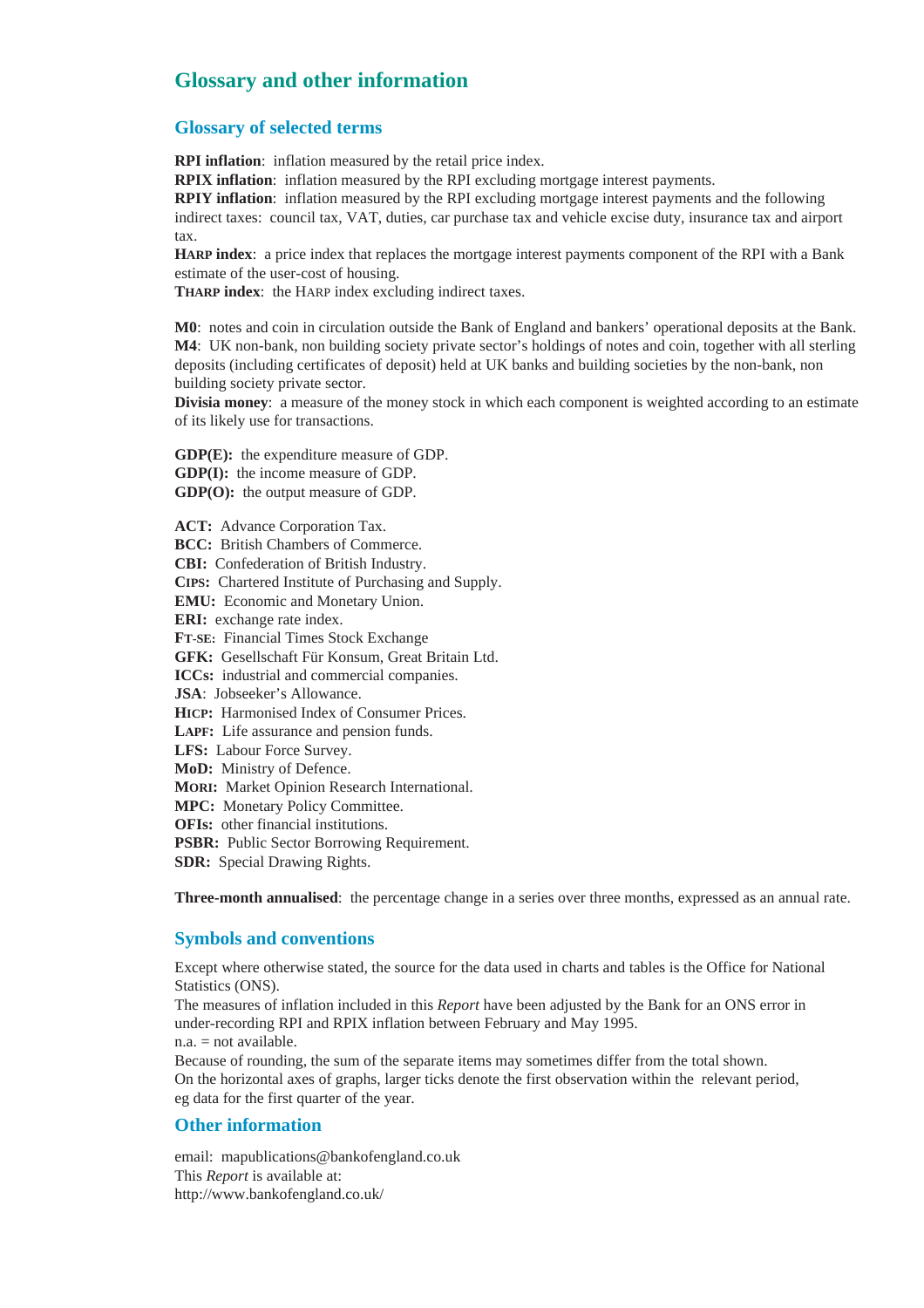<span id="page-54-0"></span>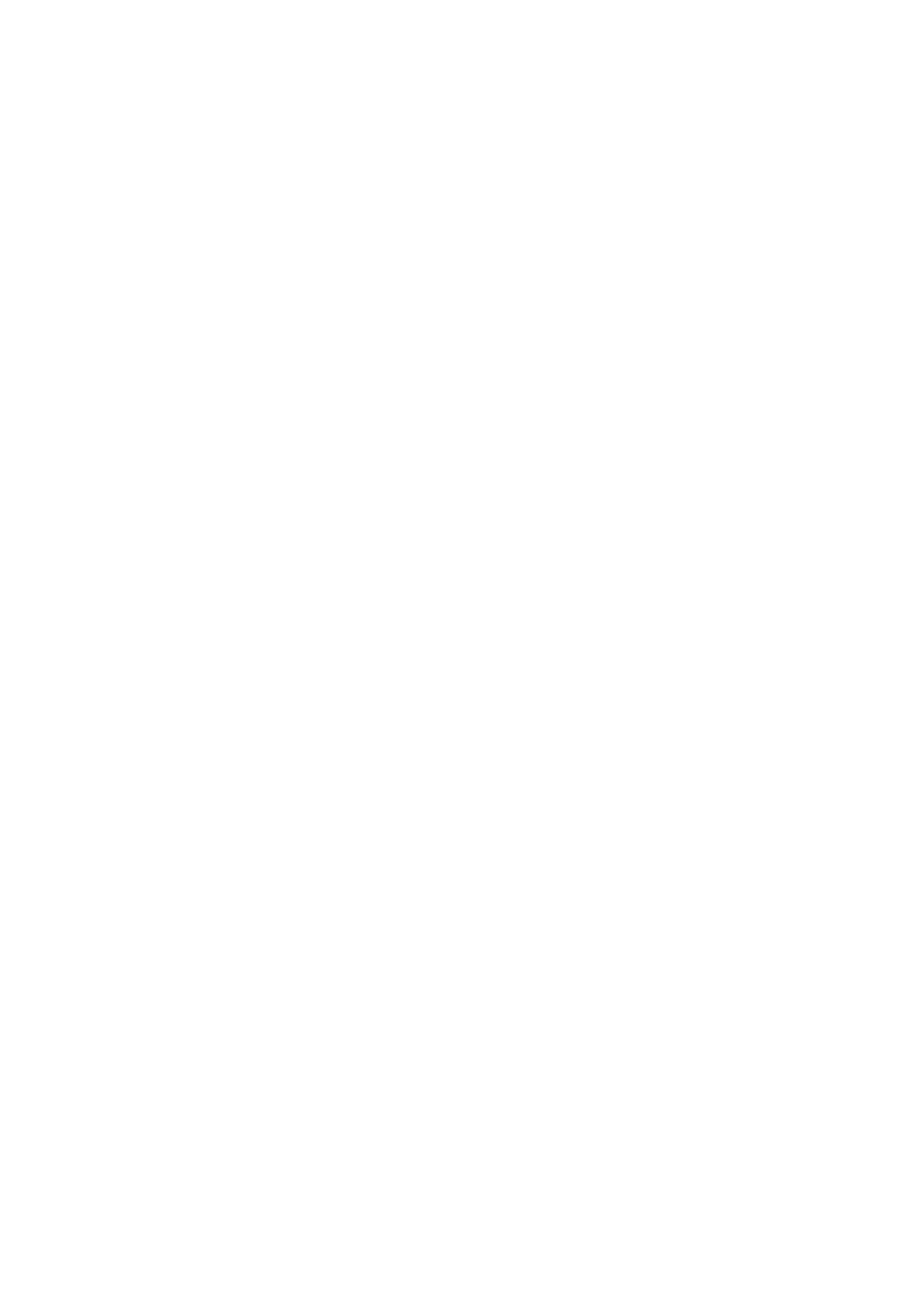# **Minutes of the Monetary Policy Committee meeting on 6–7 August 1997**

1 Section I of this minute summarises the analysis presented to the Monetary Policy Committee by Bank staff, and also incorporates information that became available to the Committee after the presentation but before the decision-taking meeting. Section II summarises the Monetary Policy Committee's discussion of the policy implications of the analysis.

#### **I Monetary conditions**

2 Notes and coin, having increased by 0.8% in June, appeared to have decelerated in July to an increase of around 0.2%. That would reduce the twelve-month growth rate to 5.6% from 6.1% in June.

3 Broad money growth remained strong in June. M4 increased by 0.9%, and the three, seven and twelve-month growth rates were all in the range 11.6%–11.7% (the seven-month growth rate was calculated because the six-month rate was distorted by the effect of the temporary contraction of the gilt repo market at the end of 1996). Retail M4 grew particularly strongly in June (1.2%) whereas the rise in wholesale M4 was unusually low (0.4%). That pattern may have reflected sales of Halifax shares by individuals to financial institutions following demutualisation.

4 The twelve-month growth rates of real money balances (deflated by RPIX) in June were 3.5% for M0 and 8.8% for M4.

5 The sectoral analysis of monetary growth in Q2 showed that individuals' M4 holdings increased by 1.8%, and their four-quarter growth rate went up from 7% to 7.3%. During the first half of the year they increased by around 4%, compared with 3% in the second half of 1996. The four-quarter growth rate of ICCs' M4 holdings in 1997 Q2 was 7.9%, down from the peak of 11.4% reached in 1996 Q3. ICCs' M4 holdings increased by 3.8% in the first half of 1997, much the same as in the second half of 1996.

6 However, by far the fastest-growing component of M4 had been OFIs' holdings. These had grown much faster than individuals' or ICCs' holdings during the last 2–3 years, and accounted for about one half of the 5 percentage point rise in the four-quarter growth rate of total M4 since 1995  $Q2$ . They increased by 4.7% in Q2 and their four-quarter growth rate had risen to 26.6%. The OFI sector contains a wide variety of types of financial intermediary, the money holdings of which might be affected by different factors. Overall, the growth of OFIs' money had been dominated by life assurance and pension funds and, to a lesser extent, securities dealers.

7 Divisia money aims to identify balances held for transactions purposes. The four-quarter growth rate of aggregate Divisia money was 10.2% in 1997 Q2; that of personal Divisia money was 7.8% (up from 7.4% in Q1) and that of ICCs' Divisia money was 7.3% (down from 8.6% in Q1), and that of OFIs' Divisia money was 29.4% (up from 23.6% in Q1).

8 M4 lending (adjusted to exclude the effect of loan securitisations) rose by 0.7% in June, and its twelve-month growth rate was unchanged at 9.5%. The quarterly sectoral data showed that the four-quarter growth rate of lending was 7.2% for both persons and ICCs, and 20.2% for OFIs. Within personal lending, unsecured lending continued to accelerate: the twelve-month increase in June was 18.3%. The credit card component of unsecured lending (about 20% of the total) had been growing at around 20% for the last year or so. The residual component of unsecured lending (about 80% of the total) had grown by 17.8% in the twelve months to June, and its twelve-month growth rate had

been rising in recent months. Although gross mortgage lending by banks and building societies had increased quite sharply over the last couple of years, the recent acceleration in net mortgage lending (to a twelve-month increase of 6.2% in June) was more modest.

M4 lending to ICCs bounced back in O2 when it rose by 2.0%, after an unusually small increase of 0.3% in Q1. Its four-quarter growth rate continued to edge down to 7.2% compared with the recent peak of 15.2% reached in 1996 Q2. M4 lending to OFIs had risen sharply, by 5.3%, in 1997 Q2.

10 Real forward interest rates derived from index-linked gilt yields suggested that real yields at maturities of two years or so had risen slightly in recent months, as did Bank estimates based on surveys of inflation expectations.

#### *(i) Demand and output*

11 Retail sales volumes increased further (by 0.6%) in June after May's strong rise, and their twelve-month growth rate was 5.4%. The annualised growth rate since the start of the year was 8.2%. Though the twelve-month increase in volumes had continued to rise this year, the twelve-month increase in the value of retail sales had levelled out late in 1996 at a little below 6%.

12 Spending on durables had been growing faster than spending on non-durable goods and services, and in June purchases from household goods stores rose by 7.5%, or £140 million. Industry contacts expected that car sales would be very strong in August, and demand for holidays abroad was also reported to be strong. A standard consumption function used by Bank staff did not suggest that up to Q1 there had been any unusual strength in consumer spending (given wealth, income, interest rates and employment), of the kind that might have been caused by anticipation of windfall gains—though the standard error of the equation (around 0.6%) was large enough to absorb any such effects. Nor had the share of durables in total consumer spending been unusual up to Q1. It seemed likely that consumer spending in Q2 had been supported to some degree by windfall gains (some of which might have been anticipated). A survey by the British Retail Consortium of 1,200 recipients of windfalls reported that of the 32% who planned to sell some or all of their shares, 33% were spending money on holidays; 26% were spending on new kitchens, bathrooms or other home improvements; 17% were spending the proceeds in the high street, particularly on goods for the home (eg carpets, furniture); and 11% were buying cars.

13 It seemed likely that consumer demand had also been supported by rising financial wealth. Gross financial wealth rose by 10% (£208 billion) in the year to 1997 Q1; 90% of the increase was the consequence of rising asset prices.

14 The Nationwide house price index for July showed its largest monthly increase for three years (1.8%), (and its twelve month growth rate had gone up to 12.2% from 11.0% in June). The Halifax index, however, rose by only 0.1% in that month, taking the twelve-month growth rate down to 6.4% from 7.1% in June. The recent divergence between the Nationwide and Halifax estimates of house price inflation was puzzling (the indices are mix-adjusted, so as to exclude the influence of the types and locations of the houses which the two institutions were financing). The ratio of house prices to average earnings continued to be lower than in the early to mid 1980s, on either measure. The data on housing market activity were generally flat. An exception was mortgage loan approvals, which had been rising, but that could reflect remortgaging activity as well as net lending.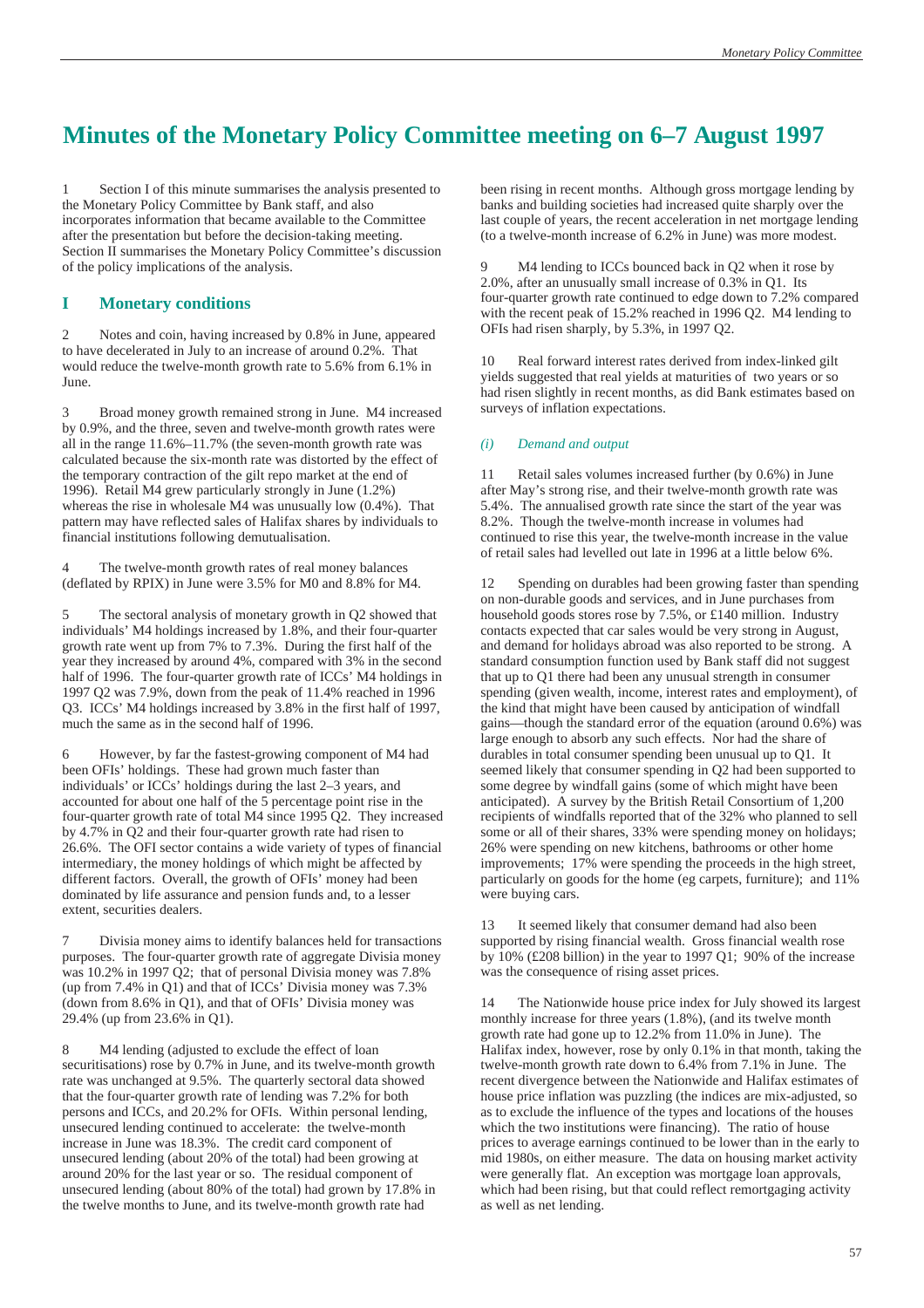15 Investment intentions, as indicated by surveys and by reports from the Bank's regional Agencies, remained strong in both manufacturing and services, even though recorded manufacturing investment (which accounted for about 12% of total investment) was lower in 1997 Q1 than a year earlier.

16 The monthly external trade figures continued to be surprisingly strong in the face of the appreciation of sterling. Import volumes from non-EU countries had risen by 7.2% in the second quarter (export volumes had risen by 5.2%); and there had been a very strong rise in imports of consumer goods, including cars. This was consistent with the recent and prospective pattern of consumer spending. Imports of services might be boosted by spending of windfall gains on holidays abroad.

17 Recent surveys (CBI, BCC, CIPS) suggested that orders for manufactured exports had fallen sharply, and Bank research based on analysis of the relationship between responses to the CBI survey and recorded exports suggested that the four-quarter growth rate of manufactured exports might have fallen in Q2, while remaining positive; there was a possibility that it might be negative in Q3. There also appeared from the BCC surveys to have been a slowdown in services exports.

18 The initial estimate of GDP growth in 1997 Q2 was 0.9% (non-oil 1.0%), and the estimated four-quarter growth rate had risen to 3.4% (non-oil 3.6%). Manufacturing output had fallen by 0.1% in Q2, having risen by 0.5% in Q1. Its four-quarter growth rate was 1.6%, notwithstanding weakening export demand, and surveys suggested that growth was likely to continue. Construction activity appeared to be rising erratically. Services output was estimated by the ONS to have risen by 1.3% in Q2 and by 4.6% over the year to Q2; the BCC survey for Q2 suggested some moderation in the annual rate of growth.

#### *(ii) Labour market*

19 Demand for labour continued to rise. The Labour Force Survey (LFS) reported a rise of 91,000 in employment between winter and spring, of which just under two thirds represented full-time jobs. Total hours worked rose by 1%, and were up by 1.7% on a year earlier. According to surveys and the Agencies' reports, recruitment intentions were exceptionally strong in service industries but had moderated in manufacturing.

20 The LFS showed a fall of 74,000 in unemployment between winter and spring to 7.2% (on the ILO definition). Short-term unemployment had fallen below its low point of spring 1989. On the claimant count measure, unemployment fell by 36,500 in June to a rate of 5.7%.

21 Analysis of the latest LFS suggested that the labour market had tightened slightly less since autumn 1996 than had previously been thought, and that the Jobseekers' Allowance had had a slightly more powerful effect than previously thought on claims from those not searching for a job. The underlying rate of tightening was now thought to be the equivalent of a monthly fall of 25,000–30,000 in the claimant count.

22 The number of unfilled vacancies reported to jobcentres rose by 8,000 in June to a new record level of 282,000, but the rise reflected a fall in placings (of 22,000) which exceeded the fall in new notifications (14,000).

23 The recorded twelve-month growth rate of underlying average earnings fell to 41 /4% in May: this was the first month since November in which the figure had not been affected by bonuses. Calculations by Bank staff based on analysis of sectoral earnings trends and statistical smoothing techniques suggested that the underlying growth rate of earnings including bonuses was just under 41 /2%.

24 Since the previous MPC meeting the local authority workers' settlement, covering 1.4 million people, for a 2.5% basic increase plus the introduction of a minimum wage of £4 per hour, had been agreed. The total cost of the settlement was likely to amount to 2.8% of the pay bill. The twelve-month employment-weighted mean of settlements was just over 3%, with the private sector at 3.4% and the public sector at 2.7%. Within the private sector, the service sector was at 3.6% and the production sector at 3.2%. A proposed settlement covering 600,000 construction workers could lead to a jump in the three-month employment-weighted mean of settlements in June.

25 The Bank's regional Agencies had conducted a survey of labour demand in 136 companies in July. 40% of those surveyed reported that staff numbers had risen over the previous six months, while 24% reported that they had fallen. 47% expected staff numbers to rise during the next six months, and 16% expected them to fall. Recruitment intentions were particularly strong in service industries, where 66% of respondents expected staff numbers to rise and 7% expected them to fall; in manufacturing 29% of respondents expected staff numbers to rise and 25% expected them to fall. Staff reductions during the previous six months had been mainly in large companies (ie companies with more than 500 employees).

26 Of those surveyed, 34% reported that staff turnover had increased in the past six months and nearly all of the others reported no change. 26% of all respondents (34% in services) reported a shortage of skilled workers and 24% quoted skill shortages as a reason for adjusting wages. 48% said that skill shortages had intensified in the past six months (57% in London and the South East). 23% reported a deterioration in the quality of applicants for jobs, while 8% reported an improvement: 32% said that skill shortages were inhibiting their ability to meet demand.

27 On pay, 40% of companies surveyed thought that their settlement would be higher than in 1996, while 10% thought it would be lower. For those expecting higher settlements, the main causes were staff turnover and recruitment problems. 53% of respondents (and 61% in the service sector) said that they would pay premium rates to key groups of skilled workers.

28 A summary of the recent OECD Employment Outlook evidence on job insecurity was presented to the Committee. The OECD drew heavily on surveys conducted by International Survey Research (ISR), which suggested that perceived job insecurity had increased internationally over the past five years, and that it was relatively high in the United Kingdom. The causes of job insecurity might be structural as well as cyclical: ISR surveys suggested that insecurity had increased in each year since 1987 in the United Kingdom. Greater job insecurity might lead to lower wage pressure and to higher precautionary savings.

29 Evidence assembled by the OECD showed little change in job instability—for example average job tenure had changed little on balance between 1985 and 1995. Rates of staff retention had not changed much in most countries, and had actually risen a little in the United Kingdom between the late 1980s and early 1990s. Layoff rates in the United Kingdom had been similar in the 1990s recession to those in the 1980s recession, and were now lower than elsewhere in the European Union. The OECD had found little evidence of a statistically significant link between rates of temporary employment (eg on fixed-term contracts) or changes in statutory employment protection and perceptions of job insecurity across countries.

30 The British Household Panel survey corroborated a rise in job insecurity in the United Kingdom in the early 1990s. The British Social Attitudes Survey, however, suggested no trend in the fear of redundancy in recent years. But it also suggested that in the early to mid 1990s a relatively low percentage of respondents had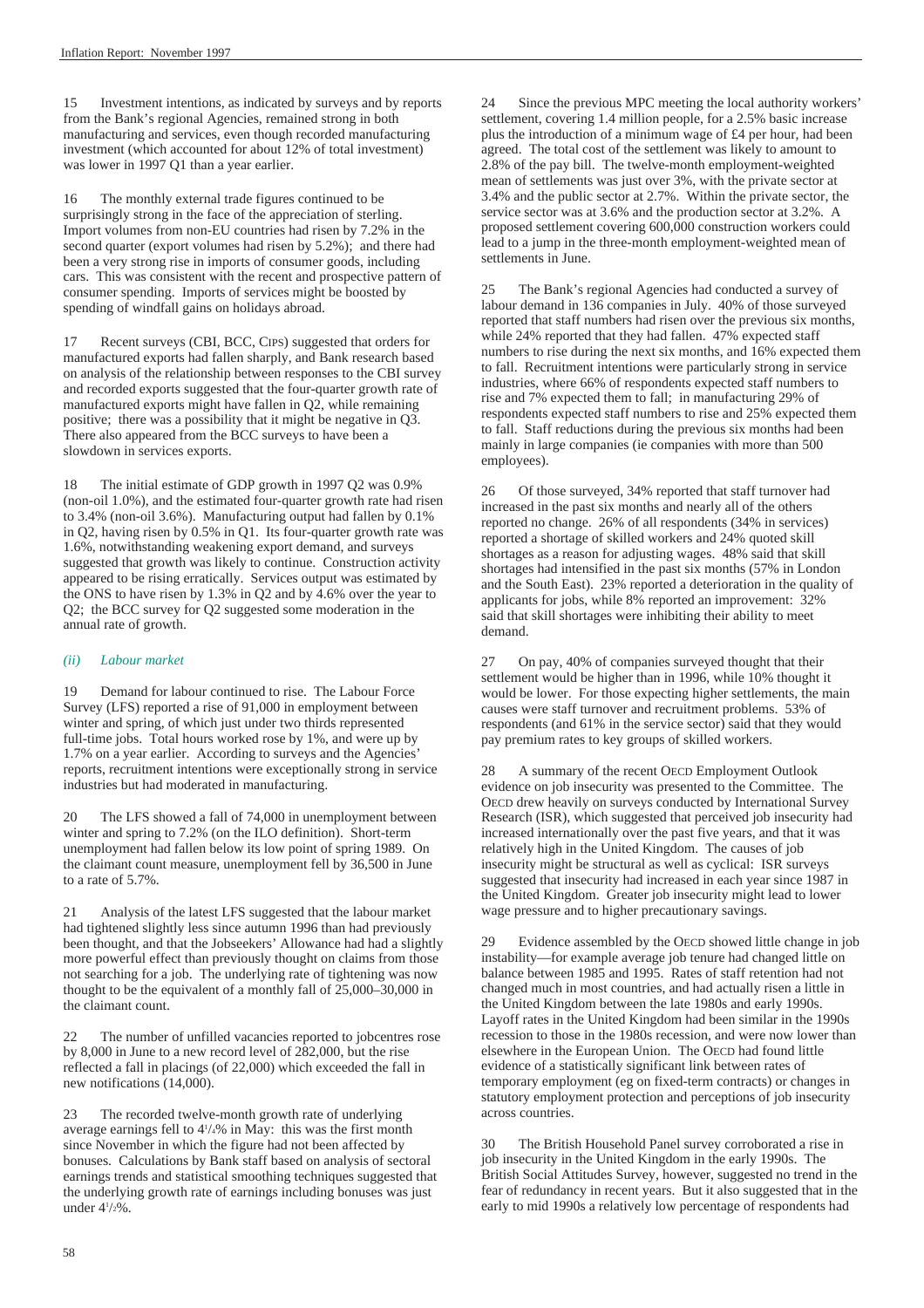thought it would take them less than three months to find an acceptable job, though the percentage had risen in 1995.

31 The OECD concluded that there had been a sharp rise in perceived job insecurity across many countries, mainly because the consequences of job loss had worsened: benefits paid to those out of work had become less generous and eligibility had been tightened, and entry wages into new jobs had fallen relative to average earnings. Institutional factors affecting the degree of centralised bargaining might also play a role. According to ISR data, though job insecurity in the United Kingdom appeared to have been increasing steadily during the current economic recovery, the United States showed a recent recovery in job security, presumably in response to the continued strength of the labour market.

#### *(iii) Prices*

32 The Bank's commodity price index fell by 1.6% (provisional figure) in June, having risen by 1.1% (revised figure) in May. These variations were partly explained by volatility in oil prices.

33 Non-oil import prices fell by a further 0.2% in May, and prices of non-oil imports from non-EU countries rose by 0.1% in June. Producer input prices fell by 0.8% in June and by a further 0.4% in July, when they were 9.0% lower than a year earlier. Producer output prices did not change in June or July, and in July they were 0.6% higher than a year earlier. The index excluding excise duties (PPIY) rose by 0.1% in June but did not change in July, when it was 0.4% higher than a year earlier. The CBI industrial trends survey did not suggest that producer output prices were likely to accelerate significantly. Non-oil export prices fell by a further 0.2% in May, though prices of non-oil exports to non-EU countries rose by 0.1% in June.

34 Twelve-month RPIX inflation rose from 2.5% in May to 2.7% in June, with the increase largely accounted for by seasonal food prices. RPI inflation rose from 2.6% in May to 2.9% in June, partly because of rises in mortgage rates. The EU Harmonised Consumer Price Index in June was 1.7% higher than a year earlier.

35 Food price inflation had been falling during the last twelve months and accounted for half of the fall in RPIX inflation from 3.3% to 2.5% between November 1996 and May 1997. This reflected both favourable supply conditions in 1996 and sterling's appreciation, which had had a much greater effect on food prices than on most other goods prices. Looking ahead, supply conditions in 1997 were likely to be less favourable and the effect of sterling's appreciation on the rate of food price inflation would at some point begin to wear off.

#### *(iv) Information from financial markets*

36 The sterling ERI stood at 103.9 (1990 average = 100) at the close of business on 6 August. It had fallen by around 1 /4% since 9 July but had risen by nearly 24% since 2 August 1996. Since 9 July, sterling was up by 1.1% against the Deutsche Mark and down by 5% against the dollar. It had fallen by over 1.5% on the ERI on 6 August itself.

37 The main feature of foreign exchange markets during the last month had been the global strength of the dollar, reflecting optimistic assessments of the US economy and the perceived increased likelihood of EMU going ahead on schedule following the French budget package. Sterling fell slightly after the 1 /4 percentage point rise in interest rates had been announced on 10 July, which suggested that some in the market had seen a larger rise in interest rates at that time as a possibility. Thereafter, for much of July sterling had moved up in parallel with the dollar, but it had weakened after the Bundesbank had announced fixed rate repos for the coming two weeks rather than the expected four, which had encouraged market expectations of higher interest rates in Germany. Analysis of options prices gave no reason to think

that the market attached an unusually high probability to the prospect of a fall in sterling, though uncertainty had increased as sterling had appreciated. Likewise, chart analysis suggested no reason to think that sterling had peaked.

38 In the domestic money market, the announcement of a rise in interest rates on 10 July had very little effect, except for a slight fall in one-month rates, which suggested (like the small fall in sterling) that a larger rise had been seen as possible. Three-month LIBOR on 6 August was 7.13%; the levels implied by futures markets for September 1997, December 1997 and December 1998 were 7.28%, 7.45% and 7.33% respectively. The rates implied for December 1998 had fallen by 21 basis points during the month, and rates were now expected to peak in the spring. This appeared to reflect a perception that a slowdown in economic growth next year was possible, influenced in particular by the strength of sterling, by the fiscal tightening in the Budget, and by the vote not to demutualise the Nationwide Building Society. Analysis of option prices suggested that the fall in the level of short-term interest rates implied for March 1998 was accompanied by a fall in the probability attached to the prospect of sharply higher rates, while the probability attached to sharply lower rates was little changed.

39 Short-term interest rates implied by gilt prices for periods further in the future had also fallen since the last meeting: the implied profile was gently falling for periods up to 10 years, at which point the implied short-term interest rate was around 7.0%. This rate was broadly similar to comparable rates implied for the United States and Germany. Short-term market uncertainty about long-term interest rates (as measured from short term options on the long gilt future and interest rate swaps) had decreased during the last month.

40 Future short-term interest rates implied for the average of large overseas industrial countries had risen for periods up to two years since 9 July, but had fallen for longer periods. There was no clear relationship between relative yield curve movements and changes in sterling's exchange rate during the month.

41 Analysis of money-market rates suggested that the market saw a material likelihood of a further increase in interest rates in August, and of a further rise later this year. Expectations of a rise in August rather than September had been growing in the last few days. It appeared that the market had not regarded substantial movements in sterling as a constraint on interest rate changes in the immediate future, though they perhaps had affected the market view of the longer-term outlook for interest rates.

42 In equity markets, the FT-SE 100 index had risen by 5.5% to 5026 since 9 July, and the FT-SE 250 index by 2.8% to 4517, but the FT-SE Small Capitalisation index had fallen by 0.9% to 2189. These indices account for around 75%, 20% and 5% of total market capitalisation respectively. During the last three months, during which the FT-SE 100 index had risen from 4436 to 5026, the probabilities attached by the market to high absolute levels of the FT-SE 100 share index in the future had increased, while the probabilities attached to low absolute levels were little changed. In conjunction with this, the probability attached to a large fall from current levels had increased.

#### **II Policy implications**

43 This section of the minutes summarises the Monetary Policy Committee's analysis of the data and its policy implications, which it assessed together with the inflation forecast and analysis to be published the following week in the Bank's August *Inflation Report*.

44 The Committee reviewed the current position of the economy. Non-oil GDP was growing at an annual rate of around 4%, well above any plausible estimate of capacity growth. Most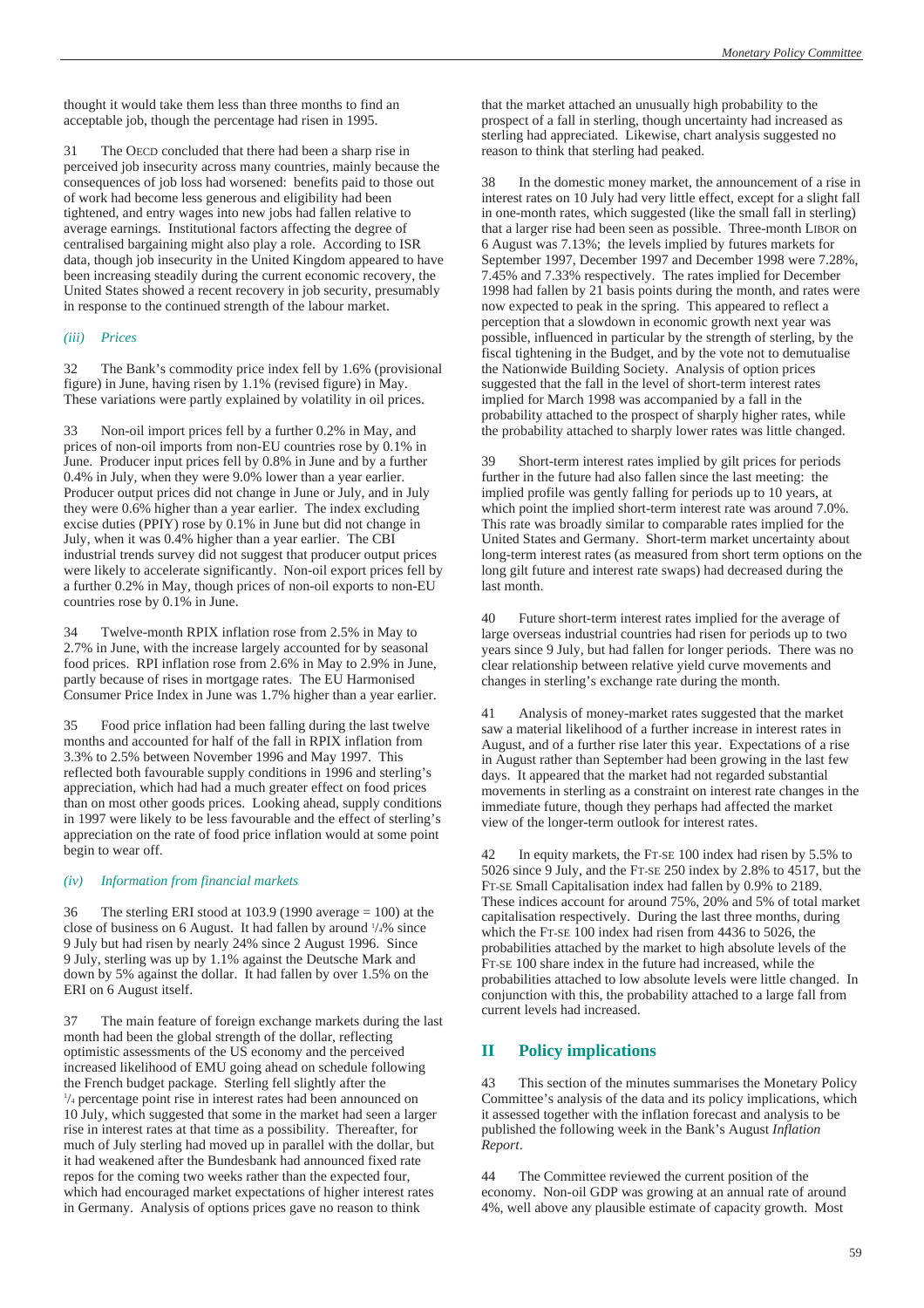commentators now estimated that the output gap was close to zero. If that were so, it followed that, unless output growth fell back fairly rapidly towards trend, a period of below—trend output growth would eventually prove inevitable if the consequent upward pressures on inflation were to be relieved. It was however very difficult to judge the size of the output gap, and important to examine direct evidence about the extent of unused resources.

45 Important evidence was to be found in the labour market. The rate of short-term unemployment, at 4.5% according to the LFS, was lower than at any point since the early 1980s, and was close to the rate in the United States, while earnings growth was surprisingly low. It was possible that the natural rate of unemployment—the rate of unemployment consistent with a stable rate of inflation—had fallen, perhaps reflecting the cumulative effects of almost two decades of labour market reforms. The labour market had continued to tighten as the current upswing progressed, with gathering concerns throughout the economy about skill shortages, as reported by the Bank's Agencies and others. The Committee recalled its discussion at the previous month's meeting about earnings growth. Having been around  $3\frac{3}{4}\%$  in spring 1996, earnings growth had recently been in a range of  $4\frac{1}{4}\% - 4\frac{1}{2}\%$ , broadly consistent with the inflation target. It remained surprising that earnings had not accelerated more. The Committee agreed that the possibility of faster earnings growth should be treated as an upside risk to the Bank's central projection of inflation.

46 The Committee turned to other key elements of the quarter's data bearing on the outlook for inflation.

47 July's narrow money growth had been weak compared with the past year. Put together with the low May figure, it was possible that a lasting deceleration was occurring. It was, however, difficult to interpret the significance of such a change. On the one hand, it might reflect the flatter growth in retail sales values during 1997: lower retail price inflation had partly offset robust growth in retail sales volumes. On the other hand, if the earlier rapid growth had been caused by adjustment to a low-inflation environment in which individuals wanted to hold higher levels of cash in relation to income or wealth, some deceleration might be expected. Once the adjustment to low inflation was completed, velocity could begin to rise again, and the growth rate of narrow money could decline, given the continuing incentive to economise on cash holdings. It was not possible to conclude from just a few months' data that this was now happening. Narrow money data were therefore difficult to interpret, at least for the moment.

48 Broad money and credit growth also posed important and difficult questions about the outlook for inflation. Much of the recent growth related to the OFI sector of the economy. There had also been a long-term trend decline in broad money velocity. Allowing for these factors, could current broad money growth in real terms of 81 /2% be reconciled with the widely-shared expectations of a slowdown in consumption and activity growth over the next year or so? Put another way, did nominal M4 growth of between 11% and 12%, an increase from the second half of 1996, indicate a rise in inflation two years or so ahead once potentially temporary downward pressures on inflation, including sterling's appreciation, had abated or unwound?

49 The Committee noted that the rates of growth of the various sectoral components of M4 were different, although all were high. In addition, Divisia money—a measure of transaction balances, largely accounted for by personal sector money holdings—had grown by 10.2% in the year to second quarter, a modest increase in the growth rate during the last year. The growth of personal sector and company sector money could put upward pressure on inflation via effects on consumption and investment. The Committee concluded that both represented upside risks to the inflation outlook given the lack of supportive evidence for a permanent velocity shift.

50 The Committee discussed the possible implications for future demand and output of the recent rapid growth of OFIs' money, which accounted for about half of the increase in M4 in 1997 Q2. One possibility was that the sector was temporarily holding a high level of balances compared with long-run demand, perhaps partly as a result of the strength of cash-financed merger and acquisition activity and corporate share repurchases during 1995 and 1996. Intermediaries might have deliberately built up money holdings on a view that the rise in financial asset prices would not be sustained. If so, that money could eventually find its way back into asset markets if intermediaries eventually concluded that financial market valuations were robust after all, and so reinvested part of their money holdings. Some of the money would then pass to the company sector (for example via share issues) or to the personal sector (for example as demutualisation shares were sold). In either case, demand for consumption goods and services could be fuelled and a stimulus provided to investment if the cost of capital were reduced by further rises in financial asset prices. Alternatively, OFIs' demand for money might have increased because portfolios had been adjusted to achieve desired asset allocations following the sharp rise in equity prices. In that case, intermediaries would not seek to reduce their money holdings unless financial asset prices fell, changing the value of their portfolios and relative prices. The Committee's view was that because so much of the recent acceleration in M4 was attributable to OFIs' holdings, it was perhaps less alarming than if the acceleration had been concentrated in either the personal or company sectors, but it represented an upside risk to the inflation outlook nevertheless.

51 The Committee discussed the outlook for consumption and the effect of windfall gains to the personal sector via demutualisation, reviewing its analysis at earlier meetings. On the basis of half-yearly growth rates, consumption had been growing at over 4% per annum for more than a year. A number of factors could plausibly explain this. Household wealth had increased rapidly, via the asset price appreciation discussed in the context of money demand. Consumer confidence remained at almost record levels. Short-maturity real interest rates had, during 1996 and early 1997, been relatively low for that point in the cycle. Strong consumption was not therefore a surprise even in the absence of the windfalls.

52 The effect of the windfalls on consumption depended upon the circumstances of households and the pattern of spending. The Committee's assessment was based on a view that households which were not constrained in their access to credit would treat the windfalls as providing an annuity income. Nevertheless, in the short run spending on durable goods—for example cars, furniture, major household appliances—might be boosted. This was a form of investment since durable goods were not instantly consumed, but were paid for upfront, increasing measured consumption expenditure. A minority of households were, however, judged likely to be credit-constrained. They would be more likely to increase consumption by more than the annuity value when windfall share allocations were sold for cash or used as newly available collateral for loans. Once these initial effects had worked their way through, growth in consumption should revert to a rate unaltered by windfalls, though the level of consumption would be higher because of the annuity effect. The emerging evidence was broadly consistent with this story. Retail sales had been strong again in June after a very strong May. The less timely data on sales of durable goods did not show a marked pick-up, but there was a lot of anecdotal evidence suggesting strength. Though the Bank's analysis seemed consistent with developments so far and with survey evidence, substantial uncertainties remained and the Committee agreed that Bank staff should encourage further surveys designed to find out how people had in fact used the windfalls once they had been received.

53 The Committee noted that developments in consumer borrowing might also be linked to the windfalls. Unsecured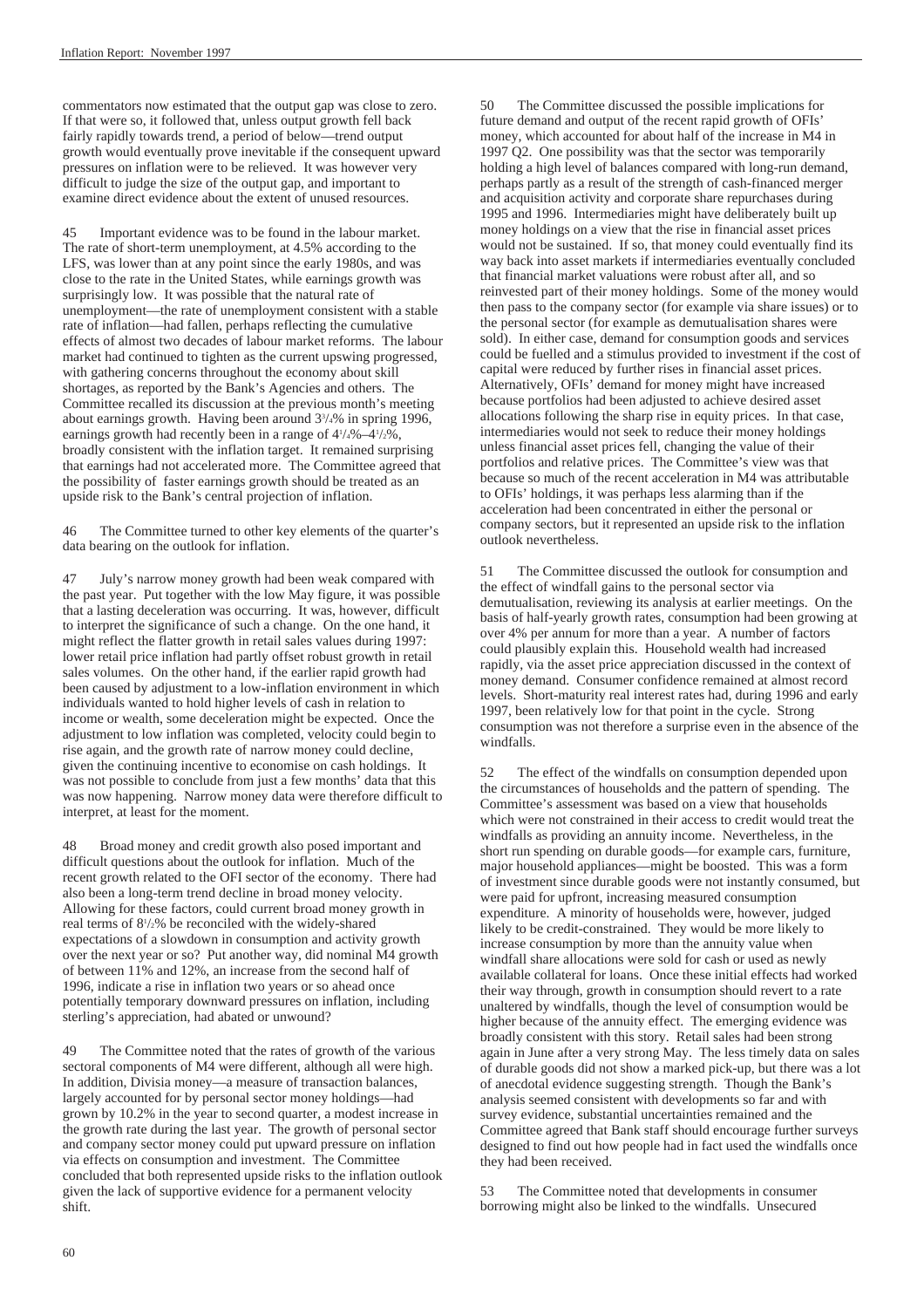consumer borrowing had been very strong and continued to accelerate. These loans might have been taken out in anticipation of the prospective increase in realisable wealth, with growth in unsecured borrowing accelerating as equity prices—and so the value of windfalls—rose. It would therefore be important to monitor future patterns of consumer credit.

54 The Committee agreed that the windfalls were most likely to have their largest effect on consumption during 1997, and that this should be reflected in the central projection incorporated in the *Inflation Report*. There was in addition an upside risk from the possibility that there are more credit-constrained households than the Bank had assumed and, separately, from the possibility that behaviour would be affected by expectations of further demutualisations in the future; this risk remained even after the vote of members of the Nationwide Building Society against demutualisation. A more important upside risk to the longer-run inflation outlook stemmed from the rise in wealth brought about by the rise in financial asset prices.

55 The Committee reviewed their July discussion of the effect of the fiscal position. Fiscal contraction had been in place for some time as a result of Budgets in 1993 and later years, including the most recent Budget in July. The general government deficit was expected by the Government to fall from 4% of GDP in 1996/97, to 11 /2% in 1997/98, and to virtual balance the next financial year. It was likely to restrain demand, although the incidence of some of the recent measures was delayed. The precise effect, including its timing, was also uncertain. The assumption made in the Bank's inflation forecast would be that the nominal spending control total was met.

56 The Committee reviewed the recent behaviour of sterling. At the close of business on 6 August it had appreciated by about 5% in effective terms since the May *Inflation Report*, and so by around nearly 24% during the previous twelve months. There had been, in comparison, relatively little change since the Committee's last meeting, though the Committee noted that sterling had been volatile in the immediate run-up to the meeting on account of speculation about what it would decide. Looking at the period since May, the Committee observed that around half of the appreciation was consistent with changes in UK and overseas yield curves (assuming no change in any exchange rate risk premium and in the long run no change in the real exchange rate) and so did not reflect any extra tightening of monetary conditions beyond what was already implied by the yield curves themselves. This element of the pound's appreciation could be expected to unwind gradually on the assumption of uncovered interest parity. Explanations of the remainder of the appreciation since May were difficult to identify and assess. It was widely suggested by commentators that it partly reflected portfolio shifts associated with uncertainty about EMU, possibly reducing any risk premium on sterling relative to some other European currencies. Some corroboration for this explanation was offered by the weakness of the Deutsche Mark against other currencies, including notably the US dollar. It was possible that the EMU outlook would become clearer during the coming months, in which case some of the upward pressure on sterling might be alleviated. However, this could not be counted on. If EMU did not lie behind much of sterling's appreciation, it was even less obvious what kind of news would affect its level. The Committee agreed that the central projection in the *Inflation Report* should be based on the assumption that sterling would depreciate by slightly more than would be implied by uncovered interest parity (based on the assumption of constant UK interest rates), reflecting a gradual and partial unwinding of that element of the appreciation over the last year that was not associated with changes in relative yield curves.

57 The Committee noted that surveys of business opinion were now showing consistently that export orders were suffering significantly from sterling's rise. The trade performance so far this year had been a puzzle, but the Committee thought it likely that the effects of the appreciation would soon be evident in the data. It was agreed that the forecast should incorporate a significant impact from net trade on output during the coming year, and that this should feed primarily into the central projection rather than just as a downside risk to inflation. On the other hand, the possibility of a rapid unwinding of sterling's appreciation represented an upside risk for inflation.

58 The Committee expressed considerable concern about sterling's level and its unbalancing effects on the economy. While members viewed estimates of equilibrium real exchange rates as highly uncertain, it seemed likely that sterling was overvalued.

59 This was at the heart of the dilemma discussed at the Committee's previous two meetings and really had two aspects. First, sterling's appreciation was leading to unbalanced activity, with business judgements about how to react made very difficult by the uncertainty over how long the appreciation would persist. Secondly, it posed a dilemma for monetary policy. As discussed in previous *Inflation Reports*, the appreciation would have a 'one-off' effect on the price level via import prices and the impact on external demand, and so only a temporary effect on inflation, assuming that sterling stopped rising and gradually declined. But meanwhile there were powerful forces fuelling underlying nominal demand which, if left unchecked, would eventually emerge in higher inflation and inflation expectations.

60 Some action to alleviate underlying inflationary pressures had already been taken in the form of the 75 basis points increase in official interest rates since May. The Committee reviewed whether it needed to make any further changes now in the light of the inflation forecast. Without a further tightening in monetary conditions, the Committee agreed that the most likely outcome was that inflation would be above the Government's inflation target of 21 /2% at the Bank's forecast horizon of two years. In addition, the risks to inflation were skewed on the upside, and inflation was likely to be on an upward trend at the end of the period covered by the forecast. A 25 basis points increase in rates would reduce the central projection to broadly in line with the target but leave the risks skewed on the upside.

61 The Committee agreed that a further tightening of monetary conditions was, on current evidence, needed to put the economy on a course consistent with the inflation target. Before reaching its immediate decision, however, the Committee felt that the policy dilemma was sufficiently acute that it should consider whether there were, as is sometimes suggested, alternative policy instruments that might help to resolve the dilemma without introducing unacceptable distortions. Apart from quantitative credit controls, these were of three main types: (i) variable reserve requirements on the banking system; (ii) changes to debt management; (iii) foreign exchange market intervention.

62 Under the first heading, Bank staff had examined the circumstances in which a call for special deposits from the banking system, which would need to be unremunerated and so act as a tax, would be passed on as an increase in loan rates, while limiting upward pressure on the exchange rate. Borrowers who did not have alternative sources of credit—notably individuals and small businesses—would then be likely to choose to borrow less, and that could restrain spending. But the staff analysis pointed out that in the current financial environment measures of this kind were most unlikely to be effective. If temporary, the cost might well be absorbed by banks rather than passed on to their customers. Alternatively, if the cost of credit was increased, credit flows were likely to be diverted heavily into unaffected channels given the financial liberalisations of the past twenty years. In addition, any expectation of future use of the instrument would create market uncertainty and have serious disincentive and inefficiency effects. The Committee agreed with the analysis and rejected this course.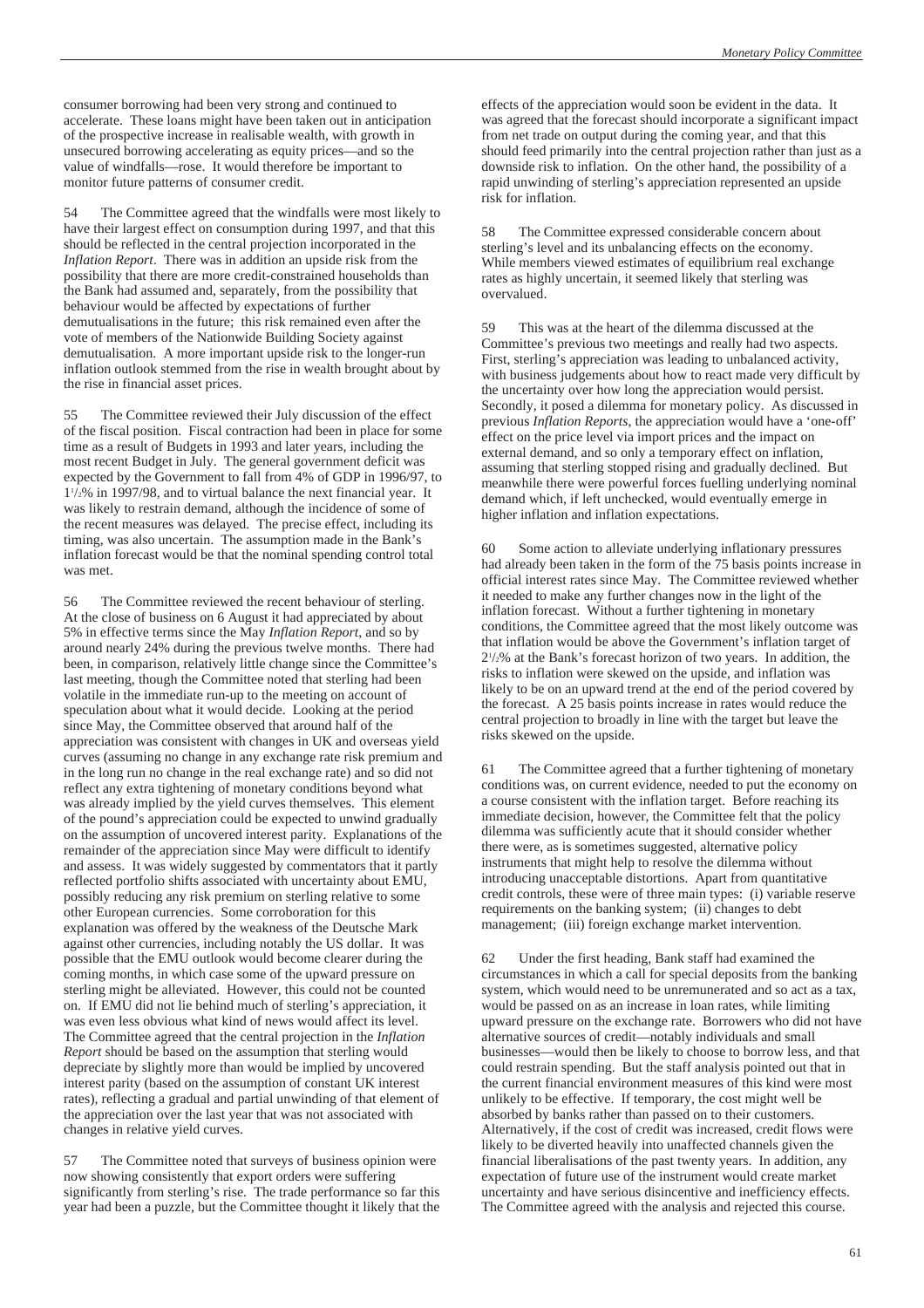63 Nor did the Committee see much attraction in recommending to the Government a change in government debt management policy objectives towards restraining broad monetary growth, either by selling more debt than needed to finance the Government's deficit, ie overfunding, or by skewing the pattern of issuance to stocks likely to appeal to domestic institutional investors, so possibly absorbing OFI liquidity. The Committee was not confident that such a change would contribute usefully to addressing the current policy dilemma.

64 The Committee discussed the possible merits of intervention in the foreign exchange markets. There was a consensus that intervention was worth contemplating but only if it was accompanied by credible actions to put the economy on a course consistent with the inflation target. In those circumstances, it could help to bring about an adjustment in the exchange rate, which might otherwise be more protracted.

65 Having concluded that monetary policy would need to be tightened again, the Committee considered whether to raise interest rates immediately. Arguments for not doing so were the advantages of waiting to gather more information and of avoiding the risk of putting further upward pressure on the exchange rate. The main argument for moving immediately was the need to hit the inflation target. There was also the potential impact on expectations of publishing an *Inflation Report* that, on unchanged rates, would combine a view that the most likely outturn at the two

year forecast horizon was that RPIX inflation would be above the 21 /2% target with the risks to inflation clearly skewed on the upside. That would create a clear risk of damaging credibility and so increasing inflationary expectations, and of putting further upward pressure on the exchange rate by causing the market to revise upwards their expected path of interest rates. By tightening by an extra  $\frac{1}{4}$  percentage point immediately and so publishing an Inflation Report showing a central projection around  $2^{1/2}\%$  at the two year horizon, the Bank might be able to reduce inflation pressures and so affect market expectations that some of the upward pressure on sterling would be alleviated. This was the tactical judgement. The Committee agreed that, on balance, it was the better course and that the press notice announcing the move should reflect the nature of the judgement.

<sup>66</sup> The Committee then voted unanimously in favour of a 1  $\frac{1}{4}$  percentage point rise in the Bank's repo rate, to be announced immediately.

67 The following members of the Committee were present:

Eddie George (Governor) Willem Buiter Charles Goodhart Mervyn King Ian Plenderleith

Sir Alan Budd was also present as the Treasury's representative.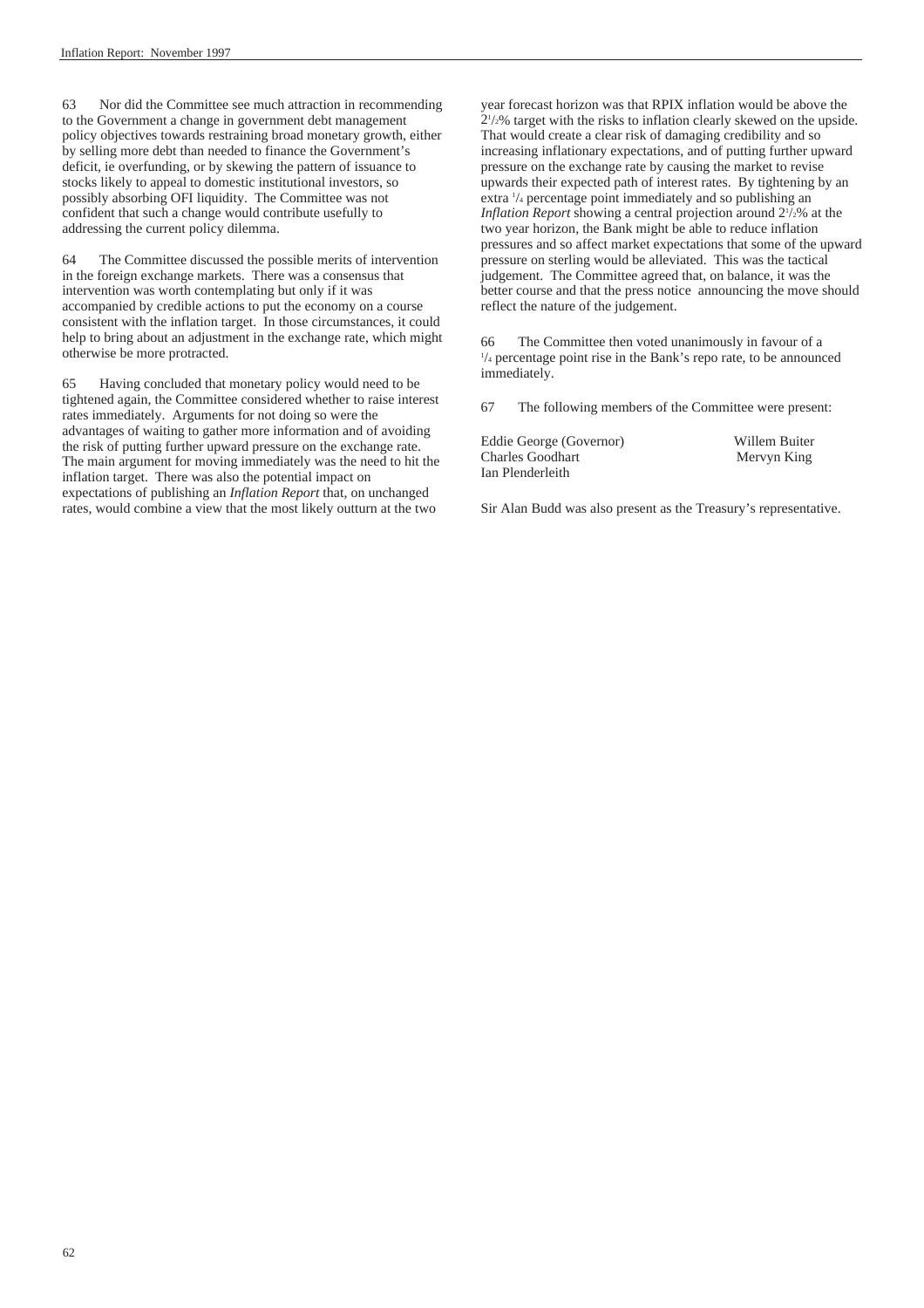# **Minutes of the Monetary Policy Committee meeting on 10–11 September 1997**

1 The meeting took place against the background of an earlier presentation by Bank staff of the most recent data on monetary and economic conditions. The presentation is summarised in the Annex, updated for the data which subsequently became available before the Monetary Policy Committee meeting.

2 The Committee began its meeting by recalling the statement in the August *Inflation Report* that: ". . . the MPC concluded that monetary policy has now reached a position at which it should be possible to pause in order to assess the direction in which the risks are likely to materialise.". An overview of the subsequent data suggested a mixed picture. Domestic demand continued to grow strongly and, whilst the exchange rate had fallen back from its peak, it remained some 20% above the level in August 1996. The latest revision of the manufacturing output data had eliminated the slowdown signalled earlier; but survey evidence still warned of a slowing in activity ahead. The financial market price movements following the August announcement of the 25 basis points rate rise showed a fall and subsequent partial reversal in short-term interest rate expectations, but a more sustained fall in sterling.

3 The Committee went on to examine this overview under three headings: demand and output, including the impact of asset price developments; monetary aggregates; and the labour market.

#### *Demand and output*

4 The Committee discussed the implications of the new MORI survey on demutualisation windfalls. The survey results broadly confirmed the assumptions used in the August *Inflation Report*. However, the survey suggested that the time profile would show a more concentrated impact in mid-1997 when the payments were made, arising from the immediate impact on those freed from their liquidity constraint; and a smaller impact next year and the year after.

5 The latest BRC survey indicated a slowdown in retail sales in August. This was consistent with suggestions that the immediate effect of the windfalls had begun to tail off, although it was also noted that much of the windfall expenditure, for example on cars and foreign holidays, would not be captured by the retail sales measure. It was also pointed out that other survey and anecdotal evidence, and the data from some retail groups, pointed to a weaker August than July; and that this would be consistent with the M0 data.

6 Overall the Committee thought that the MORI survey results, taken on their own, suggested that windfalls posed a smaller upside risk to the central projection in the *Inflation Report* than had earlier been thought. The MORI survey had not confirmed some of the more extreme estimates which had been suggested.

7 Moving on to fixed investment, Committee members discussed the preliminary aggregate data which showed investment barely rising. By contrast some sectoral data showed investment rising robustly in the second quarter, and it seemed unlikely that those sectors for which data were not yet available—private residential and public sector investment—would have fallen sufficiently sharply to validate the aggregate data. The Committee therefore thought that the aggregate figure might be revised upwards.

As for external trade, the Committee noted the suggestions by Bank staff that import prices for the European Union might have been overestimated and import volumes commensurately underestimated. If this proved true, it would imply that the

domestic value added component of UK inflation would have been correspondingly higher, since there was no evidence of distortions to the RPI, and a higher level of domestically generated inflation would be a cause for concern.

The Committee reviewed the puzzling relationship between the rising exchange rate and robust trade volumes. It was agreed that modelling trade was problematic, in other countries as in the United Kingdom, with income and relative price effects rarely providing a complete explanation of the data. Time trends to capture other influences were frequently used but were not informative. One possible view was that there had been a fundamental improvement in the United Kingdom's underlying trade performance which had led to, and to some extent offset, sterling appreciation. Another view was that the lags in transmitting exchange rate movements were longer than expected. Firms would try to maintain export market share in the face of uncertainty about how long sterling's appreciation would be sustained. For at least some firms, the strength of domestic margins would have helped them absorb the squeeze on export margins. On this view the impact of the appreciation would eventually come through, although sterling's recent retreat might moderate its scale.

10 Committee members noted that the survey evidence continued to point to a deteriorating export outlook. Whilst the most recent data for continental economies suggested that economic growth was picking up, much of this was export rather than domestic demand led. The recent financial crises in Asia would tend to reduce external demand but, unless the problems became more widespread, probably not by a significant amount or for very long. Overall the Committee saw no reason to change the central projection of the August *Inflation Report*, that the appreciation of sterling since August would cause net exports to make a significant negative contribution to GDP over the next two years.

11 The Committee noted the evidence, including the latest CIPS survey, that service sector output, whilst still growing strongly, had decelerated a bit in Q3, following strong recorded growth in Q2. Meanwhile the latest industrial production data contained significant back revisions, suggesting that Q2 GDP growth might be revised upwards slightly. Manufacturing output looked less weak in recent months than had previously been the case.

#### *Asset prices*

12 The Committee turned its attention to asset prices, particularly equities and the housing market, noting that recent rises had been dominated by particular sectors (in the equity market) and particular regions (in the housing market). Even at the aggregate level not all asset prices had been growing strongly. For example, although Tobin's Q, which is the ratio of the market valuation of ICCs to the replacement cost of their capital stock, is estimated to have been exceptionally strong in the 1990s, the prices of industrial, retail and office property had been growing this year by only 3%–4% per annum, after falling by between 5%–10% during 1995.

13 As regards house prices, it was hard to interpret the latest data, given the increasing divergence between the Halifax index, with its longer track record and bigger sample, and the Nationwide index, which was showing faster growth in line with DoE data. Part of the rapid rise in house prices may have represented a bounceback from the low levels associated with debt deflation in the late 1980s and early 1990s. On this view, house price inflation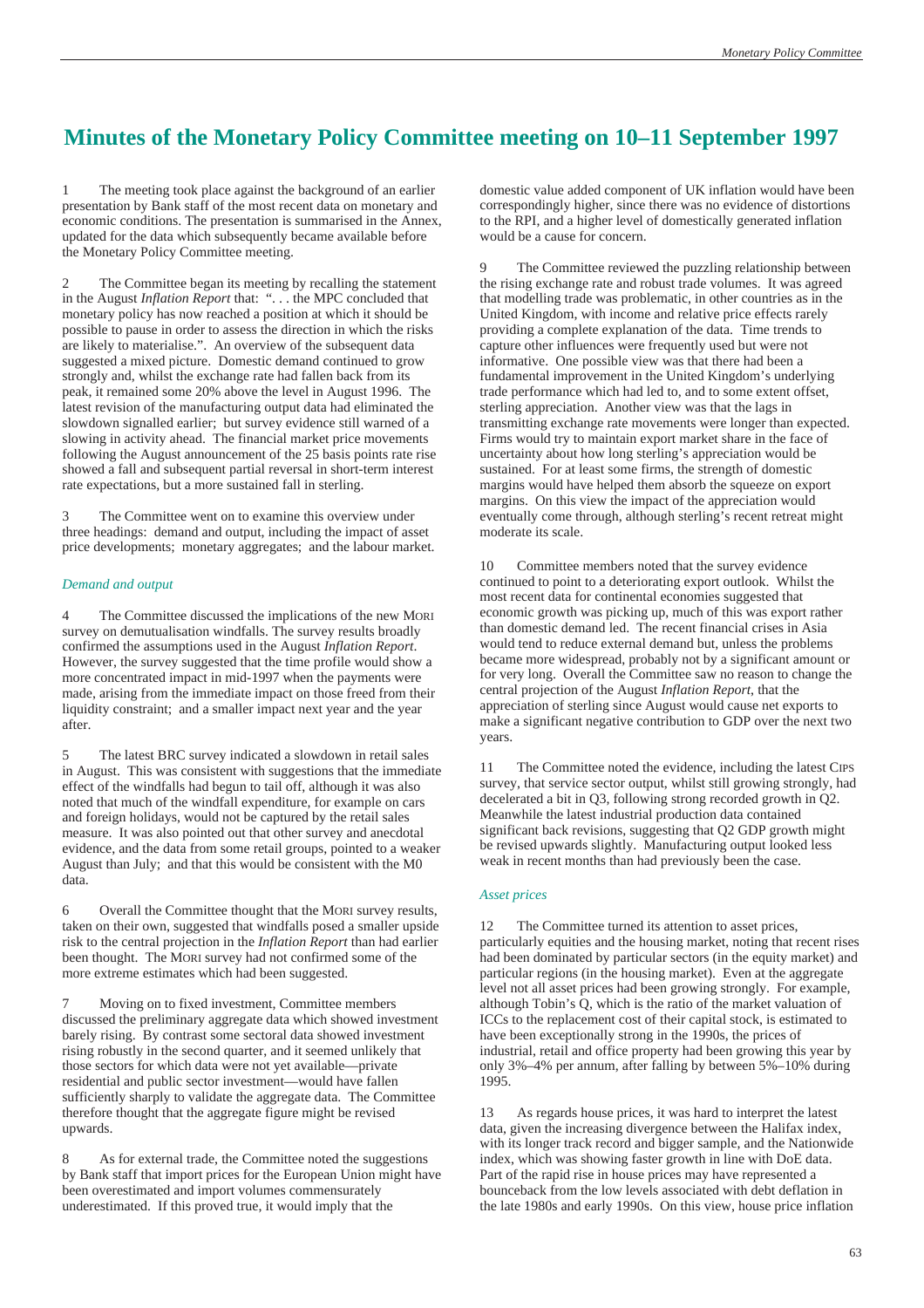should moderate as debt:income ratios fall back to more normal levels. This could explain the recent moderation in the Halifax index. However the Nationwide and DoE indices were less reassuring. The Committee noted that rising house prices would have contributed to the rise in consumer confidence reported by surveys. These surveys were regarded as corroborative, rather than independent, evidence of strong consumer demand.

14 High and rising stock market prices were a concern both because of their immediate contribution to the rapid growth of consumption and because, if they proved unsustainable and fell abruptly, they might create a shock to the real economy. Some comfort on the latter point could be taken from the relatively small percentages of loans collateralised against stocks and shares.

15 The Committee considered the proposition that the impact of equity price movements could have been increased by wider share ownership. The number of individuals holding shares had been increased both by the recent demutualisations and by the earlier privatisations, but the aggregate value of direct holdings remained small. The value of equity held indirectly through pensions had significantly increased during the past decade. If equity prices fell sharply, future pensions paid out of defined-contribution schemes might be lower, and companies with defined-benefit pension schemes might have to make larger contributions, so that their shareholders might suffer. The Committee concluded that there was no simple relationship between asset prices and future inflation but it was essential to continue to review asset price developments.

#### *Money*

16 The Committee discussed how to interpret the divergent money data: narrow money had decelerated but broad money, whether measured by M4 or Divisia money, had accelerated. The rise in narrow money velocity might be explained by the period of adjustment to a low inflation environment coming to an end, but it might also reflect a slowdown in consumer spending.

17 The Committee noted the divergence between the bank and building society components of retail M4. If the strong inflows into building societies had been encouraged by speculation about future demutualisations, then the resulting balances could perhaps be regarded as temporary investment rather than transaction balances. Bank staff were continuing to analyse the significance within M4 of OFIs' holdings but no new information had come to hand.

#### *Labour market*

18 Discussion turned to the state of the labour market. The falls in unemployment continued to indicate tightening, although the pace had been exaggerated by the impact of the Jobseeker's Allowance (JSA) on the claimant count figures. This distinction did not directly affect unemployment as measured by the Labour Force Survey. Measured in this way, short-term unemployment was now lower than at any time since the Survey was first published in the early 1980s. Business surveys and the Bank Agents' contacts continued to indicate tightening and skill shortages.

19 This evidence, together with stable earnings growth, could be taken to imply that the rate of unemployment consistent with a stable rate of inflation was lower than previously thought. Job insecurity might have been a stronger factor; or inflation expectations might have been more subdued. But it was also possible that the growth in average earnings could suddenly increase as in the late 1980s after a long period of stability. This remained an upside risk to the central projection for inflation.

The Committee considered the alternative proposition that a significant degree of slack remained in the labour market. Hours worked per week, although rising over the last few years, remained below the peak of the late 1980s; employment as a percentage of the working population showed a similar picture; and the inactivity rate had changed little since the recovery began. Such indicators might suggest that there was still potential to increase employment without reducing unemployment, in which case upward pressure on wages would be deferred.

21 The Committee concluded that uncertainties remained about how much further tightening of the labour market could be tolerated without generating upward pressure on wages. It would be unwise in the current state of knowledge to take a strong view about the level of the natural rate of unemployment; but it remained essential to monitor closely wage settlements and average earnings.

#### *Financial markets*

22 The Committee discussed the main market movements since the August meeting. The exchange rate had fallen, particularly against the Deutsche Mark, but the fall in the UK yield curve relative to that abroad immediately following the August meeting had since been reversed, so that changes in relative monetary conditions did not appear to have contributed significantly to the fall in sterling. The Committee discussed whether sterling's fall could be explained by changed views about the prospect for EMU. The chances of countries meeting the fiscal convergence criteria were perceived by the market to have increased, as continental economies recovered. Bond market data showed no evidence of a prospective high-inflation euro, but nor had they for some time. A more confident market view towards the euro may have lessened the attraction of sterling as a safe haven currency.

#### *Summary and policy conclusion*

23 The Committee agreed that the evidence over the last month did not point conclusively in either direction, nor resolve the main uncertainties. The upward revisions to industrial production suggested that GDP might have been a little higher in Q2 than earlier thought. The survey evidence on windfalls provided some reassurance that one of the upside risks to the Bank's central projection for inflation might prove less serious than earlier thought. There were uncertainties about the trend in house prices; whilst equity prices remained an upside risk although no more so than last month. There was no new evidence on the pace and impact of fiscal consolidation. The trade data continued to be stronger than expected, and their future deterioration remained uncertain. M4 remained a clear upside risk. The possibility that labour costs might suddenly accelerate sharply, as in the 1980s, could not be excluded but equally some remaining degree of slack in the labour market could not be ruled out.

24 In the light of the conclusion of the August *Inflation Report*, and the fact that the subsequent evidence did not point conclusively in either direction, the Committee voted unanimously to leave interest rates unchanged.

25 The following members of the Committee were present:

Eddie George (Governor) David Clementi (Deputy Governor) Willem Buiter Charles Goodhart DeAnne Julius Mervyn King Ian Plenderleith

Sir Alan Budd was also present as the Treasury's representative.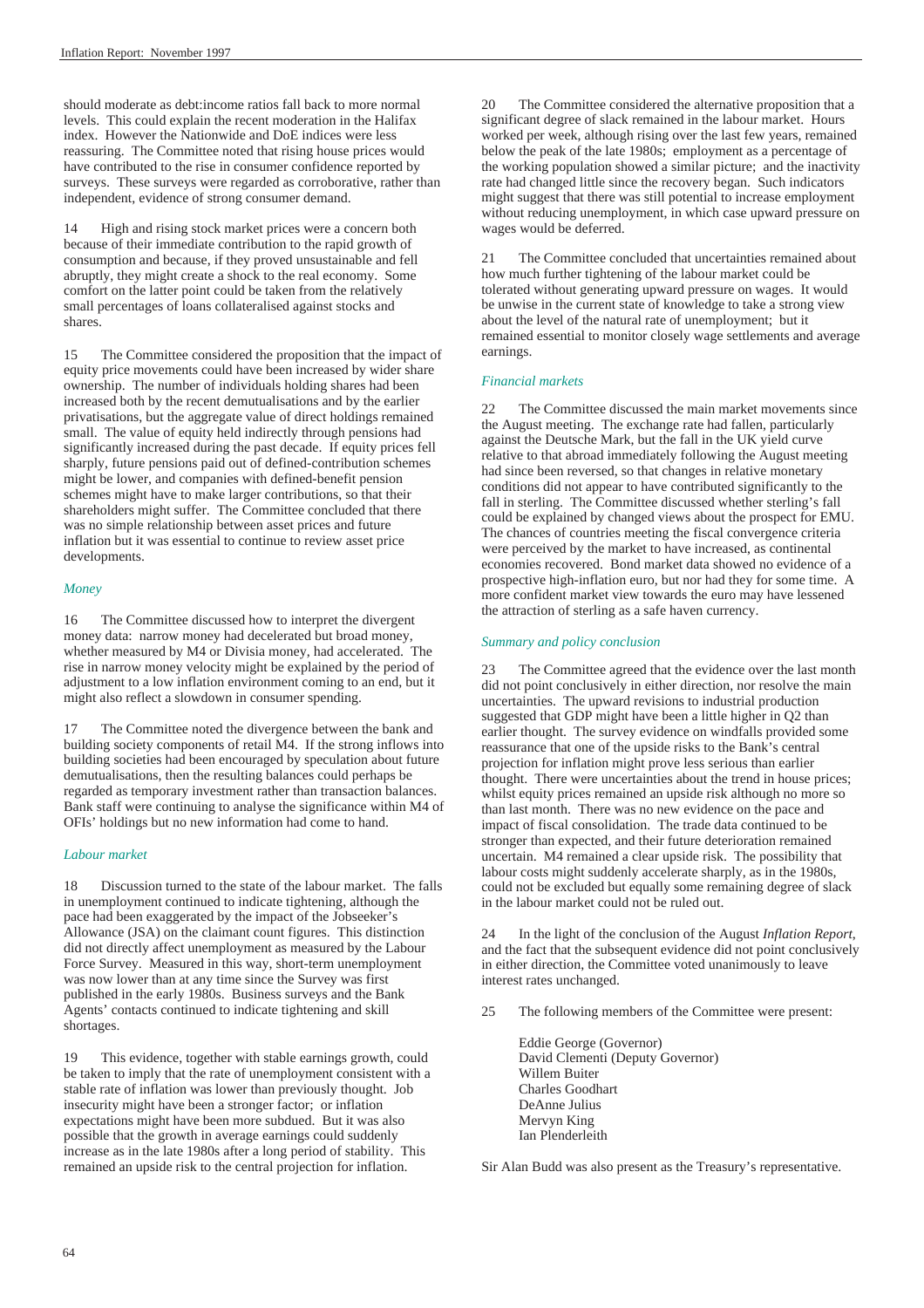# **Annex: Summary of data presented by Bank staff**

This Annex summarises the data and analysis presented by Bank staff to the Monetary Policy Committee ahead of its meeting. At the start of the Committee meeting itself, members were made aware of subsequent information that had become available, and this is reflected in this Annex.

#### **I Monetary conditions**

2 Notes and coin grew by 0.4% in August so that the twelve-month growth rate continued to fall, to 5.1% from 5.5% in June and 7.6% a year ago. Some of this deceleration might have been associated with a decline over this period of tourist spending in the United Kingdom, as the strength of sterling and demutualisation windfalls encouraged people to take holidays abroad. But some was probably also explained by structural influences: narrow money growth had in recent years exceeded that of retail spending, as individuals had adjusted their portfolios to accommodate higher transactions balances to a low inflation environment, but this adjustment could be coming to an end.

3 However broad money grew strongly again in July. M4 increased by 1%, raising the three-month annualised growth rate to 13.7% and the twelve-month rate to 12%, higher than the broadly 10% rate observed for much of last year.

4 Retail M4 grew by 0.6% in July, down from the exceptionally strong rise of 1.1% in June. In part this reflected the drawdown of Halifax deposits as the proceeds of sales of Halifax shares, which had been placed temporarily on deposit in June, were subsequently withdrawn. Retail bank deposits were unchanged in July whereas building society deposits grew exceptionally strongly, at 1.8%, and it seemed plausible that at least part of the funds withdrawn from Halifax were transferred to building societies, perhaps in the hope of gaining from subsequent demutualisation windfalls. Reflecting this, the growth of individuals' underlying M4 holdings had continued to rise, with the three-month annualised rate at 10.5%, causing the twelve-month rate to rise to 7.8%.

5 Wholesale M4, which had grown only slowly in June, accelerated in July, though its monthly growth of 1.7% was not out of line with the average this year.

There had been no new data on the sectoral composition of M4 growth. OFIs' deposits were thus still estimated to have contributed almost half of the growth in M4 over the past year. Rising asset prices and values would, under well-established portfolio theory, have been expected to lead OFIs to hold higher money balances. But there may also have been causality in the other direction; money balances in excess of some equilibrium might have been spent and helped to drive up asset prices. Tentative analysis by Bank staff of life assurance and pension funds' M4 holdings, which had accounted for some 40% of the rise in OFIs' M4 since 1995, appeared to indicate that LAPFs' M4 balances may currently exceed equilibrium levels, with the risk that they could be run down, contributing to higher asset prices in the process. But this analysis was obviously sensitive to the measurement of equilibrium money holdings, which would in practice depend crucially on expected returns from equities and other assets, and these were inevitably hard to model.

7 M4 lending grew by 0.5% in July, rather slower than the average monthly rate during 1997, possibly because of a share redemption by a single company without which M4 lending might have grown by up to 0.7%.

8 Although M4 growth had now reached 12%, M4 lending growth had not kept pace but rather remained steady, at around 9%. The flows of M4 and M4 lending had been broadly comparable in money value, as the contribution from other M4 counterparts had been roughly offsetting. In particular, banks' capital had risen with increased profitability, while banks' net external outflows had risen with increased sterling lending overseas. But the relative sizes of the outstanding stocks of M4 lending and M4 meant that M4 growth had exceeded M4 lending when expressed in percentage terms.

9 Within the (rather slower) growth in M4 lending in July, net secured borrowing by persons continued its gradual pick-up but gross borrowing rose more, reflecting remortgage activity and/or a greater rate of repayments. Persons' net unsecured borrowing was much more subdued in July than in recent months, with a very sharp rise of around £1 billion in repayments of consumer credit almost certainly as a result of windfall receipts. But unsecured consumer credit continued to grow strongly, at around 17% per annum, and whilst some part of this may have been due to borrowing in anticipation of receiving windfalls, this effect could well have been largely unwound in July. The underlying strength of consumer borrowing reflected both higher personal wealth and reduced interest costs, as credit card and unsecured personal loan spreads over market rates had fallen; it could therefore persist.

10 As for asset prices, changes in monetary conditions at home and abroad over the past month did not seem to have contributed to sterling's depreciation, measured on an effective-rate basis; but changed market perceptions about prospects for monetary policy in Germany did, by contrast, seem to have played a role in sterling's depreciation against the Deutsche Mark.

11 Bank staff also noted that an analysis of recent movements in the interest rates applicable to standard variable mortgages and to typical low-balance instant access deposit accounts showed that recent increases in official rates had already been more than fully passed on into mortgage rates, an unusually rapid response in relation to historical experience. Experience of deposit rates, however, differed significantly. Whilst bank deposit rates had fully adjusted, building society rates had not kept pace, not surprisingly given the scale of speculative inflows to this sector, whereas institutions converting into banks had more than matched increases in official rates perhaps to try to stem outflows following conversion.

#### **II Demand and output**

12 The first full, but provisional, estimates of GDP and its expenditure components in Q2 confirmed overall growth at 0.9% with non North Sea GDP revised down slightly also to this rate. But, revisions to the level of manufacturing output had led to upward revisions of 0.2 percentage points to the level of industrial production. That was likely to lead to a small upward revision to GDP in Q2, assuming no other offsetting revisions. Domestic demand growth was very strong (1.2%), although not quite as strong as had been expected, with private consumption showing the most rapid growth (1.5%), broadly in line with Bank staff's expectation. Net trade exerted a negative contribution (-0.4%), but this was less than had been expected and was in any event more than accounted for by oil and erratic items. Fixed investment growth was surprisingly low, at 0.1%, which taken together with other available data would imply weak government and private housing sectors.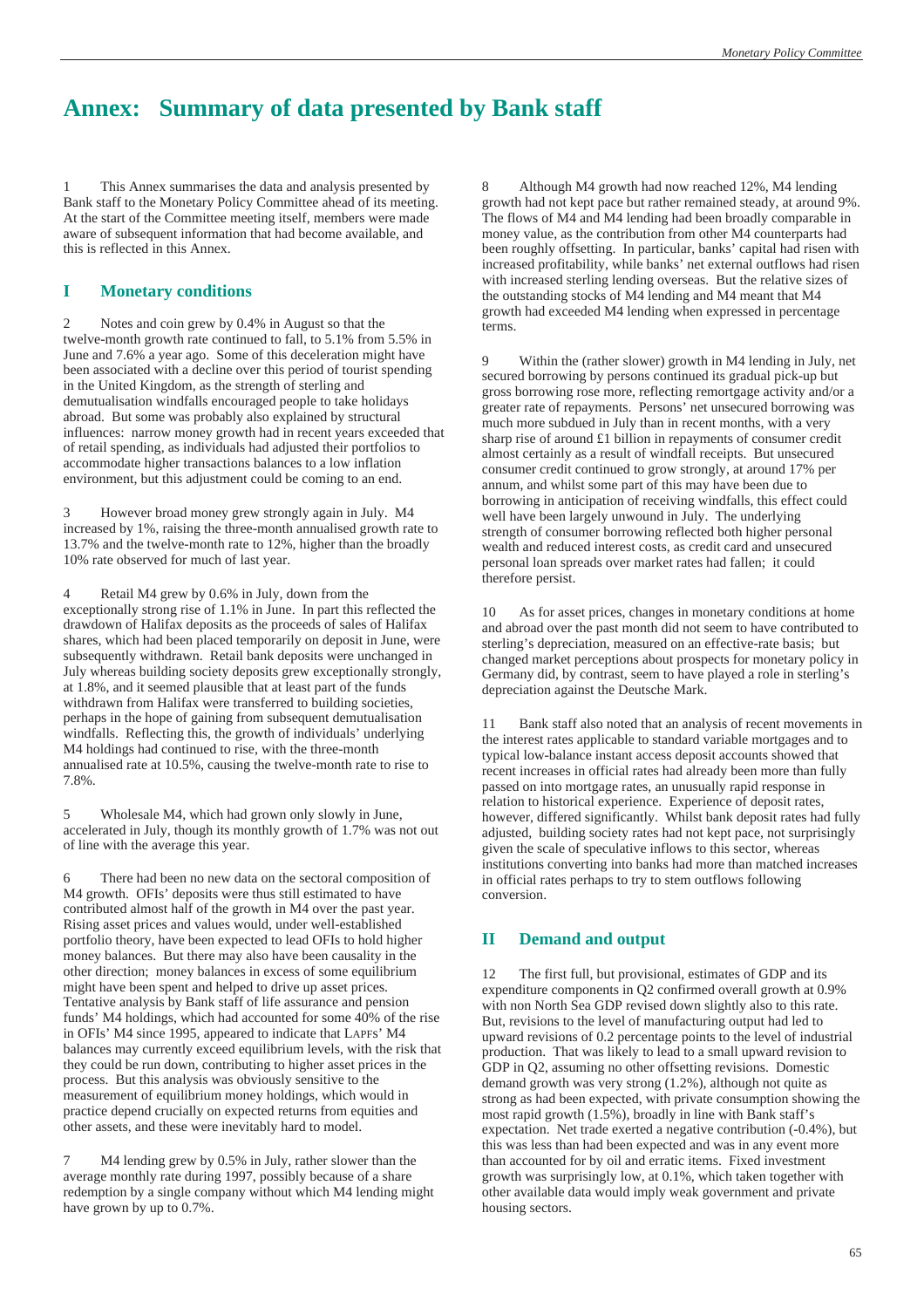13 Retail sales volumes grew by 0.3% in July, more slowly than the 0.7% monthly average in the first half of the year, but this was nevertheless sufficient in combination with the strong growth in May and June to keep the three-month (on previous three months) growth rate on a rising trend. Compared with a year ago, retail sales volumes were 6.5% higher in July and 5.8% up in the latest three months as a whole. Within retail sales, household goods were much less robust than in the previous two months, but nevertheless the ONS estimated that some £100 million of retail sales in household goods stores in July were exceptional and indicative of windfall-related spending; and Bank staff calculated an equivalent figure of some £300–£400 million using a deviation from trend method, over the three months to July, a figure much lower than some other estimates but consistent with the MORI survey (see below).

14 In contrast to the official retail sales data, which were consistent with continuing strong consumer confidence data, the CBI distributive trades survey suggested slowing retail sales growth. The survey nevertheless interestingly showed a sharp increase in retail import penetration to the highest level since May 1990.

15 There were record car registrations in August, up 10% from last August, with business and fleet sales rather surprisingly stronger than private. Some 68% of sales were imported, up from 63% last August, helping to explain why domestic car output was significantly less buoyant.

16 An assessment of developments in the housing market continued to be clouded by the divergent Halifax and Nationwide house price data: the Halifax index was decelerating, to 6.4% in the year to August, whereas the Nationwide index had continued to accelerate, to just over 12% in August. Analysis of their regional components showed that most of the difference lies in parts of the Midlands, North of England and Northern Ireland; both indices confirmed the strength of the market in London and the South East. Overall housing market indicators gave a mixed picture of both house price inflation and activity.

17 Finally in the personal sector, Bank staff focused on the results, published on 5 September, of the MORI survey of the response of consumers to the windfall receipts from the demutualisations in the building society and insurance sectors, and provided a preliminary assessment of their implications. The survey was conducted in late August, with telephone interviews of 764 individuals all of whom had received at least one of the four largest windfalls (which accounted for just under £31 billion of total windfalls of nearly £36 billion).

18 The main findings were that:

- by value, some 35% of free shares had already been sold, implying additional sales beyond those who had pre-registered to sell;
- of which some 47% of the proceeds had been spent and the same proportion saved, with 6% used to repay debt;
- home improvements had been the biggest expenditure category, with holidays, cars and household goods receiving rather smaller proportions;
- nearly 40% of the reported spending would have occurred anyway, financed in other ways, giving additional spending on household goods around the time of the flotations, for example, of around £450 million, not inconsistent with an ONS estimate of some £300 million in June and July together;
- only a small amount of the windfall receipts were used to bring forward consumption in anticipation; and

● the proceeds were used to repay some £800 million of borrowing, suggesting this as a major explanation for the July consumer credit data.

19 Taking the survey results at face value, total spending from windfalls were estimated at around £10 billion, of which around £6 billion was additional (see below).

#### **MORI survey on consumer windfalls: amount of windfalls identified as spent**

|                                                                                                                        | Percentage of<br>estimated total<br>1997 windfalls | Value $(E$ billions) |
|------------------------------------------------------------------------------------------------------------------------|----------------------------------------------------|----------------------|
| Spending undertaken<br>of which:                                                                                       | 20                                                 | 7.5                  |
| Pre-windfall spending                                                                                                  | 4                                                  | 1.6                  |
| Spending out of share proceeds                                                                                         | 16                                                 | 5.9                  |
| Planned spending in next 12 months<br>of which:<br>Financed by:                                                        | 6                                                  | 2.2                  |
| Proceeds from share sales placed<br>on short term deposit<br>Future share sales<br>Borrowing (dissaving) against share | $\frac{3}{2}$                                      | 1.2<br>0.7           |
| collateral                                                                                                             | 1                                                  | 0.4                  |
| Total spending<br>of which:                                                                                            | 26                                                 | 9.7                  |
| Additional spending                                                                                                    | 16                                                 | 6.0                  |

20 However, the relaxation of financing constraints on consumers could give rise to further spending which was more difficult to quantify, so the survey alone was likely to provide a lower bound for estimated additional spending. It was questionable whether the survey had captured accurately the incremental spending by individuals who were not liquidity constrained. Theory suggested that these individuals would smooth their additional consumption, spending the annuity value in each year: for example, the annuity value of a windfall of £2,000 spread over 30 years with a real interest rate of 4% was a little over £100. It was not clear that these individuals would identify a relatively small increase in spending as a "windfall effect": in responding to the survey, a large proportion may well have answered that their spending had not increased—ie as if they had saved their windfall. If an adjustment was added to the survey results for such an annuity effect, the total impact on domestic demand over 1997 to 1998 would be close to the estimate embodied in the August *Inflation Report* forecast, although the survey suggested a more concentrated impact than previously thought.

21 The preliminary Q2 figure for aggregate investment, which barely showed an increase, was hard to square with the available partial sectoral data. Manufacturing investment continued to recover from the sharp falls in 1996 whilst investment in the services sector continued to grow strongly; and overall the trends in investment were unchanged despite a weak aggregate figure. To assist an assessment of the prospects for investment, the Bank's Agents had undertaken in mid-to-late-August a survey of 113 diverse UK companies in manufacturing and services. The survey had confirmed the rather greater readiness to invest of the service sector—driven in particular by capacity shortages—than manufacturing—where cost and efficiency considerations were judged more influential. The survey suggested that overall there may be a slowdown next year, reflecting to some extent uncertainties about demand. The strength of sterling did not appear to be a significant deterrent for most companies (although a more important factor than two years ago), perhaps because of the proportion of capital goods imported. Companies with overseas investment programmes on balance expected to increase the proportion spent overseas.

22 Stockbuilding was estimated to have contributed positively to GDP in Q2 but the data were particularly subject to revision.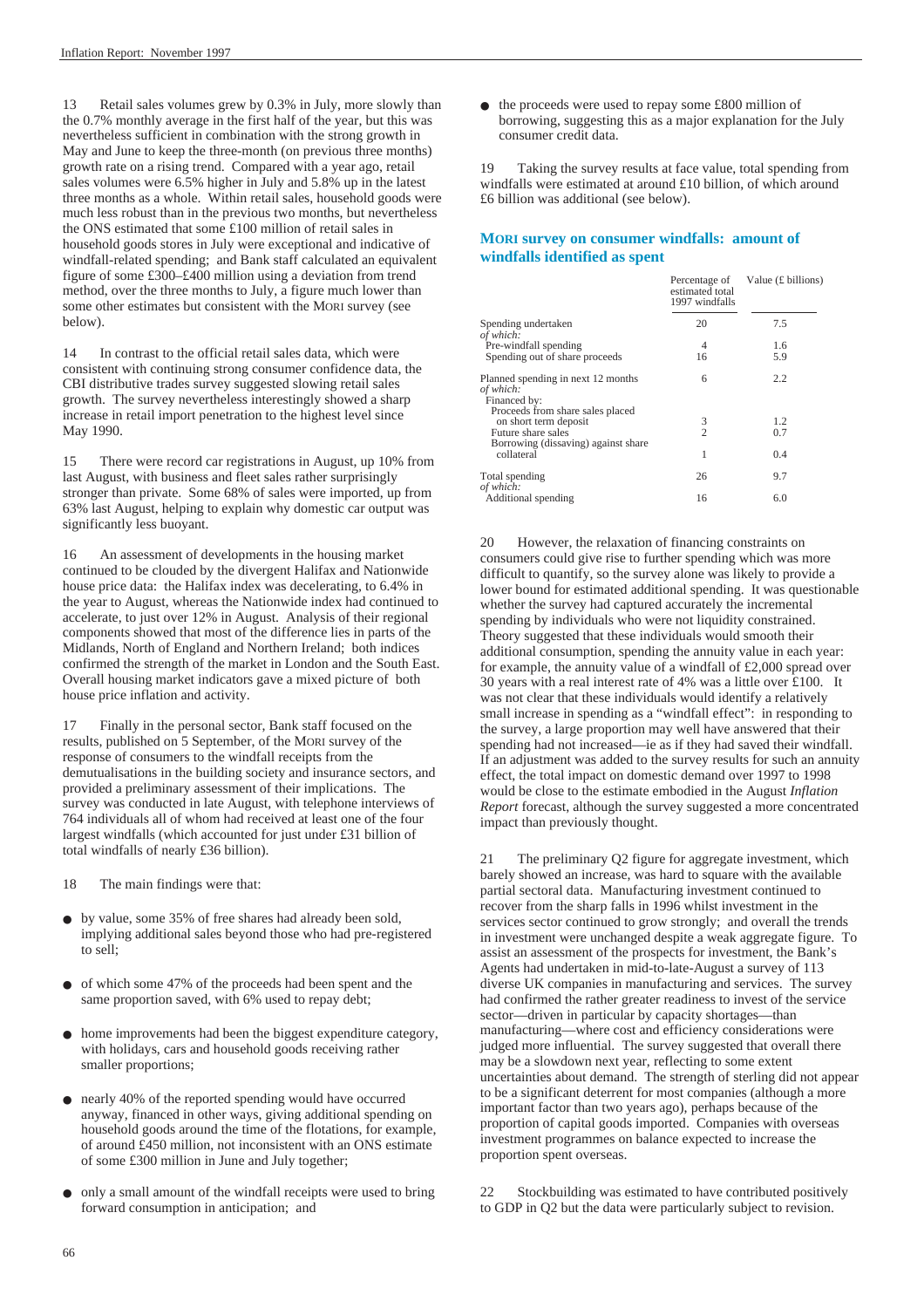23 The latest public sector data, for July, were encouraging, with rather greater tax revenues than expected contributing to a reduced PSBR, but much of this may simply have reflected the timing of payments.

24 The external trade volume data remained surprisingly strong in the face of sterling's appreciation. More than all of the estimated negative (0.4%) contribution of net trade to GDP growth in Q2 could be explained by oil and erratics. Robust growth in overseas markets, especially in the United States in Q2, may have had a stronger than expected offsetting effect. Disaggregated data suggested that there might be a positive correlation between those sectors most exposed externally, as measured by the contribution of exports and degree of import penetration, and a weakening in output growth. It was possible that sterling's appreciation may have had a greater impact on trade volumes than the aggregate data indicated, and this could also help to explain a growing puzzle in trying to equate the supply of and demand for manufactured goods. A large gap had opened up between the strong growth in retail sales and much weaker manufactured consumer goods output, which could be at least partly explained by a more rapid growth than so far identified in manufactured import volumes. Upward revisions to the level of manufacturing output, published with the July data, still left a significant gap.

25 Industrial production had risen by 0.6% in July; and manufacturing production by 0.4%. Large upward revisions to the level of manufacturing output in the first six months of 1997 were also published. These had had the effect of raising the level of the June index by 0.7 percentage points from that previously estimated.

26 The latest survey evidence for manufacturing, from CIPS and other surveys, showed further weakening in export orders; and there were suggestions in a number of recent surveys (BCC, CIPS and CBI financial services) that sterling's appreciation might have been beginning also to affect services.

#### **III Labour market**

27 There was little news in the labour market data this month. Claimant count unemployment fell by 50,000 in July to 1.55 million, the lowest level for 17 years, representing 5.5% of the workforce. Some 20,000 of the fall was explained by rather fewer students than normal registering, possibly deterred by the tighter JSA rules.

28 The number of notified vacancies increased by 1,500, less than the recent monthly average of around 3,500. Whilst the inflow of notified vacancies was declining, placings were declining even faster, perhaps reflecting skill shortages.

29 Underlying average earnings growth was estimated to have remained unchanged at 41 /4% in June, with services unchanged at 41 /2% and manufacturing unchanged at 41 /4%. As a result, average earnings growth in Q2 was lower than in Q1 when bonuses inflated the data: after smoothing for bonuses, average earnings were currently estimated by Bank staff to be growing at a little under  $4\frac{1}{2}\%$ .

30 There was no significant change in wage settlements in the twelve months to July, with whole economy settlements continuing to grow at 3.1%, with private and public sector components at 3.5% and 2.7% respectively. Within the private sector, services—at 3.6%—were running ahead of the production industries—at 3.2%. The Bank's Agents continued to corroborate reports of quite widespread skill shortages in specific sectors and evidence of pay premia to retain key staff. The 5% construction workers' settlement would affect the August data, significantly raising the three-month rate then.

#### **IV Prices**

31 The Bank's index of sterling commodity prices (weighted by UK usage) showed a further small fall in July, to 7.3% below a year ago. By contrast the Economist index showed a small rise in dollar commodity prices in recent months, particularly because of the rather bigger weight attached to metals prices. Oil prices had risen in early August on uncertainties over Iraqi supplies, but had since fallen back to their July level.

32 Although producer input prices fell again in July, under the influence of sterling appreciation and favourable supply conditions, they rather unexpectedly increased in August, by 0.6% to stand 7.8 % below a year ago, under the impact particularly of higher oil and zinc prices. Producer output prices showed a modest rise in July, accounted for by higher excise duties, and again in August, when there were small increases spread across a range of industries. Output prices were now 1.4% above a year ago. Difficulties in raising prices of goods for domestic consumption in the face of competition from imports were widely reported.

33 Export prices had been slow to react to sterling's appreciation but there was evidence of an increasing impact: in Q2, excluding oil and erratics, sterling export prices were 1.7% lower than in Q1, on a non-annualised basis, with prices to the non-EU falling faster than to the European Union.

34 Import prices continued to fall steadily, to a level in June some 6% lower than last August when sterling began to appreciate, but nevertheless the pace of the pass-through had been slow. The partial non-EU data indicated a further fall in July. Bank staff pointed out that the ONS did not collect import prices for distinct EU and non-EU goods, but used trade value weights to derive different price indices. This could explain why import volumes appeared, oddly, to have been growing much faster from non-EU countries. It is conceivable that, within the growing value data, import prices from the European Union might have been overestimated and volumes commensurately underestimated. Moreover the method for estimating total import prices left open the possibility that they may have been overstated (particularly for finished manufactures); and even quite a small measurement error could have had significant effects, through import volumes, on the GDP expenditure estimates (and hence on the reconciliation with GDP on an output basis).

35 Manufacturers' domestic margins were estimated to be widening only slowly despite falling input prices, and export margins were narrowing as export prices fell. By contrast estimates of retailers' margins showed a marked further rise in Q2, as retail prices continued to rise in the face of strong retail sales volumes whilst weighted costs decelerated and began to fall, with falling fuel costs recently and bought-in goods prices, notably foods, over the last year.

36 RPIX inflation fell back a little in August, to 2.8% from 3% in July, following the unwinding of recent increases in seasonal food prices. RPIY inflation moderated slightly, to 2.1% in August. By contrast, headline RPI inflation increased to 3.5%, from 3.3% in July and 2.9% in June, under the influence of mortgage interest rate changes this year and last.

37 On an international comparison, UK inflation clearly stood above many other major countries: within Europe on the harmonised CPI measure, where the United Kingdom stood in July at 2%, only Denmark and Greece had higher inflation (on the latest comprehensive data for June).

38 Looking ahead, with cost pressures remaining weak and as sterling's appreciation continued to have an impact, RPIX inflation was expected to moderate, although the risks remained on the upside.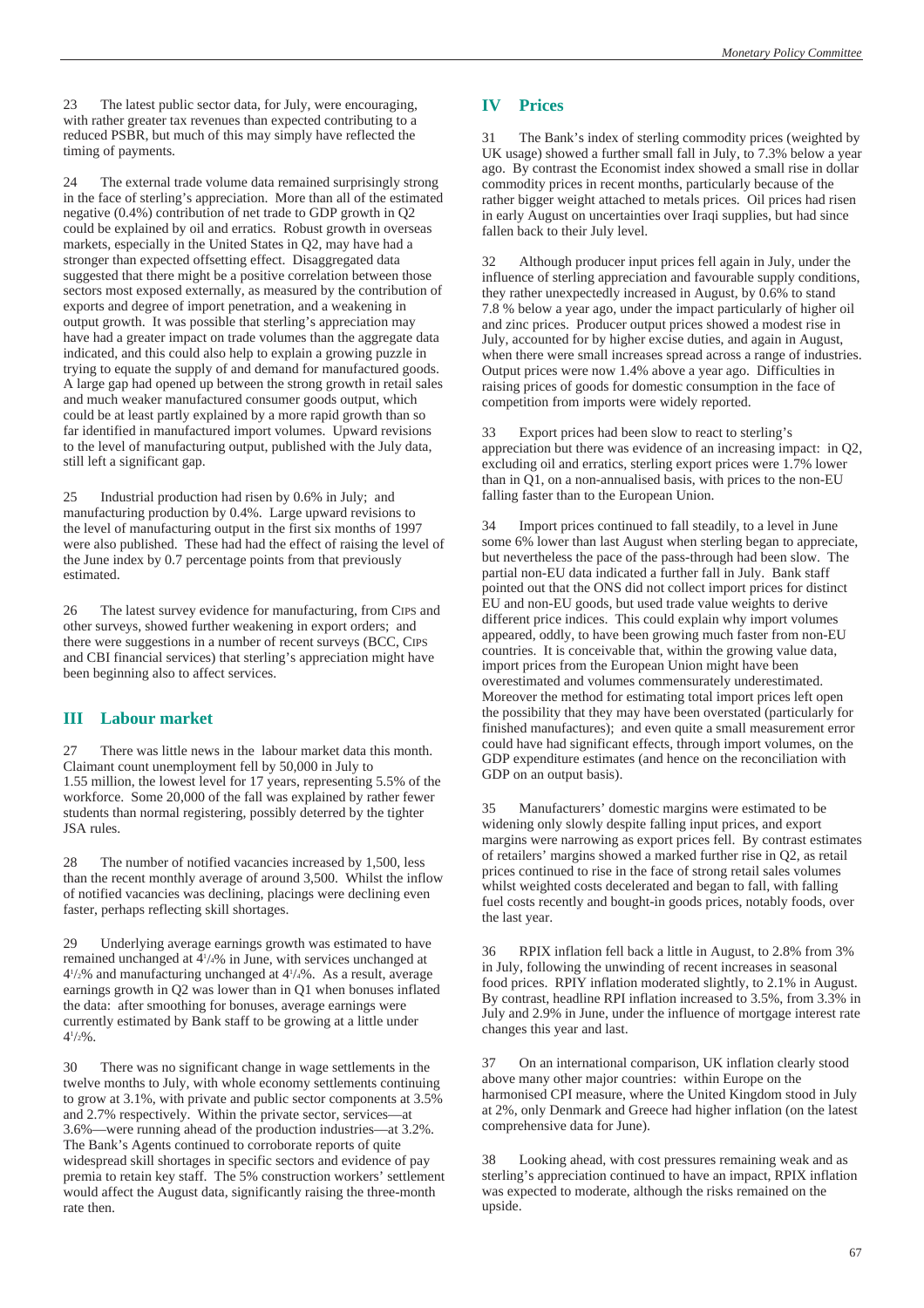#### **V Information from financial markets**

39 The sterling ERI stood at 99.9 (1990 average = 100) at the close of business on 10 September, 4% lower than the level (103.9) on 6 August, the eve of the final part of the August Committee. Over this period sterling had fallen by 5% against the Deutsche Mark, although by only 1% against the dollar. Since its peak on 23 July, sterling had fallen back by 6.8% on its ERI, and by 7.5% and 5.9% against the Deutsche Mark and dollar respectively.

40 The foreign exchange markets had been volatile in August, even more so than normal. The Deutsche Mark had recovered some of its recent losses, particularly against the US dollar and sterling, on a belief that the strengthening German economy could lead the Bundesbank to begin raising interest rates later this year, earlier than previously thought. But the yen had weakened, as the large depreciations in many SE Asian currencies encouraged the view that the Japanese authorities would be less hostile to a lower value for the yen in order to alleviate some of the competitive losses which Japan would otherwise suffer.

41 Sterling had fallen sharply, against the dollar, Deutsche Mark and on the ERI, in the aftermath of the Committee announcement accompanying the 1 /4% rise in interest rates on 7 August. It had fallen further on 13 August, as the *Inflation Report* had confirmed the message that the central projection for inflation two years ahead was in line with the inflation target, although with the risks skewed on the upside, and as the Bundesbank had published its monthly report which had led to speculation about a possible rise in German interest rates. Sterling might also have been affected by market rumours, subsequently denied by HM Treasury, that the Government would take the United Kingdom into the single currency.

42 In the middle of August sterling had briefly rallied as the dollar had begun to move up, but towards end-August and in early September it had subsequently softened again. It was noteworthy that in this latest period sterling had not generally moved up on those occasions when the dollar had rallied, so that the sterling:dollar rate had fallen back below 1.60 and indeed below technical support levels, which had encouraged further selling. Some part of this may have been due to renewed market discussion of a possible postponement of EMU, which some believe would increase the possibility of sterling's inclusion.

43 Not surprisingly, sterling's sharp downward adjustment against the Deutsche Mark, but also to a lesser extent against the dollar, had increased market uncertainty about particularly the

immediate future prospect for sterling. Options prices revealed that since the last Committee meeting the market had come to attach a higher probability to sterling falling further, particularly against the Deutsche Mark. Whereas on 6 August the probability of the £:DM rate being at or below 2.80 one month ahead had been calculated at under 5%, this probability had increased to nearly 25% by 4 September (when the one month forward rate stood at DM 2.87).

44 In the domestic markets, interest rate expectations were immediately moderated by the Committee announcement on 7 August, falling by as much as 12 basis points in 1998. But expectations had subsequently firmed through much of August, both on the perceived greater prospect of higher international interest rates and on the release of strong UK economic data, particularly for retail sales and M4; although they had eased back again most recently. Overall market expectations of interest rate prospects over the next eighteen months were a little lower than on the first day of the last Committee meeting, by up to 15 basis points 18 months ahead. The markets expected rates to peak early in 1998, 1 /4% higher than current levels. Following the last Committee statement, there was virtually no market expectation of any rise in official rise in September. It was noteworthy from options prices that implied volatility of short-term interest rates had fallen sharply in the wake of the August Committee announcement, as expectations had hardened around the central view; but subsequent data releases later in August had led to renewed uncertainty.

45 The gilt market had been relatively thin and quiet in August, and overall less volatile than other international bond markets. In the early part of the month, the nominal yield curve, which had previously been virtually flat around 7%, had appeared to tilt upwards, with short yields falling and long yields rising. But by early September the yield curve had again become effectively flat, close to 7%.

46 Equity markets had been dominated by the sharp falls in the SE Asian markets but Western markets had remained relatively insulated. There had nevertheless been increased volatility, particularly in the United States and United Kingdom, as doubts continued about whether the recent strength in equity prices could be sustained. The FT-SE 100 had fallen back since the August Committee meeting, under the influence particularly of financial stocks, but the FT-SE 250 and FT-SE small cap indices were higher. Closer analysis indicated that the five largest stocks (by capitalisation) had accounted for a disproportionate share of recent large daily movements in the FT-SE 100 index and, given the international orientation of these companies, it was hard to read into them any message about prospects for the UK economy.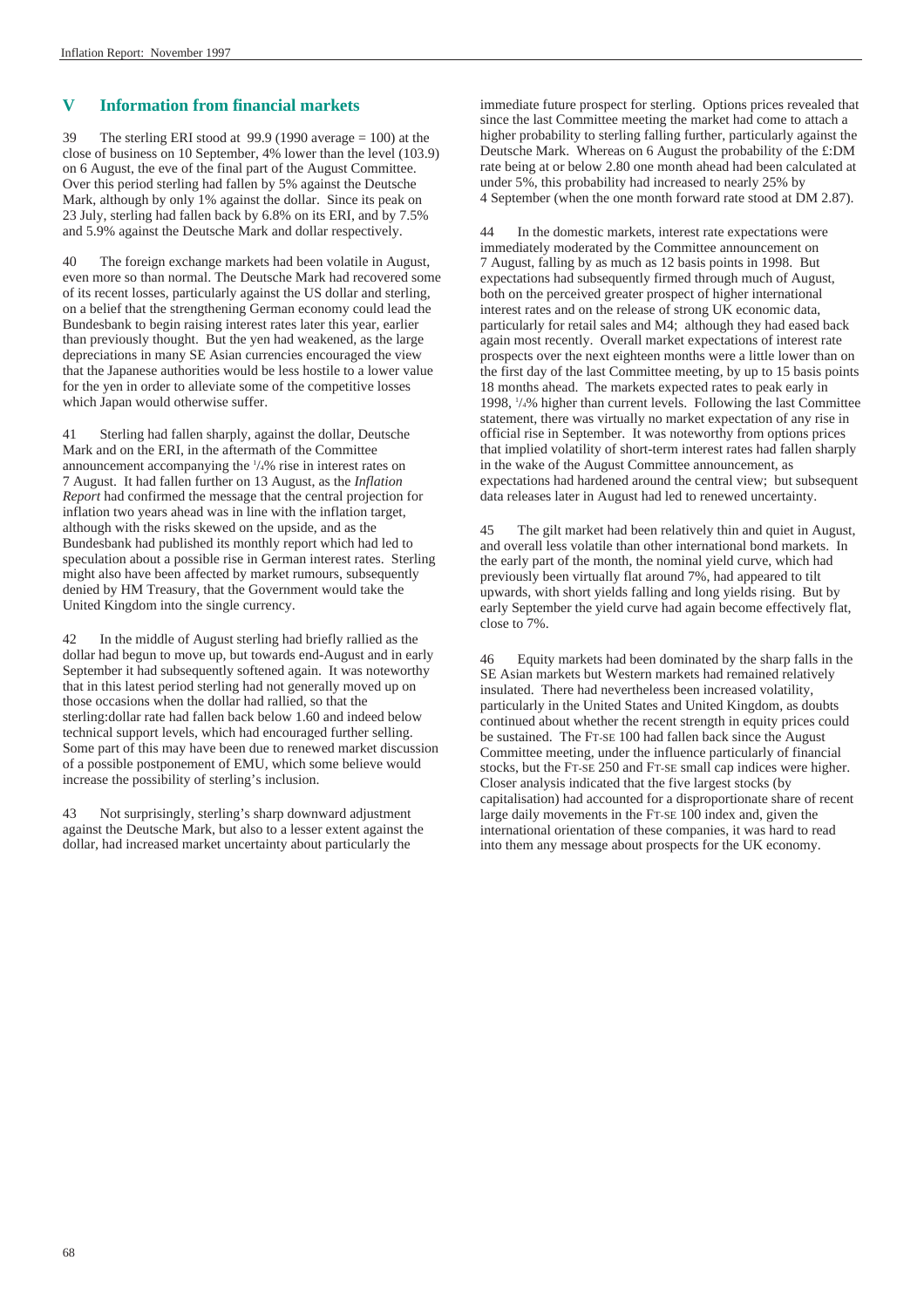# **Text of Bank of England press notice of 11 September 1997 Bank of England leaves interest rates unchanged**

The Bank of England's Monetary Policy Committee today voted to leave the Bank's repo rate unchanged at 7%.

Minutes of today's Monetary Policy Committee meeting will be published on Wednesday, 15 October. Minutes of the meeting held on 7 August will be published on Wednesday, 17 September.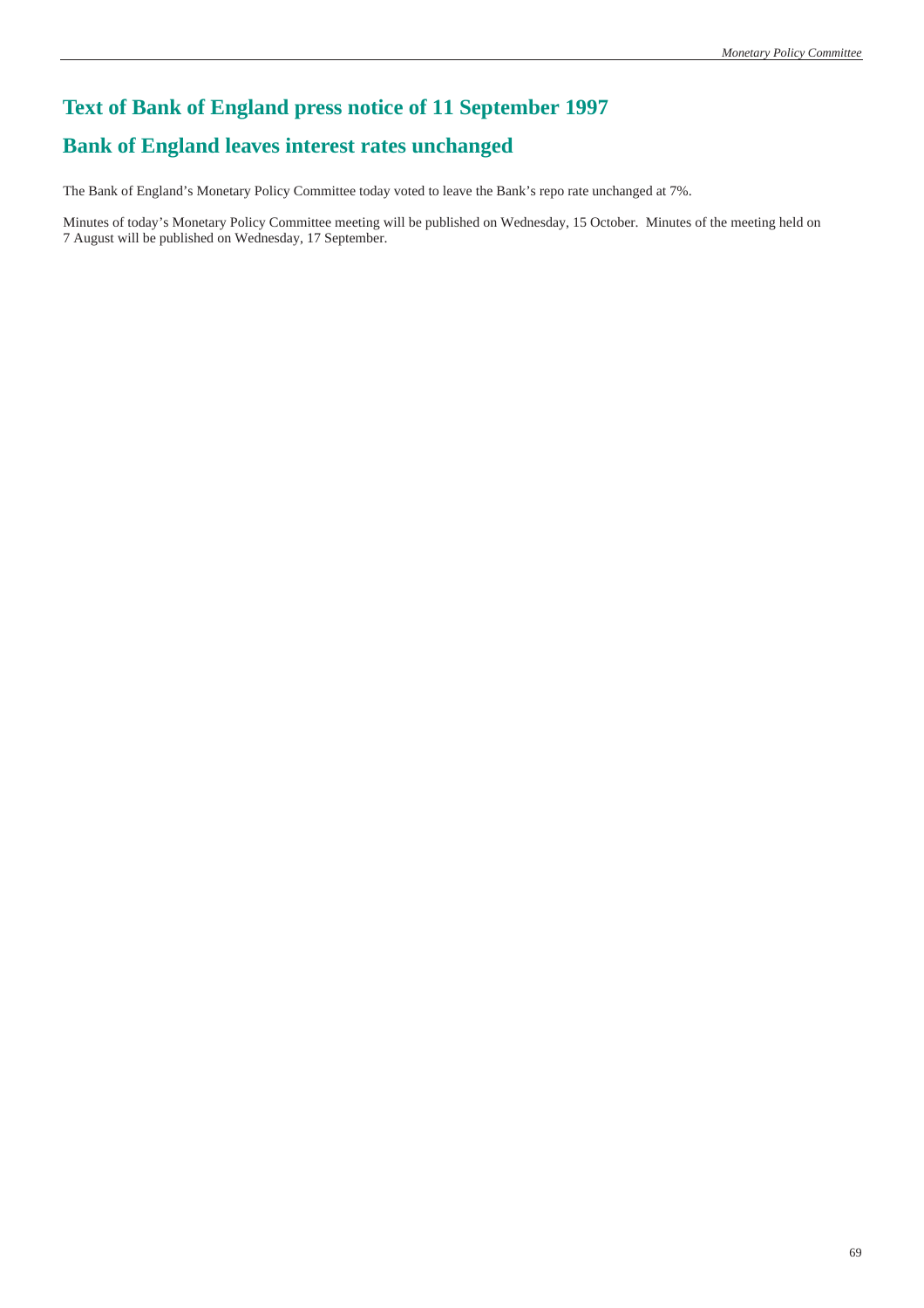# **Minutes of the Monetary Policy Committee meeting on 8–9 October 1997**

1 The meeting was preceded by a presentation by Bank staff of the most recent data on monetary and economic conditions. The presentation is summarised in the Annex to these minutes; it has been updated to incorporate data that subsequently became available before the Monetary Policy Committee meeting.

2 The Committee began by discussing the issues raised by recent economic developments—demand and output (and in particular, the effect of the exchange rate appreciation on net exports and output) the labour market, prices, monetary growth and financial market developments.

#### **Demand and output**

3 The Committee reviewed recent developments in demand and output. The appreciation of the exchange rate had had much less effect on the reported data on external trade in goods up to August (non-EU) and July (EU), and in services (up to Q2) than had been expected. Business surveys and reports from the Bank's Agencies had suggested that there would be a large effect (and most were continuing to do so), but some surveys, eg the September CIPS survey, were now suggesting that the export outlook had become less gloomy. Meanwhile, the indications available to date were that output growth in Q3 had been considerably stronger than the central projection in the August *Inflation Report*.

There was relatively little news on domestic demand. Consumer spending had been growing fairly fast. It was not accelerating, but the CBI Distributive Trades Survey—which might have been depressed as a consequence of public reaction to the death of Diana, Princess of Wales—had shown greater optimism among retailers. Though the GFK index of consumer confidence had been rising steadily, the MORI index had fallen back sharply, partly reversing a large rise that had probably been the result of demutualisation windfalls. In the housing market, the divergence between the Nationwide and Halifax price indices had widened further, but the other indicators of housing demand did not suggest rapidly growing demand, and therefore seemed more easily reconciled with the Halifax view of more moderate growth. There was no evidence that domestic demand had been substantially stronger than expected in Q3, so it seemed likely that the unexpected strength of output reflected net exports.

5 The Committee discussed the significance of stronger-than-expected output, and four points were made. First, the manufacturing output figures combined with the newly released Workforce In Employment survey implied, if taken at face value, that manufacturing productivity had been static in the last two years, during which the economy had been in a cyclical upswing. Some members thought that the manufacturing output figures would be revised upwards. To the extent that higher output reflected higher productivity and higher capacity output this would not necessarily imply that there was more pressure on productive capacity than currently thought.

6 Second, the depreciation of the exchange rate since its peak in late July would have relieved part of the pressure on exporters' margins. Moreover, it might have encouraged exporters to believe that the earlier appreciation was partly transitory, and thus to persist in selling at unattractive margins to maintain their presence in overseas markets. The Committee considered whether recent reports that the United Kingdom was more likely to join EMU would have encouraged exporters further, by reducing uncertainty about future exchange rates.

7 Third, it was possible that the effects of sterling appreciation on net exports had simply been delayed. It was notoriously difficult to predict the timing of peaks in economic growth rates, and the peak might come a little later than had been projected in the August *Inflation Report*. There were signs in business surveys that growth might now be slowing and important questions for policy were whether the labour market was at the point at which earnings would begin to accelerate and whether the policy tightening that had taken place already would be enough to bring GDP growth back towards trend. If the peak in growth were to be later than in the *Inflation Report* projection, but the profile of growth after the peak were to be the same as in the projection, the level of output after the peak would be higher than in the projection by a constant amount. Inflation would be higher than in the projection, unless potential output was also higher than assumed.

8 Fourth, it was possible that there had been a supply-side improvement in the non-price competitiveness of internationally tradeable goods and services produced in the United Kingdom, or that the relevant price elasticities were smaller than had been thought, so that the long-run effect of the appreciation on net exports would be smaller than had been projected.

Taken as a whole, the evidence suggested that net exports could remain stronger than had been projected in August, and the net effect of this on total demand and hence on domestic costs would need to be carefully watched.

#### **Labour market**

10 The tightening of the labour market had continued, and the fall in claimant unemployment of 49,000 in August had been higher than the staff estimate of the trend fall of 25,000–30,000 a month. According to the most recent Labour Force Survey, short-term unemployment was at its lowest since the early 1980s. The inactivity rate, however, was not unusually low: the counterpart of rising employment during this recovery had been falling unemployment rather than a falling inactivity rate, and total employment was still well below its late-1980s levels. The higher inactivity rate, and its persistence, might be a one-off consequence of the expansion of tertiary education. Indications of skill shortages were becoming more widespread. More information on the extent of labour market tightening would be provided in the quarterly Labour Force Survey, which would be available before the Committee's next meeting.

11 Notwithstanding the tightening of the labour market, earnings growth had remained lower than projected in the August *Inflation Report*. The staff analysis had showed that the reported increase in underlying average earnings growth in July had been the result of bonus payments. Spreading these payments over the full year put underlying average earnings growth in the range 41 /4%–41 /2%; these calculations did not show any acceleration in earnings during the last few months.

12 Members discussed the recent three-year pay settlement in the construction industry. It appeared that the first-year award included the consolidation of a number of special payments and in aggregate terms was equivalent to around 31 /2%. But the larger increases in later years appeared to reflect both shortages of skilled labour and an expectation of rising inflation.

13 Members discussed the current combination of rapid tightening and surprisingly low earnings growth, and made a number of points. First, the level of the natural rate of unemployment was uncertain, but it was plausible that it was lower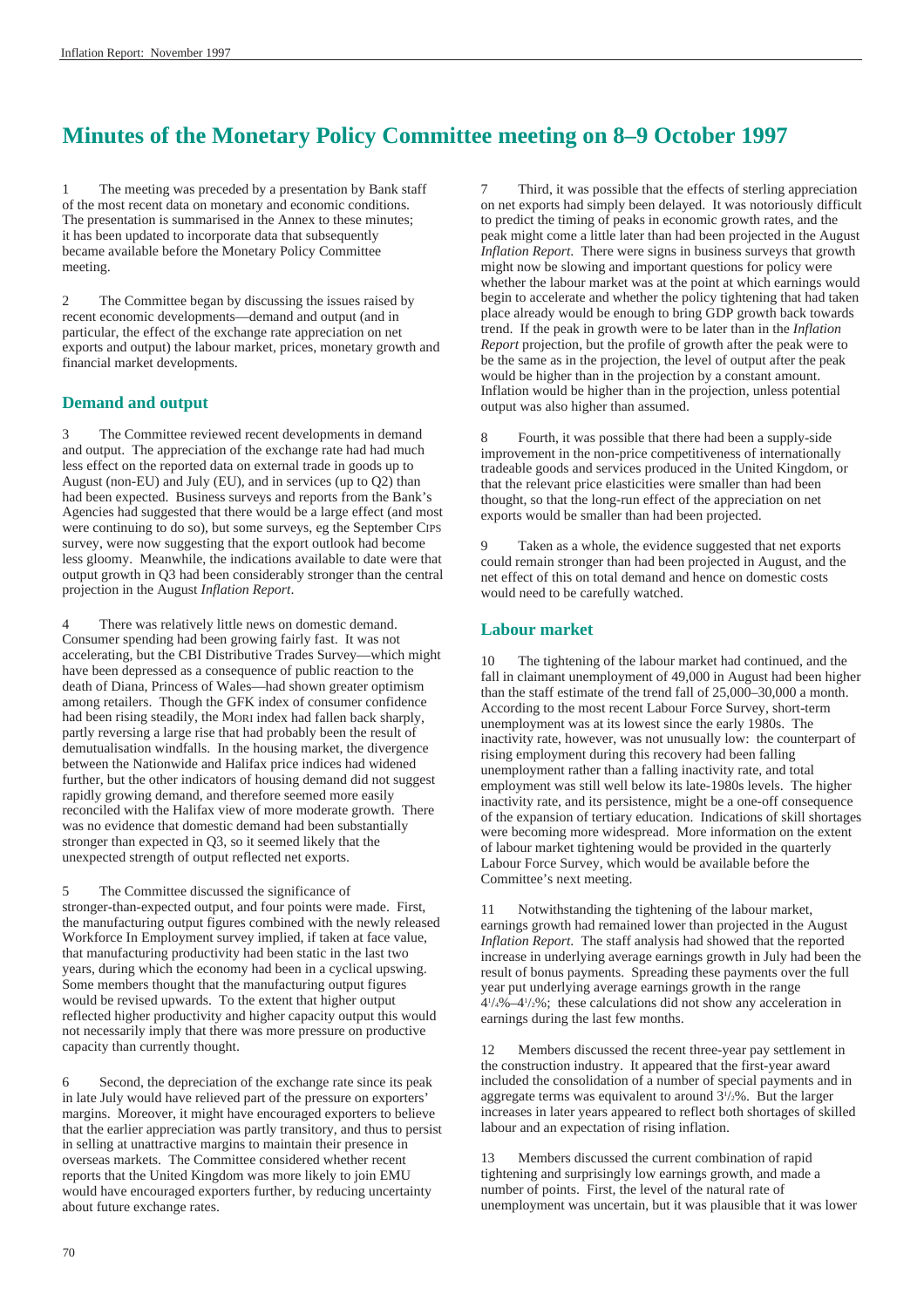than in the 1980s, because of the structural changes that had taken place since then. Second, even if the natural rate of unemployment were below the current level, there might be a 'speed limit effect'ie the faster unemployment fell towards the natural rate, the higher the rate of inflation. Third, some of the payments that were recorded as bonuses represented profit-sharing payments to staff, which would automatically decrease if profits fell. Such payments were akin in some respects to equity returns.

#### **Prices**

14 The Committee discussed recent price data. RPIX inflation was stronger than had been projected in the August *Inflation Report*, and the staff analysis suggested that import prices had fallen by less than was expected given the rise in the exchange rate, and that retail prices had risen by more than was expected. In other words, the pass-through from exchange rate appreciation had been unexpectedly weak.

15 The Committee emphasised that policy decisions had to be based on forecast inflation, rather than on current inflation, because of the lag between an interest rate change and its effect on output and prices. The unexpectedly small fall in RPIX inflation during the last few months had been accompanied by a widening of retailers' margins, which members thought reflected the strength of domestic demand. Members discussed whether the depreciation of sterling since August would have an upward effect on the domestic price level, but concluded that since the pass-through from the earlier much larger appreciation seemed to be incomplete, there was a good chance that the recent depreciation would have little effect.

16 The dip in the twelve-month rate of inflation that had been expected in the August *Inflation Report* now seemed likely to be shallower, so that RPIX inflation might prove to be below  $2\frac{1}{2}\%$  for a shorter period than expected. Members noted that recent experience had been of above-trend growth accompanied by flat or declining inflation, but it was suggested that had it not been for the appreciation of sterling, the inflation profile would have been considerably less reassuring.

#### **Monetary growth**

17 There was little new information. The Committee noted that, on the latest month's data, monetary growth, both narrow and broad, and M4 lending now seemed a little slower. It was acknowledged that the policy implications of recent monetary growth depended on the comparison with the earlier expectation of a gradual deceleration in the monetary aggregates as demand slowed.

#### **Financial market developments**

18 The Committee discussed the impact of the perceived increased likelihood of the United Kingdom joining EMU on the yield curve. Implied future short-term interest rates were slightly higher at the March 1998 maturity but much lower at 1999 and 2000 maturities.

19 The Committee noted that *ex ante* real interest rates at the two-year maturity appeared to have fallen sharply in the last month. Moreover, equity prices had risen and bond yields had fallen, and the exchange rate had depreciated after the *Financial Times* story suggesting that the United Kingdom was likely to join EMU had appeared on 26 September. While acknowledging that markets were currently more than usually volatile, the Committee felt that the changes that had taken place during the month were likely to have a positive effect on aggregate demand.

#### **Summary and policy conclusion**

20 Though the monetary data now looked a little more encouraging than in previous months and earnings growth had not accelerated, a number of the developments that the Committee had surveyed pointed to somewhat faster output growth than had been expected. It remained probable that economic growth was about to slow down, although one or two quarters later than expected.

21 Members discussed how recent developments affected the inflation outlook. Output and demand were stronger in Q3 than had been expected, and it was possible that net exports would remain stronger than projected. Taken together with the effects of changes in asset prices and the exchange rate, this suggested that the level of output might be higher than expected in relation to the productive capacity of the economy, so that inflation might be higher than the August projection. The absence of much reduction in RPIX inflation in the past few months suggested that the expected dip in the twelve-month rate of inflation might be shallower than previously thought, and that when inflation began to increase it would do so from a higher starting rate.

22 Members discussed how policy should react to this situation, bearing in mind the statement in the August *Inflation Report* that '. . . the Monetary Policy Committee concluded that monetary policy has now reached a position at which it should be possible to pause in order to assess the direction in which the risks are likely to materialise'.

23 Members considered whether a rise in interest rates was needed in order to meet the inflation target. The prospects for weaker net trade—supported by survey evidence of lower exports in the near term—suggested that output growth was likely to fall. Two possible interpretations of this outlook were discussed. The first was that the impact on domestic demand of the monetary and fiscal tightening earlier this year would be sufficient to slow down the economy, and so the need for a further rise in interest rates was not yet clear. One argument in support of that proposition was the failure of earnings growth, adjusting for the timing of bonuses, to rise this year. The second interpretation was that the early indications of strong growth in the third quarter meant that the slowdown had at least been deferred, and so the risks to the inflation outlook were clearly on the upside. On that interpretation, there would need to be a further significant rise in interest rates in order to meet the inflation target. The Committee agreed that it did not, as yet, have sufficient information to feel confident in choosing between these two interpretations.

24 The Committee considered whether, if a rise in interest rates were needed, it would be better to implement it immediately, or to make no change this month but with the expectation of an increase in November. The arguments for an immediate move were that any delay would carry the risk that the eventual increase might need to be larger than would otherwise have been the case. Moreover, if there was an inhibition about moving other than in steps of  $\frac{1}{4}\%$ , and the necessary increase was more than  $\frac{1}{4}\%$ , then it would be better to start the process of increasing rates immediately. The arguments for waiting a month before raising interest rates were as follows. First, in practice it was unlikely that a delay of a month would make a significant difference to the economic impact of a rise in interest rates, should a rise prove necessary. Second, there was no reason why interest rates should not move in steps of more than 1 /4%, or indeed less, if circumstances warranted it. Third, a large amount of quarterly information would become available before the next meeting—the CBI Quarterly Survey, the preliminary estimate of GDP in Q3, the Labour Force Survey, the money figures for Q3, including sectoral money holdings and estimates of Divisia money. Moreover, work on the November *Inflation Report*, which would take place before the next meeting, would enable the Committee to make a new inflation forecast. Members preferred to wait another month to see how the evidence on the balance of risks accumulated.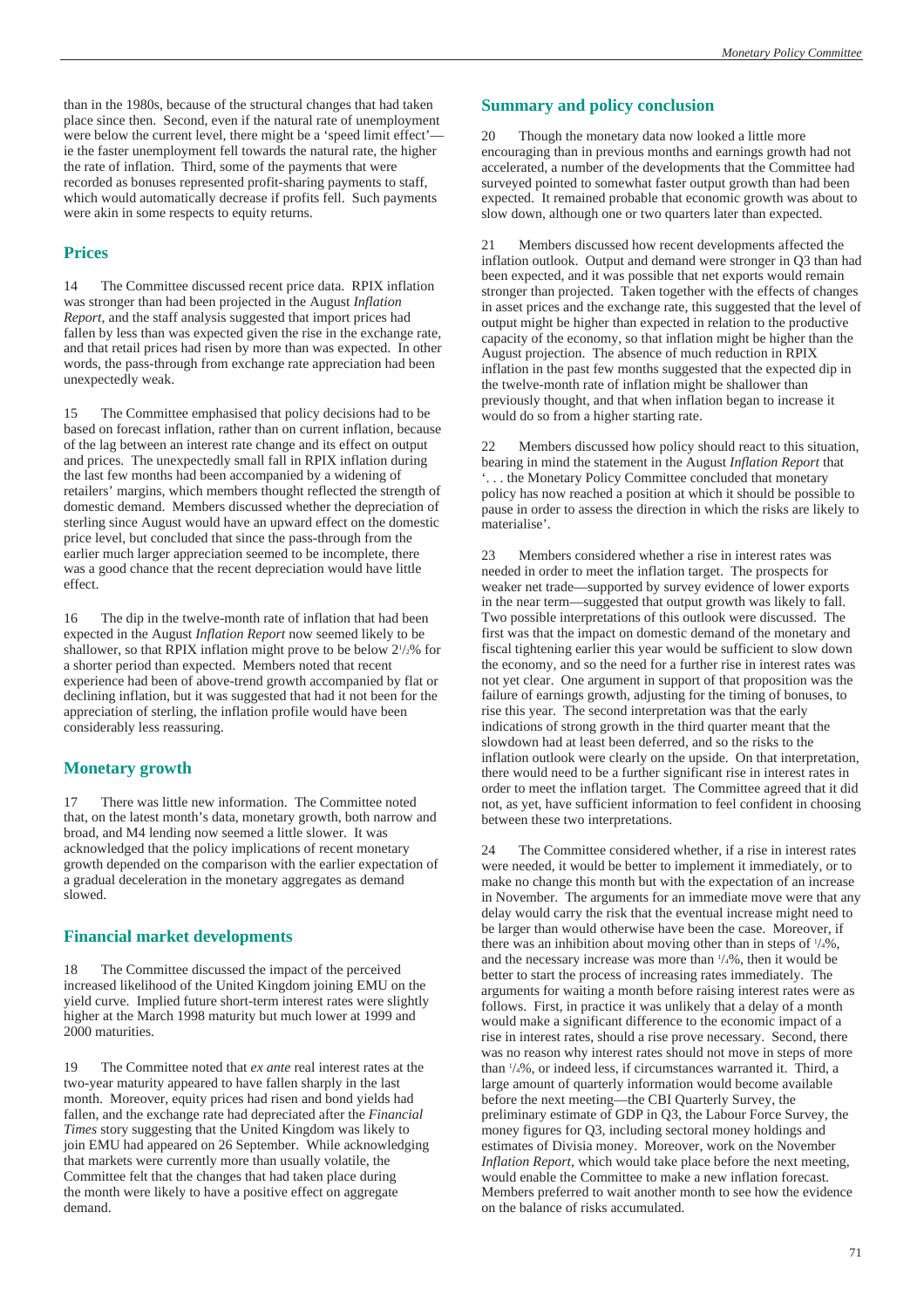25 In the light of the discussion, the Committee voted unanimously to leave interest rates unchanged this month.

26 The following members of the Committee were present:

Eddie George (Governor) David Clementi (Deputy Governor) Willem Buiter Charles Goodhart DeAnne Julius Mervyn King Ian Plenderleith

27 The Treasury representative, Sir Alan Budd, was also present.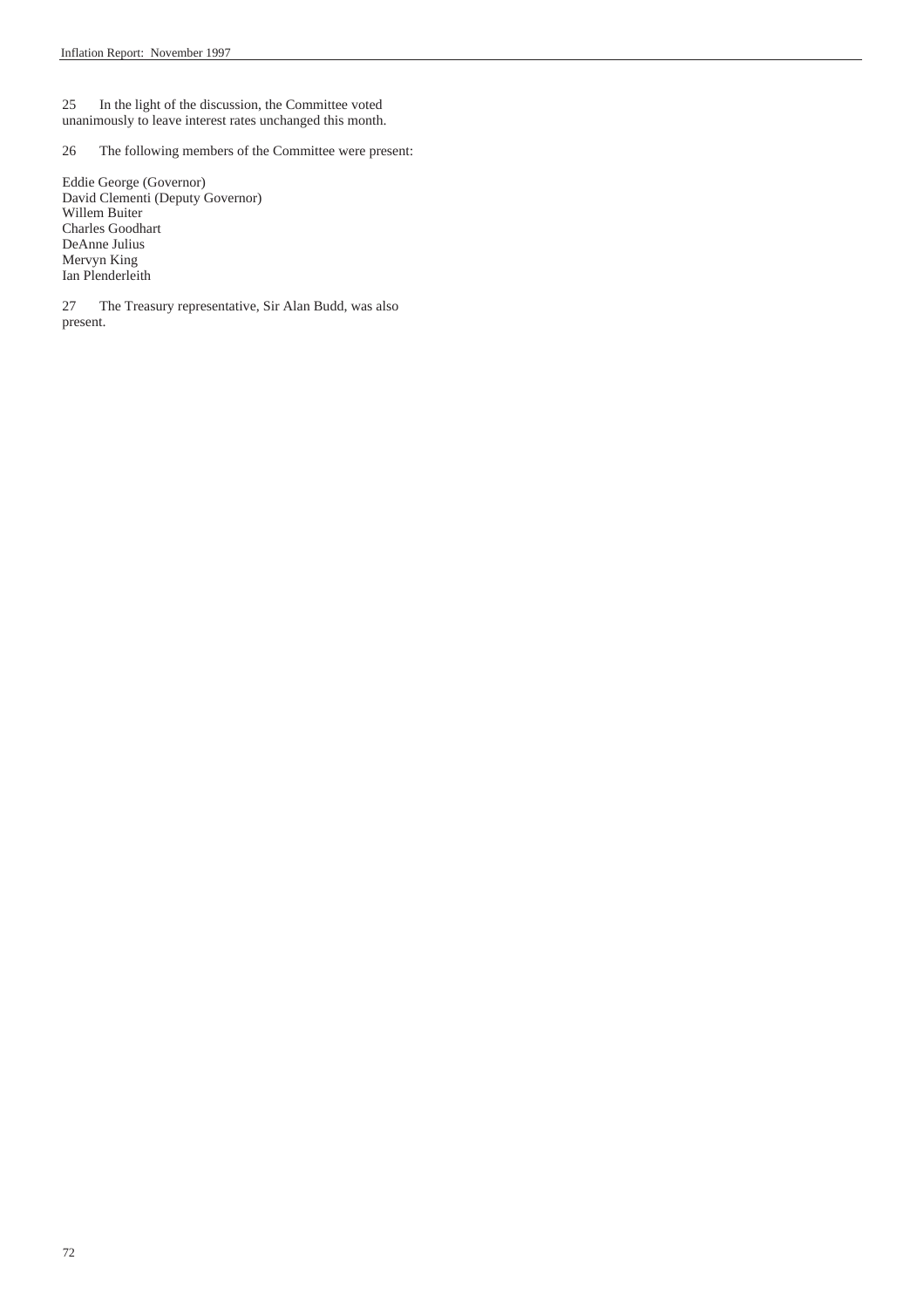### **Annex: Summary of data presented by Bank staff**

1 This annex summarises the analysis presented by Bank staff to the Monetary Policy Committee on 3 October 1997, in advance of its meeting. At the start of the Committee meeting itself, members were made aware of information that had subsequently become available, and that information is included in the Annex.

#### **I Monetary conditions**

2 Notes and coins had decelerated during the summer and their twelve-month growth rate had fallen from 6.1% in June to 5.1% in August. There had been bounce-back in September, when notes and coin had risen by 1.0% and the twelve-month growth rate had gone back up to 5.9%. It seemed likely, however, that the September outturn had been affected by the introduction of the new 50p coin on 1 September. The amount issued during the month was equivalent to 0.4% of notes and coin. The banks were not yet able to surrender all of their old 50p coins, but would be able to do so during the remainder of this financial year. It therefore seemed likely that the introduction of the new coin had inflated both the month-to-month and the twelve-month growth rate of notes and coin by about 0.4% in September, and that the effect on the level of notes and coin would unwind by the end of the financial year, though the statistical effect on the twelve-month growth rate would last longer. Abstracting from the 50p coin effect, it was not clear whether the deceleration in notes and coin during recent months reflected the re-establishment of a rising trend in velocity, or whether it indicated a slowing-down in demand.

3 The estimated increase in M4 in July had been revised downwards from 1.0% to 0.9%, and the estimated August increase was 0.8%. In August, the annualised three and six-month growth rates (10.4% and 11.0% respectively) were lower than the twelve-month rate (11.6%). Real M4 (ie M4 deflated by RPIX) grew by around 81 /2% in the twelve months to August, but its annualised growth rate in the latest three months was around  $6\frac{1}{2}\%$ . Since the trough of the recession in 1992 Q1, M4 had risen by 44%; two thirds of this increase had occurred since 1995 Q1. It was not easy to explain the fall in the velocity of M4 since 1995 Q1 by reference to structural changes of the kind that had led to falling velocity throughout the 1980s.

4 Retail M4 went up by 0.4% in August, and its twelve-month growth rate fell to 7.0%. There were strong indications of speculative flows into the remaining building societies: in July and August retail flows into societies had been unusually large, while there had been only a very small rise in retail bank deposits, even though the rates offered by building societies were generally materially lower than deposit rates offered by banks.

5 Wholesale M4 had risen by 1.4% in August. There had been a strong public sector contribution, including a gilt redemption, but no gilt auction.

6 The signs of a slowdown since the spring were clearer in M4 lending than in M4. The annualised three, six and twelve-month growth rates were 6.5%, 8.0% and 8.7% respectively. In August, steady growth in net secured lending to individuals continued (up 6.4% on a year earlier). Net unsecured lending to individuals by banks and building societies had been unusually low in July, probably because people had made extra repayments out of windfalls from demutualisations, but it had rebounded in August and its twelve-month growth rate was 17.6%. Its continued growth might reflect the narrowing of interest rate spreads since the end of 1995.

7 The preliminary estimate of lending to OFIs was unusually low in August (only £0.2 billion); the slowdown was entirely accounted for by a fall in reverse repos included in M4 lending.

But lending to leasing companies (which represented about one third of the stock of bank lending to OFIs) had grown. Though it appeared to have picked up somewhat in August, lending to ICCs had slowed down over a longer period. Its twelve-month growth rate had fallen from 13.1% at the end of 1996 to 7.2% at the end of 1997 Q2.

8 Estimates of ex ante real interest rates at the two-year maturity can be derived either from the short end of the index-linked zero-coupon gilt yield curve or from the nominal yield curve and a survey-based estimate of inflationary expectations. Both techniques indicated a rise in *ex ante* real interest rates between early June and early September: the indexed yield curve showed a rise from 3.7% to 4.2% and the survey-based method from 4.1% to 4.4%. At the same time, the ten-year forward real yield (ie the short-term real yield implicit in the yield curve for a date ten years in the future), which might give some indication of equilibrium, had fallen from 3.7% to 3.5%. In other words, monetary conditions on this measure had become tighter. Between early September and 1 October, however, index-linked yields in the United Kingdom had fallen sharply, and the estimated two-year zero coupon real yield had fallen from 4.2% to 3.3%, while the ten-year forward real yield had fallen more modestly, from 3.5% to 3.3%. These latest moves in both short and long-term real interest rates seemed likely to have a positive effect on aggregate demand.

#### **II Demand and output**

9 The full national accounts for Q2 incorporated a downward revision of estimated GDP growth in Q1 from 0.9% to 0.8%, compensated by an upward revision of estimated growth in Q2 from 0.9% to 1.0%. The estimated fall in net exports in Q2 was revised from 0.4% to 0.5% of GDP, and estimated growth in investment was revised upwards from 0.1% to 2.0%. The estimated increase in consumption of 1.5% was unchanged.

10 The estimated savings ratio increased to 11.7% in Q2. This might partly have reflected unusually large corporate dividend payments ahead of the Budget.

11 Retail sales volumes increased by a further 0.4% in August, when they were up by 5%–6% on a year earlier. The picture of accelerating retail sales in the ONS data was not consistent with the survey data from the CBI and the BRC, which were more subdued. The survey data fitted more closely with the ONS retail sales values data, which had accelerated by less than the volume data as goods price inflation had slowed. Moreover, the surveys were mainly of large retailers, which had been gaining market share particularly fast in 1995–96. This had affected the relationship between the surveys and the comprehensive ONS data. Large retailers were now gaining share at a somewhat slower rate than in 1995–96; this could help explain the apparent relative strength of the ONS data. The BRC survey showed 'like-for-like' percentage increases in sales, but these figures did not allow for the effect of increasing floorspace, and typically showed lower growth in retail sales values than the ONS data.

How much of recent spending had been windfall-related? The ONS, using a simple technique based on comparison of outturns with an extrapolated trend, estimated that windfall-related spending on household and other goods had been around £500 million between May and August. On this basis, retail sales volumes excluding windfall effects had been growing at around 5% during the last year, but were not accelerating rapidly.

13 Spending on consumer durables had been unusually strong in Q2—up by 6.8% on the quarter. Although spending on durables was normally volatile, the Q2 increase was consistent with other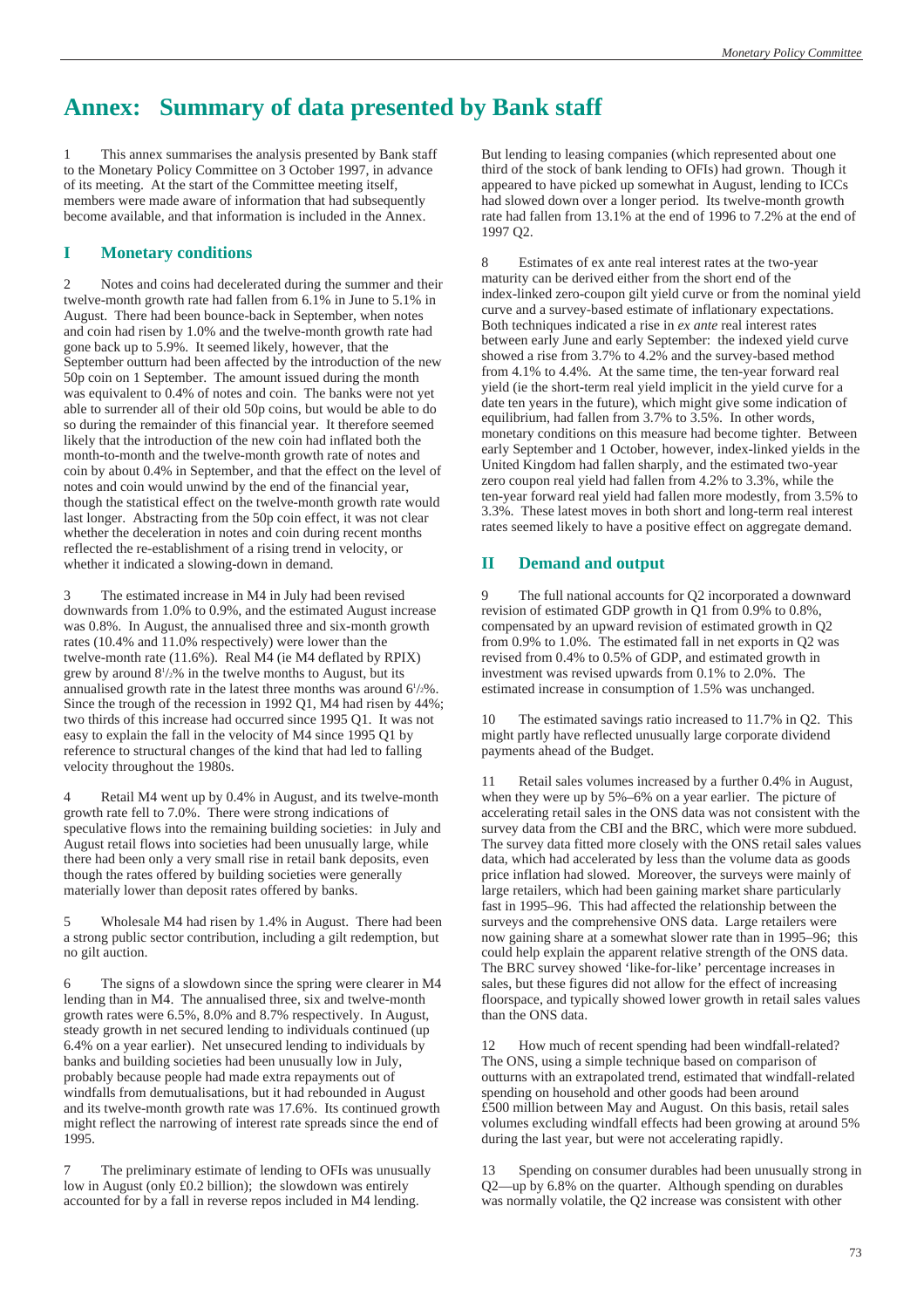evidence of spending of windfalls from demutualisations. Car registrations in August were the highest for 16 years, and there was no solid evidence that pre-registrations had been higher than in August 1996; registrations in September had been the highest since 1989.

14 The divergence between the Nationwide and Halifax estimates of house price inflation had widened further: their estimates for the year to September were 12.9% and 6.9% respectively. Housing market turnover, as measured by particulars delivered, fell in August, but there had been an increase in housing starts.

15 Manufacturing investment had grown strongly in Q2, and the ONS data were now more consistent with indications from business surveys. Investment in service industries as recorded in the national accounts had fallen: the ONS had adjusted the results of the capital expenditure survey (which had shown a large increase) in order to achieve consistency with other parts of the national accounts. The adjustments in Q1 and Q2 had been large and in opposite directions. Surveys continued to indicate quite strong investment intentions in service industries.

16 Stockbuilding had made a small positive contribution to GDP growth in Q2.

17 The external current account had recorded its third consecutive quarterly surplus in Q2. Though net exports of goods and services had fallen in Q2 by the equivalent of 0.5% of GDP, the fall was entirely accounted for by oil and erratic items, and net exports of goods other than oil and erratic items had increased. The CIPS survey showed only a small decrease in orders for manufactured exports in September. There were reports from the Agencies that demand in Europe was recovering and that there had been some switching of exports to markets where demand was stronger.

18 Notwithstanding recent ONS data revisions, output was growing much faster in services (up by 1.2% in Q2) than in manufacturing (up by 0.3% in Q2). But recent CIPS surveys were indicating a slowdown in services output and perhaps some acceleration in manufacturing, and ONS data suggested that manufacturing output had strengthened in July and August. Moreover, CBI surveys suggested consistently that manufacturing output was stronger than the ONS data indicated, and there was a wide gap between the growth rate of retail sales of manufactured goods and output of manufactured consumer goods, which was much lower.

19 Bank research showed that the construction industry was very sensitive to interest rates. Construction output had increased by 1.0% in Q2 and had been up by 3.5% on 1996 Q2. Indicators of capacity utilisation from BEC surveys had risen during the last year or so. The recent building industry wage settlement increased basic pay by 5.5% from August this year, with larger increases agreed for 1998 and 1999. Tender price inflation had increased. There had been an upward trend in orders.

20 The unexpectedly low PSBR in the first five months of the financial year (April-August) appeared to be mainly the result of unexpectedly low outlays. The shortfall in outlays was larger than could be accounted for by the fact that unemployment was lower than had been assumed in making the projection.

21 The Bank's regional Agencies had conducted a survey of 144 contacts on the recent behaviour of imports. Of those surveyed, 90 were manufacturers, 25 retailers and 15 service providers. 39 were large (turnover of £100 million), 42 were medium-sized (turnover £25–100 million) and 63 were small. Most respondents (55%, including 72% of retailers) thought that the market share of imports of goods and services had increased during the last twelve months, and 57% expected it to increase during the

next twelve months. The impact of imports had been greatest in homogenous products; niche markets were easier to defend but even there, profitability had been affected. Long-standing partnership arrangements between suppliers and customers had helped to delay the effect of the exchange rate appreciation on sourcing. There was some limited evidence of a reduction in foreign visitors to the United Kingdom and a rise in holidays abroad.

22 The fall in the cost of imports was much smaller than the appreciation of the exchange rate. 17% of respondents said that the cost of imports to them had not fallen at all during the past twelve months; 45% said it had fallen by less than 5%, and only 38% said it had fallen by more than 5%. Only 13% of respondents said they had cut their own prices by more than 5% because of cheaper imported imports in relation to a year ago; 27% said they had cut prices by less than 5%; and 60% said they had not cut prices.

23 There had been somewhat more price-cutting to maintain market share against cheaper imports. 23% of respondents (including 29% of manufacturers) had cut prices by more than 5% for that reason, 34% had cut prices by less than 5%, and 42% had not cut at all. Some respondents said that foreign cars were gaining market share: their prices had not been cut, but more extras were being offered.

24 51% of respondents said the appreciation of sterling had damaged their profitability—chiefly on account of exports, but also partly because of competition from imports. 28% reported no change in profitability, and 20% (notably retailers) reported an improvement resulting from lower input costs.

25 Asked whether the exchange rate appreciation had led to a transfer of production overseas, 55% of respondents (notably small companies) said 'no'. 13% said 'yes' and a further 14% said that it was likely to do so in the future.

#### **III Labour market**

26 Claimant unemployment fell by 49,000 in August to a rate of 5.3%, the lowest since August 1980. This was a larger fall than Bank staff had expected and followed a large fall in July (now revised up to 55,000), which was thought to reflect a lower-than-usual flow of students into the claimant count. There were three possible explanations for the surprising August figure continuing adjustment to the Jobseekers' Allowance, month-to-month volatility, and a faster rate of labour market tightening than previously thought. The next Labour Force Survey should help distinguish among these explanations. The stock of vacancies rose by 7,000 in August.

27 The Workforce In Employment Survey showed a rise in employment of 64,000 in 1997 Q2; the number of employees had risen by 95,000. There had been a strong rise in employment in 'other industries'—largely construction (45,000 in Q2), but overall the number of employees had risen by a little less than earlier surveys of employment intentions had suggested.

28 The annual benchmarking survey led to large upward revisions to earlier estimates of the workforce in employment. The estimated total in September 1996 had been revised upwards by some 200,000, or 0.8%. The revisions brought the changes in employment during the last year estimated by the Workforce in Employment and the Labour Force Surveys closer together. The revision implied a downward revision to whole-economy productivity growth, which was estimated at 1.6% in the year to Q2; unit wage costs rose by 2.7% in the same period.

The Manpower Survey conducted in September indicated the highest recruitment intentions for the next three months since 1988. The Bank's Agencies reported continuing strength in employment in manufacturing and services, and the CIPS surveys reported that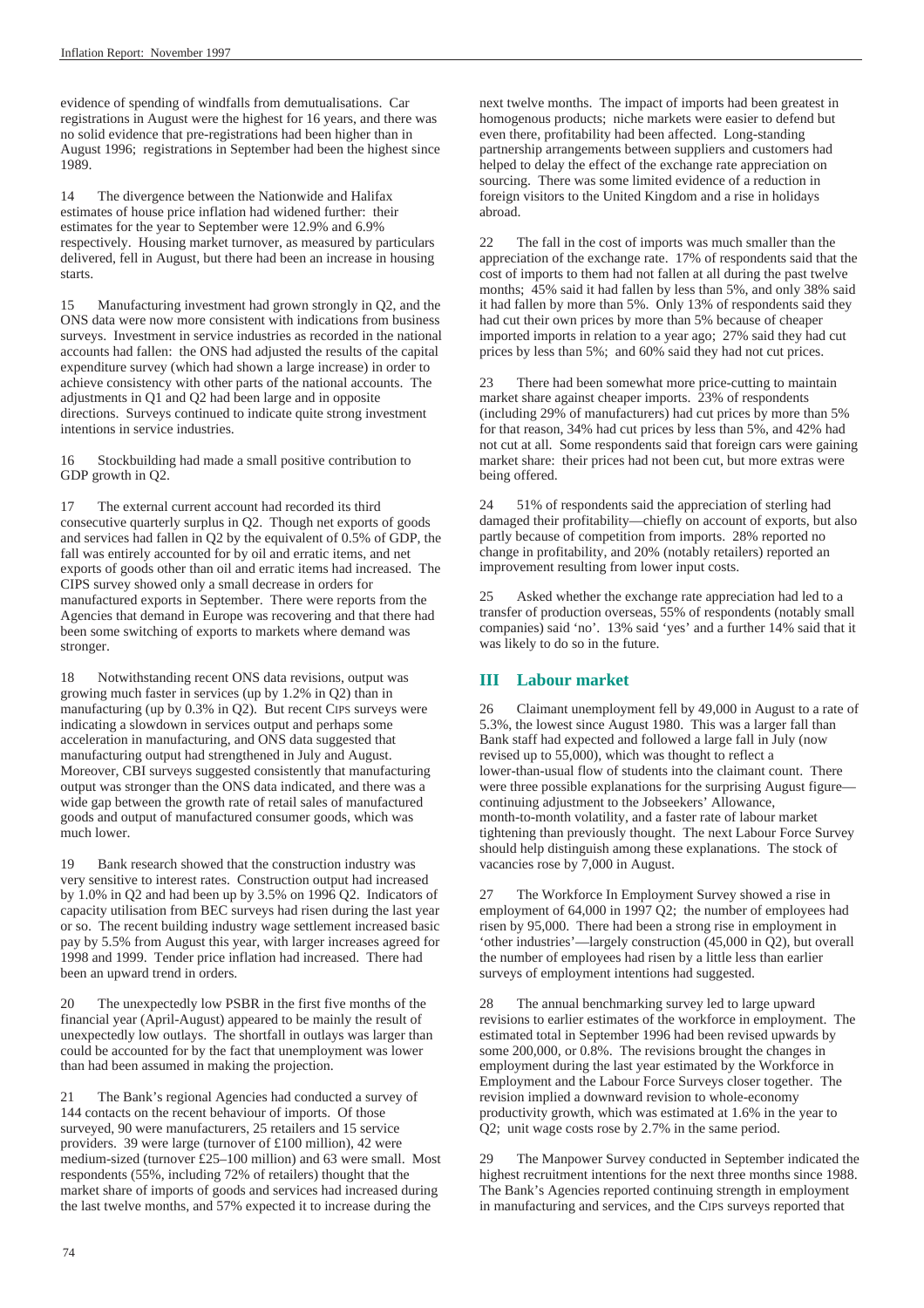employment in manufacturing and services had increased modestly in September.

30 Reported underlying average earnings growth increased from  $4\frac{1}{4}\%$  in June to  $4\frac{1}{2}\%$  in July. The figures for manufacturing and services had been unchanged at  $4\frac{1}{4}\%$  and  $4\frac{1}{2}\%$  respectively, but the unrounded rate had fallen slightly in manufacturing and risen slightly in services. Moreover, there had been a significant increase in construction earnings.

31 The underlying average earnings growth figure for July had been affected by large bonus payments in the transport and communication sector, where earnings growth rose from 4% in June to 9% in July. After adjustment to smooth out bonus payments using the technique described in the August *Report*, average earnings growth appeared either unchanged or even slightly lower in July than in June.

32 The twelve-month employment-weighted mean of pay settlements rose from 3.1% in July to 3.3% in August. The private sector component rose from 3.4% to 3.7%, while the public sector component was unchanged at 2.8%. The major influence was the construction workers' settlement, covering 600,000 people. It provides for a pay increase of 5.5% this year; craft-workers receive a further 13.9% next year and 10% in 1999; labourers receive 5.7% next year and 7.6% in 1999.

33 Reports from the Bank's Agencies and business surveys indicate growing skill shortages, particularly of IT staff but also of engineering and construction workers, lawyers and accountants. A recent survey by Reed personnel suggested that 76% of firms were experiencing shortages of skilled applicants for jobs—8% up from six months earlier. Perhaps surprisingly, the shortages were most acute in manufacturing. The CBI reported that 13% of manufacturers were citing a shortage of skilled labour as a constraint on future output, compared with 10% at the beginning of this year. The BCC reported that 60%–70% of firms in both manufacturing and services were experiencing recruitment difficulties. The BEC reported a rise in the number of construction firms reporting difficulties in recruiting specialised skills. And though the data are suspect, the stock of unskilled vacancies at Jobcentres has continued to increase.

34 The CBI indicator (the percentage of manufacturing firms citing shortage of skilled labour as a constraint on future output) has risen since 1992, but at 13% remains well below its late-1980s peak of more than 25%. If skills were portable across industrial sectors, this could indicate that skill shortages across the whole economy remained much less serious than in the late 1980s. But other indicators suggested a different conclusion—the BCC indicators of recruitment difficulties were back to their late-1980s levels, and the ratio of vacancies reported to Jobcentres (corrected as far as possible to remove known errors) to short-term unemployment was if anything higher than in the late 1980s.

#### **IV Prices**

35 The Bank's commodity price index (weighted by UK usage) rose by 1.7% (provisional) in August, to a level 6.0% lower than in August 1996. The index excluding oil rose by 0.5% in August, mainly reflecting higher prices of zinc and rubber. The price of oil, which had risen in August, fell back modestly in September.

36 Producer input prices rose by 0.6% in August to a level 7.9% lower than in August 1996. The CIPS survey suggested that input prices were continuing to fall sharply. Producer output prices had risen very slightly since April. The Bank's Agencies reported that manufacturers might try to secure price increases next January, but such attempts had generally not succeeded in recent years.

37 Consistent with the Agencies' survey reported in paragraph 22 above, ONS data continued to show that import prices had fallen by much less than the exchange rate had appreciated: in July they were down by 6.9% compared with a year earlier; the corresponding fall for export prices was 5.9%. Prices of exports of services were little changed in the year to Q2, while imports of services had fallen a little more in price than imports of goods.

38 RPIX inflation fell from 2.8% in August to 2.7% in September. The fall, which could be entirely accounted for by the reduction in VAT on fuel, was smaller than might have been expected, reflecting wider domestic profit margins. For example, margins on petrol had been widened after the Budget tax increase, and there had been less pass-through from lower import prices to clothing, footwear and durables than might have been expected.

39 Consumer price inflation in Germany rose to 2.1% in August, an increase of more than 0.5% in four months, though there were signs of a possible fall in inflation in September. Most of the recent increase appeared to reflect external or temporary factors higher import prices (including oil) and administered prices (in some cases a consequence of fiscal consolidation). Measures of domestically generated inflation were lower—for example, the increase in the GDP deflator in the year to Q2 was 0.8%—and with wage settlements remaining low and broad money growth having fallen back to within the target range, the scope for second-round inflationary effects from higher import and administered prices seemed limited.

40 The IMF forecast of an acceleration of world output growth—and of a convergence of growth rates—suggested that there might be a risk of a rise in commodity prices. And the El Niño weather system might put upward pressure on food prices. The IMF themselves expected prices to remain weak on account of good supply conditions, but commodity prices were inherently volatile and any changes could be sharp, though the effect on retail prices would be heavily damped.

#### **V Financial markets**

41 The sterling ERI stood at 100.4 (1990 average = 100) at the close of business on 8 October, 0.5% higher than on 10 September, on the eve of the final part of the September meeting. Since its peak on 23 July, sterling had fallen by 5.8% on the ERI, and by 7.4% and 3.5% against the Deutsche Mark and the dollar respectively.

42 During the course of the month, sterling had strengthened after the release of strong retail sales and labour market data on 17 September, but it had fallen sharply on 26 September, when a *Financial Times* article suggested that the Government was planning to join European Monetary Union. Although the spot £/DM rate had fallen after this article had appeared, the five-year forward rate had risen slightly, reflecting the fall in the UK yield curve. Chart analysis suggested no near-term trend in sterling, but it was vulnerable to further EMU-related developments.

43 The implied one and twelve-month volatility in £/DM options prices had fallen sharply in the month since the previous MPC meeting, and the implied one and twelve-month correlations between £/\$ and \$/DM spot rates had increased. Part of the change took place in mid September, and part after the publication of the *Financial Times* article on 26 September. These changes were consistent with a higher probability being attached by the market to the prospect of the United Kingdom joining EMU.

44 In the domestic money markets, with the Bank's repo rate at 7%, on 8 October three-month Libor had been 7.28%, compared with 7.22% on 10 September; the three-month Libor for December 1997, March 1998 and March 1999 implied by futures prices were 7.46%, 7.50% and 7.07% respectively, compared with 7.37%, 7.38% and 7.15% on 10 September. Implied volatility in option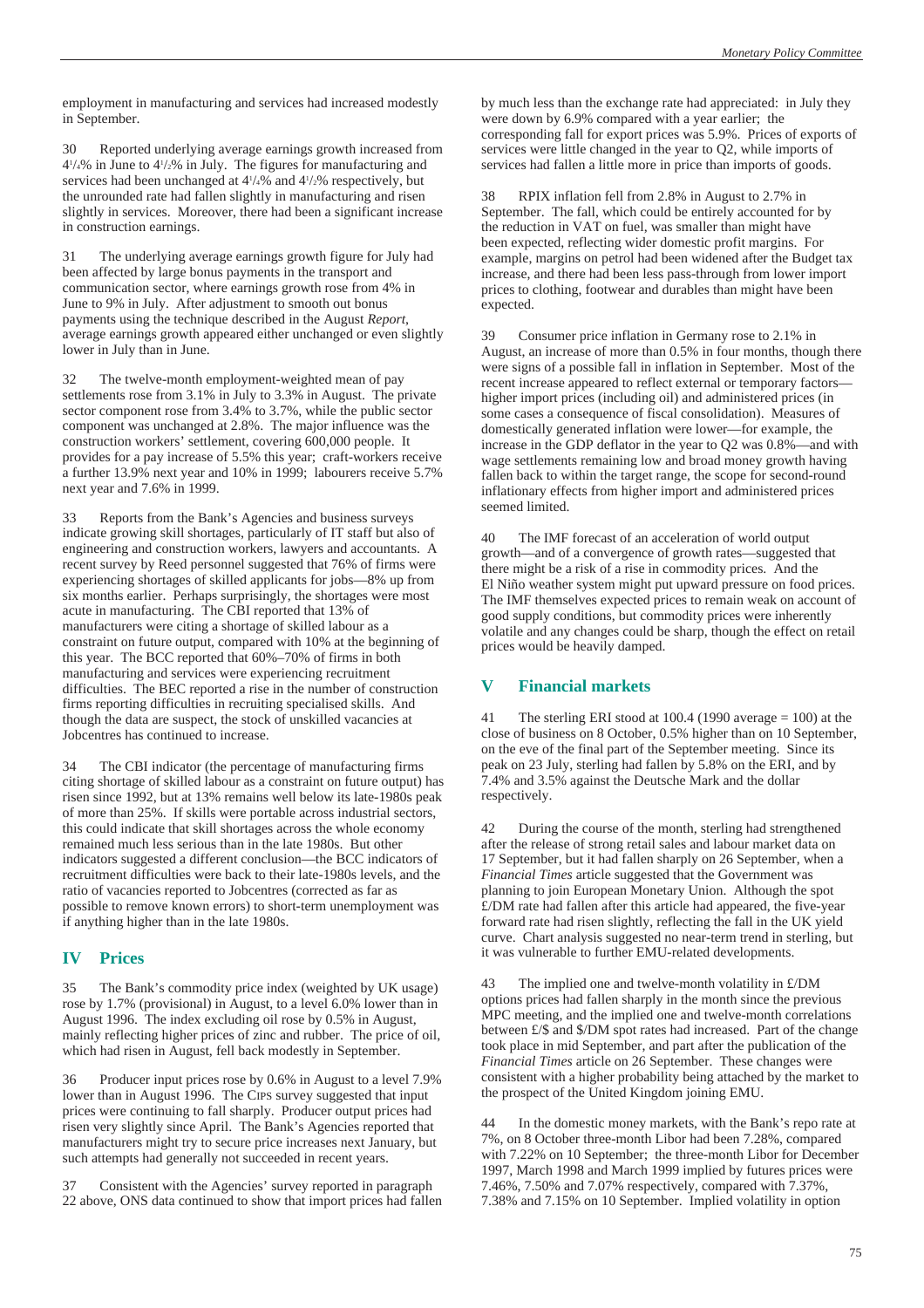contracts on three-month sterling interest rates in the next nine months had not changed much during the last month.

45 A number of factors had influenced the market in a turbulent month: some UK data (notably on the labour market and retail sales) had been stronger than expected, but US data (the CPI, the NAPM survey and the labour market figures) had been generally reassuring about inflation; the PSBR figures and market comments on them had led to expectations of a reduced supply of gilts; and the perceived probability of UK entry into EMU had increased.

46 Market rates suggested that during the last month, there had been a slight increase in interest rate expectations for early 1998, but a large fall in expectations for 1999 and 2000. Three-month rates were now expected to peak early in 1998 at about  $7\frac{1}{2}\%$  and to fall by more than 1% in the following two years.

47 On 16 September, the release of the smaller-than-expected PSBR for August and the unexpectedly low US CPI figure had led to falls of 10–15 basis points in futures rates, with larger falls in longer-dated futures. On 17 September, the strong UK labour market and retail sales data caused futures rates to rise modestly.

48 The *Financial Times* article on 26 September led to heavy falls in futures rates for 1999 and 2000, though there was little change in the March 1998 rate. These developments were likely to have reflected an increased probability attached to the prospect of UK and German interest rates converging.

49 The implied two-week repo rate for two weeks forward was very close to where it had been a month ago, and there was no real market expectation that the Bank's repo rate would be increased in October. This reflected the market reaction to the pause in

monetary policy mentioned in the August *Report*, and the belief that US and German interest rates were 'on hold'. Rates implied for November were about <sup>1</sup>/<sub>8</sub>% above their current level: a substantial probability was attached to a rise in November, reflecting strong recent UK data, the upside risks mentioned in the August *Report*, and the belief that a new *Report* could provide an opportunity to raise interest rates.

50 In the gilt market, yields had fallen at all maturities during the last month, particularly in the five-ten year area. The main change had come after the *Financial Times* article. It was curious that though implied future nominal short-term interest rates had generally fallen, at long maturities of 20 years or so they had risen. This pattern was also seen in implied inflationary expectations. A possible technical explanation was that yield curve movements had been temporarily distorted by the need of the gilt-edged market makers to adjust the positions they had taken in the auction held earlier that week, after the appearance of the *Financial Times* article. If this had been the case, the surprising pattern of forward yields might prove temporary. There had indeed been some adjustment the following week, but it could also have reflected official denials of the *Financial Times* story, as well as domestic and foreign data releases favourable to long gilts.

The implied volatility of gilts rose during the past month, in contrast to that of Bunds, which continued to fall. One possible explanation was that greater uncertainty over UK membership of EMU had led to greater uncertainty about future UK interest rates.

52 Equity prices rose since the September MPC meeting: the FT-SE 100 index rose from 4,905 on 10 September to 5,262 on 8 October, the FT-SE 250 index from 4,665 to 4,882 and the FT-SE Small Cap from 2,281 to 2,380.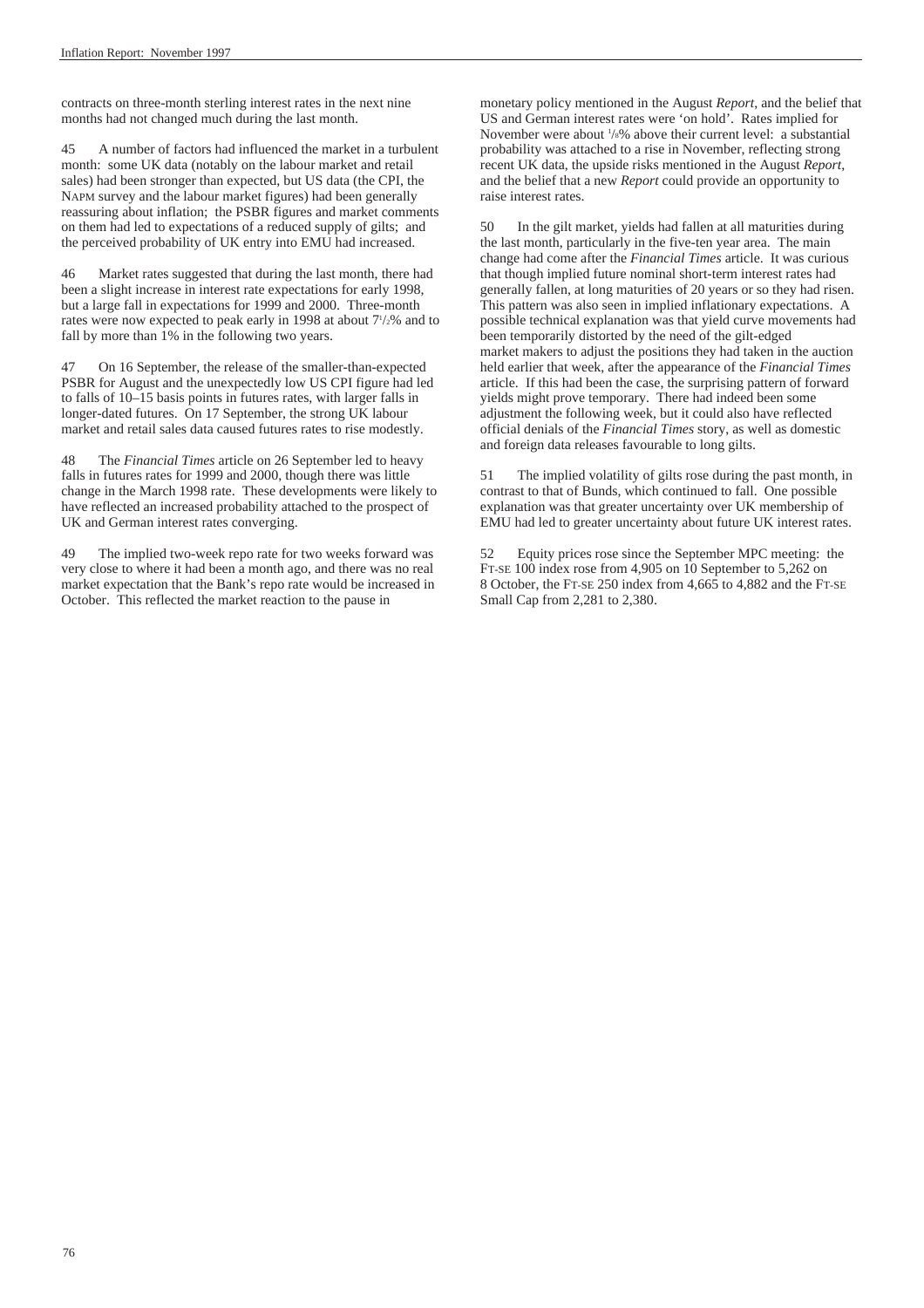# **Text of Bank of England press notice of 9 October 1997**

### **Bank of England leaves interest rate unchanged**

The Bank of England's Monetary Policy Committee today voted to leave the Bank's repo rate unchanged at 7%.

Minutes of today's Monetary Policy Committee meeting will be published on Wednesday, 12 November. Minutes of the meeting which concluded on 11 September will be published on Wednesday, 15 October.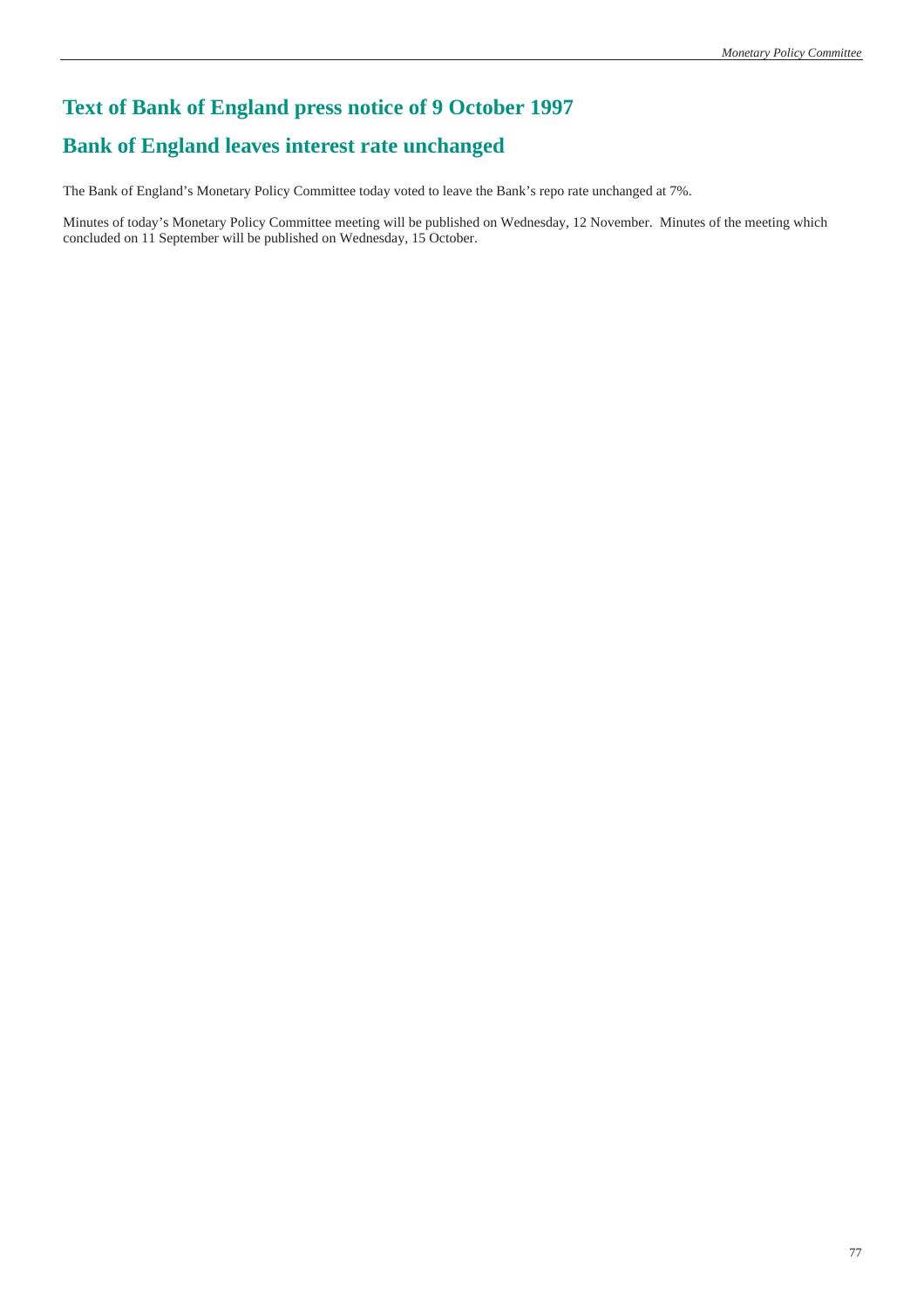## **Text of Bank of England press notice of 6 November 1997 Bank of England raises interest rates by 0.25% to 7.25%**

The Bank of England's Monetary Policy Committee has today voted to raise the Bank's repo rate by 0.25% to 7.25%. The increase takes immediate effect.

The Committee reviewed the latest monetary and economic data and discussed the analysis and inflation projection to be incorporated in the Bank's *Inflation Report* which will be published on 12 November. It also considered the possible impact of recent financial market volatility.

Inflation has not moderated as much as expected in the light of sterling's appreciation since the autumn of 1996. Domestic demand has remained robust, and the expected impact on external trade, lowering export volumes and raising import volumes, has yet to materialise, so that GDP has continued to grow at an unsustainable rate. The labour market has tightened further, with skill shortages increasingly reported.

Looking ahead, the economy is expected to slow down next year as both domestic demand and net external trade moderate, under the combined impact of past tightening in monetary and fiscal policy, the strength of sterling, and a smaller impact of windfalls on consumption. This will help to reduce inflationary pressures. But, in the Committee's judgment, the balance of risks implies that a modest further increase in interest rates is necessary to meet the inflation target of  $2\frac{1}{2}\%$  in the medium term.

The Committee therefore voted to raise interest rates by 0.25%. The last change in interest rates was a rise of 0.25% on 7 August.

The minutes of today's Monetary Policy Committee Meeting will be published on 10 December. Minutes of the meeting held in October will be published on 12 November.